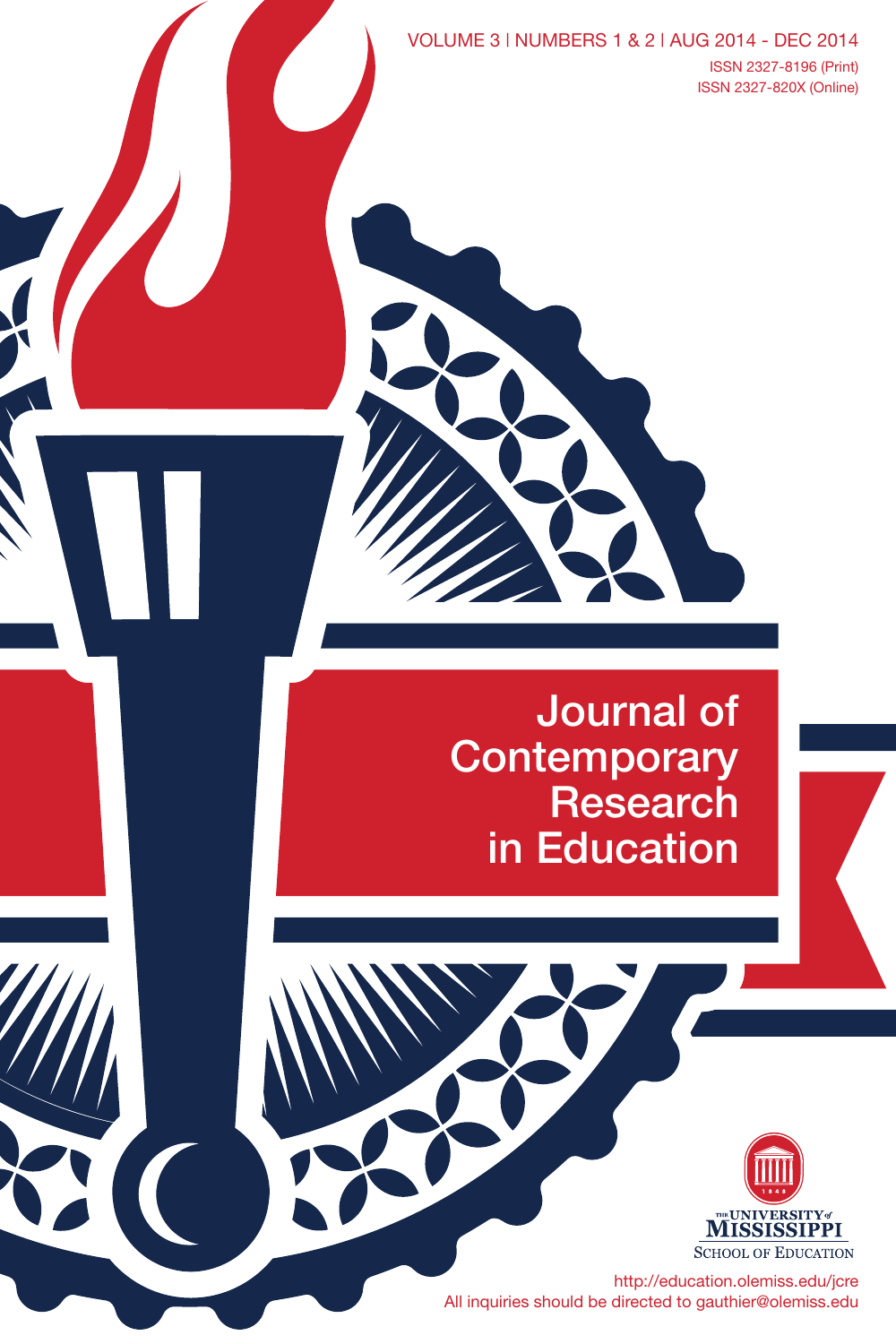# **Journal of Contemporary Research In Education**

VOLUME 3 | NUMBERS 1&2 | AUG. 2014 – DEC. 2014

### **EDITOR**

**Lane Roy Gauthier**

*University of Mississippi*

### \_\_\_\_\_\_\_\_\_\_\_\_\_\_\_\_\_\_\_\_\_\_\_\_\_\_\_\_\_\_\_\_\_\_\_\_\_\_\_\_\_\_\_\_\_\_\_\_\_\_\_\_\_\_\_\_\_\_\_\_\_\_\_\_\_\_\_\_\_\_\_\_\_\_\_\_\_\_ **EDITORIAL REVIEW BOARD**

*\_\_\_\_\_\_\_\_\_\_\_\_\_\_\_\_\_\_\_\_\_\_\_\_\_\_\_\_\_\_\_\_\_\_\_\_\_\_\_\_\_\_\_\_\_\_\_\_\_\_\_\_\_\_\_\_\_\_\_\_\_\_\_\_\_\_\_\_\_\_\_\_\_\_\_\_\_\_\_\_\_\_\_\_\_\_\_\_\_\_\_\_\_\_\_\_\_\_\_\_\_\_\_\_*

**Tawannah Allen** Kerry Holmes **Kerry Holmes** 

**RoSusan Bartee Susan McClelland** *University of Mississippi University of Mississippi*

**Cheryl Bolton K.B. Melear K.B. Melear K.B. Melear K.B. Melear K.B. Melear K.B. Melear Channel Staffordshire University (United Kingdom)** *Staffordshire University (United Kingdom) University of Mississippi*

**Dennis Bunch Evan Ortlieb**<br> *Evan Ortlieb*<br> *Chiversity of Mississippi* **Evan Ortlieb**<br> *St. John's University*  $University of Mississippi$ 

**Earl H. Cheek, Jr. Mark Ortwein** *Louisiana State University, Emeritus University of Mississippi*

**Kathleen Cooter Rosemary Papa** 

**Doug Davis Jim Payne** *University of Mississippi University of Mississippi*

**Lisa Ehrich Don Schillinger** *Queensland University (Australia) Louisiana Tech University*

**Jennifer Fillingim William Sumrall** *Austin Peay State University University of Mississippi*

**Tracey Kumar Conn Thomas** *Southeastern Louisiana University West Texas A&M University*

**Kimberly Hartman Frankie Williams**

**Peter S. Hlebowitsh David B. Yaden, Jr.**<br> *David B. Yaden, Jr.*<br> *University of Alabama* University of Arizona *University of Alabama University of Arizona*

**Michelle Wallace (Word Processing and Formatting)** *University of Mississippi*

*High Point University University of Mississippi*

*Bellarmine University University of Northern Arizona*

*St. Petersburg College Mississippi State University*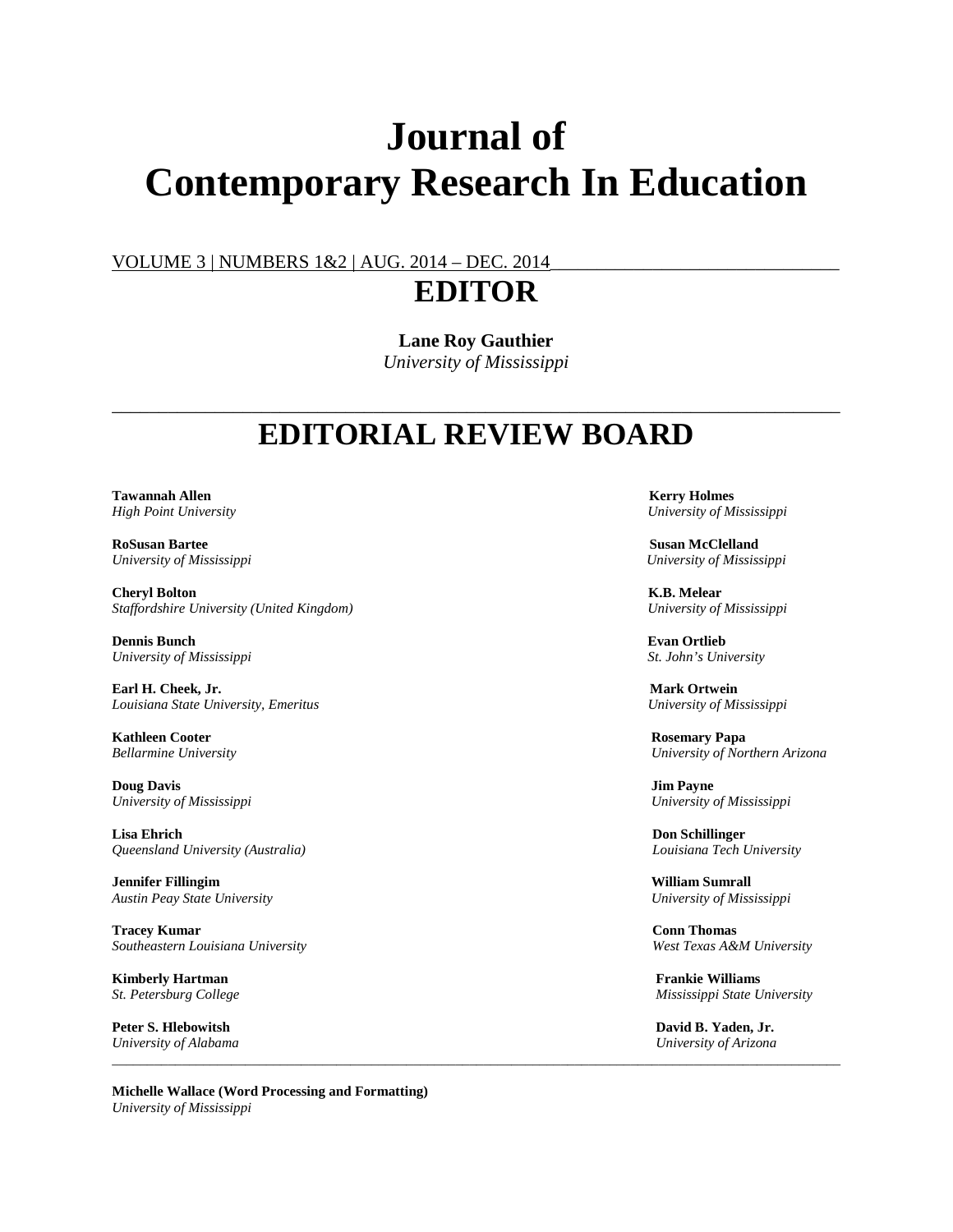# **Journal of Contemporary ResearchIn Education**

### VOLUME 3 | NUMBERS 1&2 | AUG. 2014 – DEC. 2014

**The mission of JCRE is to disseminate original research, empirical or theoretical in nature, which involves the application of current philosophy, theory, and practice to address issues of social importance. While the journal will focus on research with the intent of improving the human condition, manuscripts addressing all aspects of the field of education, schoolbased and non school-based alike, will be considered. JCRE is strongly committed to making the research findings of its authors accessible to all constituencies in the field of education.**

JCRE is a peer-reviewed publication sponsored by the School of Education at the University of Mississippi. Published 3 times annually, in August, December, and April, JCRE disseminates research which is judged to be clear and purposeful, with significant implications for positive changes in the field of education.

**Manuscript Preparation.** Manuscripts should be prepared according to the guidelines set forth in the 6th edition of the *Publication Manual of the American Psychological Association* (APA), should be approximately 15-25 pages in length, and must be accompanied by an abstract no longer than 200 words. A short biography of 2-3 sentences per author is requested. Manuscripts should be formatted for  $8\frac{1}{2}$ " x 11" paper with 1" margins on all sides, and double-spaced using 12-point type. Manuscript files, and any accompanying files, should be in MS Word format: PDFs will not be accepted.

**Manuscript Submission**. Email an electronic copy of your manuscript and a cover letter to [gauthier@olemiss.edu.](mailto:gauthier@olemiss.edu) Please do remove all names and other information from the manuscript which could potentially identify the author(s). The cover letter should contain the name(s) of the author(s), institutional affiliation(s), and contact information (email, phone number, address). The cover letter should also include a statement explicitly indicating that the manuscript has not been published, or is not under consideration, elsewhere.

**Manuscript Review**. Manuscripts submitted to JCRE for consideration are first reviewed internally by the editor. Those conforming to the initial review criteria and fulfilling the mission of JCRE will be submitted for external peer review. The criteria for judging the manuscripts include: (a) significance of research and/or theoretical contribution, (b) appropriateness of the research methodology, (c) clarity of the writing, (d) adherence to the guidelines set forth in the 6th edition of the *Publication Manual of the American Psychological Association* (APA). Manuscripts meeting the criteria will be reviewed by at least two peers, a process that lasts from 6 -8 weeks.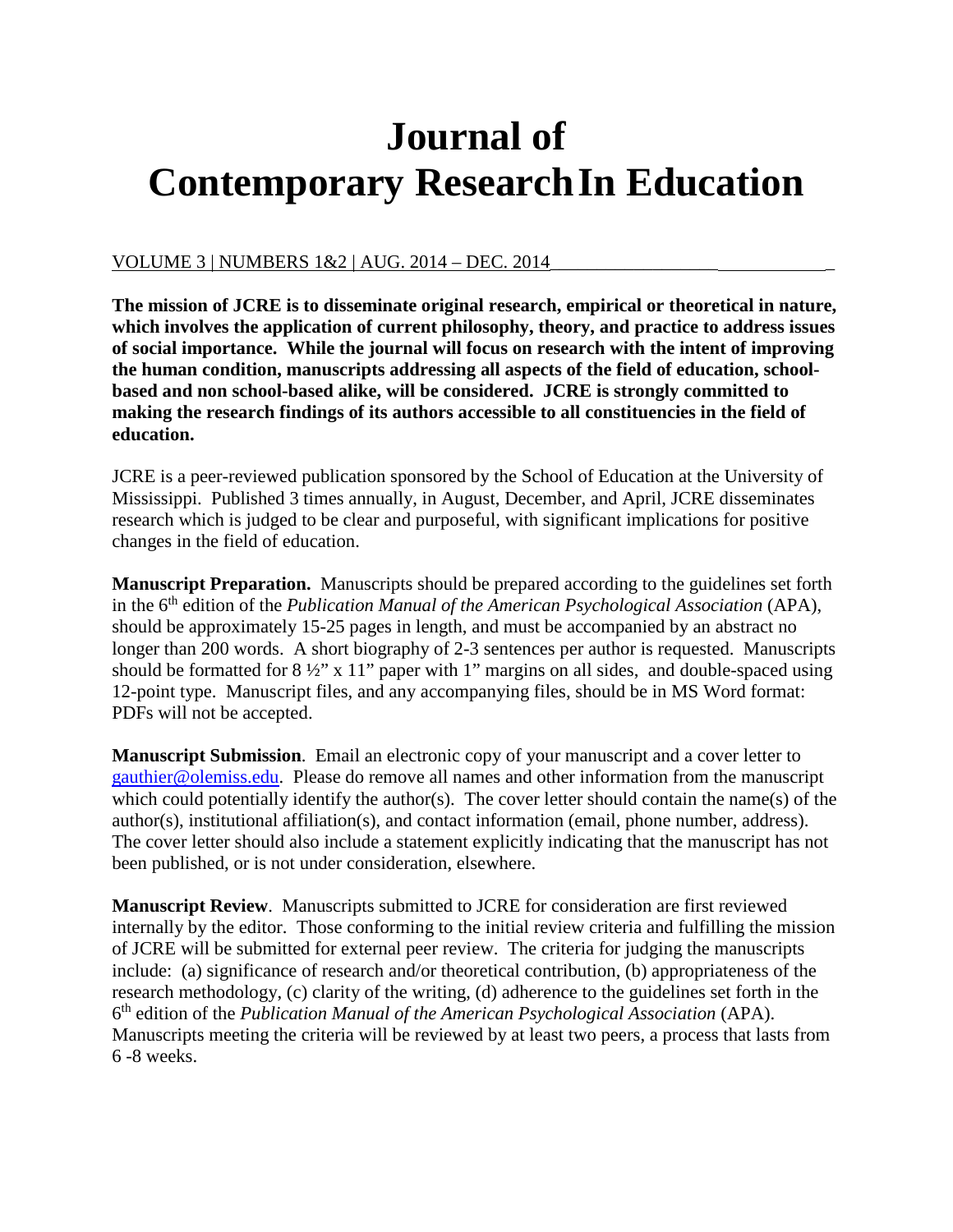# **Journal of Contemporary ResearchIn Education**

VOLUME 3 | NUMBERS 1&2 | AUG. 2014 – DEC. 2014

### **TABLE OF CONTENTS**

### **Guest Column**

*Factors that Impact Successful Reading: Student-Related, School-Rated, and Text Related* Earl H. Cheek, Jr. Gerlinde Beckers 1

### **Feature Articles**

*Issues with the Uses of Functional Magnetic Resonance Imaging (fMRI) in Education* Burhanettin Keskin 4

*Achievement Gaps and the Doubly Disadvantaged: The Intersection of Socioeconomic Status and Race/Ethnicity on Math and Reading Trajectories* Littisha A. Bates 15

*Supplemental Educational Services (SES): Effects of SES Tutoring on Student Achievement* Jennifer Misewicz Douglas E. Carothers 28

*Preservice Teachers' "Revelations and Connections": Fostering Deep Conversations While Reading Multicultural Literature* AnnMarie Alberton Gunn Susan V. Bennett Cynthia B. Leung 37

*Partnering for Best Practice: Grade 2-4 Teachers and a University Professor Collaborate for Success* Shawn Watkins 53

*A Comparison of ELL and Non-ELL Students' and Guardians' Perceptions of Student Led Conferences* Charlotte Orso Bryan Morgan 59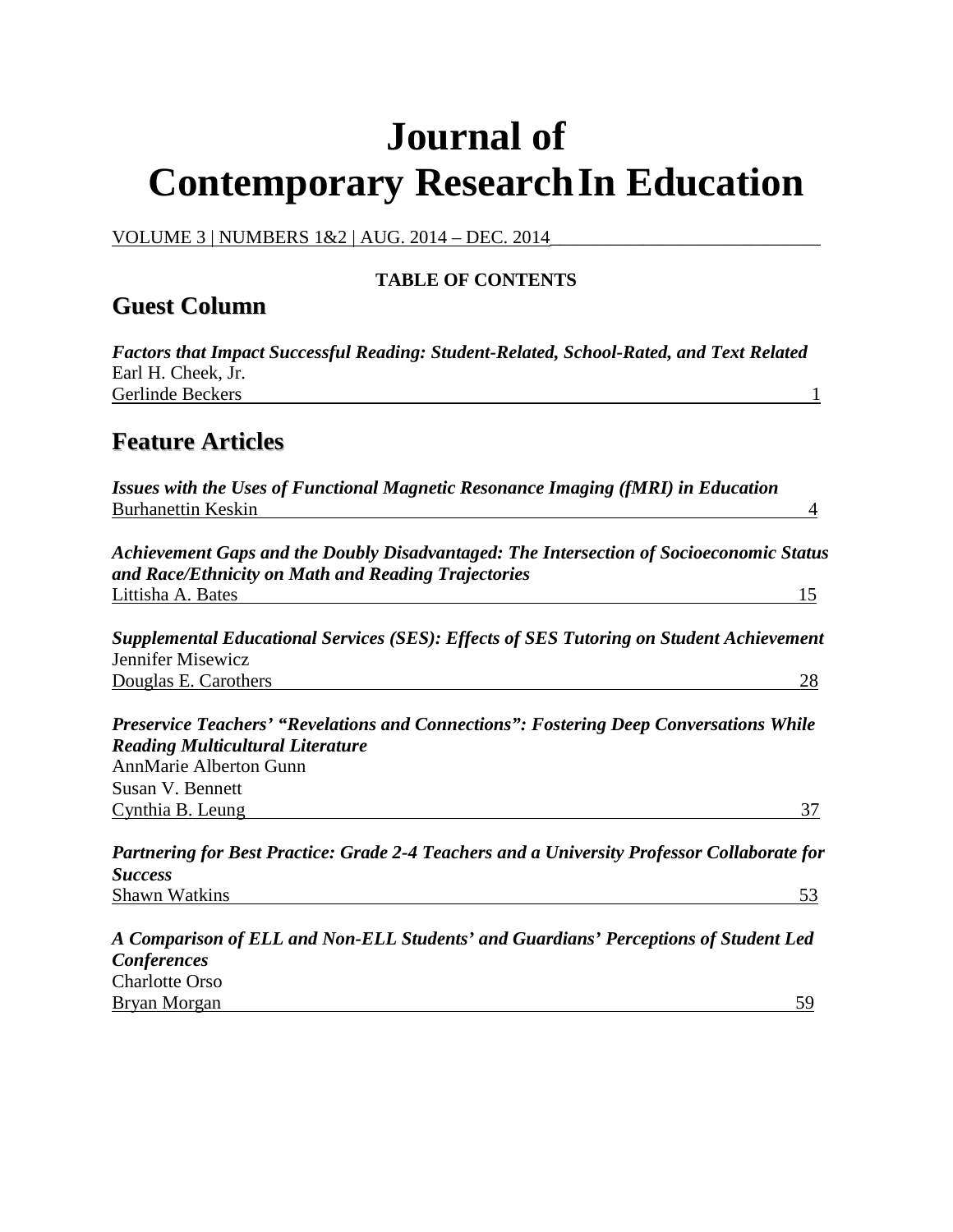------------------------------ Ideas and opinions expressed by the authors of the articles which appear in JCRE do not necessarily reflect the ideas and opinions of the Editors, Editorial Advisory Board, School of Education, or the University of Mississippi at-large.

# **\*\*\*\*\*\*\*\*Call for Manuscripts\*\*\*\*\*\*\*\***

The *Journal of Contemporary Research in Education* is soliciting manuscripts for future issues. Submissions should be prepared according to the guidelines set forth in the  $6<sup>th</sup>$  edition of the *Publication Manual of the American Psychological Association* (APA) and should be submitted electronically to the attention of the Editor at [gauthier@olemiss.edu.](mailto:gauthier@olemiss.edu) Manuscripts across all areas of educational inquiry will be considered. Cross-disciplinary collaboration is encouraged. For more information, see the section at the beginning of this issue addressing manuscript preparation, submission, and review.

## **--------------------------------------------------------------------- >>>>>>>>Subscriptions to JCRE<<<<<<<<**

The *Journal of Contemporary Research in Education* is published 3 times annually, in August, December, and April. Institutional/Library subscriptions are \$75.00, individual subscriptions are \$50.00, and individual copies are \$40.00. All inquiries regarding subscriptions should be directed to the Editor at [gauthier@olemiss.edu](mailto:gauthier@olemiss.edu) or via traditional mail at:

Lane Roy Gauthier, Editor *Journal of Contemporary Research in Education* 316 Guyton Hall University of Mississippi P.O. Box 1848 University, MS 38677-1848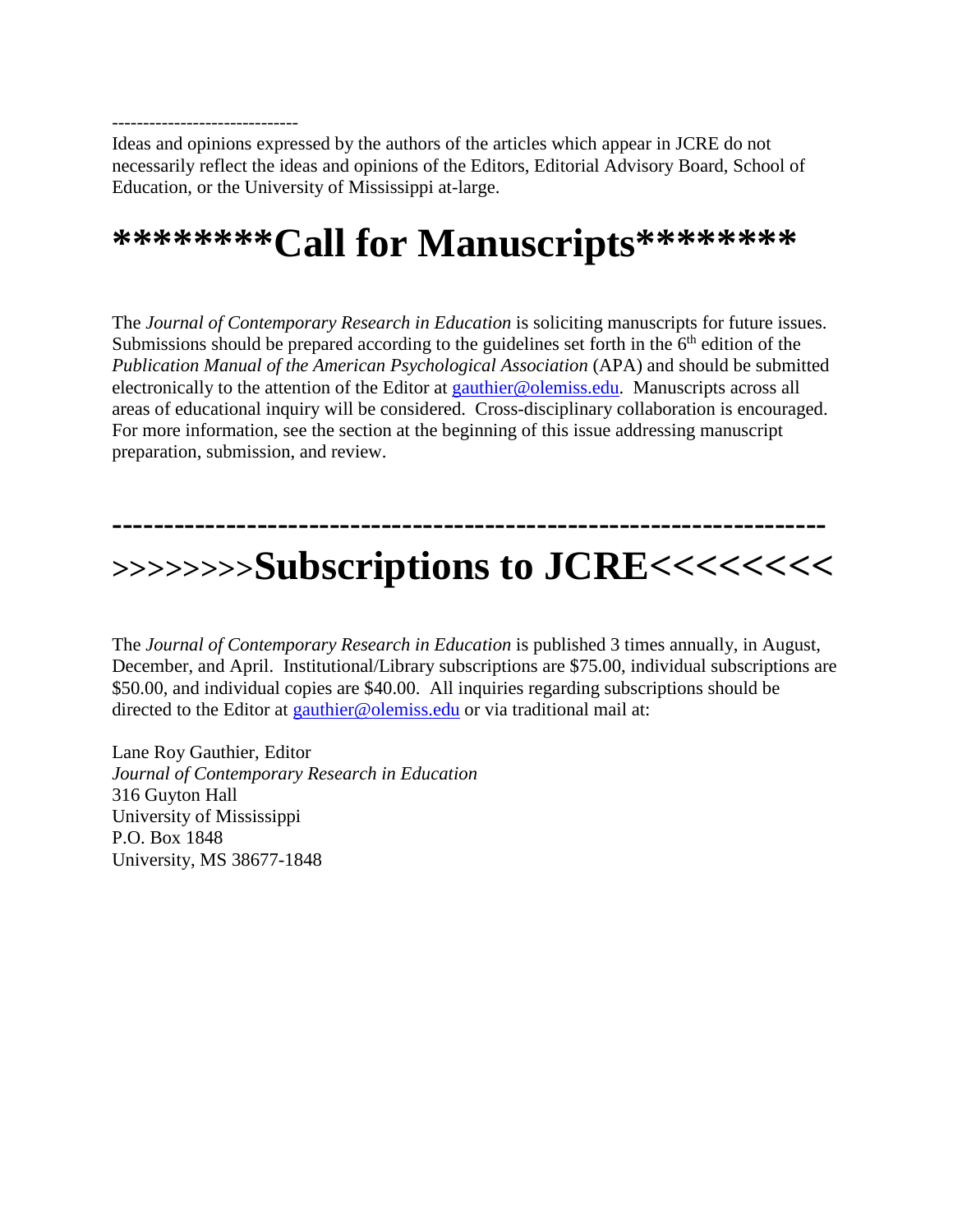*Factors that Impact Successful Reading: Student-Related, School-Rated, and Text Related* 

\_\_\_\_\_\_\_\_\_\_\_\_\_\_\_\_\_\_\_\_\_\_\_\_\_\_\_\_\_\_\_\_\_\_\_\_\_\_\_\_\_\_\_\_\_\_\_\_\_\_\_\_\_\_\_\_\_\_\_\_\_\_\_\_\_\_\_\_\_\_\_\_\_\_\_\_\_\_\_\_\_\_\_\_\_

#### **Earl H. Cheek, Jr.**

*Louisiana State University* **Gerlinde Beckers** *Southeastern Louisiana University*

G u e s t C **b** l u m n

 Journal of Contemporary Research in Education 3(1&2) 1-3

When we are reflecting on those many factors that impact the ability to be a successful reader, and to develop other literacy skills such as writing, listening, and oral communication, it is important to note that not all students learn at the same rate or in the same way. Why you may ask, do all students not learn at the same rate or the same way? This is a question that has frustrated educators, and in particular, reading specialists, for many years. It is a difficult question to answer, but one to which many stakeholders and other constituents, such as parents, need to know the answer.

The emphasis on accountability at the national level has become so pronounced that many school districts and teachers are almost to the point of desperation in their efforts to improve performance in the classroom, and increase reading scores on high-stake assessments. Several stakeholders are unaware that many factors impact a student's ability to become a successful reader, because quite often the more vocal and engaged stakeholders were successful readers during their school experience, and their own children are successful readers. Other stakeholders may not have experienced as much success as they would have liked, but are now focused on their own children's needs and want them to be successful. Stakeholders are especially concerned that students may not gain necessary skills in school to become successful in the global marketplace. The emphasis on turning out students who can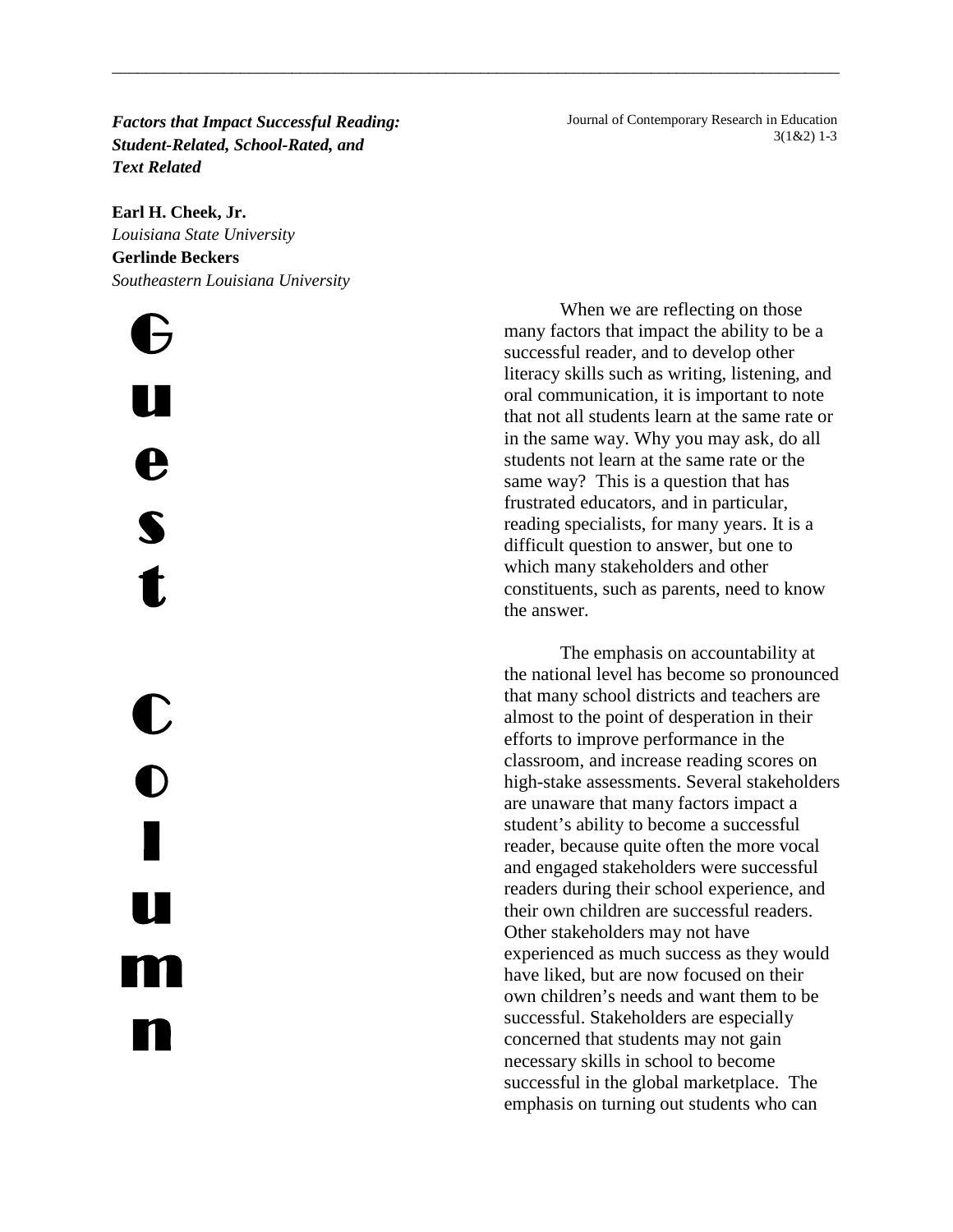compete at high levels as adults has created an environment where the product outweighs the process, and the product is evaluated on test scores that meet a level of success mandated by certain stakeholders, such as legislators and the federal government. An example of an attempt to more or less standardize learning is the Common Core State Standards, an idea with merit, but which has been misinterpreted by some stakeholders as a mandated curriculum, rather than a guide to learning, as it was originally intended. Most of the states adopted CCSS, but now backlash against its use has begun in some states and is spreading to others. Some of its earliest supporters now contend that it is an attempt by the federal government to supersede 9 state's right to mandate educational policy. Now you may be asking yourself what does this have to do with the factors that impact learning to read? The simple answer is that this brief national discussion of CCSS illustrated our inability to agree on specific measures to eradicate illiteracy in this country. This brings us back to our primary focus on factors that impact the ability for students to be successful readers. It is our contention that by focusing on those factors, we can develop more effective learning environments for students. The factors we want to explore are student-related, schoolrelated, and text-related.

In examining student-related factors that impact reading success, it is important to note that most of these factors are outside the purview of the student. There are many factors that cannot be controlled by students, some of the more critical ones are home environment, socio-economic status, parental support, engagement with print, and the opportunity to engage in a myriad of experiences. The importance of environment cannot be understated. Environment impacts both home and school in ways that can

either nurture the student's learning, or negatively impact the student to the extent that it is injurious to their ability to be a successful reader. Elements of a student's environment that can adversely affect learning are parental support that is not adequate to support a positive learning environment, physical and psychological abuse, instability in the home and poverty (where a student's nutrition and daily routines of life are disrupted). These factors further impact the availability of print in the home and the opportunity to expand knowledge through experiences, both concrete and vicarious. Because experiences enhance prior knowledge, a positive environment where students have the opportunity to interact with print and build background knowledge is crucial.

School-related factors revolve around effective instruction in the classroom. What is the teacher's role in assisting students to become successful readers? The teacher is responsible for providing instruction that encourages learning by providing a positive environment that motivates students to want to learn. Some key ingredients in a successful classroom are that it is well organized and managed effectively, and that all students' reading levels are accommodated by analyzing assessment data and matching materials to each student's instructional and independent reading levels. There should be a variety of reading materials available to students, and every effort should be made to determine students' interest so appropriate materials are provided in order to motivate them to become more active readers. The goal of effective instruction is to engage the students as active participants in reading through a collaborative process that involves maintaining a high level of interest and motivation

\_\_\_\_\_\_\_\_\_\_\_\_\_\_\_\_\_\_\_\_\_\_\_\_\_\_\_\_\_\_\_\_\_\_\_\_\_\_\_\_\_\_\_\_\_\_\_\_\_\_\_\_\_\_\_\_\_\_\_\_\_\_\_\_\_\_\_\_\_\_\_\_\_\_\_\_\_\_\_\_\_\_\_\_\_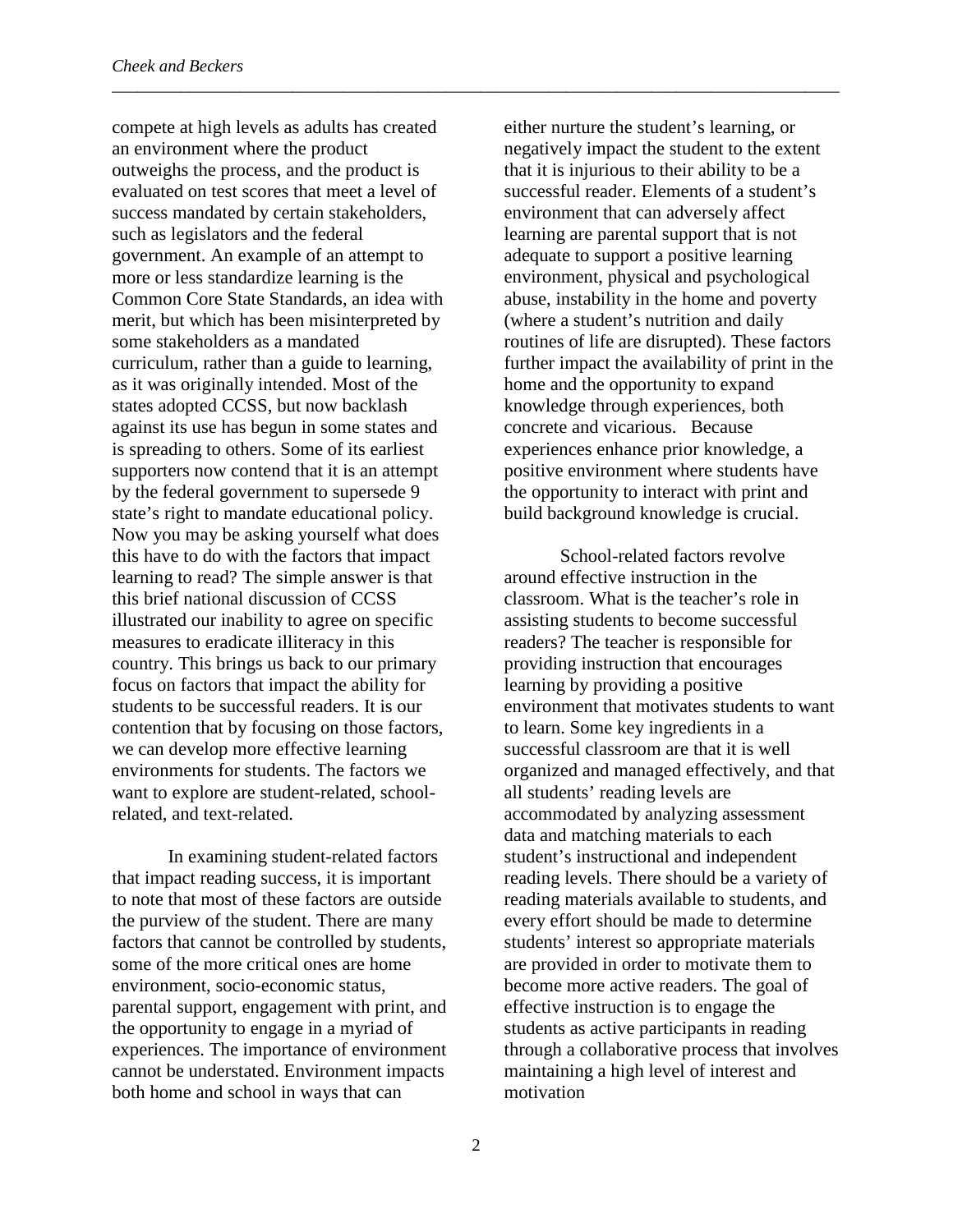Although students may be highly motivated and engaged in school learning activities, there are many variables of textrelated factors that can impact their efforts to become successful readers. The primary objective in becoming a successful reader is to understand text. To understand text, comprehension is critical. When engaging with text, the instructional process must include appropriate vocabulary (technical, specialized, and general).

Understanding text is not only dependent on vocabulary development, but the activation of critical thinking skills in understanding the nuances involved in interpreting text, as well. In addition to the actual engagement of the text and readers as a cognitive process, other purely text-related factors can impact the reading process. These involve a variety of issues that emerge as the materials with which students are engaged become more complex. This is particularly relevant in the transition from narrative to expository text. These issues include the number of concepts that students encounter as materials become more complex, dealing with numerous reading sources, organizational patterns of text structures, compare-contrast, cause and effects, and readability level. Certainly, there are other text-related issues that impact reading success, but this brief discussion serves as a reminder that interaction between the student and text is significantly crucial to successful reading.

Our intention in this column was to briefly highlight those factors that we believe are relevant to a student's understanding of text. We believe that these factors can be categorized as student-related, school-related, and text-related. Furthermore, we believe that the awareness of these factors will strengthen the

instructional process, resulting in a more actively engaged and successful reader.

**Earl H. Cheek, Jr.** is the Patrick and Edwige Olinde Endowed Professor Emeritus at Louisiana State University. **Dr. Cheek** can be contacted at echeek@lsu.edu.

**Gerlinde Beckers** is an Assistant Professor at Southeastern Louisiana University. **Dr. Beckers** can be contacted at gerlinde.beckers@selu.edu.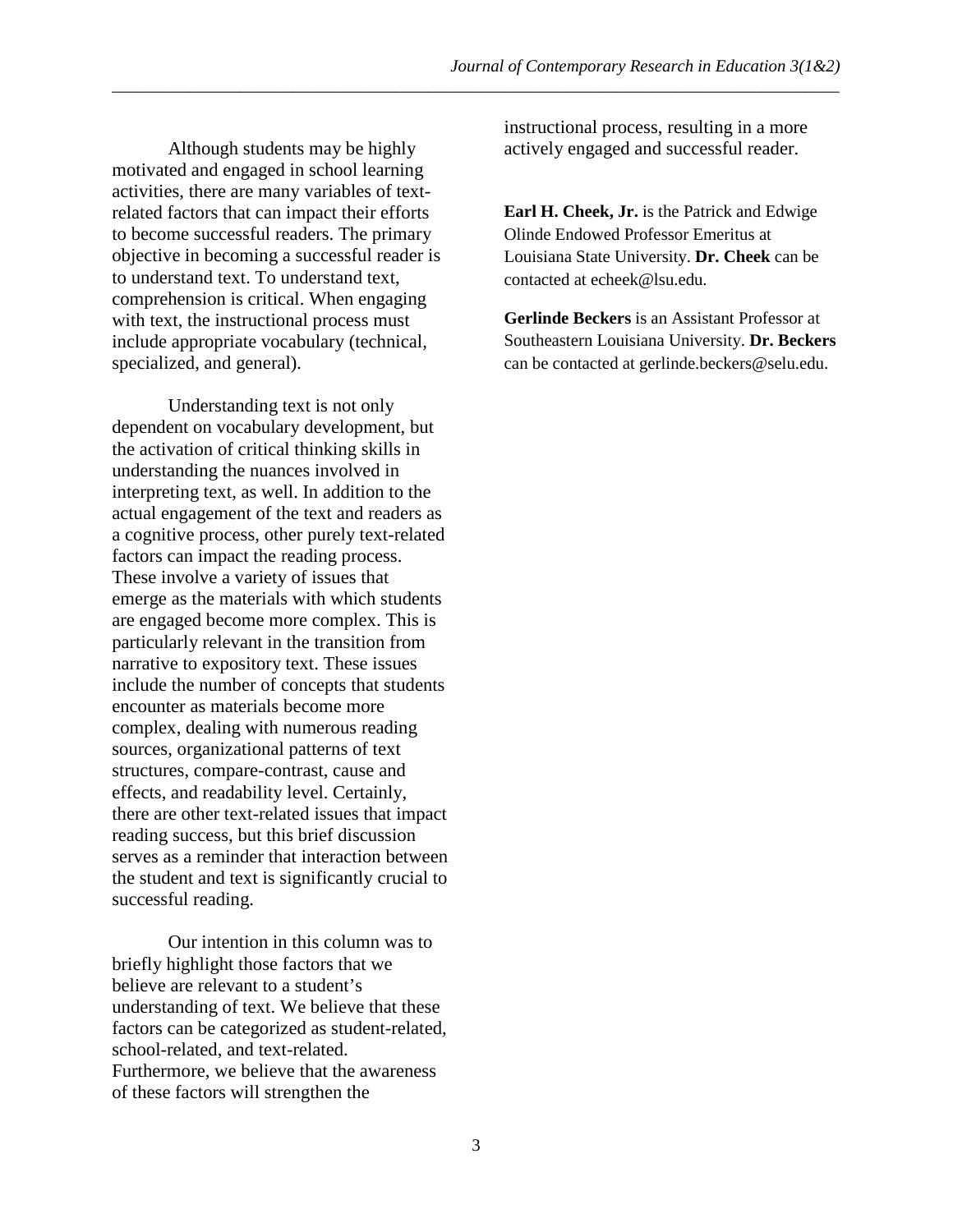#### **Burhanettin Keskin**

*University of Mississippi*

#### **Abstract**

This paper is aimed at addressing some of the main issues with regard to use of neuroimaging (i.e., fMRI) in educational settings; such as the issue of equating structure with function; the issue of finding an accurate reference point for normal brain structure and function; issues due to brain plasticity; and issues related to the interpretation of neuroimaging findings. In addition, the implications of such concerns were addressed. It was concluded that the lack of research on the issues regarding the use of neuroimaging jeopardizes the possible use of such unique technology and any educational practice based on neuroimaging would be at best prematurely done unless such issues are satisfactorily addressed. We should leave open the possibility and viability that neuroscience (inclusive of neuroimaging) can, and perhaps should indeed be used to develop educational programs, but if (if and only if) pragmatic assessment of both the science/technology and its ethical, legal and sociocultural implications and manifestations are thoroughly engaged and leveraged.

\_\_\_\_\_\_\_\_\_\_\_\_\_\_\_\_\_\_\_\_\_\_\_\_\_\_\_\_\_\_\_\_\_\_\_\_\_\_\_\_\_\_\_\_\_\_\_\_\_\_\_\_\_\_\_\_\_\_\_\_\_\_\_\_\_\_\_\_\_\_\_\_\_\_\_\_\_\_\_\_\_\_\_\_\_

Functional magnetic resonance imaging (fMRI) has transformed the empirical study of the human mind in the 21st century in a fundamental way. The groundbreaking research involving the use of fMRI brought a variety of arguments on what fMRI can and cannot tell to ethical. legal, social issues and the implications of use of such technology in many domains including education (see Berker, 2009, Celone & Stern, 2009; Greene, Sommerville, Nystrom, Darley, & Cohen, 2001 and Raizada, & Kriegeskorte, 2010). Despite the abundance of studies either utilizing fMRI or addressing fMRI, the issue of the use of fMRI is continuing to be a vigorous area of research.

fMRI is a non-invasive brain imaging technique that does not involve radiation (Byars, Holland, Strawsburg, Bommer, Dunn, Schmithorst, & Plante, 2002). fMRI has opened a new window into neuroimaging by attempting to provide real time information on the functions of the brain. It is based on a technology, which

provides functional maps of the working brain by tracking changes in the magnetic signals resulting from oxygenated and deoxygenated hemoglobin (Gligorov & Krieger, 2010; Ogawa, Lee, Nayak, & Glynn, 1990; Vanmeter, 2010). This method is known as BOLD (Blood Oxygenation Level Dependent). Neural activation produces a physical effect on red blood cells by moving them from a state of oxygenation to deoxygenation (Cumming & Ramsey, 2009). While the magnetic field produced by oxygenated hemoglobin has almost no effect (or no effect) on the MRI signal, deoxygenated hemoglobin has a weak effect on the MRI signal (Vanmeter, 2010). Even though changes in such signals are very small, they can be detected while the subject is performing cognitive tasks (Celone & Stern, 2009; Ogawa, Lee, Nayak, & Glynn, 1990). Here, fMRI attempts to pair the neural activity with local cerebral blood flow. The changes in the blood flow are associated with the task the individual is engaged in (Craighead & Nemeroff, 2001).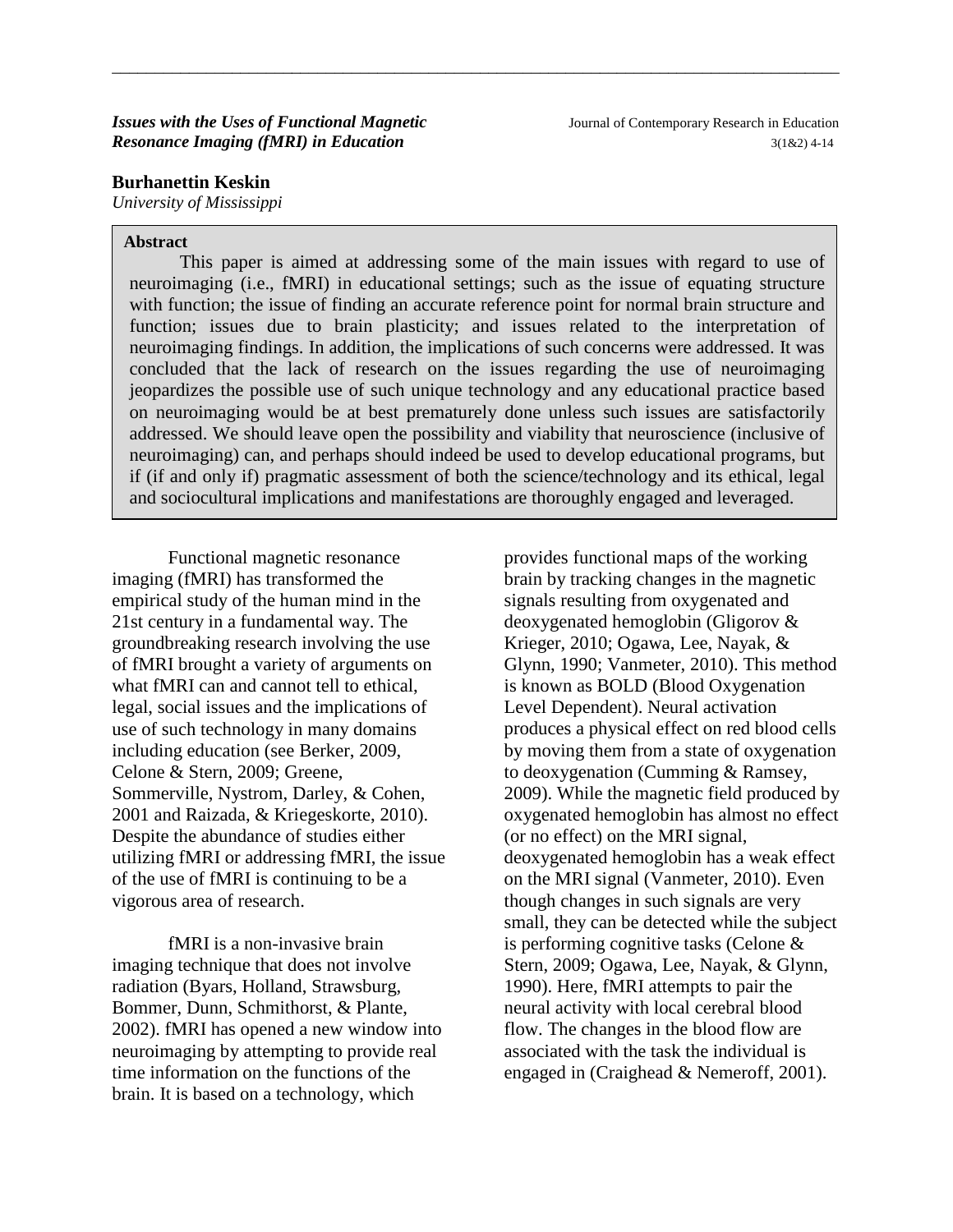The groundbreaking research involving the use of fMRI has brought a variety of arguments from what fMRI can and cannot tell, the implications of the use of such technology in many domains including education, and to the ethical, legal, and social issues with regard to fMRI. Such possible implications of the use of fMRI are under question due to the validity issues regarding fMRI findings.

#### **1. Concerns with regard to the validity of fMRI**

#### **1.1.** *Equating structure and function*

Just because there is some activity in the certain structure of the brain, does this really mean that specific parts of the brain are involved in the function? Another question being raised is: "Does this activity mean that the certain structure of the brain alone is responsible for such function?" (Racine, Bell, & Illes, 2010; Rosen & Gur, 2002; Illes, Racine, & Kirschen, 2006). A false activation which can be caused by ordinary things like eye-blink (see Desmond & Chen, 2002) or movement during fMRI scanning can pose a problem to the validity of fMRI findings. Special types of statistical analysis are required to eliminate such distortion of the fMRI results (see Racine, Bell, & Illes, 2010 and Vanmeter, 2010) otherwise the validity of the result would be questionable.

#### **1.2.** *Accurate reference point for normal brain structure and function*

Due to the non-quantitative nature of fMRI results, comparison of the results obtained from more than one task is required (VanMeter, 2010). The accuracy of the reference point is a necessity for any comparison, intrapersonal and interpersonal. The question is "do we have an accurate

reference point for normal brain structure and function?" For instance, functional imaging can produce different results based on the technique it utilizes; oxygen consumption (fMRI) versus glucose utilization (PET) (see, Fox, & Raichle, 1986; Fox, Raichle, Mintun, & Dence, 1988). "The BOLD contrast mechanism reflects the input and intracortical processing of a given area rather than its spiking output" (Logothetis, Pauls, Augath, Trinath & Oeltermann (2001, p.150). Namely, while an fMRI signal detects the input in the local field, it does not detect total output with regard to the stimulus (Kosik, 2003). There is vagueness concerning reference point information when attempting to address this issue (Santosh 2000 and Wilke et al. 2003 as cited in Fenton, Meynell, & Baylis, 2009). Without a solid reference point, the validity of fMRI findings would be questionable.

#### **1.3.** *Brain plasticity*

\_\_\_\_\_\_\_\_\_\_\_\_\_\_\_\_\_\_\_\_\_\_\_\_\_\_\_\_\_\_\_\_\_\_\_\_\_\_\_\_\_\_\_\_\_\_\_\_\_\_\_\_\_\_\_\_\_\_\_\_\_\_\_\_\_\_\_\_\_\_\_\_\_\_\_\_\_\_\_\_\_\_\_\_\_

Given the fact that the brain has plasticity, meaning lifelong capability of the brain (1) to adjust itself (i.e., physically, chemically or physiologically) to the changes that occur in the environment and (2) to recompense for brain trepidation, including damage. One thing to remember about plasticity is that it takes place in ways that are not foreseeable. This means, the same experience may affect the brain in different ways (Kolb & Teskey, 2011) intrapersonal and interpersonal. This raises a question of the validity of the fMRI results obtained from children (in terms of making function-structure association) due to rapidly changing characteristics of a child's brain.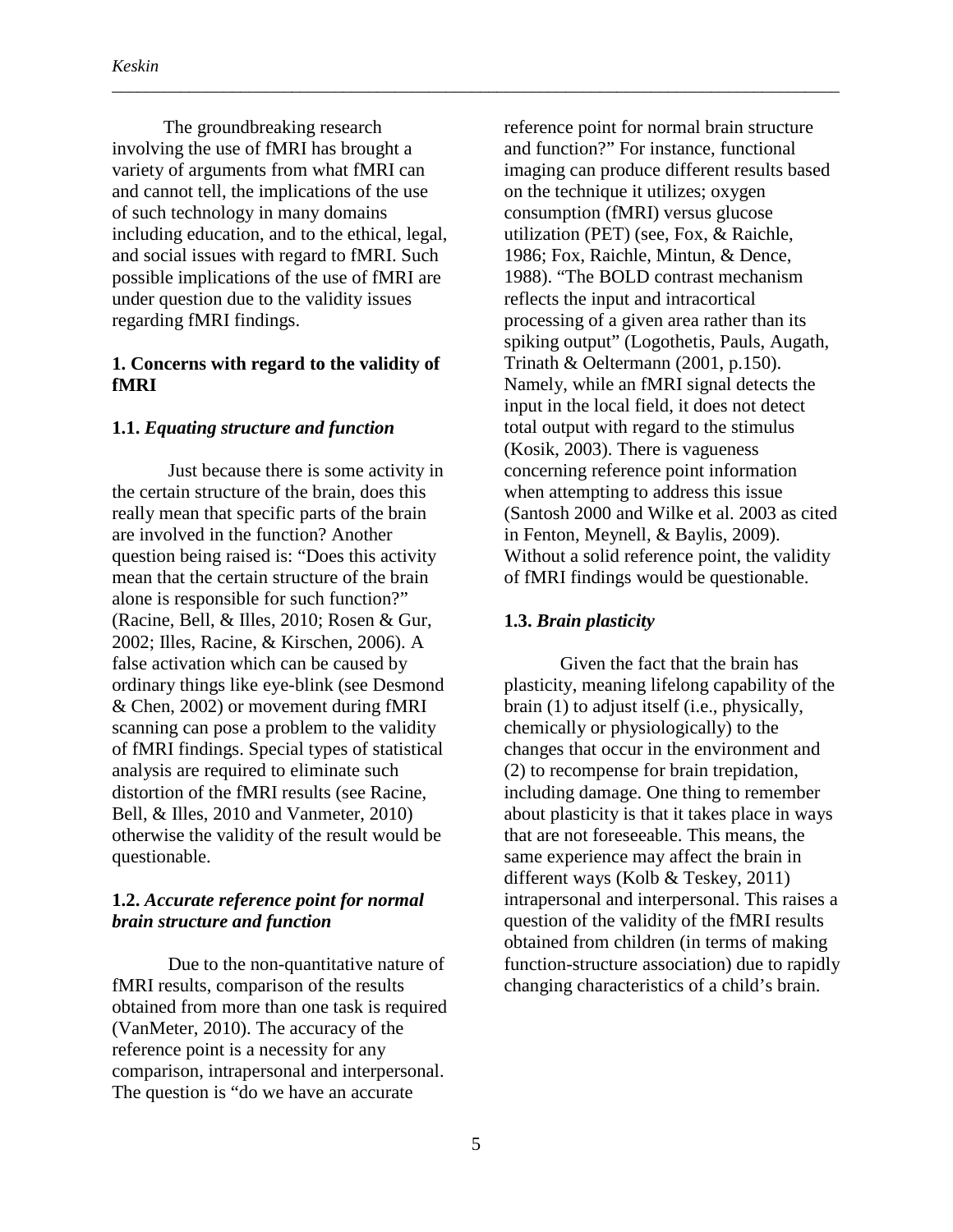#### **1.4.** *Subjective perceptions of qualitative data*

The question raised by Hanan A. Alexander (2006) needs serious attention as we make further moves with fMRI and its educational implications: "how educational researchers can believe the subjective perceptions of qualitative participantobservers given the concern for objectivity and generalisability of experimental research in the behavioural and social sciences" (p. 205).

#### **1.5.** *Post hoc ergo propter hoc*

Just because there is activity in certain parts of the brain immediately after the cognitive task has been performed, can we say that task and activation are related or have a causal relationship? The answer to this question is "not always," which brings us the fallacy of *post hoc ergo propter hoc* issue (J. Giordano, personal communication, July 2011). *Post hoc ergo propter hoc* means "after this, therefore because of this" in Latin, which refers to an erroneous logic of causation between two events by the faulty conclusion that an event is caused by another event simply because it came after it. Namely, if X occurs after Y, then Y is the cause of X. Just because something is followed by something else, does not necessarily mean the former caused the latter (Copi & Cohen, 1990; Lerner, 2002; Schmookler, 1999). Even though there are statistical techniques for preventing such fallacy of indicating a cause-effect sequence, yet, "unfortunately the number of variables involved usually vastly exceeds the number of equations to be worked with, which means that analysis can yield no certain answers" (Hardin, 1993, p.192).

#### **1.6.** *Uniqueness of cognitive strategies*

Because each individual is unique, individuals may use their brain in different ways. This means, the activation in the brain of one individual might be quite different or take place in different parts of the brain compared to another individual who is involved in the same cognitive task.

#### **1.7***. Statistical analysis of fMRI data*

Statistical analysis employed to correct the motion artifacts, setting the threshold for a general linear model regression, comparison of several tens thousands of statistical analysis, and obtaining false negatives and/or false positives pose a serious concern with regard to the accuracy of mapping brain function attained from such complex analysis (Racine, Bell, & Illes, 2010). The changes in results of fMRI not related to the cognitive task the individual is experiencing (i.e., number of hours of sleep before the experiment, Habeck et al. 2004 as cited in VanMeter, 2010) can pose a problem with regard to the interpretation of the data.

#### **2. Issues with regard to use of fMRI in education of children**

What are the possible uses of fMRI in education? Some possible uses of fMRI in the educational system are (1) to identify students whose education could be promoted by offering additional resources that are more appropriate to their 'perceived' cognitive abilities (i.e., exceptional learners); (2) to channel students into more appropriate programs based on their cognitive abilities; (3) to identify children with potential troublesome dispositions (i.e., violent) (Celone, & Stern, 2009; Fenton, Meynell, & Baylis, 2009). The question here is whether or not fMRI can provide more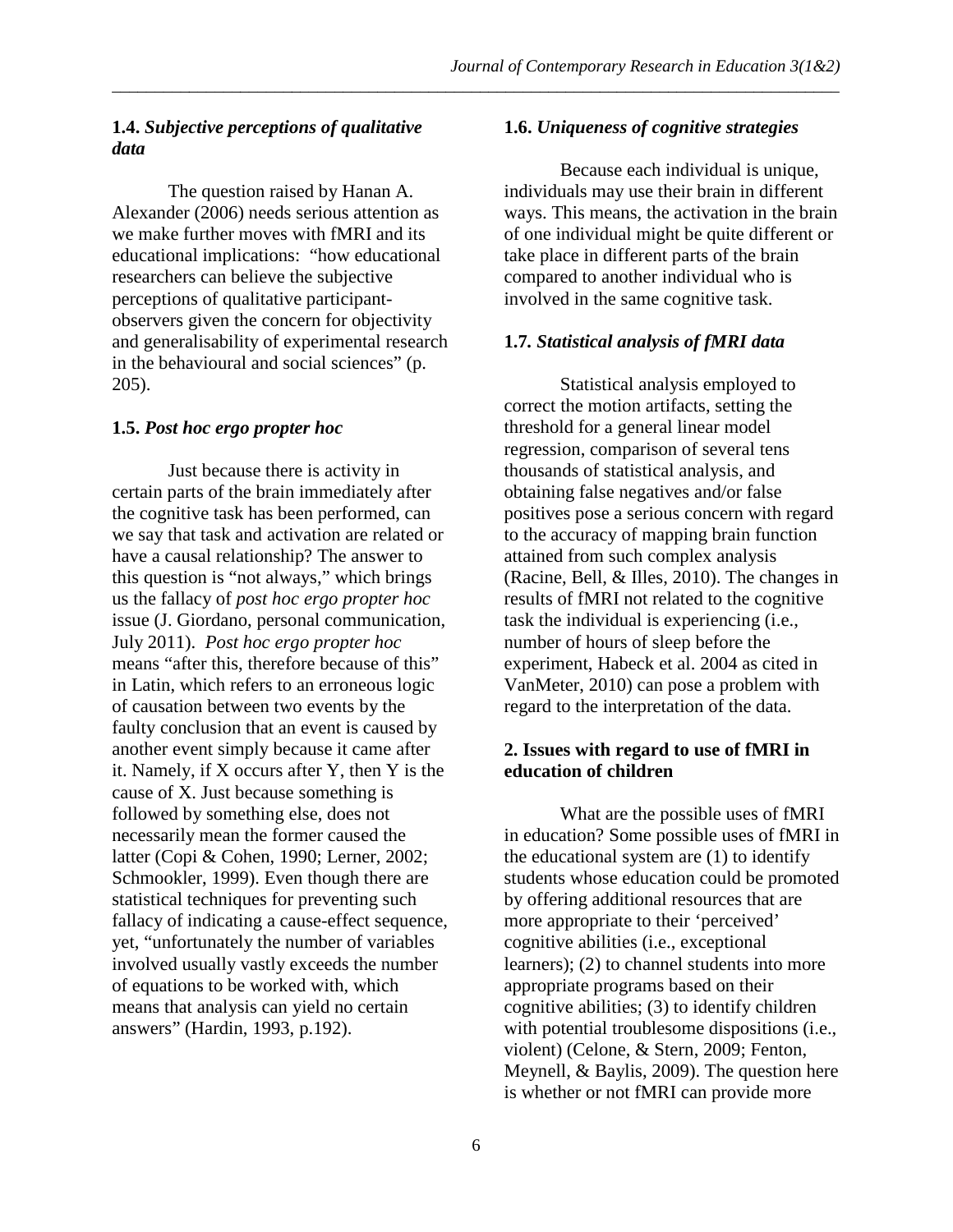accurate results than what is currently done with psychological and behavioral testing for diagnosing purposes. Even though, currently, the answer to this question is unclear, in the near future, validity and interpretative issues with regard to fMRI may be improved.

One of the main issues regarding the use of fMRI in education is that the use of such technology may lead to categorization of children based on their neural mechanism. Such categorization relies on the assumption that all children use the same neural process when they are learning. This assumption simplifies the learning process as there is more than one way of learning the same subject/topic. Focusing on a single component that is involved in learning (i.e., memory), reduces learning process to a component of learning (Pierce, 2009). This brings the issue of *mereological fallacy* (J. Giordano, personal communication, July 2011), which refers to the logic of establishing a relationship between parts and the whole in a way that regards a part as if it is the whole (Maslin, 2007). Referring to a study skills booklet, Maslin (2007) gives an example for such fallacy. According to this booklet, the left hemisphere of the brain thinks with words, while the right hemisphere thinks with images and pictures. Maslin argues that such claims are meaningless as they attribute cognitive activities to "the brain considered as a whole, much less to parts of brains" (p. 211). This fallacy becomes especially problematic in studies dealing with neuroscience.  $\frac{1}{1}$  $\frac{1}{1}$  $\frac{1}{1}$  Similar to this fallacy,

reductionism as labeled by Bennett and Hacker (2003), also poses a problematic view on the learning process. For instance, according to Francis Crick (1995):

\_\_\_\_\_\_\_\_\_\_\_\_\_\_\_\_\_\_\_\_\_\_\_\_\_\_\_\_\_\_\_\_\_\_\_\_\_\_\_\_\_\_\_\_\_\_\_\_\_\_\_\_\_\_\_\_\_\_\_\_\_\_\_\_\_\_\_\_\_\_\_\_\_\_\_\_\_\_\_\_\_\_\_\_\_

"The scientific belief is that our minds—the behavior of our brains can be explained by the interactions of nerve cells (and other cells) and the molecules associated with them.\* This is to most people a really surprising concept. It does not come easily to believe that I am the detailed behavior of a set of nerve cells, however many there may be and however intricate their interactions" (p.7).

Along with these simplifications with regard to neural/cognitive process, categorizing children based on their neural mechanism, these assumptions disregard individual differences in learning. As it is clear for educators, individual differences in learning varies greatly; while some are visual learners others are auditory learners or kinesthetic learners, to name a few. Based on their learning style, individuals may use different neural pathways in the process of learning.

Would categorizing children based on their neural mechanism lead to biological determinism? To answer this question we need to answer the following question "what does such categorization entail?" It entails the idea that the biological process alone shapes neural mechanism. This brings us the definition of biological determinism. Biological determinism, sometimes called *genetic determinism*, refers to the idea that

 $\overline{\phantom{a}}$ 

<span id="page-11-0"></span> $<sup>1</sup>$  According to Bennett and Hacker (2003), assigning</sup> psychological attributions, (i.e., thinking, believing, interpreting, inferring, knowing, reasoning, deciding), to the brain or a part/section of a brain (i.e., the hemispheres or even neurons) are rooted from Cartesianism, and are far from scientific claims, rather philosophical claims. For a detailed discussion

of the mereological fallacy in neuroscience, see M. R. Bennett and P. M. S. Hacker's (2003) Philosophical Foundations of Neuroscience. Malden, MA: Blackwell Publishing.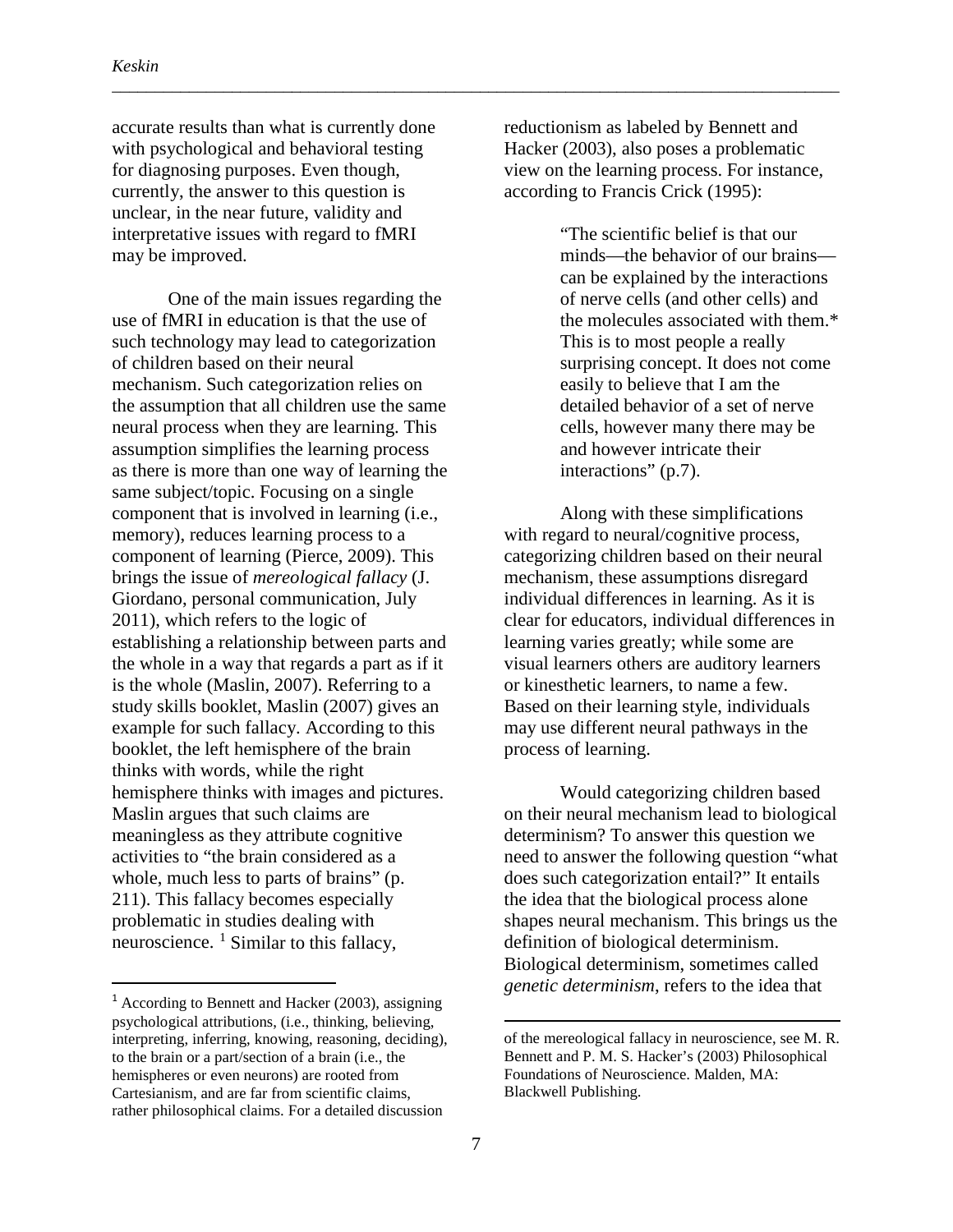human characteristics and behaviors are shaped only by genes (De Melo-Martin, 2005). It is well known that biology is not the only factor affecting the structure of the brain. Experience also shapes the biology of the brain. For this reason, neuroscience cannot or should not lead to a biological determinism (Farmer, 2010). If the brain is changing based on the factors rooted in the environment, then, the idea that genes alone are responsible for human behaviors become meaningless.

Even though embracing neurotechnology does not necessarily lead to biological determination, this does not mean that neurotechnologies (including, but not limited to fMRI) will not be used to categorize children or adults. Neurobiological determination of social/practical categories, namely "neural norming," may lead to "Euneuromics,"<sup>[2](#page-12-0)</sup> meaning neurologically based "good" or "well."

Another issue regarding the use of fMRI in education involves the economical feasibility of utilizing such technology in educational settings. Given the economical difficulties facing today's educational system, how feasible is it to utilize such technology in educational settings? The answer to this question is tied closely to the validity, reliability and usefulness of fMRI. The more studies conducted to address and eliminate such issues, the easier and more acceptable it would be to use fMRI in many different settings including educational settings. Once the main issues with regard to the interpretative difficulties are addressed properly and solutions are provided, the doors to common use of fMRI would be opened.

#### **2.1.** *Parental consent issues*

\_\_\_\_\_\_\_\_\_\_\_\_\_\_\_\_\_\_\_\_\_\_\_\_\_\_\_\_\_\_\_\_\_\_\_\_\_\_\_\_\_\_\_\_\_\_\_\_\_\_\_\_\_\_\_\_\_\_\_\_\_\_\_\_\_\_\_\_\_\_\_\_\_\_\_\_\_\_\_\_\_\_\_\_\_

Parent consent issues mainly revolve around health, safety, and privacy concerns. Because fMRI is a relatively new technology, its long terms effects on the brain are simply unknown. Just because this technology does not involve ionizing rays, does it make it safe, especially for children whose brains are rapidly changing? Because of the possibility that children's forming brains might be at danger, it raises ethical concerns. Would it be ethical for parents to give consent for non-clinical use of fMRI on their children given the possibility of negative effect(s) of such technology? Another issue regarding the parental consent is if it is ethical for parents to not give consent for non-clinical use of fMRI on their children, which may limit their children's access to the best educational/health practices. Do parents have rights to deprive their children from a technology that could benefit their children's education? What is the future of parental consent if fMRI becomes a widely used technology? Would we still need parental consent? Considering that parental consent is not needed to test children in school because it is a widely used practice, will fMRI be perceived as a common practice in the near future (J. Giordano, personal communication, July 2011)?

Use of fMRI can also be perceived as invasion of privacy of young children who are unable to make a judgment about such technology. Do parents have the right to let their children be brain-scanned even if it involves invasion of privacy? Would we, adults, mind that our brain be scanned knowing the possibility of invasion of privacy? If our answer is no to this question, then we have some thinking to do.

l

<span id="page-12-0"></span><sup>2</sup> This term was generated by Dr. James Giordano.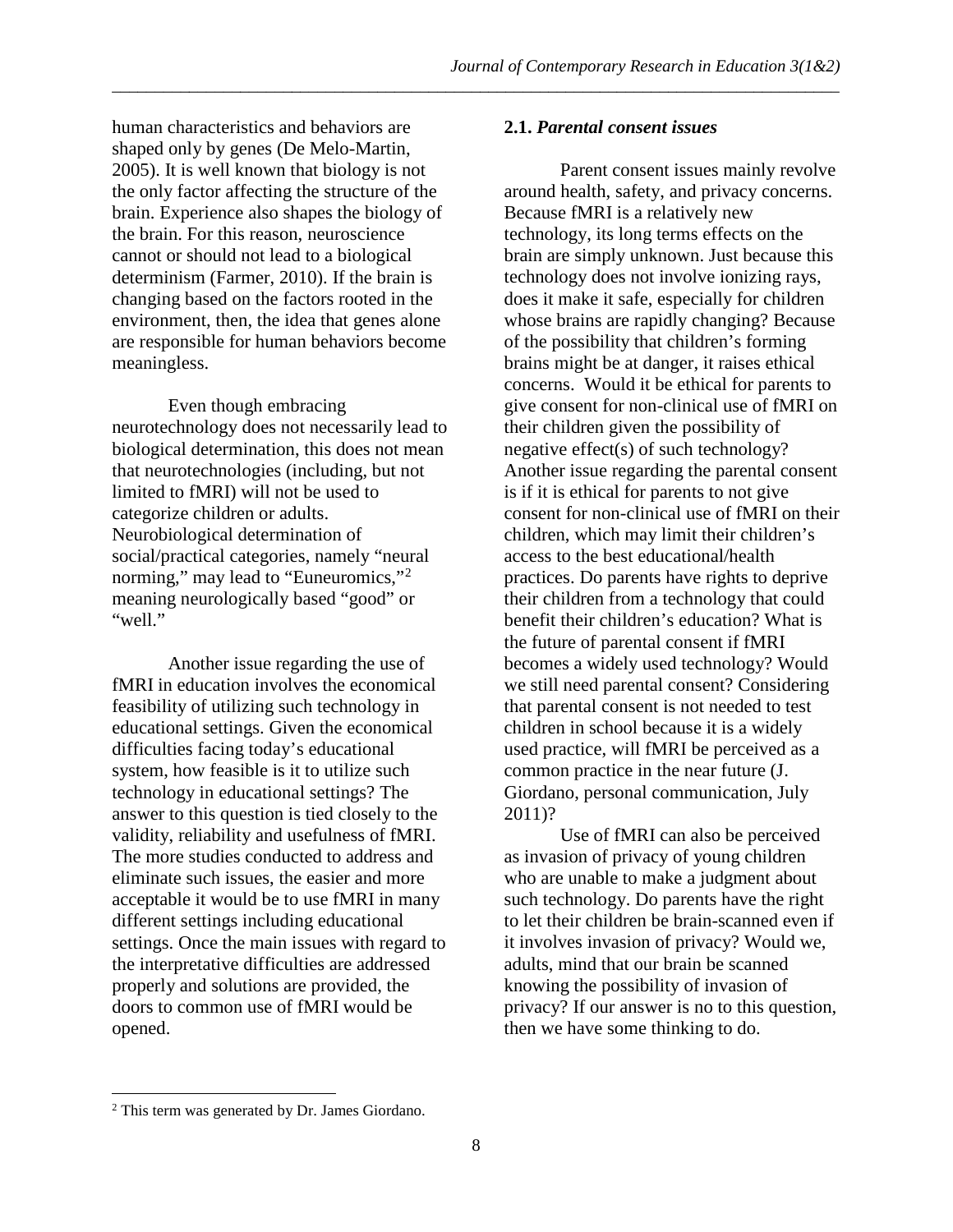#### **2.2.** *Information sharing*

If fMRI becomes a commonly used technology, who should have access to the information obtained from fMRI? *School systems?* In the case that abnormalities having some possible educational implications were discovered during nonclinical use of fMRI, should the school system be involved? *Insurance companies?*  Should the information with regard to the unexpectedly discovered abnormalities be shared with insurance companies? If so, now should the child be considered to have a preexisting condition (J. Giordano, personal communication, July 2011)? What is the acceptable practice for accessing such information? What are the possible issues with regard to sharing such information with the child? How is this going to affect the perception of the self? (Psychological effects): Known self vs. newly constructed self, based on the results of *f*MRI. How is this going to affect the perception of others? (Sociological effects): Am I superior to the other kids? Do I deserve better than what I am offered? or "I knew there was something wrong with me, now I have the proof."

How would information sharing affect the child's school performance? "The more I know about how my brain works, the more I can adjust my strategies (and/or my environment) to learn" (*positive effect*). "If I am the brightest, do I really have to work hard anymore?" "I knew there was something wrong with me, I shouldn't even try anymore!" (*Negative effect*). There is also a possibility that sharing such information would not affect the child's school performance (*no effect*).

#### **2.3.** *Information security.*

\_\_\_\_\_\_\_\_\_\_\_\_\_\_\_\_\_\_\_\_\_\_\_\_\_\_\_\_\_\_\_\_\_\_\_\_\_\_\_\_\_\_\_\_\_\_\_\_\_\_\_\_\_\_\_\_\_\_\_\_\_\_\_\_\_\_\_\_\_\_\_\_\_\_\_\_\_\_\_\_\_\_\_\_\_

In order to make sense of the fMRI data collected by large groups of people, comparison and sharing such data would be necessary. Securing such a database would be pivotal. How is this database going to be secured? What are the possible implications of failing to secure such data? What would be done to avoid or minimize inappropriate access, inapt use/misuse, data modification (by others or the individual himself/herself) and "downstream" effects (e.g.- individual and group socio- legal and economic demonstrations of accessed, misused or manipulated datasets) (Giordano, in press)?

#### **2.4.** *Use of fMRI for cognitive enhancement in children*

Brain mapping in terms of function may lead to the cognitive enhancement argument. If fMRI results show an abnormal or inadequate functioning in certain part of the child's brain, this information may be utilized to either minimize the abnormality or enhance the cognitive skills. This brings the issue of "the ethics of enhancement." Julian Savulescu (2009) listed the three main arguments with regard to the ethics of enhancement in humans. The first argument deals with the notion that the decision of not to enhance is wrong. The focal point of this argument is that if enhancement is going to improve the child's life, failure to provide such enhancement would be unethical. It is like depriving a child from a dietary supplement that would provide a stunning intellectual result. The second argument is that we need to be consistent with regard to different types of enhancement. We use environment to enhance children's lives. Cognitive/biological enhancements should not be considered any differently because environmental enhancements change our biology as well. If we are okay with the idea to change our biology with environmental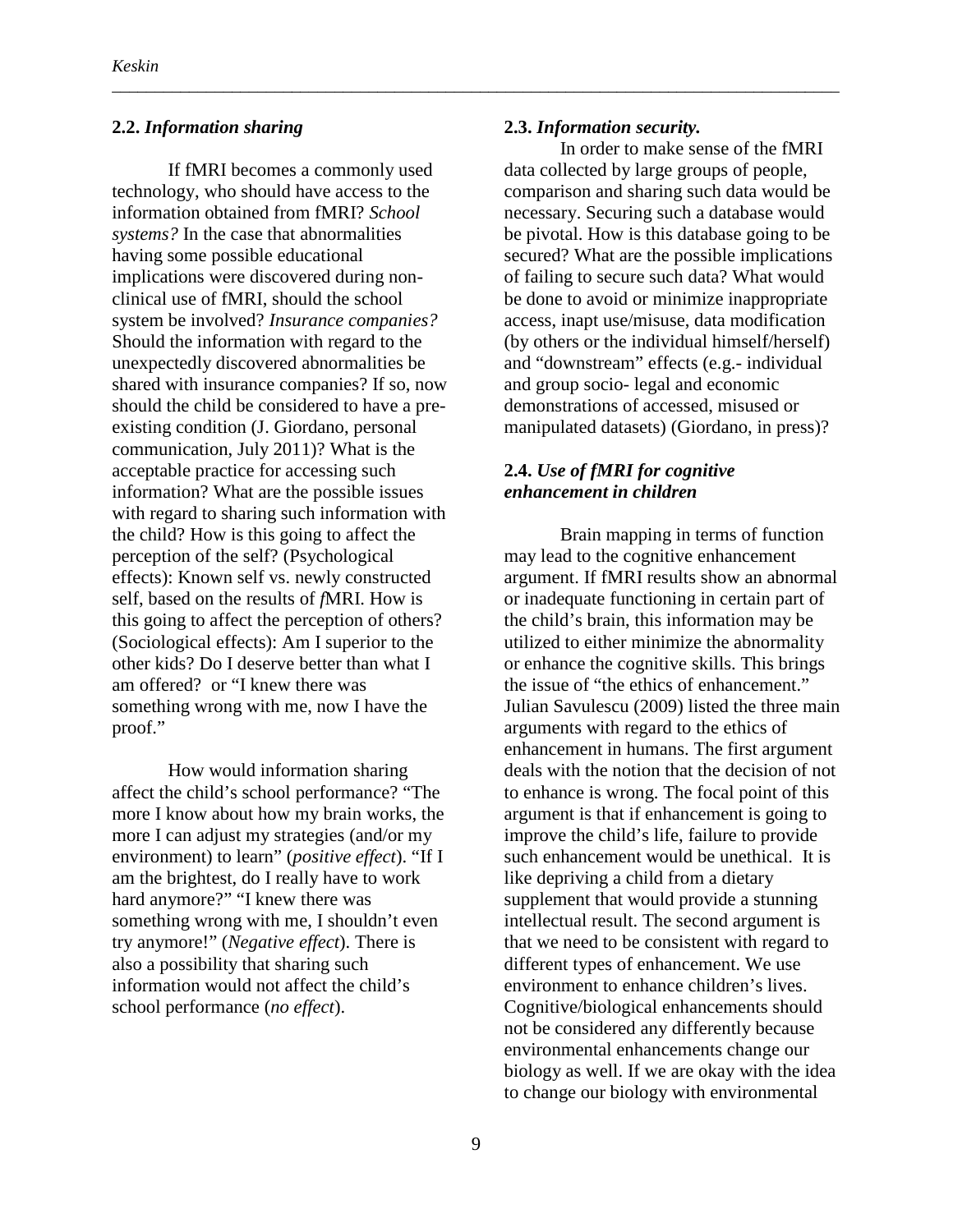enhancements, then we should be consistent and approach biological enhancement in the same manner. The third argument revolves around the idea that if we were to be open to treatment, we should also be open to enhancements; therefore, enhancements should not be considered any differently than alleviating/treating disease. Preventing a disease or treating a disease leads to a good life, so do the enhancements.

These arguments listed by Savulescu have strong points to consider, yet, it does not mean that there are no possible ethical concerns associated with such enhancements. One of the pivotal questions to be answered is "how far is too far with manipulation of biology or embracement of cognitive enhancements?"

#### **2.5.** *Policy issues*

Policy issues are closely related to justice issues. If fMRI becomes a widely used technology for enhancing children's cognitive skills or eliminating possible future abnormalities, "who would receive this technology" would become one of the central questions; children who really need this technology to prevent abnormalities or children whose parents can afford such technology to enhance their children's cognitive skills.

If neurocognitive enhancements become prevalent, it is probable that it will not be rightfully available for all. However, such possible imbalanced access to neurocognitive enhancements should not be used as an excuse to prohibit these technological improvements as it is not the case for the practices performed by the prosperous such as tutoring or cosmetic surgery (Farah et al., 2010).

While addressing the enhancement issue, Michael J. Sandel talks about a worry of generating two categories of human beings: the enhanced and the unenhanced (natural). Sandel (2009) argues that the real issue is not the access issue but the moral issue of enhancement and states that "the fundamental question is not how to ensure equal access to enhancement but whether we should aspire to it in the first place" (p. 892). This question must be clearly answered before any policy making takes place.

As our knowledge about how our brain works progresses, such knowledge will hold potential to have a huge impact on every aspect of our life, including but not limited to education. Policies addressing neuroethics cannot be made without the existence of progressive and integrative neuroethics that generate some benefit vs. risk analysis (Giordano, 2011 as cited in Giordano, in press). That is, neuroethics must develop enough to produce multidisciplinary perspective on benefits vs. risks analysis of using such technology. Developing a framework is a pivotal step with regard to policy making. To do so, implementing workshops and discussions among various disciplines is pivotal. Shared responsibility among regularity agencies and scientists from various backgrounds would provide means for protection and improvement of human life.

#### **3. Is the use of fMRI in education a science fiction or is it already happening?**

Neurotechnology is already in use in our daily life including the educational domain. For instance there are educational toys produced by neuroscientists. It seems that with the improvement on the neurotechnologies (i.e., fMRI), it is safe to assume that such technology would not be limited to educational toys. More common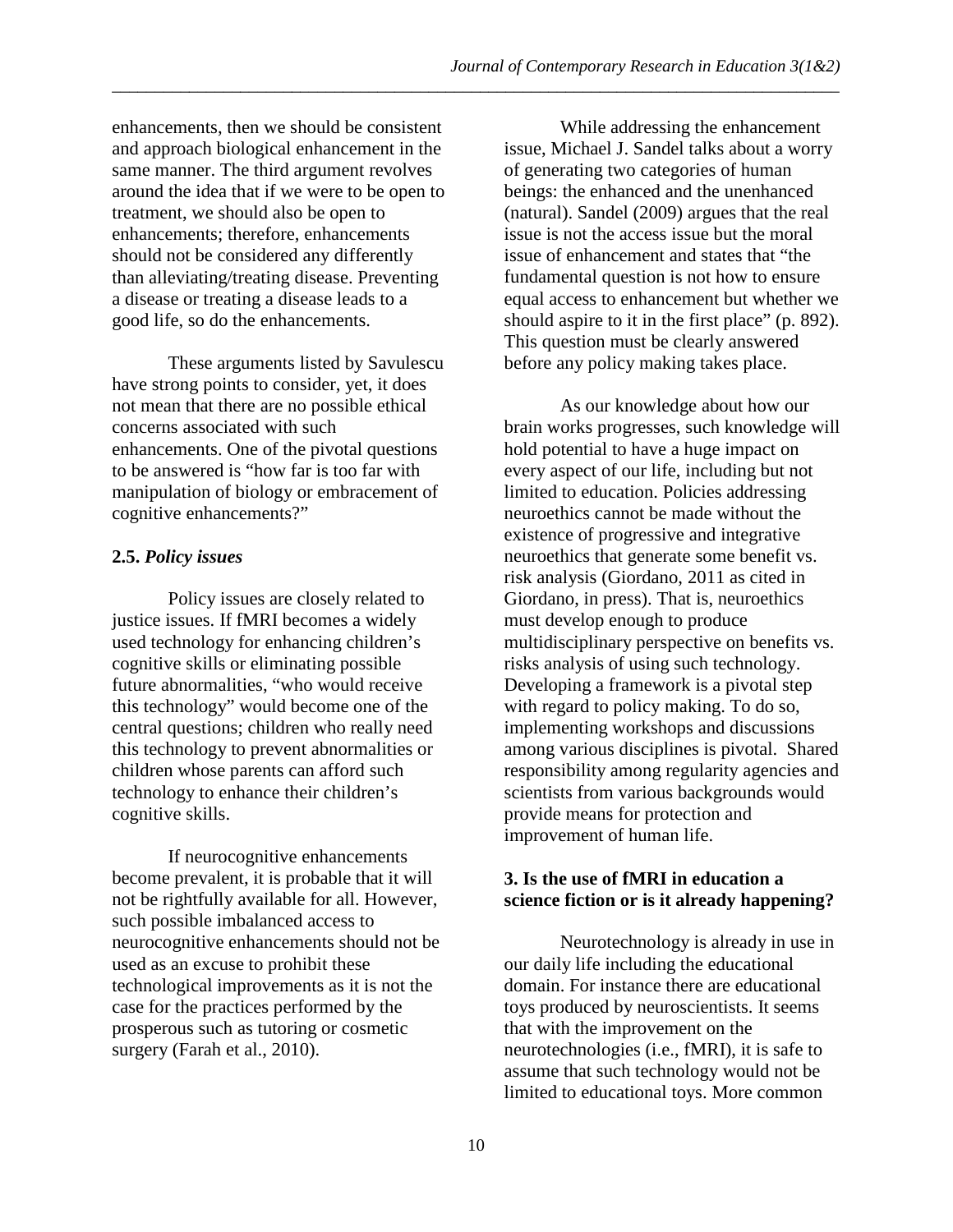uses of fMRI in the domain of education depend heavily on the questions/issues raised in related literature. We have to answer at least the following questions to put fMRI into perspective: What can fMRI tell us about brain functions in children? What can fMRI not tell us about brain functions in children? What are the benefits and risks involving fMRI? These questions along with several other questions raised in this study may seem to involve an unlikely situation but exercising our judgment on such questions would help us be more prepared for use of fMRI.

#### **4. Conclusion**

While novel technologies often provide new prospects that offer potentials for improving people's lives, technologies also bring novel ethical concerns. It would be premature to dismiss the possible use of fMRI in educational purposes because of the concerns related to the use of such technology. It is obvious that more research is needed to guide the policies otherwise prematurely conducted research can result in unfortunate or harmful outcomes for children due to misguided policy making.<sup>[3](#page-15-0)</sup>

The issues mentioned above pose a very serious question on the usefulness of fMRI. If we were to utilize fMRI in the

education of children, such concerns must be eliminated or at least minimized as much as possible. fMRI is a powerful technology that can be used to improve not only pedagogy but also educational settings. However, the lack of research addressing the issues mentioned above jeopardizes the possible use of such unique technology. Any educational practice based on fMRI (i.e., funneling students into appropriate educational programs, Celone & Stern, 2009) would be at best prematurely done unless such issues are satisfactorily addressed. To do that, a multidisciplinary approach is a necessity.

#### **Acknowledgements:**

\_\_\_\_\_\_\_\_\_\_\_\_\_\_\_\_\_\_\_\_\_\_\_\_\_\_\_\_\_\_\_\_\_\_\_\_\_\_\_\_\_\_\_\_\_\_\_\_\_\_\_\_\_\_\_\_\_\_\_\_\_\_\_\_\_\_\_\_\_\_\_\_\_\_\_\_\_\_\_\_\_\_\_\_\_

This research was partially funded by the College of Education and Health Professions at Columbus State University (CSU) when the author was employed by CSU. In addition, this work was developed, in part, while the author was a visiting scholar at the Center for Neurotechnology Studies of the Potomac Institute for Policy Studies, Arlington, VA, USA. The author gratefully acknowledges the guidance and contribution of Prof. James Giordano on this project.

#### **References**

- Alexander, H. A. (2006) A View from Somewhere: Explaining the paradigms of educational research, *Journal of Philosophy of Education, 40*, 205–221.
- Bennett, M. R., & Hacker, P. M. S. (2003). *Philosophical Foundations of Neuroscience*. Malden, MA: Blackwell Publishing.
- Berker, S. (2009). The normative insignificance of neuroscience. *Philosophy & Public Affairs, 37*, 293-329.
- Byars, A., Holland, S. K., Strawsburg, R. H., Bommer, W., Dunn, R., Schmithorst,

<span id="page-15-0"></span><sup>&</sup>lt;sup>3</sup> Referring to The "Mozart effect," DiPietro (2000) states that in 1998 Georgia State mandated that a recording of classical music to be distributed to all newborns for the purpose of promoting cognitive development. This practice was followed by other states despite the lack of research that support the "Mozart effect." Music may indeed have some benefits for the babies; however, current research fails to provide a positive relation between exposure of the babies to music and cognitive improvements (DiPietro , 2000). An interesting point here is that there is policy making without well-grounded research.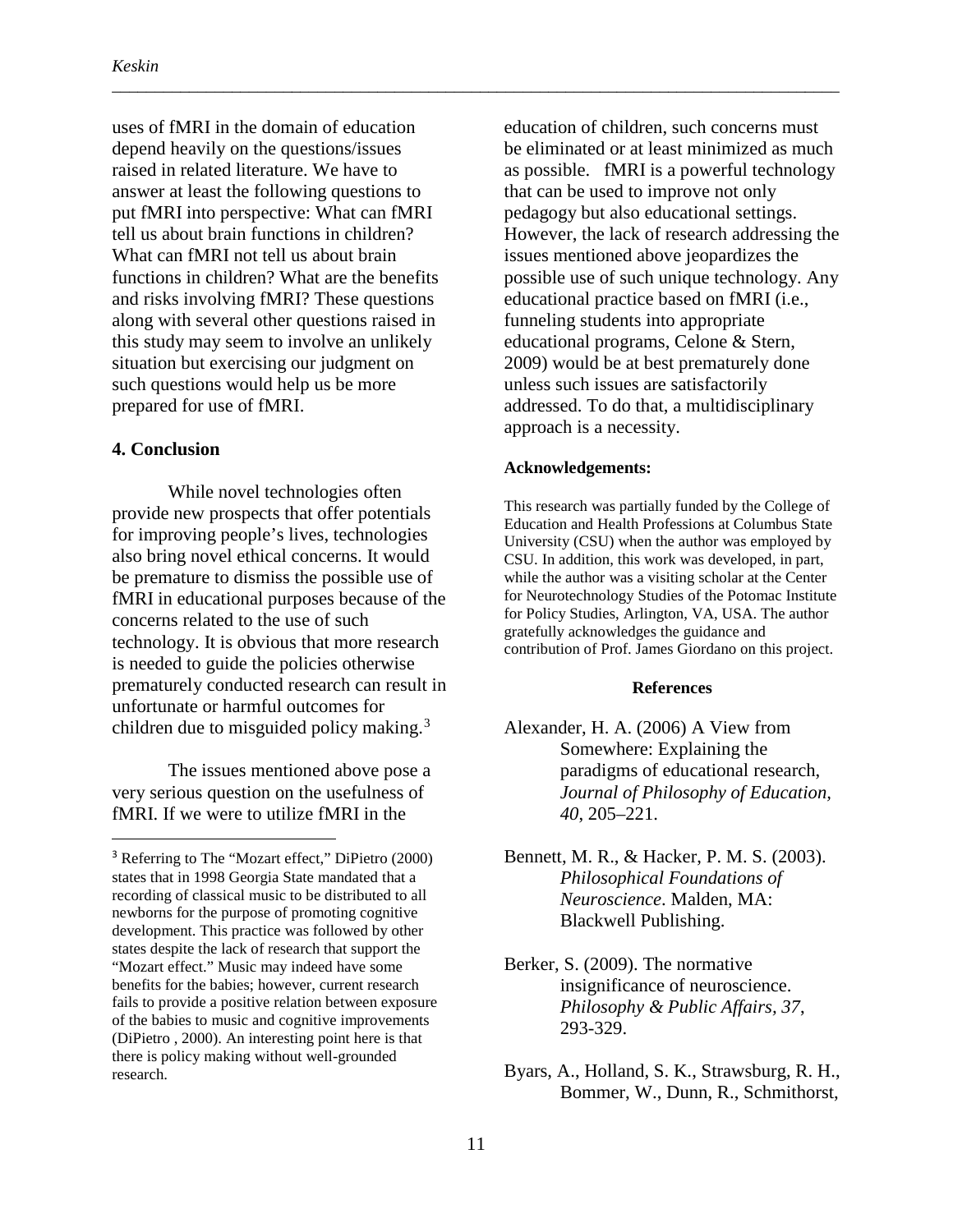V. J., & Plante, E. (2002). Practical Aspects of Conducting Large-Scale Functional Magnetic Resonance Imaging Studies in Children. *Journal of Child Neurology, 17*(12), 885-889.

- Celone, K., & Stern, C. (2009). A neuroimaging perspective on the use of functional Magnetic Resonance Imaging (fMRI) in educational and legal system. *The American Journal of Bioethics-Neuroscience, 9*, 28-29.
- Copi, I. M., & Cohen, C. (1990). *Introduction to logic*. (8th ed). New York: Macmillan.
- Craighead, W. E. & Nemeroff, C. B. (Eds.) (2001). *Cognitive neuroscience*. The Corsini Encyclopedia of Psychology and Behavioral Science. New York: John Wiley & Sons.
- Crick, F. (1995). *The astonishing hypothesis: The scientific search for the soul*. New York: Touchstone.
- Cumming, J. & Ramsey, R. (2009). Imagery interventions in sport. In S. D. Mellalieu, & S. Hanton (Eds.), *Advances in applied sport psychology: A review*, (pp. 5-36). London: Routledge.
- De Melo-Martin, I. (2005). Firing up the nature/nurture controversy: Bioethics and genetic determinism. *Journal of Medical Ethics, 31*, 526-530.
- Desmond, J. E., & Chen, S. H. A. (2002). Ethical issues in the clinical application of fMRI: Factors effecting the validity and interpretation of activations. *Brain and Cognition, 50*, 482-497.
- DiPietro, J. A. (2000). Baby and the brain: Advances in child development. *Annual Review of Public Health, 21*, 455-471.
- Farah, M. J., Illes, J., Cook-Deegan, R., Gardner, H., Kandel, E., King, P., Parens, E., Sahakian, B. J., and Wolpe, P. R. (2004). Neurocognitive enhancement: What can we do? What should we do? *Nature Reviews Neuroscience, 5*, 421-425.
- Farmer, D. J. (2010). *Public administration in perspective: Theory and practice through multiple lenses*. Armonk, NY: M.E. Sharpe.
- Fenton, A., Meynell, L., & Baylis, F. (2009). Ethical Challenges and Interpretive Difficulties with Non-Clinical Applications of Pediatric fMRI. *The American Journal of Bioethics, 9*, 3– 13.
- Fox, P. T. & Raichle, M. E. (1986). Focal physiological uncoupling of cerebral blood flow and oxidative metabolism during somatosensory stimulation in human subjects. *Proceedings of the National Academy of Sciences of the United States of America, 83*, 1140– 1144.
- Fox, P. T., Raichle, M. E., Mintun, M. A. & Dence, C. (1988). Nonoxidative glucose consumption during focal physiologic neural activity. *Science, 241*, 462–464.
- Giordano, J. (in press). Integrative convergence in neuroscience: Trajectories, problems, and the need for a progressive neurobioethics. In A. Vaseashta (Ed.) *Advanced scientific convergences: Paths*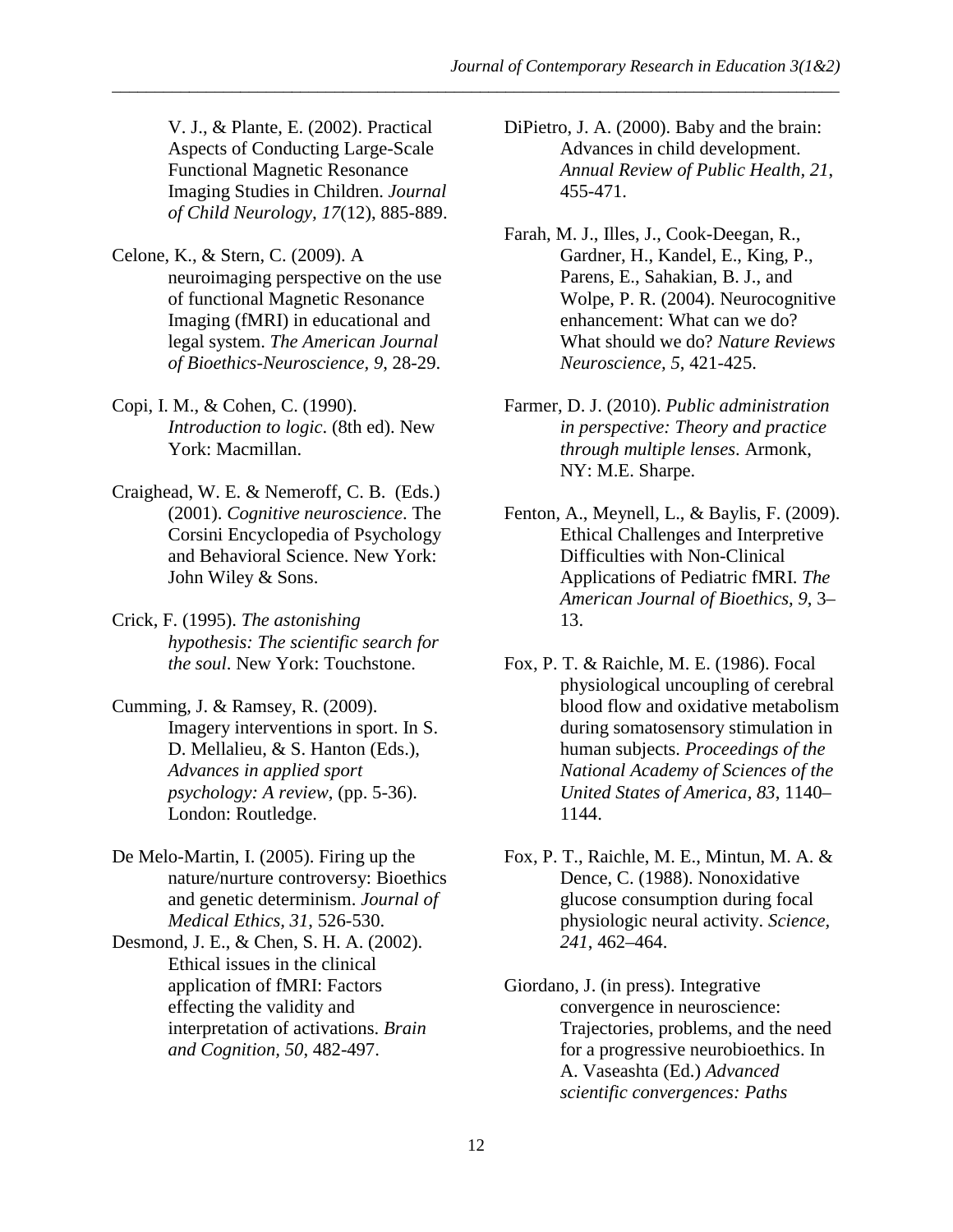*toward progress*. Dordrecht: Springer.

- Gligorov, N. & Krieger, S.C. (2010). Functional Neuroimaging, Free Will, and Privacy. In S. M. Kabene (Ed.) *Healthcare and the effect of technology: Developments, challenges and advancements*, (pp.233-250). Hershey, PA: IGI Global.
- Greene, J.D, Sommerville, R.B., Nystrom, L.E., Darley, J.M., & Cohen, J.D. (2001). An fMRI investigation of emotional engagement in moral judgment. *Science, 293*, 2105-2108.
- Hardin, G. (1993). *Living within limits: Ecology, economics, and population taboos*. Oxford: Oxford University Press.
- Illes, J., Racine, E., & Kirschen, M. (2006). A picture worth a thousand words, but which one thousand? In J. Illes (Ed.) *Neuroethics: Defining the issues in research, practice and policy*, (pp.149-168). Oxford: Oxford University Press
- Kolb, B., & Teskey, G. C. (2011). Paradoxical phenomena in brain plasticity. In N. Kapur, Pascual-Leone, & V. S. Ramachandran (Eds.), *The paradoxical brain* (pp. 350-364). Cambridge, UK: Cambridge University Press.
- Kosik, K.S. (2003). Beyond phrenology, at last. *Nature Reviews Neuroscience, 4*, 234-239.
- Lerner, R. M. (2002). *Concepts and theories of human development*. Mahwah, N.J.: Lawrence Erlbaum Associates.

Logothetis, N. K., Pauls, J., Augath, M., Trinath, T. & Oeltermann, A. (2001). Neurophysiological investigation of the basis of the fMRI signal. *Nature 412*, 150–157.

\_\_\_\_\_\_\_\_\_\_\_\_\_\_\_\_\_\_\_\_\_\_\_\_\_\_\_\_\_\_\_\_\_\_\_\_\_\_\_\_\_\_\_\_\_\_\_\_\_\_\_\_\_\_\_\_\_\_\_\_\_\_\_\_\_\_\_\_\_\_\_\_\_\_\_\_\_\_\_\_\_\_\_\_\_

- Maslin, K. T. (2007). *An introduction to the philosophy of mind*. Cambridge, UK: Polity Press.
- Ogawa, S, Lee, T. M., Nayak, A. S., & Glynn P. (1990). Oxygenationsensitive contrast in magnetic resonance image of rodent brain at high magnetic fields. *Magnetic Resonance Medicine, 14*, 68–78.
- Pierce, R. (2009). Considering the long term in the short term use of fMRI in the classroom. *The American Journal of Bioethics, 9*, 33-35.
- Racine, E., Bell, E., & Illes, J. (2010). Can we read minds? Ethical challenges and responsibilities in the use of neuroimaging research. In J.J. Giordano and B. Gordijn (Eds.) *Scientific and philosophical perspectives in neuroethics*, (pp. 244-270). Cambridge: Cambridge University Press.
- Raizada, R. S., & Kriegeskorte, N. (2010). Pattern-information fMRI: New questions which it opens up and challenges which face it. *International Journal of Imaging Systems & Technology, 20*, 31-41.
- Rosen, A. C. & Gur, R. C. (2002). Ethical consideration for neuropsychologists as functional magnetic imagers. *Brain and Cognition, 50*, 469-481.
- Sandel, M. J. (2009). The case against perfection: What is wrong with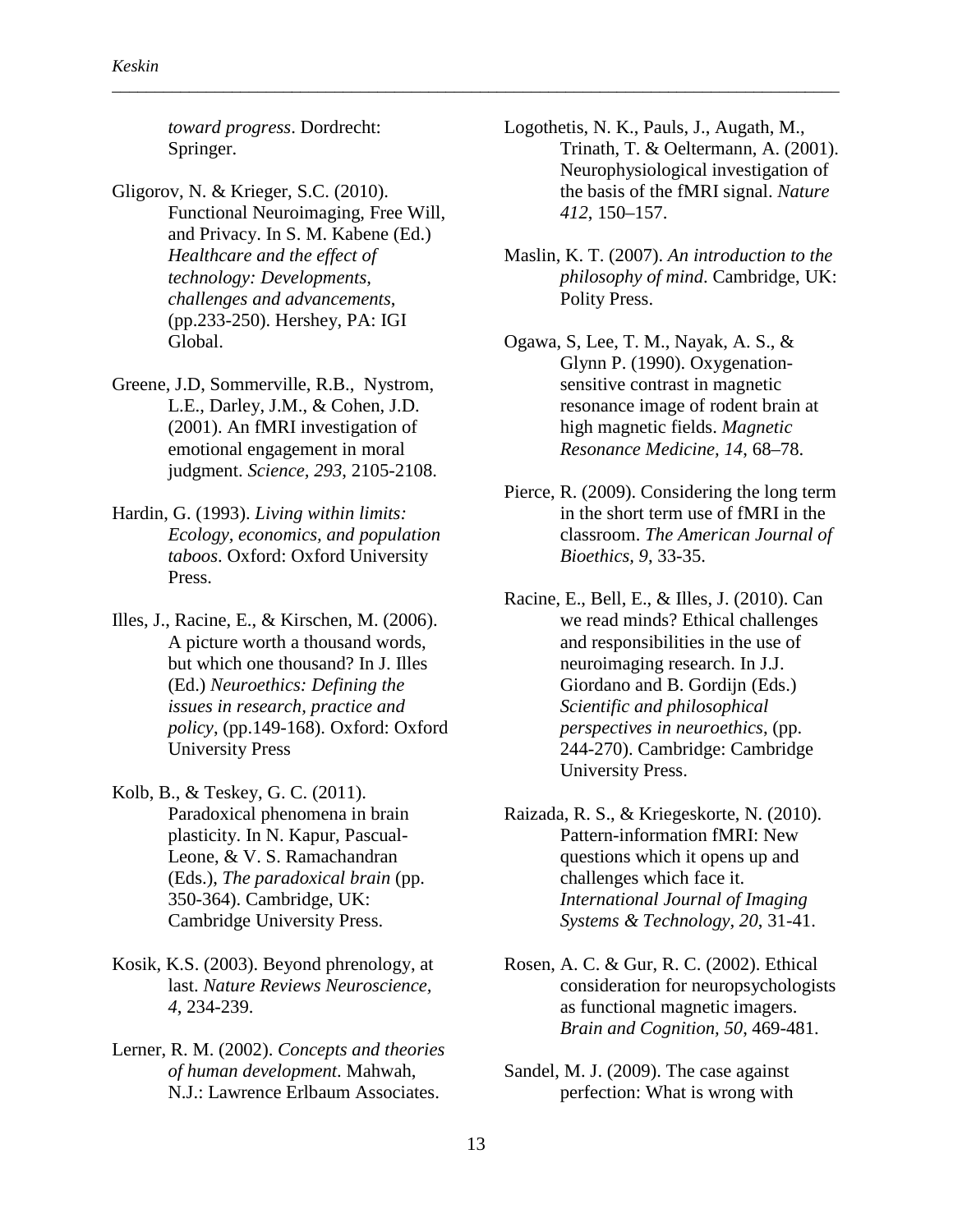designer children, bionic athletes, and genetic engineering. In Steinbock B., Arras J. D., & London A. J., (Eds.), *Ethical issues in modern medicine: Contemporary readings in bioethics* (pp. 890-899), Boston, MA: McGraw-Hill.

Savulescu J. (2009). Genetic Interventions and the Ethics of Enhancement of Human Beings. In Steinbock B., Arras J. D., & London A. J., (Eds.), *Ethical issues in modern medicine: Contemporary readings in bioethics*  (pp. 879-889), Boston, MA: McGraw-Hill.

Schmookler, A. B. (1999). *Debating the good society: A quest to bridge America's moral divide*. Cambridge, MA: MIT Press.

VanMeter, J. W. (2010). Neuroimaging: Thinking in Pictures. In J.J.Giordano and B. Gordijn (Eds.) *Scientific and philosophical perspectives in neuroethics*, (pp.230-243). Cambridge: Cambridge University Press.

**Burhanettin Keskin** is an Associate Professor in the Teacher Education Department at the University of Mississippi. His research interests are in theory of mind and use of theory in child studies. **Dr. Keskin** can be contacted at bkeskin@olemiss.edu.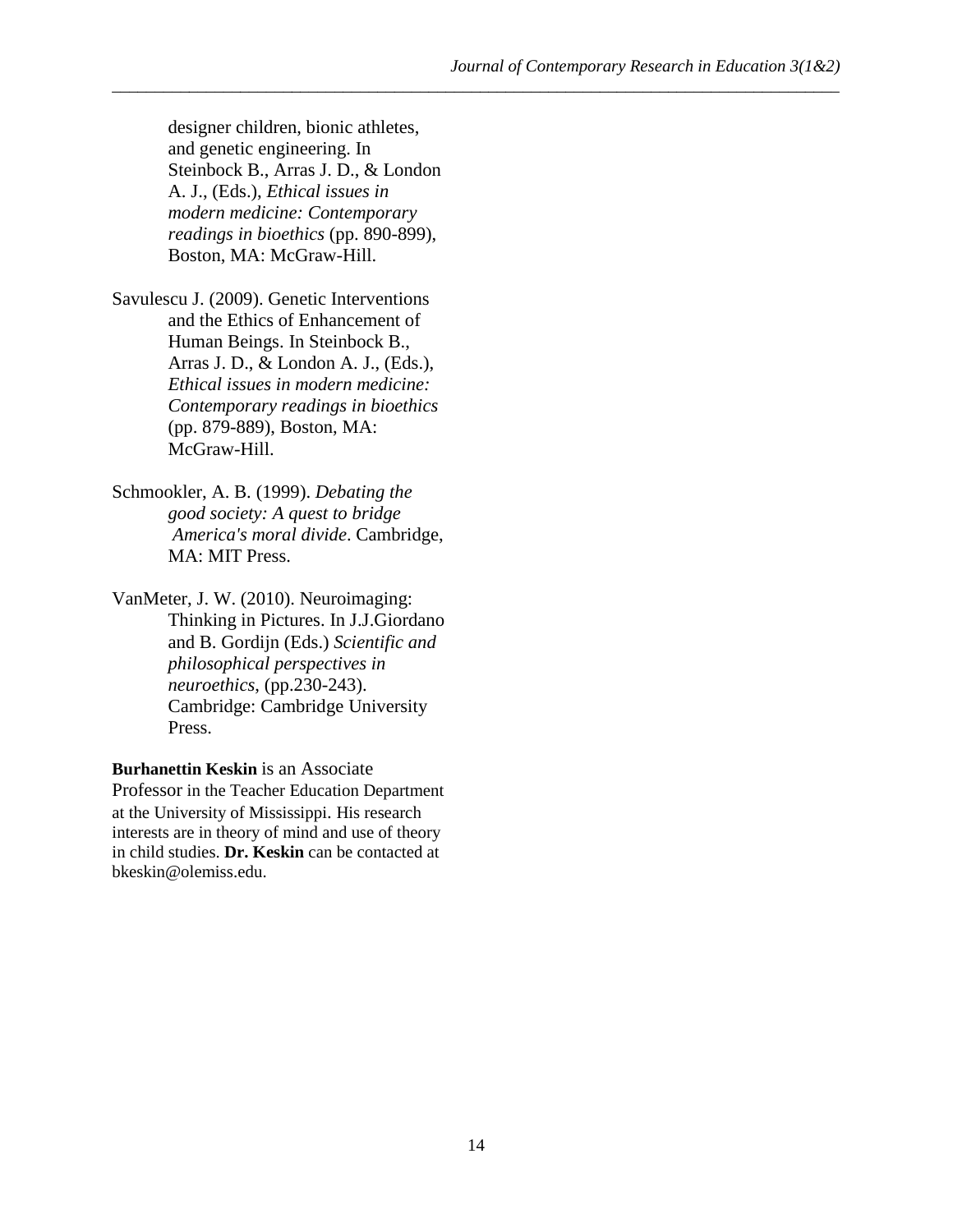*Achievement Gaps and the Doubly Disadvantaged:* Journal of Contemporary Research in Education *The Intersection of Socioeconomic Status and Race/Ethnicity* **3(1&2) 15-27** *on Math and Reading Trajectories*

#### **Littisha A. Bates**

*University of Cincinnati*

#### **Abstract**

Numerous studies have examined both the income and race/ethnic achievement gaps. These gaps are particularly striking in the case of minority children, who are more likely than their non-Hispanic white counterparts to be living in poverty. This overlap in achievement gaps makes it difficult to clearly identify the most disadvantaged children. Using two designations in No Child Left Behind (NCLB), socioeconomic status and race/ethnicity, this study examines math and reading trajectories as children move through elementary school. Applying multilevel growth curves to four waves of the Early Childhood Longitudinal Study, Kindergarten Class of 1998-99, I examine the intersection of children's income status and race/ethnicity on their achievement trajectories. My findings show children who are doubly disadvantaged --both poor and minority-- have the worst outcomes. However, non- Hispanic white children who are identified as the most economically disadvantaged have better outcomes than some of their same race peers. These findings point to the importance of examining the intersection of children's socioeconomic status and race/ethnicity as it relates to achievement outcomes over time. Pinpointing who are the most "at risk" children within and/or across socioeconomic status and race/ethnicity can lead to targeted policy intervention ensuring these children are served.

\_\_\_\_\_\_\_\_\_\_\_\_\_\_\_\_\_\_\_\_\_\_\_\_\_\_\_\_\_\_\_\_\_\_\_\_\_\_\_\_\_\_\_\_\_\_\_\_\_\_\_\_\_\_\_\_\_\_\_\_\_\_\_\_\_\_\_\_\_\_\_\_\_\_\_\_\_\_\_\_\_\_\_\_\_

#### **Introduction**

The first line of the No Child Left Behind Act (NCLB) of 2001 states "An Act: To close the achievement gap with accountability, flexibility, and choice, so that no child is left behind (US Department of Education, 2002)." The driving force of NCLB is to reduce educational disparities in an increasingly diverse child population. Researchers in the U.S. have spent a great deal of time examining the income and race/ethnicity gaps in achievement (Entwisle and Alexander, 1993; Yeung, Linver, & Brooks-Gunn, 2002; Seccombe, 2004; Yan & Lin, 2005; Crook & Evans, 2014). One challenge, however, is that these two gaps overlap considerably, often involving the same children trying to catch up. We know that children from lower income homes and minority children start school at a disadvantage compared to children who are non-Hispanic white and those from more affluent families, respectively (Aikens & Barbarin, 2008; Duncan & Magnuson, 2005; Entwisle & Alexander, 1993; Lee & Burkham, 2002).

However, attending to each of these disparities separately can obscure who is most vulnerable in the child population as well as which interventions among these groups are most likely to bring the greatest returns. Clearly identifying where the largest gaps exist along the socioeconomic (SES) spectrum across racial/ethnic groups and within SES groups along the racial/ethnic hierarchy can increase the efficiency of policy intervention and ensure that the most at-risk children are served. Given these overlapping disparities, this paper aims to further our understanding of who are the most "at-risk" kids within and across socioeconomic status and racial/ethnicity.

#### **Background**

Minorities and Blacks in particular have consistently had lower levels of academic achievement than their non-Hispanic white counterparts (Ogbu, 1991, 2003; Jencks & Phillips, 1998; Downey, 2008). These differences are found at very early ages and persist through adulthood into labor force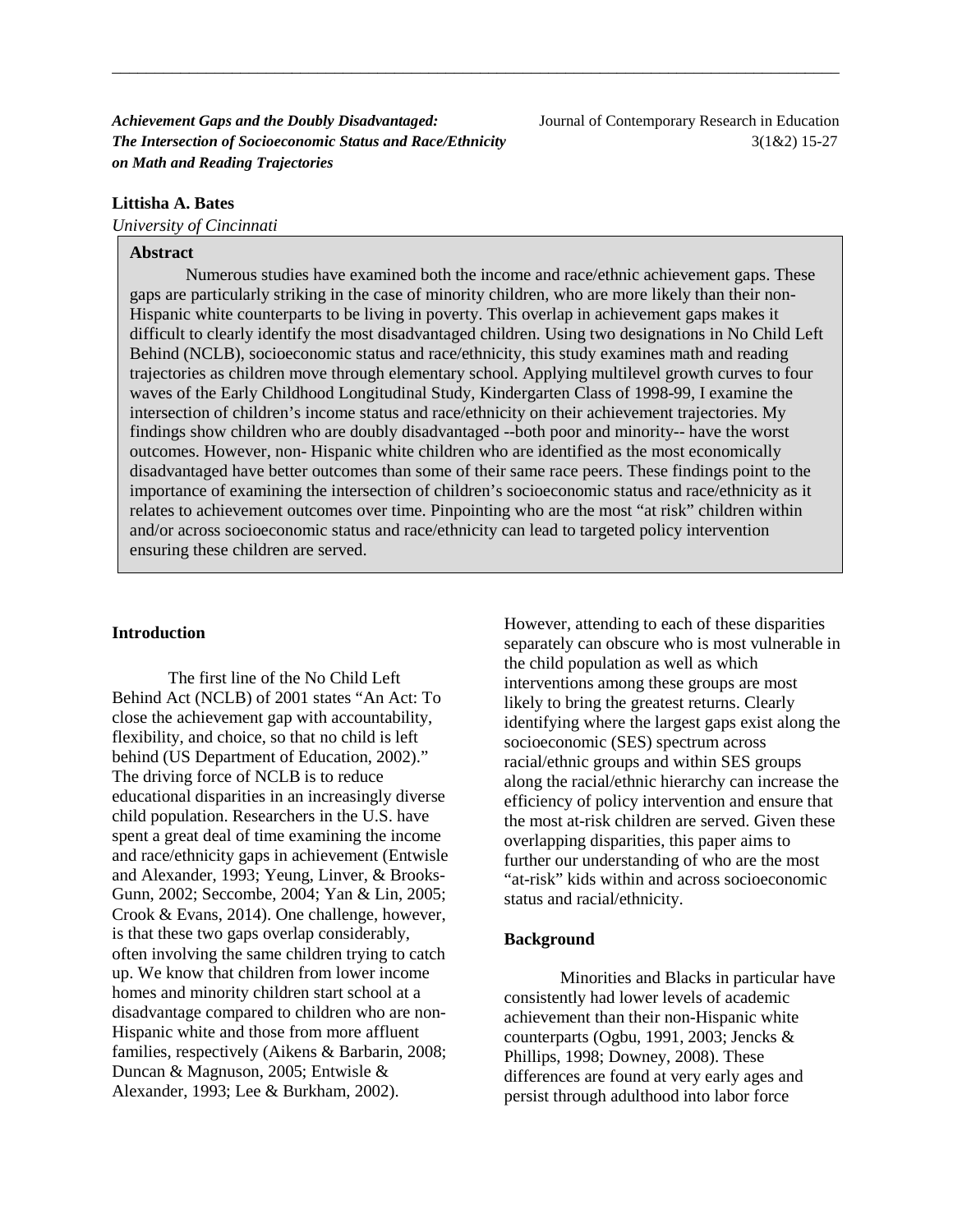participation and wage gaps (Coleman, 1961; Jencks, 1972; Downey & Gibbs, 2007). Using data on test scores from The National Assessment of Educational Progress, Miller (1995) documented the differences in test scores among various racial/ethnic groups. White twelfth graders outscored Black, Hispanic and Native American twelfth graders on math tests by 31, 23 and 11 points respectively (Miller, 1995). Asian students outscored whites by 14 points. We see these disparities in other areas all well. Asian students outscored white, Black, Mexican American, and Native American students by 37, 143, 99 and 91 points respectively on 1990 SAT scores. This trend has been consistent over time (Reardon, Robinson-Cimpian, & Weathers 2014). In an analysis of test scores by race/ethnicity from 1971-2012, Reardon et al. (2014) find varying gaps by subject, age, test year and racial/ethnic group, with persistent gaps with Black and Hispanic children underperforming compared to their non-Hispanic white counterparts.

In addition to tracking racial/ethnic achievement gaps, researchers have also examined the impact of SES on academic outcomes. Findings demonstrate children from economically deprived homes have lower educational achievement than their counterparts from more affluent homes (Aikens & Barbarin, 2008; Domina, 2005; Duncan & Magnuson, 2005; Entwisle & Alexander, 1993; McNeal, 1999). The SES achievement gap is particularly striking in the case of minority children, because they are more likely than their non-Hispanic white counterparts to be living in poverty (McLeod & Shanahan, 1993; Seccombe, 2004; U.S. Census Bureau, 2009). In 2010, about 22% of children in the U.S. lived below the poverty line (Macartney, 2011). This number is even worse when examining racial/ethnic differences. Minority children are most likely to live in poverty with Black children being the most disadvantaged followed by Hispanic, white and Asian children with 38, 32, 17 and 13 percent living below poverty respectively (U.S. Census Bureau, 2009). These children are doubly disadvantaged in that they are socially located in two of the lowest performing groups. They

experience an overlap of disadvantaged identities.

\_\_\_\_\_\_\_\_\_\_\_\_\_\_\_\_\_\_\_\_\_\_\_\_\_\_\_\_\_\_\_\_\_\_\_\_\_\_\_\_\_\_\_\_\_\_\_\_\_\_\_\_\_\_\_\_\_\_\_\_\_\_\_\_\_\_\_\_\_\_\_\_\_\_\_\_\_\_\_\_\_\_\_\_\_

Scholars have noted shifts in both the racial/ethnic and income achievement gaps over time. In particular, studies have found a narrowing of the gap between Blacks and whites in math and reading between the 1970s and 1980s (Reardon et al., 2014). However, this gap widened again in the 1990s (Reardon et al., 2014, Neal 2006). With the increasing diversity of the child population scholars have also turned their attention to examining the Hispanic-white achievement gap (Reardon, Valentino, Kalogrides, Shores, & Greenberg, 2013; Reardon & Galindo, 2008). The shifts in this gap mirror those for the Black-white gap. These findings suggest that Black and Hispanic children have poorer achievement outcomes than their non-Hispanic white peers. Findings on the income gap tell a similarly bleak story. The income gap has widened over time (Reardon, 2011) and has been found to account for a proportion of the variation in the racial/ethnic achievement gap (Fryer & Levitt, 2006; Rothstein & Wozny, 2013; Mandara, Varner, Greene, & Richman, 2009).

If we are to reduce achievement gaps across the board, we must pinpoint who the most disadvantaged students are by examining the intersection of race/ethnicity and poverty on children's academic outcomes. Finally, although an explanation for the gaps is beyond the scope of this paper, it is important to note that these gaps don't exist in a vacuum. There are a number of child, family, school and neighborhood characteristics that impact both the racial/ethnic and income achievement gaps.

#### **The Present Study**

The general goal of this paper is to identify which specific groups of children should be the focus of policy aimed at decreasing socioeconomic and racial/ethnic gaps in academic achievement. Where and when do the largest disparities occur? Using two of the designations laid out in NCLB, socioeconomic status and race/ethnicity, this study maps out the math and reading trajectories of children from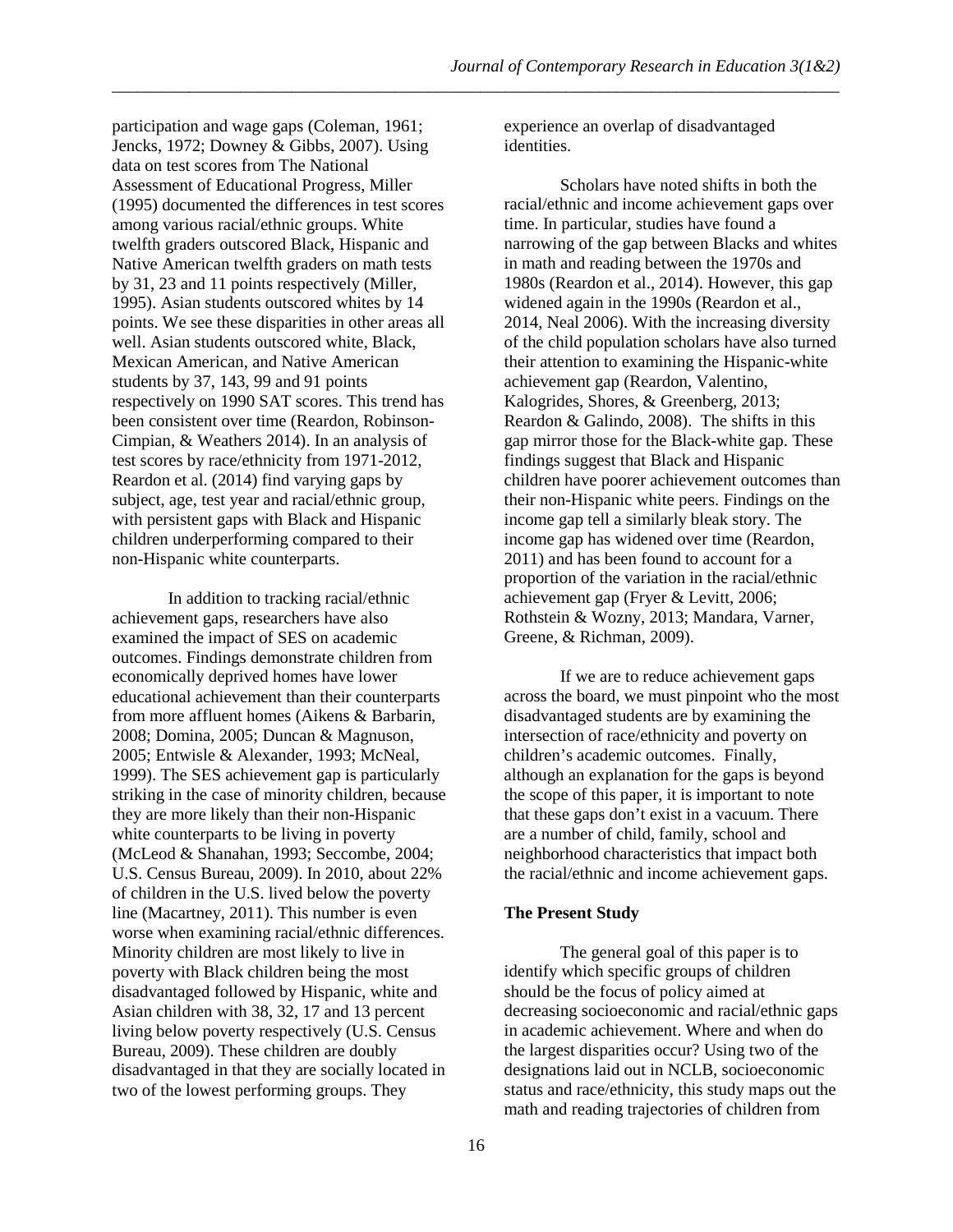diverse segments of the population as they move through elementary school. I am also interested in identifying the socioeconomic strata in which racial disparities in level and growth of achievement are largest and the racial groups in which corresponding socioeconomic disparities are largest. These analyses applies multilevel growth curves to four waves of data from The Early Childhood Longitudinal Study, Kindergarten Class of 1998-99 (ECLS-K).

#### **Methods**

#### *Data*

The data used for these analyses come from the first four waves of ECLS-K. The ECLS-K begins with a nationally representative sample of children who entered kindergarten in the U.S. between 1998 and 1999 ( $n = 21,260$ ). Data were collected by the National Center for Education Statistics (NCES), within the U.S. Department of Education's Institute of Education Sciences, using a multistage probability sampling design.

The data were collected with the intent of studying children's early educational achievement and the context in which they are experiencing the schooling process. The data are designed such that information on children's schooling experience is collected as it is happening. For example, the first grade data is collected while the children are still in first grade (Tourangeau, Nord, Lê, Pollack, & Atkins-Burnett, 2006). According to Tourangeau et al (2006) this is particularly important because it "produces a more accurate measurement of antecedent factors and enables inferences to be made about their relationship to later academic progress" (Tourangeau et al., 2006:1-4). The strength of this dataset is its ability to show change or continuity in the same children's lives over time. I am able to examine initial differences in children's educational outcomes, as well as extent of change over time.

#### *Measures*

There are two dependent variables for this study measuring student's academic

achievement: math and reading scores. At each wave (spring of kindergarten, first, third, and fifth grade) children were given timed cognitive assessment in both math and reading. Several measures of these cognitive assessments are available at each wave of data. Item Response Theory (IRT) scores rely on patterns of correct answers to obtain final scores (Tourangeau et al., 2006) these scores are scaled for comparisons across waves of the data.

This study is concerned with indentifying where the largest gaps in math and reading scores exist across socioeconomic and racial categories. The focal independent variables for this study are child's socioeconomic status and race/ethnicity. Socioeconomic status is measured using an income-to-needs ratio which is created by combining household size and annual family income. The income-to-needs ratio is then compared to the federal poverty line for 1998 (the initial year of data collection for the ECLS-K) resulting in three categories: those at or below 100% of the poverty line (poor), families between 101 and 200% if the poverty line (low income) and finally those families above 200% (nonpoor). Child's race/ethnicity is measured using the parental designation of the child's racial/ethnic background. Children are classified as either non-Hispanic white, non-Hispanic Black, Hispanic origin or Asian origin. Both socioeconomic status and race/ethnicity are key designations outlined in NCLB as indicators of populations at risk.

Children's academic outcomes are affected by both family and school characteristics (Cooper, Crosnoe, Suizzo, & Pitcuh, 2010; Duncan, 2012; Blair & Raver, 2012); therefore, the models also account for a host of family and school characteristics. At the child level, the models adjust for: child's gender (males are the reference group); family structure (step family, single parent family, some other family form, and two biological parent family [reference group]; home language (English is the reference group); and immigration status (whether the child is foreign-born or has foreignborn parents). School characteristic include: school type (private religious, public and other private schools [reference group]); overall

\_\_\_\_\_\_\_\_\_\_\_\_\_\_\_\_\_\_\_\_\_\_\_\_\_\_\_\_\_\_\_\_\_\_\_\_\_\_\_\_\_\_\_\_\_\_\_\_\_\_\_\_\_\_\_\_\_\_\_\_\_\_\_\_\_\_\_\_\_\_\_\_\_\_\_\_\_\_\_\_\_\_\_\_\_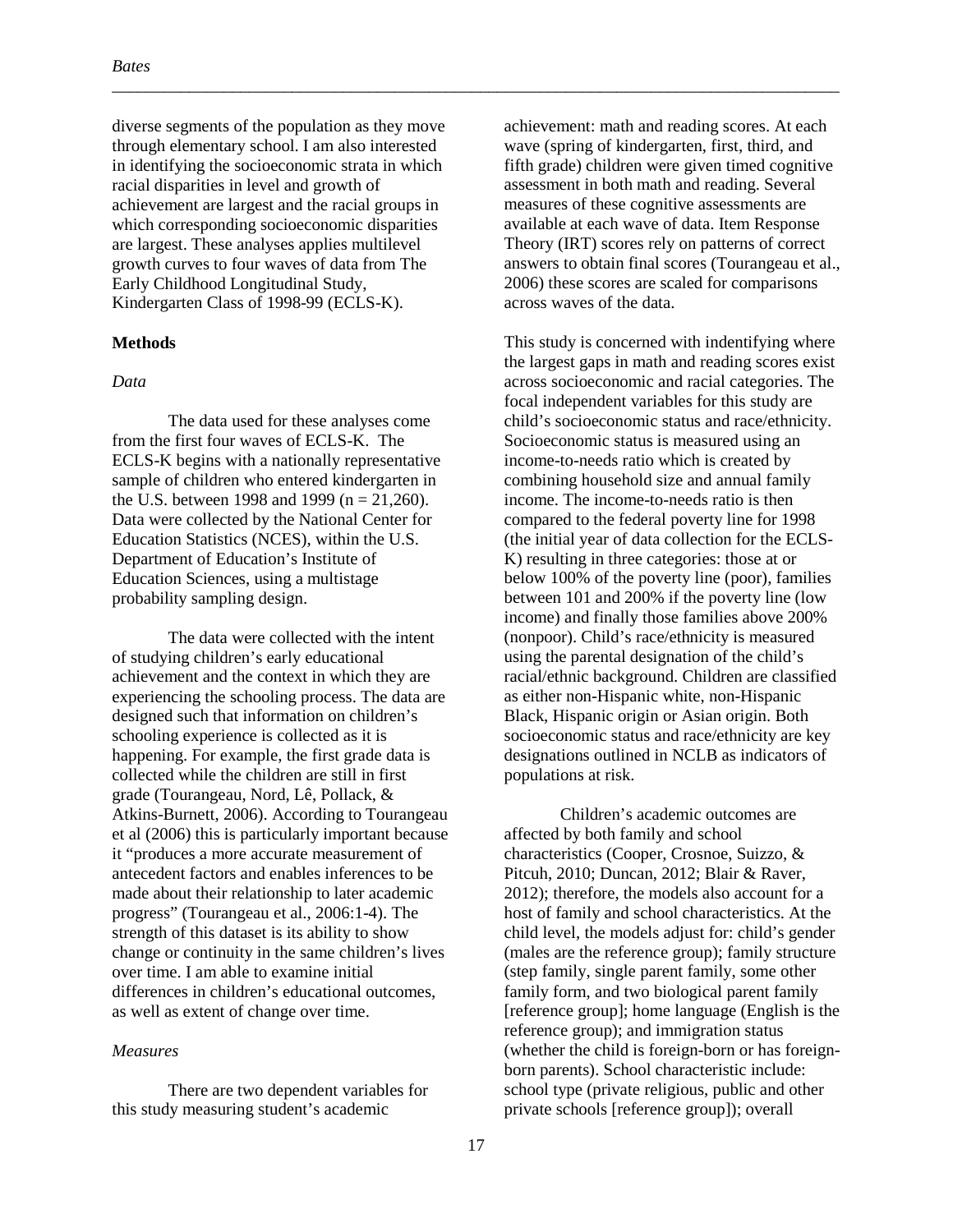racial/ethnic composition of the school; whether or not the school receives Title I funding; and percent of the student body that receives free/reduced lunch.

#### *Analyses*

Using SAS 9.4 multilevel growth curve models are estimated with the PROC MIXED command in conjunction with PROC MIANALYZE. This particular type of analysis is useful when examining gaps over time. Using growth curve models, I can examine gaps in initial scores, as well as changes in those gaps over time (Raudenbush & Bryk, 2002; Raudenbush, 2001). This method also accounts for time varying and fixed characteristics of both children and the schools they attend (Raudenbush & Bryk, 2002; Raudenbush, 2001). For this analysis, models are constrained to one slope for growth which smoothes over the variations that occur in the rates of growth throughout the period (see McCoach et al., 2006 for example of differential growth in reading scores in ECLS-K). Data have been weighted and missing data is accounted for using multiple imputation via the PROC MIANALYZE command. Finally, time is centered on the mean age of children in spring of kindergarten. The centering of time is important because it dictates how the intercept and coefficients are interpreted. In this case, since time is centered on age in spring of kindergarten, the intercept represents children's math and reading scores in kindergarten.

#### **Results**

Tables 1 and 2 (see Appendix) show the descriptive statistics by each NCLB designation. Minority and poor children come from the most disadvantaged families. As we see in Table 1, children from families that are categorized as poor and low income have lower math and reading scores than their peers from nonpoor families. These children are also more likely to not reside in two-parent families compared to their peers in nonpoor families. Children from poor and low income families are also more likely to have a foreign-born parent or be foreign-born themselves, have a primary home

language that is not English, and attend the most disadvantaged schools, compared to children from nonpoor families. Overwhelmingly, the children who make up the categories of poor and low income are minority children. This point again speaks to these overlapping categories of disadvantage. We see in Table 2 that minority children come from the most disadvantaged background compared to their non-Hispanic white peers.

The multilevel growth curve analyses were run twice for both math and reading scores, once to account for socioeconomic within group difference and then to account for within racial/ethnic group differences. These models can be found in Tables 3 and 4 (see Appendix). These models suggest that there are clear differences in achievement trajectories across and within both socioeconomic status and race/ethnicity. The first set of models in Table 3 examines the socioeconomic status within group differences for math scores. Both within and across all the socioeconomic categories, all minority children except nonpoor Asians start with lower math scores compared to non-Hispanic whites and have slower growth over time. Among all children who fall at or below 100% of the poverty line, attending private school increases their initial scores. In contrast attending schools with higher percentages of children receiving free/reduced lunch decreases initial scores and produces less growth in scores over time. Among poor children, non-Hispanic Blacks are the most disadvantaged both in initial scores and in their growth over time, while poor Asian origin children fare no worse than non-Hispanic whites.

Within the low income SES group we see findings quite similar to those for the poor SES group. There is one exception; Hispanic origin children in the low income group, unlike their peers in the poor group, do not have less growth over time. This suggest that although these children start behind their non-Hispanic white peers, they do not fall further behind over time. Comparing children who are just above and just below the poverty line shows the limitations of relying on a single designation – here race—to decrease educational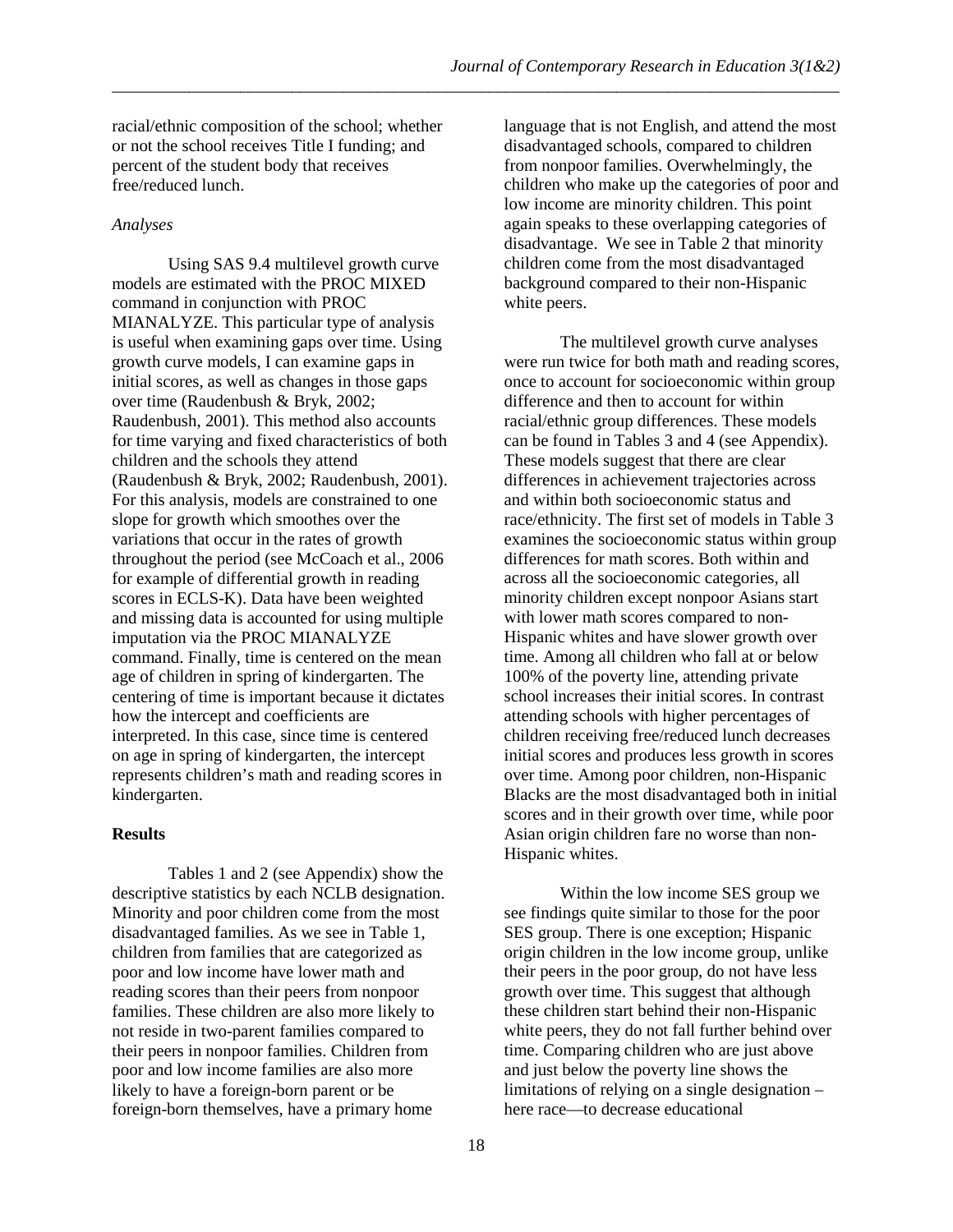disadvantage. Among those children categorized as nonpoor, we see persistent racial/ethnic gaps net of other family and school characteristics, with non-Hispanic Blacks children and children of Hispanic origin having lower initial scores and less growth over time compared to their non-Hispanic white counterparts. This suggests that these two groups of children will not "catch up" to the math scores of their non-Hispanic white peers.

The analysis for reading scores by socioeconomic status show similar findings. For children at or below 100% of the poverty line, we see lower initial reading scores and less growth over time for both non-Hispanic Blacks and children of Hispanic origin in comparison to their poor white counterparts. The racial/ethnic trajectories for children in the poor and low income categories differs for reading compared to their math score trajectories. In contrast to their performance in math, Hispanic origin children in the low income category don't have significantly different initial reading scores or differential growth in their scores over time compared to non-Hispanic whites (i.e., children of Hispanic origin from low income families have reading trajectories that mirror their non-Hispanic white peers). Non-Hispanic Blacks in the low income category don't have different initial scores but they do have less growth over time. This suggests that the scores of non-Hispanic Blacks actually diverge from those of non-Hispanic whites over time. We see this pattern for nonpoor non-Hispanic Blacks as well. In short, across these income groups non-Hispanic Black children are the most likely to start behind their peers and to fall further behind over time.

The six panels in Figure 1 (See Appendix) visually display the diverging trajectories for both math and reading by SES described above.

Much like the analysis for SES, the analyses by race/ethnicity reveal that there is no one trajectory within race/ethnicity for math or reading scores. In Table 4 we see that among non-Hispanic white children, those in the low income group, not the poor group, are the most

disadvantaged compared to their nonpoor peers: low income non-Hispanic white students have lower initial math scores and slower growth in their scores over time. The Asian origin child population displays a similar pattern: the low income group has the lowest initial scores compared to their non-Hispanic white counterparts. In contrast, within both the non-Hispanic Black and Hispanic origin populations, poor children are the most disadvantaged, with lower initial scores and slower growth over time. The racial/ethnic trajectories for reading scores mirror those for math scores.

#### **Discussion**

\_\_\_\_\_\_\_\_\_\_\_\_\_\_\_\_\_\_\_\_\_\_\_\_\_\_\_\_\_\_\_\_\_\_\_\_\_\_\_\_\_\_\_\_\_\_\_\_\_\_\_\_\_\_\_\_\_\_\_\_\_\_\_\_\_\_\_\_\_\_\_\_\_\_\_\_\_\_\_\_\_\_\_\_\_

We have seen changes in both the race and income achievement gap over the last 50 years (Reardon, 2011; Reardon, et al., 2014). The racial achievement gap has narrowed while the income achievement gap has widened. The persistent racial achievement gap and increasing income achievement gap are of great concern individually, but the outlook becomes grimmer when we consider the overlapping of these two types of disadvantage. Minority children are the ones most likely to be living in poverty (U.S. Census Bureau, 2009; Macartney, 2011); therefore, children who are both minority and poor are *doubly disadvantaged* and have the worst achievement outcomes.

The significance of this study lies in its ability to elucidate some of the mixed results of NCLB and other educational policies in closing achievement gaps. Policies and programs aimed at increasing the proficiency of these vulnerable groups must be able to clearly identify the children who are most at risk for having the worst academic outcomes. Recognizing the significant overlap between socioeconomic status and racial stratification in these policy goals would better reflect the reality of American society and increase the likelihood that interventions targeting these gaps are delivered to those who most need them. Moving from a universal approach to a more tailored approach could increase the efficiency and effectiveness of these interventions.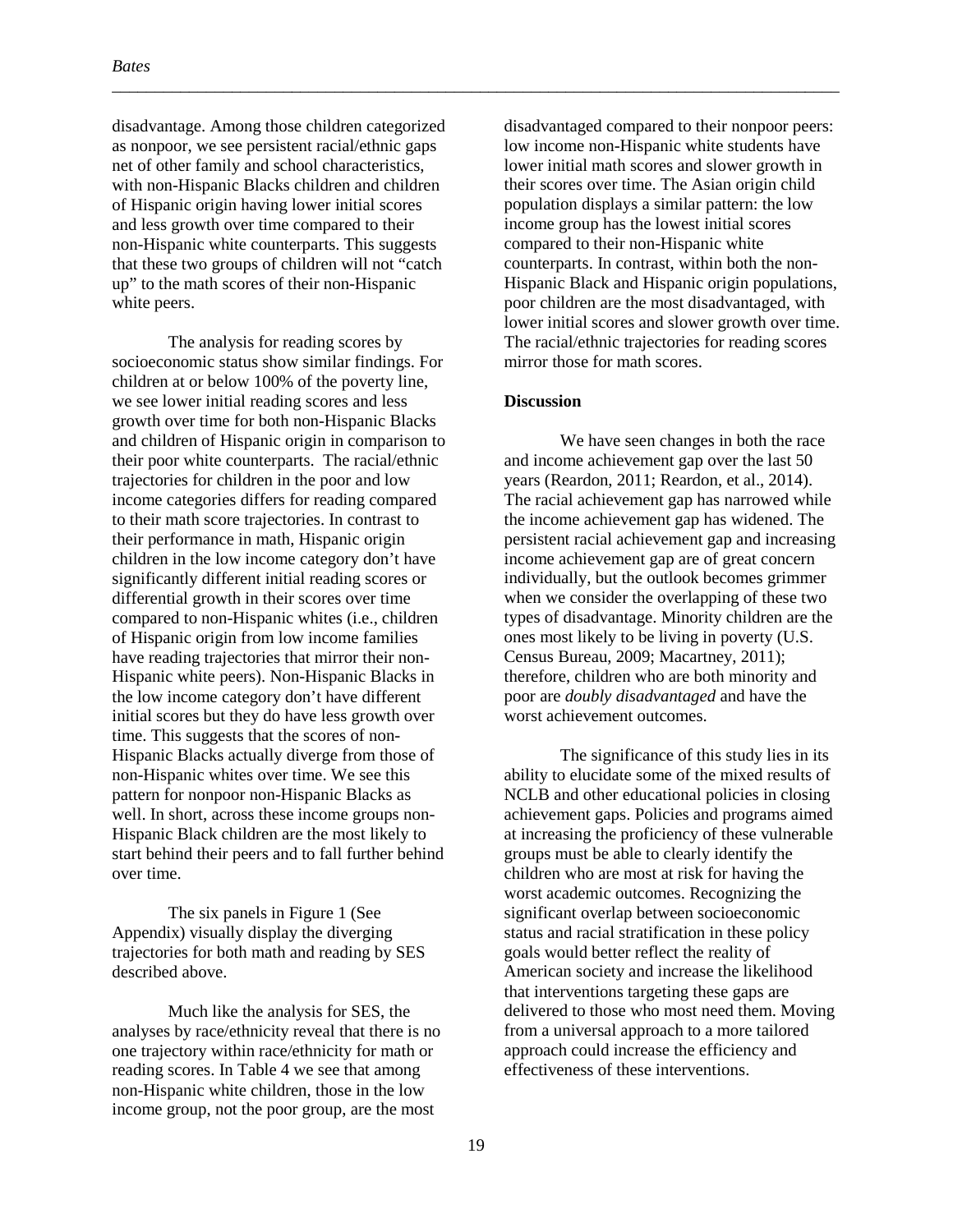This study adds to the current body of literature by examining the intersection of income and race/ethnicity on achievement outcomes and identifying the most disadvantaged children within and across income and racial/ethnic groups. There is not one clear achievement trajectory within or across SES status and racial groups instead as I show the answer is quite complex. It depends on academic subject and whether we focus on within or across group differences. Policymakers tend to expect that the poorest children will have the poorest scores. The trajectories for non-Hispanic Black and Hispanic origin children follow this pattern, non-Hispanic whites do not. Non-Hispanic white children in the low income group have lower scores than their peers in the poor income group, across subjects. This is an important point if the goal is to create interventions that target the lowest performing children. In the case of within racial group differences for non-Hispanic whites, low income children are more "at risk" than the poor children. Findings such as these make a case for more precisely identifying which students are in need of interventions rather than targets based on a single designation.

Although the impact of family and school characteristics are not the focus of this study, these findings suggest that they differential impact initial scores and change in scores over time by both race and SES. Children at or below 100% of the poverty line (those categorized as poor) experience more positive initial scores and less negative growth over time for reading scores and more positive initial scores for math with no significant growth, compared to non-Hispanic whites when they attend a private school. These same trends were not observed for low income and nonpoor children.

One limitation to this study is the categorization of children into large pan-ethnic categories. The racial and ethnic makeup of U.S. schools is changing and now includes children from diverse backgrounds (Fry, 2007; Orfield & Lee, 2005; Reardon, Yun, & Eitle, 2000). A U.S Census Bureau (2008) report estimated that 44% of the children belonged to a racial/ethnic

minority group. Projections suggest that by 2023, 50% of the U.S. child population will be minority children, reaching 62% by 2050 (U.S. Census Bureau, 2008). Similarly the population of immigrant children is growing at a rapid pace, 1 in 4 children in the U.S. either has at least one foreign-born parent or was born outside of the U.S. (Hernandez, Denton and Macartney, 2008). This increasing diversity of the child population must be considered if we intend to create policy aimed at decreasing achievement gaps. Simple Black-white comparisons are no longer feasible. Future studies must investigate student trajectories within and across specific ethic groups and examine the intersection of disadvantage.

#### **References**

- Aikens, N., & Barbarin, O. (2008). Socioeconomic differences in reading trajectories: The contribution of family, neighborhood, and school contexts. *Journal of Educational Psychology,*  100, 235-251.
- Coleman, J. (1961). *The adolescent society*. Glencoe, IL: The Free Press.
- Cooper, C., Crosnoe, R., Suizzo, M & Pitcuh, K. (2010). Poverty, race, and parental involvement during the transition to elementary school. *Journal of Family Issues,* 31, 859-883.
- Domina, T. (2005). Leveling the home advantage: Assessing the effectiveness of parental involvement in elementary school. *Sociology of Education,* 78, 233- 249.
- Downey, D. (2008). Black/White differences in school performance: The oppositional culture explanation. *Annual Review of Sociology,* 34, 107-126.
- Downey, D., & Gibbs, B. The emergence of Black/White gaps in cognitive skills among very young children. *Paper presented at the annual meeting of the*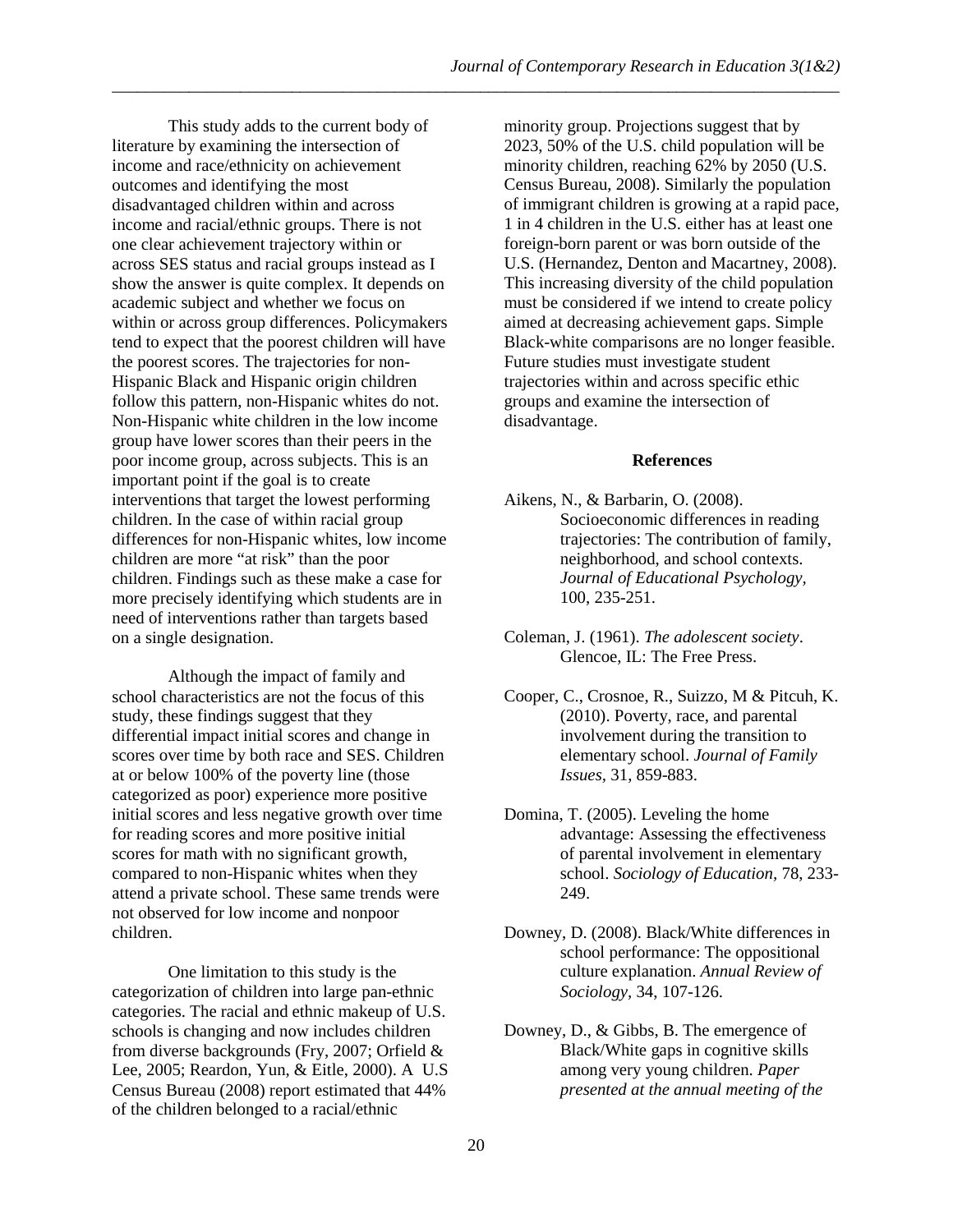*American Sociological Association, New York, New York City*, Aug 11, 2007.

\_\_\_\_\_\_\_\_\_\_\_\_\_\_\_\_\_\_\_\_\_\_\_\_\_\_\_\_\_\_\_\_\_\_\_\_\_\_\_\_\_\_\_\_\_\_\_\_\_\_\_\_\_\_\_\_\_\_\_\_\_\_\_\_\_\_\_\_\_\_\_\_\_\_\_\_\_\_\_\_\_\_\_\_\_

- Duncan, G. & Magnuson, K. (2005). Can family socioeconomic resources account for racial and ethnic test score gaps? *The Future of Children,* 15, 35-54.
- Entwisle, D. R. & Alexander, K. L. (1993). Entry into school: The beginning school transition and educational stratification in the United States. *Annual Review of Sociology,* 19, 401-423.
- Fry, R. (2007). *The changing racial and ethnic composition of U.S. public schools. W*ashington, DC: Pew Hispanic Center, August 2007.
- Fryer, R. G., & Levitt, S. D. (2006). The Black-White Test Score Gap through Third Grade. American Law and Economics Review, 8(2), 249-281Jencks, C. (1972). *Inequality*. New York: Basic Books.
- Lee, V. E. & Burkam, D. T. (2002). *Inequality at the starting gate: Social background differences in achievement as children begin school*. Economic Policy Institute.
- McNeal, R. (1999). Parental involvement as social capital: Differential effectiveness on science achievement, truancy, and dropping out. *Social Forces,* 78, 117- 144.
- Macartney, S. (2011). Child poverty in the United States 2009 and 2010: Selected race groups and Hispanic origin: American community survey briefs. U.S. Census Bureau.
- Mandara, J., Varner, F. A., Greene, N., & Richman, S. B. (2009). Family predictors of the black-white achievement gap in adolescence. Journal of Educational Psychology, 101(4), 867- 878.
- McCoach, D. B., O'Connell, A. A., Reis, S. M., & Levitt, H. A. (2006). Growing

readers: A hierarchical linear model of children's reading growth the first 2 years of school. *Journal of Educational Psychology*, 98(1), 14-28.

- McLeod, J., & Shanahan, M. (1993). Poverty, parenting, and children's mental health. *American Sociological Review,* 58, 351- 366.
- Miller, S. L. (1995). *An American Imperative: Accelerating Minority Educational Advancement*. New Haven: Yale Univ. Press.
- Neal, D. A. (2006). Why has Black-White skill convergence stopped? In E. A. Hanushek & F. Welch (Eds.), *Handbook of the Economics of Education* (Vol. 1, pp. 511-576). New York: Elsevier
- Ogbu, J. (1991). Minority responses and school experiences. Journal of Psychohistory, 18,433-456.
- Ogbu, J. (2003). Black American students in an affluent suburb. New Jersey: Lawrence Erlbaum Associates,
- Orfield, G. & Lee, C. (2005). Why segregation matters: Poverty and educational inequality. Cambridge MA: The Civil Rights Project, Harvard University.
- Reardon, S. F. (2011). The widening academic achievement gap between the rich and the poor: New evidence and possible explanations. In G .J. Duncan & R. J. Murnane (Eds.), *Whither Opportunity? Rising Inequality, Schools, and Children's Life Chances* (pp. 91-116). New York, NY: Russell Sage Foundation.
- Reardon, S.F. & Galindo, C. (2008). The Hispanic-White Achievement Gap in Math and Reading in the Elementary Grades. Unpublished Working Paper #2008-01. Institute for Research on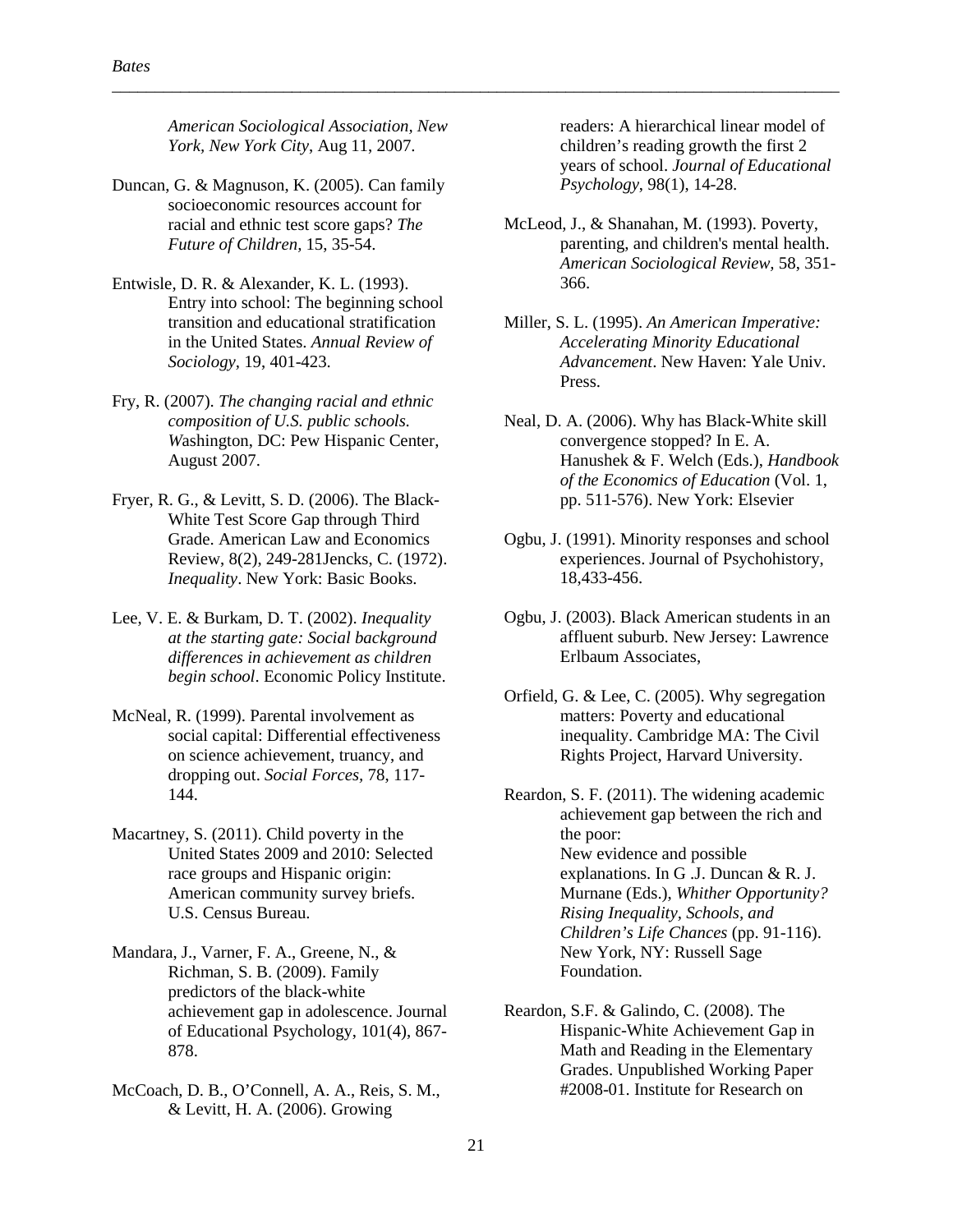Education Policy & Practice, Stanford University.

- Reardon, S.F., Robinson-Cimpian, J.P., & Weathers, E. S. (in press). Patterns and trends in racial/ethnic and socioeconomic academic achievement gaps. In H. A. Ladd & M. E. Goertz (eds.), *Handbook of Research in Education Finance and Policy*. Hillsdale, NJ: Lawrence Erlbaum.
- Reardon, S. F., Valentino, R., Kalogrides, D., Shores, K. A., & Greenberg, E. H. (2013). Patterns and Trends in Racial Academic Achievement Gaps Among States, 1999-2011. Unpublished Working Paper. Center for Education Policy Analysis, Stanford University.
- Reardon, S. F., Yun, J. T., & Eitle, T. M. (2000). The changing structure of school segregation: Measurement and evidence of multiracial metropolitan-area school segregation, 1989-1995. *Demography,*  37, 351-364.
- Rothstein, J., & Wozny, N. (2013). Permanent Income and the Black-White Test Score Gap. The Journal of Human Resources, 48(3), 509-544.
- Seccombe, K. (2004). Families in poverty in the 1990s: Trends, causes, consequences, and lessons learned. *Journal of Marriage and Family,* 62, 1094-1113.
- Tourangeau, K., Nord, C., Lê, T., Pollack, J. M., & Atkins-Burnett, S. (2006). *Early childhood longitudinal study, kindergarten class of 1998–99 (ECLS-K), combined user's manual for the ECLS-K fifth-grade data files and electronic codebooks* (NCES 2006–

032). Washington, DC: National Center for Education Statistics.

- United States Census Bureau. (2008). *An older and more diverse nation by midcentury*. Press release Thursday August 14, 2008. U.S. Department of Commerce. Washington D.C.
- United States Census Bureau. (2009). *Income, poverty, and health insurance coverage in the United States: 2009*. Current Population Reports, P60-238, and Historical Tables -- Table 3, September 2010.
- Yan, W. & Lin, Q. (2005). Parent involvement and mathematics achievement: Contrast across racial and ethnic groups. *Journal of Educational Research,* 99, 116-127.
- Yeung, J. W., Linver, M., & Brooks-Gunn, J. (2002). How money matters for young children's development: Parental investment and family processes. *Child Development,* 73, 1861-1879.

**Littisha Bates** is an Assistant Professor of sociology at the University of Cincinnati and a faculty affiliate of the department of Africana Studies at the same institution. Her research interests include education, family, demography and social stratification. Her current research examines racial/ethnic differences in educational outcomes, with added focus on moving beyond customary white/black comparisons to include a number of racial/ethnic groups. **Dr. Bates** can be contacted at littisha.bates@uc.edu.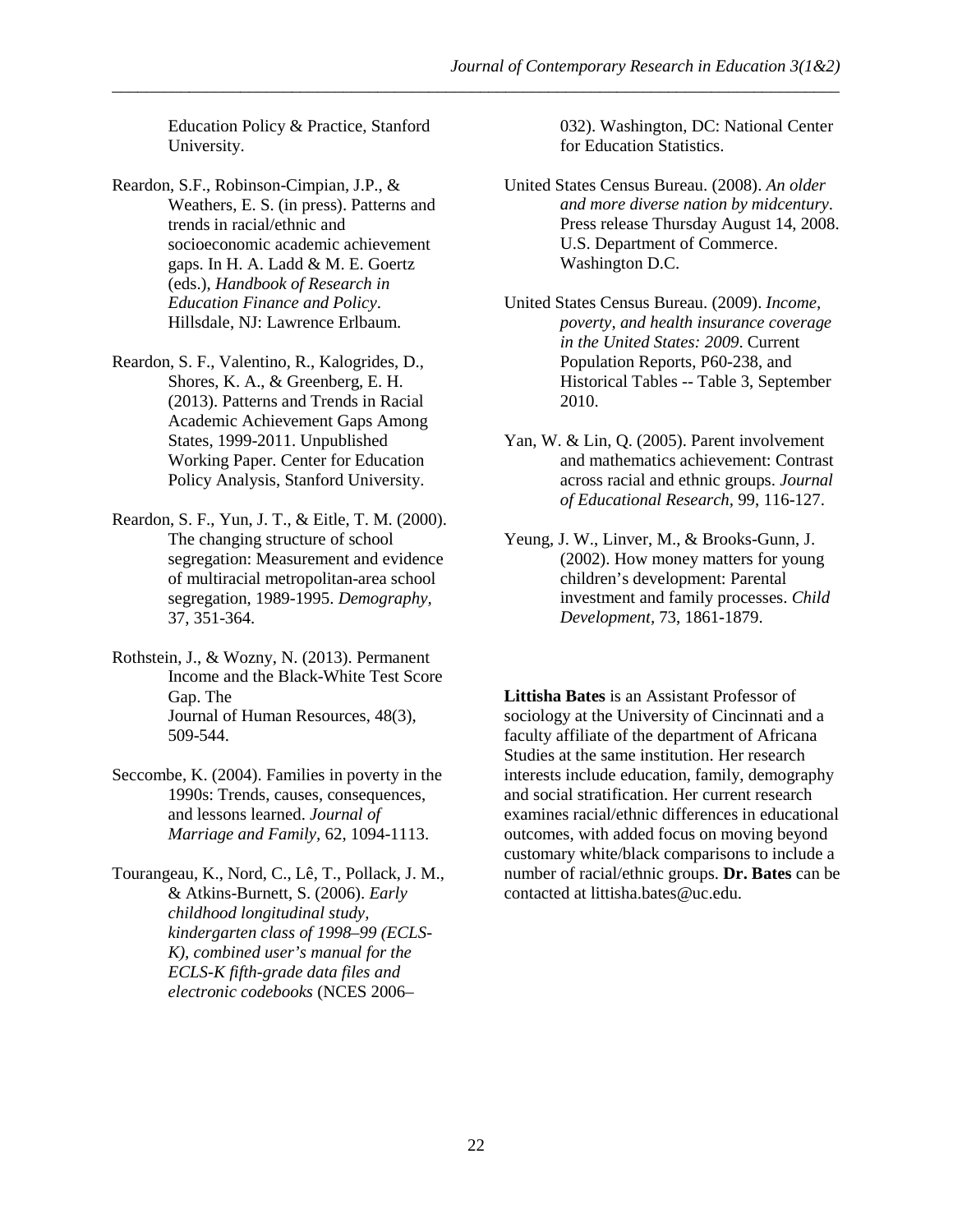#### Appendix

\_\_\_\_\_\_\_\_\_\_\_\_\_\_\_\_\_\_\_\_\_\_\_\_\_\_\_\_\_\_\_\_\_\_\_\_\_\_\_\_\_\_\_\_\_\_\_\_\_\_\_\_\_\_\_\_\_\_\_\_\_\_\_\_\_\_\_\_\_\_\_\_\_\_\_\_\_\_\_\_\_\_\_\_\_

Table 1 *Descriptive Statistics by Poverty Level*

|                                                  |             | <b>Nonpoor</b> Low Income | Poor          |  |
|--------------------------------------------------|-------------|---------------------------|---------------|--|
|                                                  | $(n=4,632)$ | $(n=1,393)$               | $(n=2,882)$   |  |
| <b>Child and Family Characteristics</b>          |             |                           |               |  |
| Cognitive Achievement                            |             |                           |               |  |
| Math                                             | 79.59       | 71.60                     | 70.29         |  |
| Reading                                          | 98.98       | ***<br>89.63              | 88.96         |  |
| Child's Race/Ethnicity                           |             |                           |               |  |
| Non-Hispanic white                               | 76.03%      | ***<br>56.63%             | 45.86%        |  |
| Non-Hispanic Black                               | 7.55%       | ***<br>16.43%             | 23.98%        |  |
| Hispanic Origin                                  | 10.96%      | ***<br>22.69%             | 24.59%        |  |
| Asian Origin                                     | 5.47%       | ***<br>4.25%              | 5.57%         |  |
| Child's Gender                                   |             |                           |               |  |
| Male                                             | 51.10%      | 51.50%                    | 50.11%        |  |
| Female                                           | 48.90%      | 48.50%                    | 49.89%        |  |
| <b>Family Structure</b>                          |             |                           |               |  |
| Two-parent Family                                | 87.89%      | ***<br>69.22%             | 61.79%        |  |
| All Other Family Forms                           | 12.11%      | ***<br>30.78%             | 38.21%        |  |
| Nativity                                         |             |                           |               |  |
| Child or Parent Foreign Born                     | 11.60%      | ***<br>19.08%             | 23.81%        |  |
| Child or Parent US Born                          | 88.40%      | ***<br>80.92%             | ***<br>76.19% |  |
| Home Language                                    |             |                           |               |  |
| English Home Language                            | 94.47%      | ***<br>85.09%             | 80.35%        |  |
| Non-English Home Language                        | 5.53%       | ***<br>14.91%             | 19.65%        |  |
| <b>School Characteristics</b>                    |             |                           |               |  |
| School Type                                      |             |                           |               |  |
| Private School                                   | 28.71%      | ***<br>11.30%             | ***<br>14.30% |  |
| Public School                                    | 71.29%      | ***<br>88.70%             | 85.70%        |  |
| Percent of students receiving free/reduced lunch | 22.15%      | ***<br>40.28%             | 42.72%        |  |
| Fifty Percent of student body are minority       | 19.48%      | ***<br>39.89%             | 46.73%        |  |
| School Received Title I Funds                    | 50.79%      | ***<br>74.78%             | 72.06%        |  |

Source: The Early Childhood Longitudinal Study, Kindergarten Class of 1998-99 (ECLS-K).\* p<.05. \*\* p<.01.\*\*\* p<.001 denotes statistically different from nonpoor students.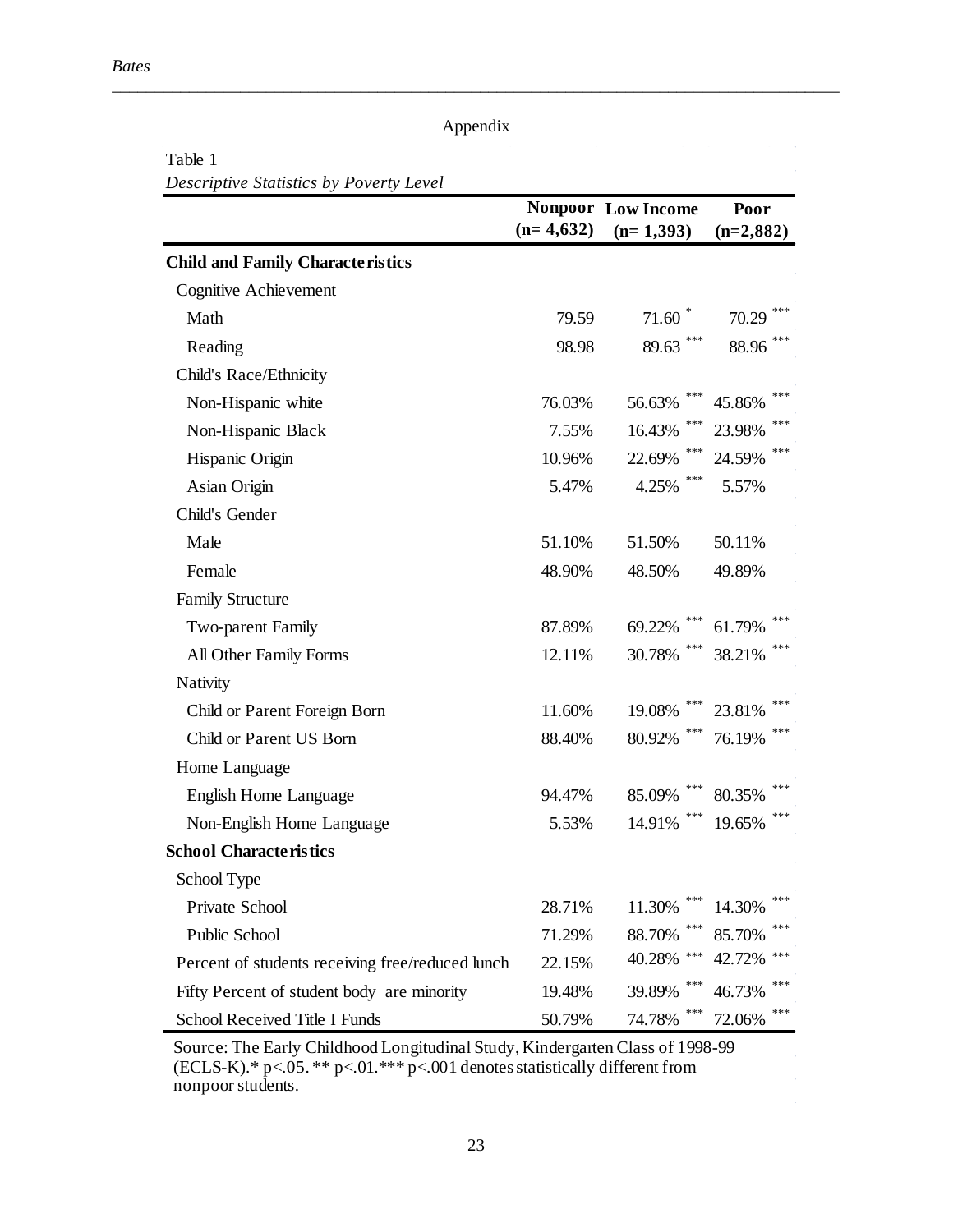|                                                  | $(n=5,705)$ | Non-Hispanic White Non-Hispanic Black Hispanic Origin Asian Origin<br>$(n=1,034)$ | $(n=1,674)$              | $(n=495)$           |
|--------------------------------------------------|-------------|-----------------------------------------------------------------------------------|--------------------------|---------------------|
| <b>Child and Family Characteristics</b>          |             |                                                                                   |                          |                     |
| Cognitive Achievement                            |             |                                                                                   |                          |                     |
| Math                                             | 78.86       | 63.80                                                                             | 68.83                    | 80.79               |
| Reading                                          | 97.33       | 82.81                                                                             | ${89.09}^{\ast\ast\ast}$ | $100.32$ $^{***}\,$ |
| Family Socioeconomic Status                      |             |                                                                                   |                          |                     |
| Poor                                             | 25.36%      | 56.39%                                                                            | 48.26%                   | 36.27%              |
| Low Income                                       | 14.91%      | 18.39%                                                                            | 21.19%                   | 13.17%              |
| Nonpoor                                          | 59.73%      | 25.21%                                                                            | 30.55%                   | 50.56%              |
| Child's Gender                                   |             |                                                                                   |                          |                     |
| Male                                             | 51.39%      | 49.62%                                                                            | 49.98%                   | 50.31%              |
| Female                                           | 48.61%      | 50.38%                                                                            | 50.02%                   | 49.69%              |
| <b>Family Structure</b>                          |             |                                                                                   |                          |                     |
| Two-parent Family                                | 82.94%      | 40.65%                                                                            | 74.99%                   | 91.93%              |
| All Other Family Forms                           | 17.06%      | 59.35%                                                                            | 25.01%                   | 8.07%               |
| Nativity                                         |             |                                                                                   |                          |                     |
| Child or Parent Foreign Born                     | 4.77%       | 7.63%                                                                             | 49.57%                   | 79.75%              |
| Child or Parent US Born                          | 95.23%      | 92.37%                                                                            | 50.43%                   | 20.25%              |
| Home Language                                    |             |                                                                                   |                          |                     |
| English Home Language                            | 98.62%      | 98.88%                                                                            | 55.30%                   | 42.36%              |
| Non-English Home Language                        | 1.38%       | 1.12%                                                                             | 44.70%                   | 57.64%              |
| <b>School Characteristics</b>                    |             |                                                                                   |                          |                     |
| School Type                                      |             |                                                                                   |                          |                     |
| Private School                                   | 24.87%      | 11.88%                                                                            | 14.93%                   | 18.42%              |
| <b>Public School</b>                             | 75.13%      | 88.12%                                                                            | 85.07%                   | 81.58%              |
| Percent of students receiving free/reduced lunch | 23.16%      | 54.61% ***                                                                        | 46.11% ***               | 30.92% ***          |
| Fifty Percent of student body are minority       | 10.86%      | 73.46%                                                                            | 67.80%                   | 51.83%              |
| School Received Title I Funds                    | 55.98%      | 77.48%                                                                            | 72.74%                   | 55.75%              |

#### Table 2

*Descriptive Statistics by Race/Ethnicity*

Source: The Early Childhood Longitudinal Study, Kindergarten Class of 1998-1999 (ECLSK). \* p<.05. \*\* p<.01.\*\*\* p<.001 denotes statistically different from nonHispanic white students.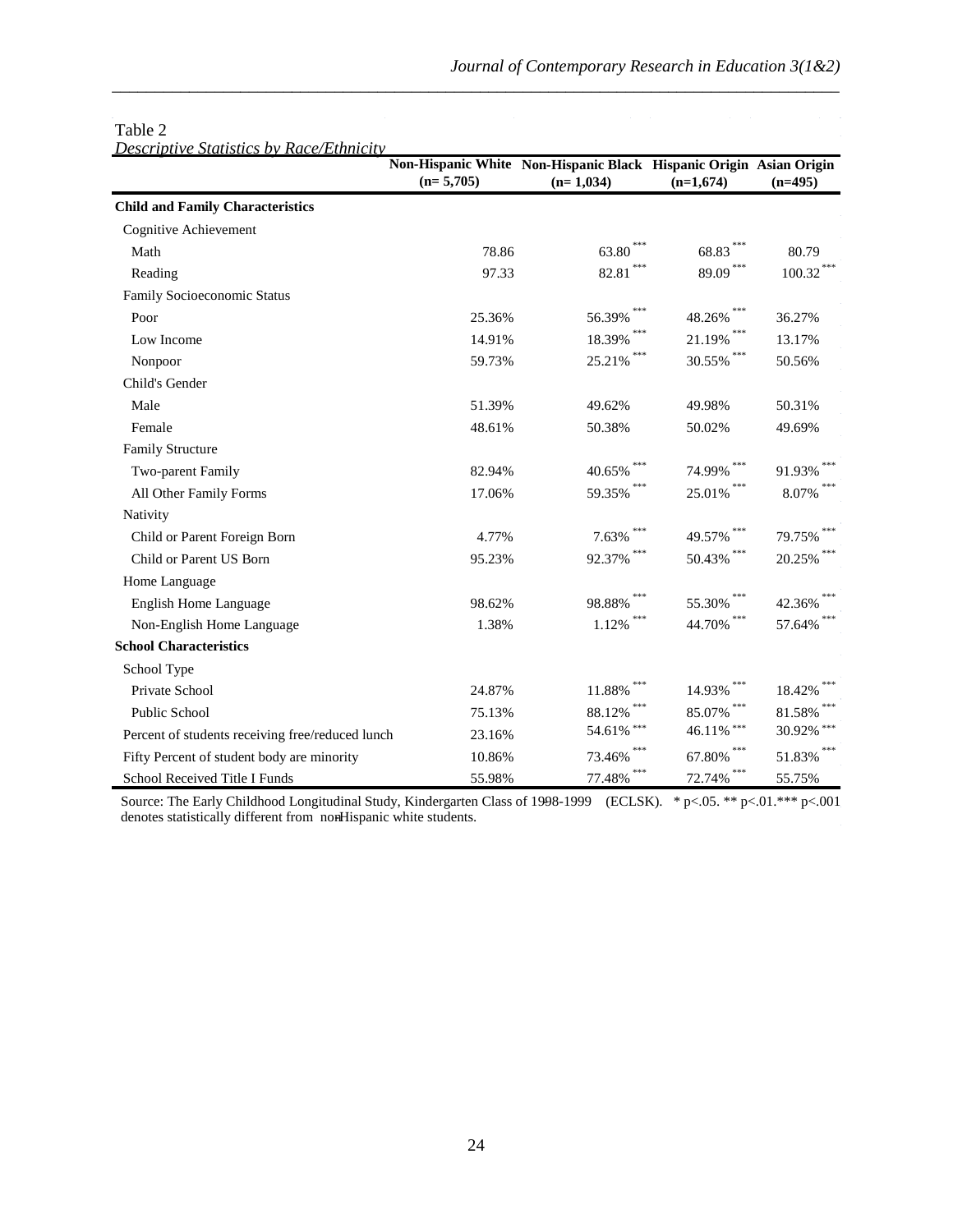|                                                  | <b>Math Test Scores</b>        |                        |                           | <b>Reading Test Scores</b> |                         |                         |
|--------------------------------------------------|--------------------------------|------------------------|---------------------------|----------------------------|-------------------------|-------------------------|
|                                                  | Low                            |                        |                           | Low                        |                         |                         |
|                                                  | Poor                           | Income                 | Nonpoor                   | Poor                       | Income                  | Nonpoor                 |
| Race/Ethnicity (vs. Non-Hispanic White)          |                                |                        |                           |                            |                         |                         |
| Non-Hispanic Black                               | $-6.31$                        | $-3.31$ **             | $-4.96$                   | $-5.15$ ***                | 0.52                    | $-1.19$                 |
| $\times$ Time                                    | -1.86 $^{\ast\ast\ast}$        | -0.76 $^{\ast\ast}$    | $-1.14$ <sup>***</sup>    | $-1.47$ ***                | $-1.03$ <sup>**</sup>   | $***$<br>$-1.01$        |
| Hispanic Origin                                  | $-4.99$ ***                    | $-2.20$ $*$            | $-3.48$ ***               | $-4.39$ ***                | $-1.51$                 | $-2.44$ **              |
| $\times$ Time                                    | $-0.50$ *                      | 0.01                   | -0.38 $^{\ast\ast}$       | $-0.45$ ***                | 0.37                    | $-0.30$                 |
| Asian Origin                                     | 0.94                           | 0.99                   | $3.35$ ***                | 4.01                       | $6.81$ $^{\ast\ast}$    | $8.60***$               |
| $\times$ Time                                    | 0.19                           | 0.33                   | 0.24                      | $-0.98$ **                 | $-0.47$                 | $-1.32$ ***             |
| <b>Child and Family Characteristics</b>          |                                |                        |                           |                            |                         |                         |
| Male (vs. Female)                                | 0.59                           | $-0.39$                | 0.53                      | $-3.48$ ***                | $-4.11$                 | $-4.32$ ***             |
| $\times$ Time                                    | $0.63$ <sup>***</sup>          | $0.68$ $^{***}\;$      | $0.62$ $^{***}\,$         | $-0.16$                    | $-0.52$ **              | $-0.12$                 |
| Family Structure (vs. All Other Family Forms)    |                                |                        |                           |                            |                         |                         |
| Two-parent Family                                | $2.12$ ***                     | $1.54$ *               | $1.57$ **                 | $3.40***$                  | $2.57$ **               | $2.72$ ***              |
| $\times$ Time                                    | 0.17                           | 0.09                   | $0.38$ *                  | 0.02                       | $-0.32$                 | 0.04                    |
| Child or Parent Foreign Born                     | 0.37                           | $-0.37$                | 0.86                      | 1.14                       | 0.19                    | $2.71$ **               |
| $\times$ Time                                    | $0.82$ $\hspace{-1.5mm}^{***}$ | $0.89$ $^{\ast\ast}$   | 0.29                      | 0.49                       | 0.39                    | $-0.25$                 |
| Non-English Home Language                        | $-2.61$ **                     | $-2.04$                | -2.57 $^{\ast\ast}$       | $-4.11$ <sup>***</sup>     | $-2.55$                 | $-2.38$                 |
| $\times$ Time                                    | $-0.27$                        | $-0.57$                | $0.50*$                   | $-0.66$ <sup>*</sup>       | $-1.09$ <sup>**</sup>   | 0.16                    |
| <b>School Characteristics</b>                    |                                |                        |                           |                            |                         |                         |
| Private School (vs. Non-private)                 | $2.38$ ***                     | 1.67                   | $-0.34$                   | $2.60$ **                  | 1.05                    | $-0.84$                 |
| $\times$ Time                                    | 0.07                           | $-0.08$                | 0.03                      | $1.39$ ***                 | $1.18$ $^{\ast\ast}$    | $1.16$ **               |
| Percent of students receiving free/reduced lunch | -0.02 $^{\ast\ast}$            | $-0.04$ **             | ***<br>$-0.05$            | -0.03 $^{\ast\ast}$        | $-0.03$                 | -0.08 $^{\ast\ast\ast}$ |
| $\times$ Time                                    | $-0.02$ <sup>***</sup>         | -0.01 $^\ast{}$        | $-0.03$ ***               | $-0.03$ ***                | -0.02 $^{\ast\ast\ast}$ | $-0.05$ ***             |
| Percent of student body that are minority        | 0.32                           | $1.71$ <sup>*</sup>    | $-0.08$                   | 1.49                       | $2.29$ *                | $1.75$ *                |
| $\times$ Time                                    | 0.14                           | $-0.27$                | 0.27                      | $-0.17$                    | $-0.66$ <sup>*</sup>    | $0.01\,$                |
| School Received Title I Funds                    | $-0.20$                        | $-0.77$                | $-0.75$ *                 | $-0.50$                    | $-0.44$                 | $-1.50$ <sup>**</sup>   |
| $\times$ Time                                    | 0.24                           | $-0.04$                | 0.37                      | 0.36                       | 0.23                    | $0.78$ $^{***}\;$       |
| Intercept                                        | $38.02$ ***                    | $* * *$<br>38.07       | 42.47                     | 47.85 ***                  | $**$<br>46.75           | 53.85 ***               |
| Slope (time)                                     | $16.00$ $^{\ast\ast\ast}$      | $16.05$ <sup>***</sup> | $16.58$ $^{\ast\ast\ast}$ | $20.76$ ***                | $* * *$<br>21.11        | $\ast\ast\ast$<br>21.61 |

Table 3

*Growth Models Predicting Achievement Scores, Kindergarten Through Fifth Grade by Income*

Source: The Early Childhood Longitudinal Study, Kindergarten Class of 1998-99 (ECLS-K) . \* p<.05. \*\* p<.01.\*\*\* p<.001 denotes statistically different from non-Hispanic white students.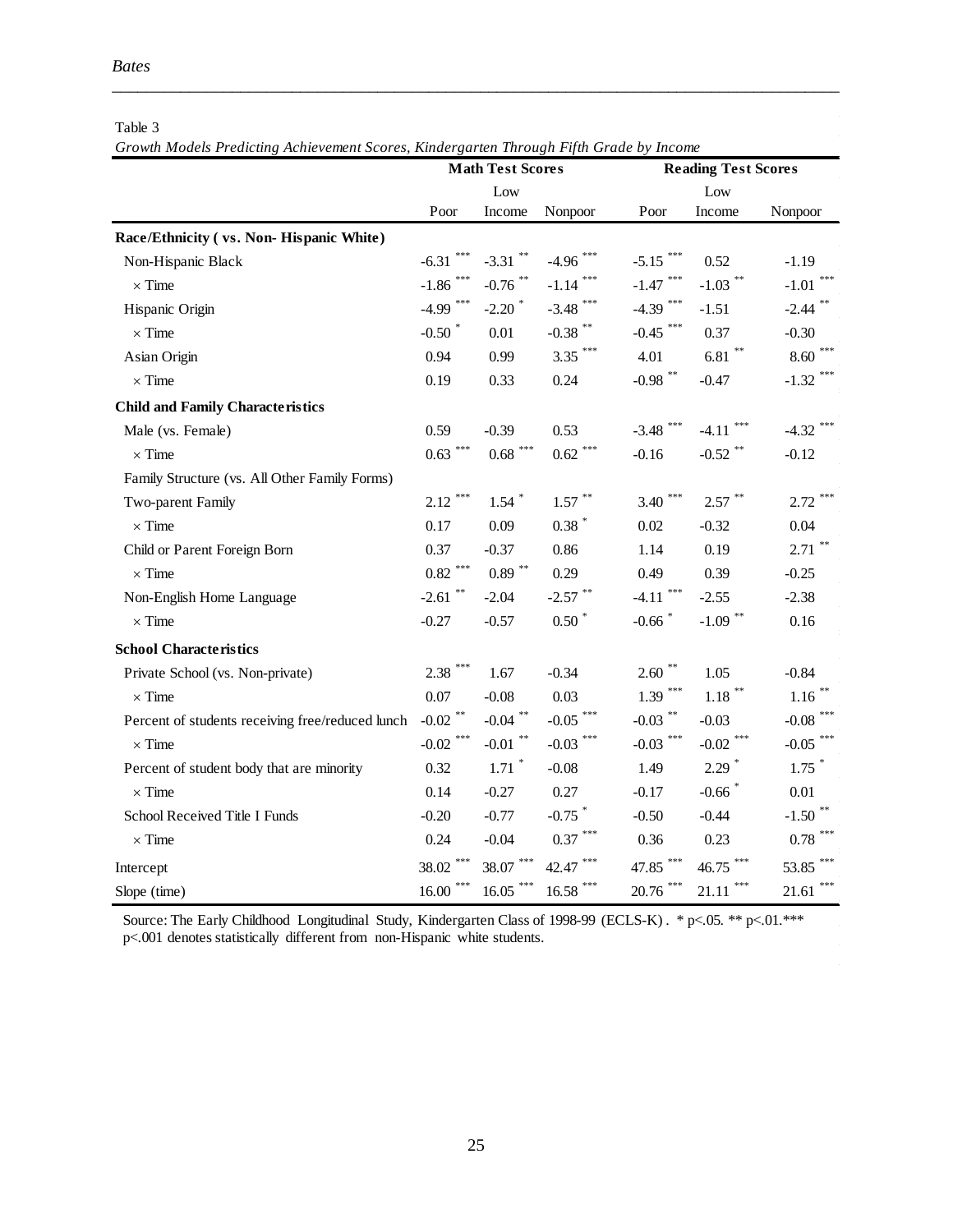Figure 1



\_\_\_\_\_\_\_\_\_\_\_\_\_\_\_\_\_\_\_\_\_\_\_\_\_\_\_\_\_\_\_\_\_\_\_\_\_\_\_\_\_\_\_\_\_\_\_\_\_\_\_\_\_\_\_\_\_\_\_\_\_\_\_\_\_\_\_\_\_\_\_\_\_\_\_\_\_\_\_\_\_\_\_\_\_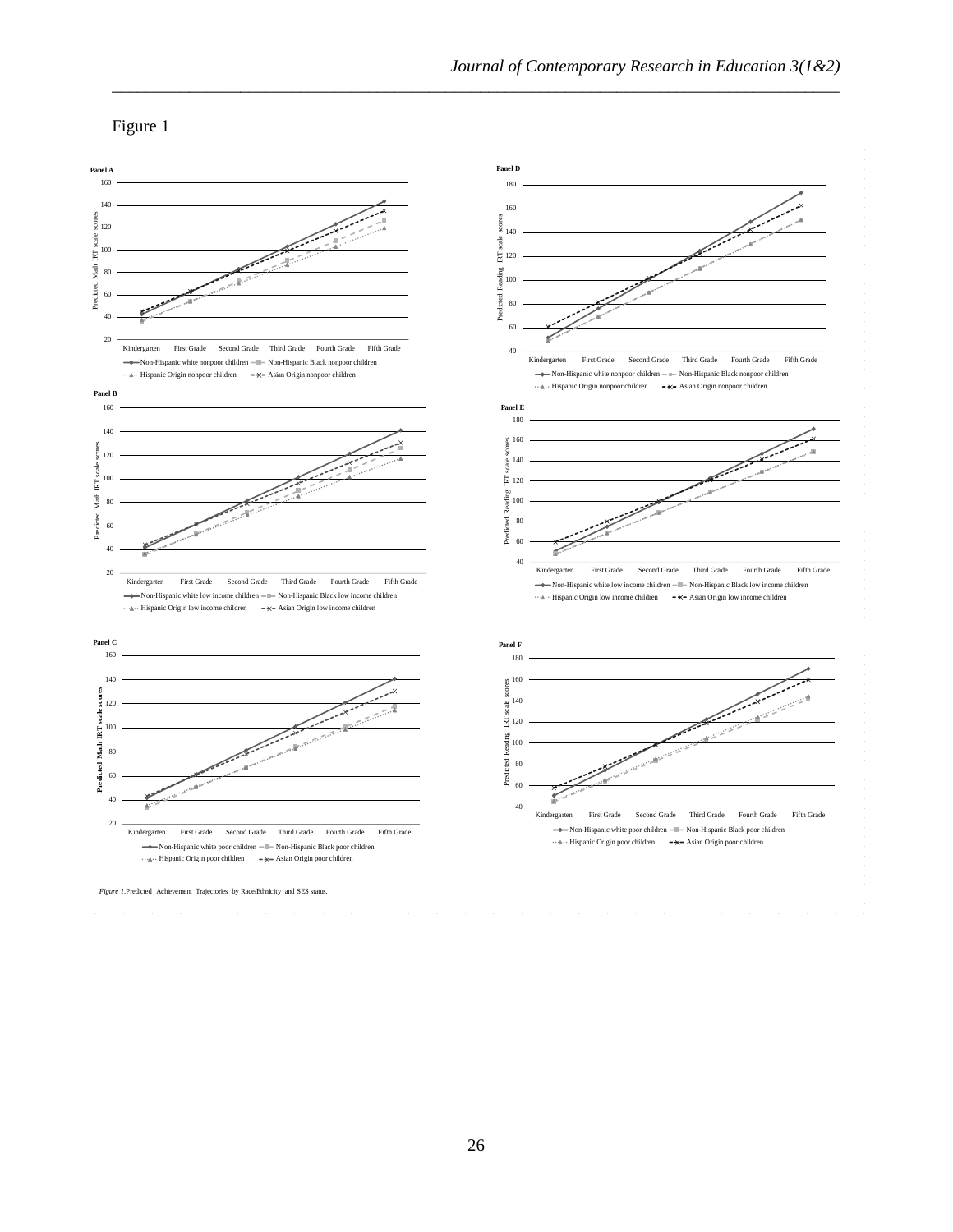Table 4

**Child and Family Characteristics** Family Socioeconomic Status (vs. Nonpoor) Poor -2.42 \*\*\* -4.43 \*\*\* -4.07 \*\*\* -4.76 \*\*\* -2.81 \*\*\* -7.38 \*\*\* -6.23 \*\*\* -8.40 \*\*\*  $\times$  Time  $-0.38$   $-1.21$   $-1.21$   $-1.56$   $-0.54$   $-0.43$   $-0.43$   $-1.02$   $-0.56$   $-0.05$ Low Income  $3.75$   $-1.94$   $-2.41$   $-6.25$   $-4.68$   $-4.68$   $-3.28$   $-4.58$   $-8.18$   $-8.18$  $\times$  Time  $-0.31$   $+0.31$   $+0.02$   $-0.26$   $-0.66$   $-0.31$   $+0.24$   $-0.03$   $-0.03$ Male (vs. Female) 0.49 0.26 0.03 1.20 -4.35<sup>\*\*\*</sup> -2.93<sup>\*\*\*</sup> -3.37<sup>\*\*\*</sup> -4.71<sup>\*\*</sup>  $\times$  Time 0.56 \*\*\* 0.86 \*\*\* 0.79 \*\*\* 0.34 -0.18 -0.24 -0.36 0.06 Family Structure (vs. All Other Family Forms) Two-parent Family 1.93 \*\*\*  $0.74$  2.06 \*\*  $1.67$  2.87 \*\*\*  $2.52$   $3.06$  \*\*\*  $4.24$ × Time 0.20 0.27 0.17 0.60 -0.16 0.34 -0.24 1.19 Child or Parent Foreign Born -0.29 2.56 0.60 2.44 0.50 3.24 1.31 5.70  $\times$  Time 0.52 \*\* 0.52  $\times$  0.52 0.51 0.14 0.94 0.13 -0.79 Non-English Home Language -1.15 -0.84 -3.38<sup>\*\*\*</sup> -2.21 0.37 0.30 -4.04<sup>\*\*\*</sup> -4.62  $\times$  Time 2015 1.34 \*\*\*  $\times$  0.54  $\times$  0.73  $\times$  0.90  $\times$  0.50  $\times$  0.64  $\times$  0.73  $\times$  0.15 **School Characteristics** Private School (vs. Non-private) 0.13 0.93 1.40 0.71 -0.80 1.08 2.45 1.85  $\times$  Time 0.15  $\times$  0.15  $\times$  0.53  $\times$  0.43  $\times$  0.11  $\times$  1.37  $\times$  0.02  $\times$  1.06  $\times$  1.20  $\times$ Percent of students receiving free/reduced lunch -0.04 \*\*\* -0.03 \* -0.03 \*\* -0.07 \*\* -0.06 \*\*\* -0.05 \*\* -0.02 -0.12 \*\*  $\times$  Time  $-0.04$   $-0.04$   $-0.02$   $-0.01$   $-0.01$   $-0.06$   $-0.03$   $-0.03$   $-0.02$   $-0.02$ Percent of student body that are minority 0.23 0.74 0.24 0.54 1.52 2.60 \* 0.19 4.45 \*\*  $\times$  Time 0.21 0.48 -0.38 -0.23 0.05 0.16 -0.69  $*$  -1.14  $*$ School Received Title I Funds -0.87<sup>\*\*</sup> -0.38 -0.34 -0.13 -1.27<sup>\*\*</sup> -0.38 -0.52 -0.20 × Time 0.46 \*\*\* 0.01 0.00 0.33 0.74 \*\*\* 0.32 0.07 0.71 Intercept 49.77 \*\*\* 49.98 \*\*\* 49.77 \*\*\* 49.98 \*\*\* 49.77 \*\*\* 49.98 \*\*\* 49.77 \*\*\* 49.98 \*\*\* 58.80 \*\*\* Slope (Time) 16.78 \*\*\* 16.20 \*\*\* 16.20 \*\*\* 16.44 \*\*\* 22.00 \*\*\* 19.27 \*\*\* 19.27 \*\*\* **Reading Test Scores** Non-Hispanic White Non-Hispanic Black Hispanic **Origin** Asian **Origin** *Growth Models Predicting Achievement Scores, Kindergarten Through Fifth Grade by Student's Race/Ethnici* Non-Hispanic White Non-Hispanic Black Hispanic **Origin** Asian **Origin Math Test Scores**

\_\_\_\_\_\_\_\_\_\_\_\_\_\_\_\_\_\_\_\_\_\_\_\_\_\_\_\_\_\_\_\_\_\_\_\_\_\_\_\_\_\_\_\_\_\_\_\_\_\_\_\_\_\_\_\_\_\_\_\_\_\_\_\_\_\_\_\_\_\_\_\_\_\_\_\_\_\_\_\_\_\_\_\_\_

Source: The Early Childhood Longitudinal Study, Kindergarten Class of 1998-99 (ECLS-K) (n=). \* p<.05. \*\* p<.01.\*\*\* p<.001 denotes statistically different from non-Hispanic white students.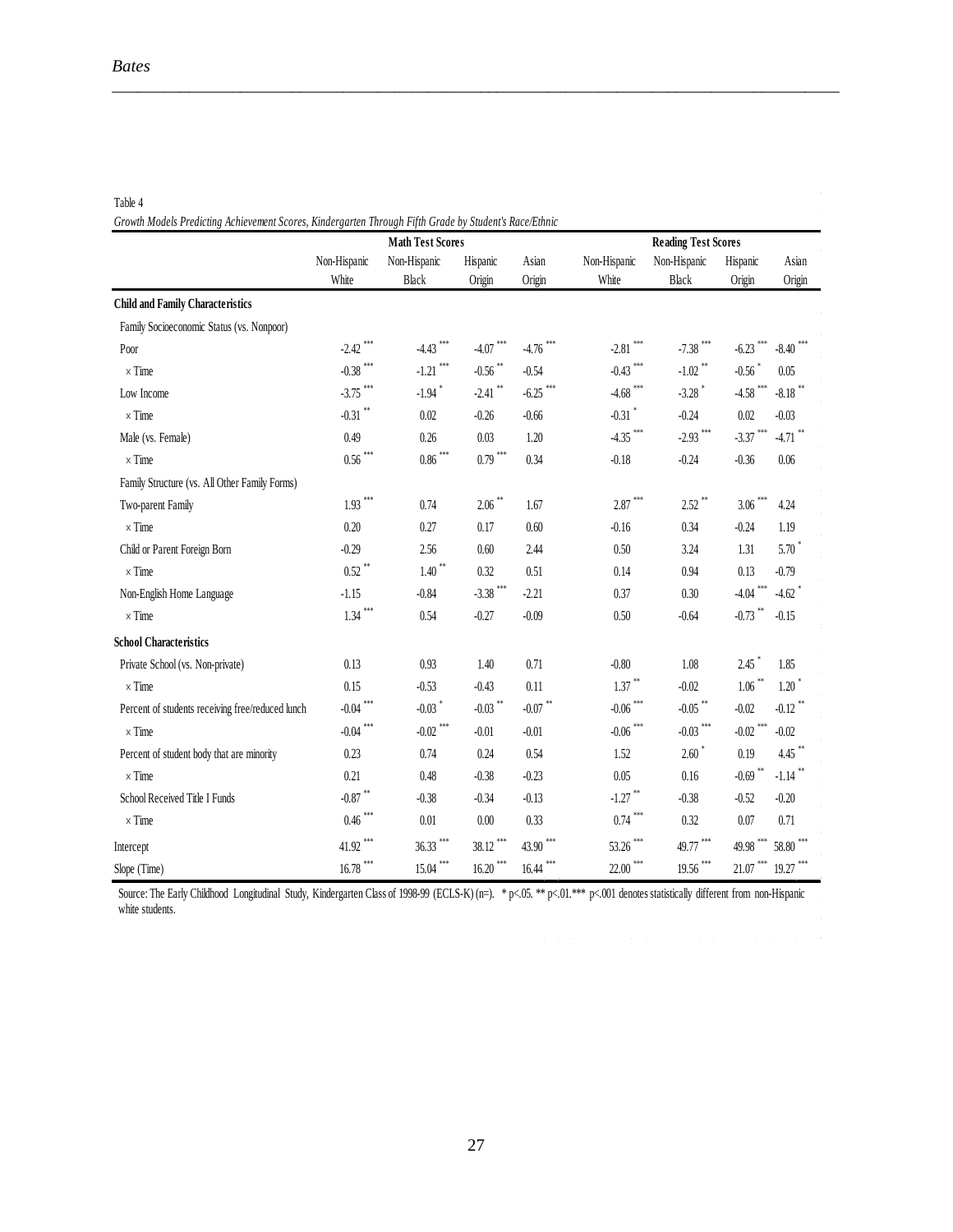#### **Supplemental Educational Services (SES):** Journal of Contemporary Research in Education *Effects of SES Tutoring on Student Achievement* 3(1&2) 28-36

*The School District of Lee County, Florida*

#### **Douglas E. Carothers**

*Florida Gulf Coast University*

#### **Abstract**

This study examined the effectiveness of Supplemental Educational Services (SES) tutoring in increasing the reading and mathematics achievement of Title I students in a Florida elementary school. Kindergarten through fifth grade students who had been matched on their previous performance on the Florida Assessment in Reading (FAIR) or the District Baseline Math test were grouped based on voluntary participation or non-participation in SES tutoring. Scores on the same tests were then compared after the conclusion of SES tutoring. Results showed no gains in improvement for students who received SES tutoring relative to students who did not participate in SES tutoring. Implications for policy are discussed.

\_\_\_\_\_\_\_\_\_\_\_\_\_\_\_\_\_\_\_\_\_\_\_\_\_\_\_\_\_\_\_\_\_\_\_\_\_\_\_\_\_\_\_\_\_\_\_\_\_\_\_\_\_\_\_\_\_\_\_\_\_\_\_\_\_\_\_\_\_\_\_\_\_\_\_\_\_\_\_\_\_\_\_\_\_

The No Child Left Behind Act (NCLB, 2001), a reauthorization of the Elementary and Secondary Education Act of 1965 (ESEA), requires that all students reach their state's proficiency goal by 2014 and raises expectations by requiring states to bring all schools and all student subgroups to the same level of performance. Further, the law continues the federal government's effort to provide Title 1 funding to assist with the education of children from lowincome families, one of the subcategories of students who must make progress if a school is to be considered to have made Adequate Yearly Progress (AYP) (Choi, Seltzer, Herman, & Yamashiro, 2007; Eckes & Swando, 2009). Some of this assistance to children from low-income families currently takes the form of Supplemental Educational Services; more than 50,000 public schools used \$14.5 billion in Title 1 funds in 2010 to provide additional academic support to help low-achieving children **(**United States Department of Education, ESEA Title 1 LEA Allocations, 2010**)**. To insure that

schools are being effective and that all schools and all student subgroups achieve the same level of performance, states must establish accountability systems, identify failing schools, and improve student achievement (Sunderman, 2010).

Prior to the 2014 – 2015 academic year, Florida students in grades 3-11 were given the Florida Comprehensive Achievement Test (FCAT) each spring in reading and mathematics as part of Florida's accountability system. Students in grades four, eight and ten were given an additional writing assessment and students in grade five, eight and ten received additional testing in science. Schools made Adequate Yearly Progress (AYP) by meeting the yearly state criterion in reading, mathematics and writing, and students were considered proficient if they achieved levels 3 – 5. A further requirement for AYP, however, was that the achievement of White, Black, Hispanic, Asian, American Indian, English language learners,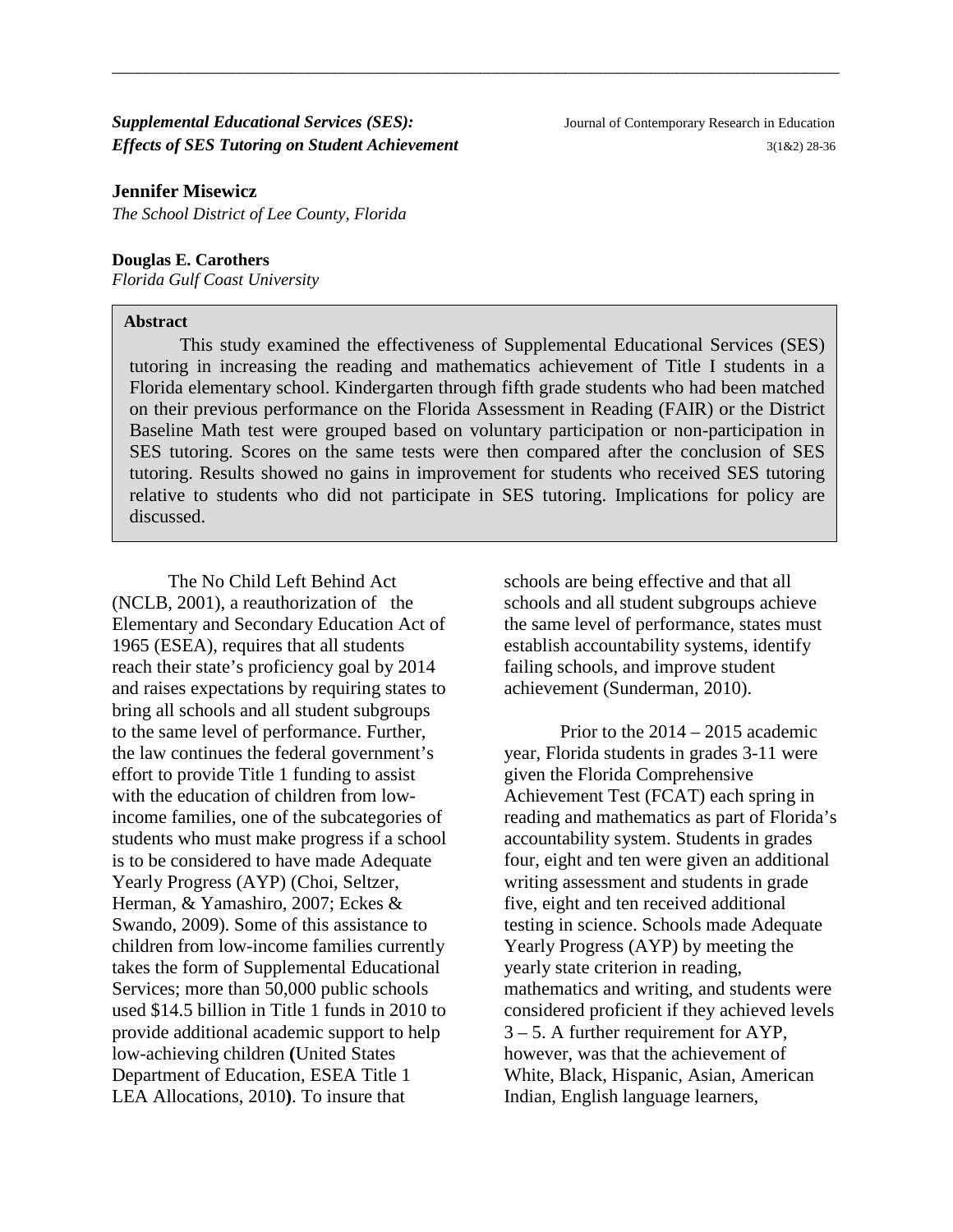economically disadvantaged students, and students with disabilities be measured and calculated both within the whole group and separately. Simply put, a school may fail to meet AYP due to one subgroup not meeting the reading or mathematics standard. For instance, if all students meet standards in reading but English Language Learners fail to meet standards in mathematics the school is not considered to make AYP (Eckes & Swando, 2009).

Under NCLB, a school that fails to make AYP two years in a row is considered a School in Need of Improvement (SINI) (U.S. Department of Education, 2001). Students who attend a Title 1 SINI and who come from low-income families (as defined by qualification for free or reduced lunch programs) are offered the opportunity for SES. Districts must allocate 20% of their Title 1 funds for SES services so these students can receive tutoring at no cost; Title 1 funds also support special preschool, after school, and summer programs to reinforce the regular school curriculum (United States Department of Education, Title 1, Part A Program, Types of Projects, 2010). Parents of students eligible for SES are notified at the beginning of the year and may select both a provider and an area of instruction (reading or mathematics). Eligible SES providers are approved by the state Department of Education and may be public, private, faith-based, or a local education agency. According to the Department of Education's Fiscal Budget Request (2011) 86% of approved providers across the nation were private providers as of May, 2007. Only 11% of approved providers were school districts or public schools. Once an SES provider has been selected, a minimum of 20 hours of tutoring must be furnished, and it may be provided either to individuals or groups and be conducted at the home, in the community, or in the school. Instruction

begins after SES providers administer a pretest and write individual learning plans. The tutors also record attendance and administer a post-test.

\_\_\_\_\_\_\_\_\_\_\_\_\_\_\_\_\_\_\_\_\_\_\_\_\_\_\_\_\_\_\_\_\_\_\_\_\_\_\_\_\_\_\_\_\_\_\_\_\_\_\_\_\_\_\_\_\_\_\_\_\_\_\_\_\_\_\_\_\_\_\_\_\_\_\_\_\_\_\_\_\_\_\_\_\_

Though regulations have been written, money has been spent, and services have been provided, research regarding the impact of SES on student achievement is still in its infancy. There is little evidence of the effectiveness of SES at improving student achievement (Burch, Steinberg & Donovan 2007; Fusarelli 2007; Henrich, Meyer, &Whitten, 2010; Munoz, Potter and Ross, 2008). Further, it can be difficult for parents to wisely select between providers. An analysis of SES provider effectiveness in Tennessee found no statistically significant effects on student achievement in reading/language arts or math (Ross, Neergaard, Harrison, Ford, & Paek, 2009). Finally, "SES accountability represents the weakest kind of policy design. It relies on self-reported data from providers, is complaince driven, and provides no money for the evaluation of the program" (Burch, 2007, p. 128).

Despite the lack of research on the efficacy of SES, \$2 billion of Title I funding was allocated for SES services in a recent year (Bracey, 2005). In fact, just the Florida school district in which this study was conducted spent approximately \$4,000,000 for SES services in one year (United States Department of Education, ESEA Title 1 LEA Allocations, 2010). SES providers for the district under study received \$1390.00 for each participating child in 2010-2011, and the district served over 2,500 students that year. Given the magnitude of the expenditures for SES programs, policymakers and other stakeholders need to know the extent to which these programs are successful. The purpose of this study was to determine if participation in SES services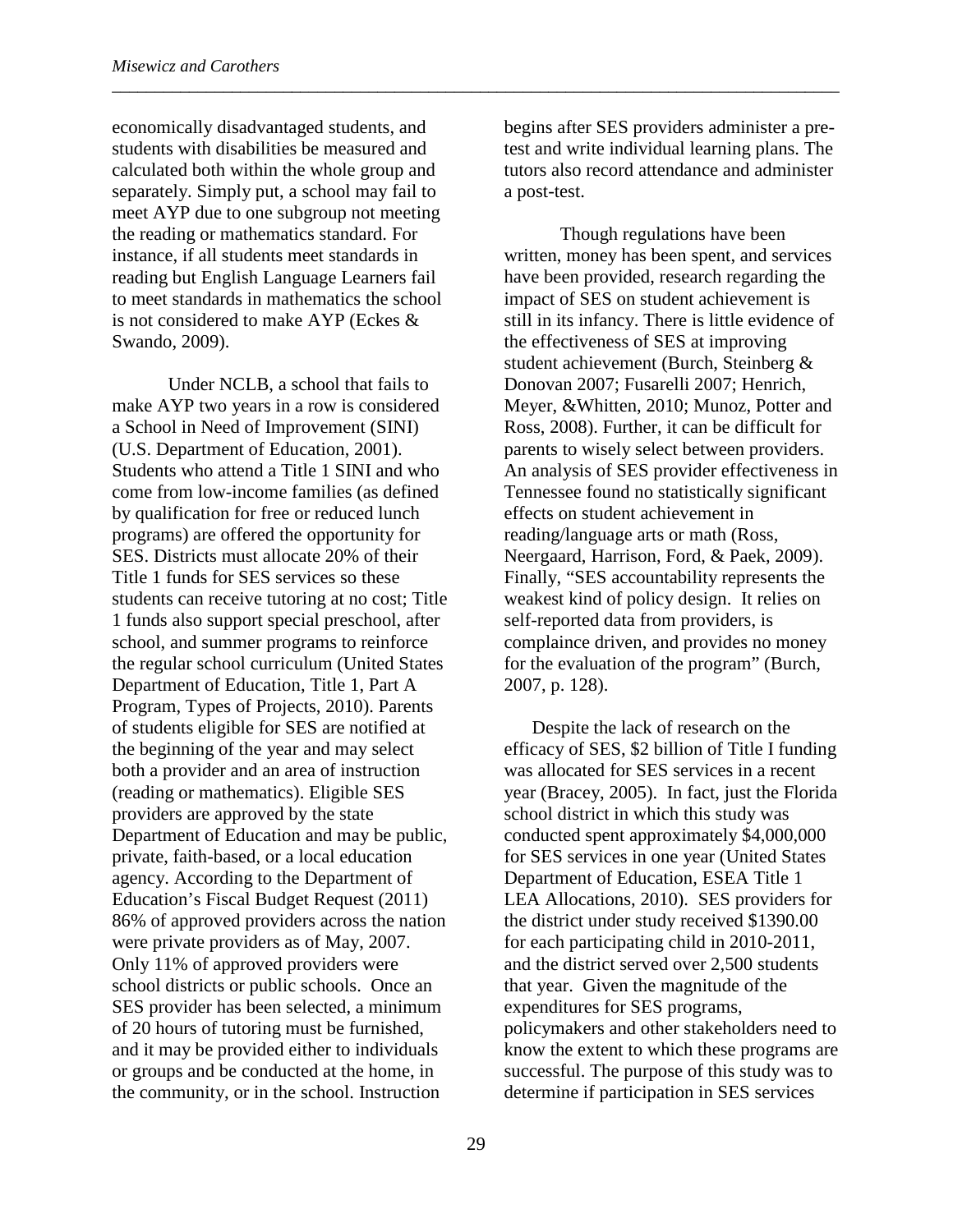resulted in increased student achievement at a Title I elementary school in Southwest Florida. Specifically, the study compared achievement gains in reading and math for students who received SES services in grades  $K - 5$  and those who qualified for SES tutoring but did not participate.

#### **Method**

#### *Participants*

Study participants were drawn from a Title 1 elementary school in Southwest Florida in which 99% of the students meet Florida's definition as members of minority groups and 98% qualify for free or reducedprice lunch programs. As such, all students qualified for participation in SES services. Students in the experimental group were those in grades kindergarten through five whose parents voluntarily consented for their child(ren) to participate in SES tutoring from October 2010 to January 2011; the control group was composed of students who did not participate in SES tutoring but were who matched with the experimental group on the following criteria during the same time period:

- 1. Grade level
- 2. For students in grades  $K 2$ , Probability of Reading Success (PRS) score on the Florida Assessment Inventory for Reading (FAIR) during Assessment Period 1.
- 3. For students in grades  $3 5$ , Probability of FCAT Success (FSP) score for reading, Reading Comprehension (RC) Score, and Word Analysis Assessment Scores (WAAS) of the Florida Assessment Inventory for Reading (FAIR) during Assessment Period 1.

4. Baseline District Math Assessment raw score for students tutored only in math.

Because participants entered the experimental group through voluntary selfselection, the number of participants varies by grade level and subject area in which tutoring was accepted.

#### *Instruments*

\_\_\_\_\_\_\_\_\_\_\_\_\_\_\_\_\_\_\_\_\_\_\_\_\_\_\_\_\_\_\_\_\_\_\_\_\_\_\_\_\_\_\_\_\_\_\_\_\_\_\_\_\_\_\_\_\_\_\_\_\_\_\_\_\_\_\_\_\_\_\_\_\_\_\_\_\_\_\_\_\_\_\_\_\_

Florida Assessments for Instruction in Reading (FAIR).

The Florida Assessments for Instruction in Reading (FAIR) assess students in grades kindergarten through two in phonemic awareness, phonics, fluency, vocabulary, text comprehension, and spelling; testing for students in grades three through five is similar with the exclusion of phonemic awareness and the embedding of vocabulary within text comprehension (Elzie and Foorman, 2009). Content validity from the FAIR was derived from Florida Sunshine State Standards, and predictive validity of the Broad Screen was based on correlations with performance on reading in grades kindergarten through two on the Stanford Achievement Test (SAT). A student's Probability for Reading Success Score indicates the likelihood that he/she will perform at the  $40<sup>th</sup>$  percentile or better on the end of the year test (Florida Assessments for Instruction in Reading, Technical Manual, 2009 – 2010).

In grades  $3 - 12$ , the primary purpose of the broad screen is to predict future performance on the FCAT. The predictive validity of the broad screen was addressed through a series of linear and logistic regressions. A negative predictive power was utilized to develop FAIR cut points. The cut-point selected for the FAIR was negative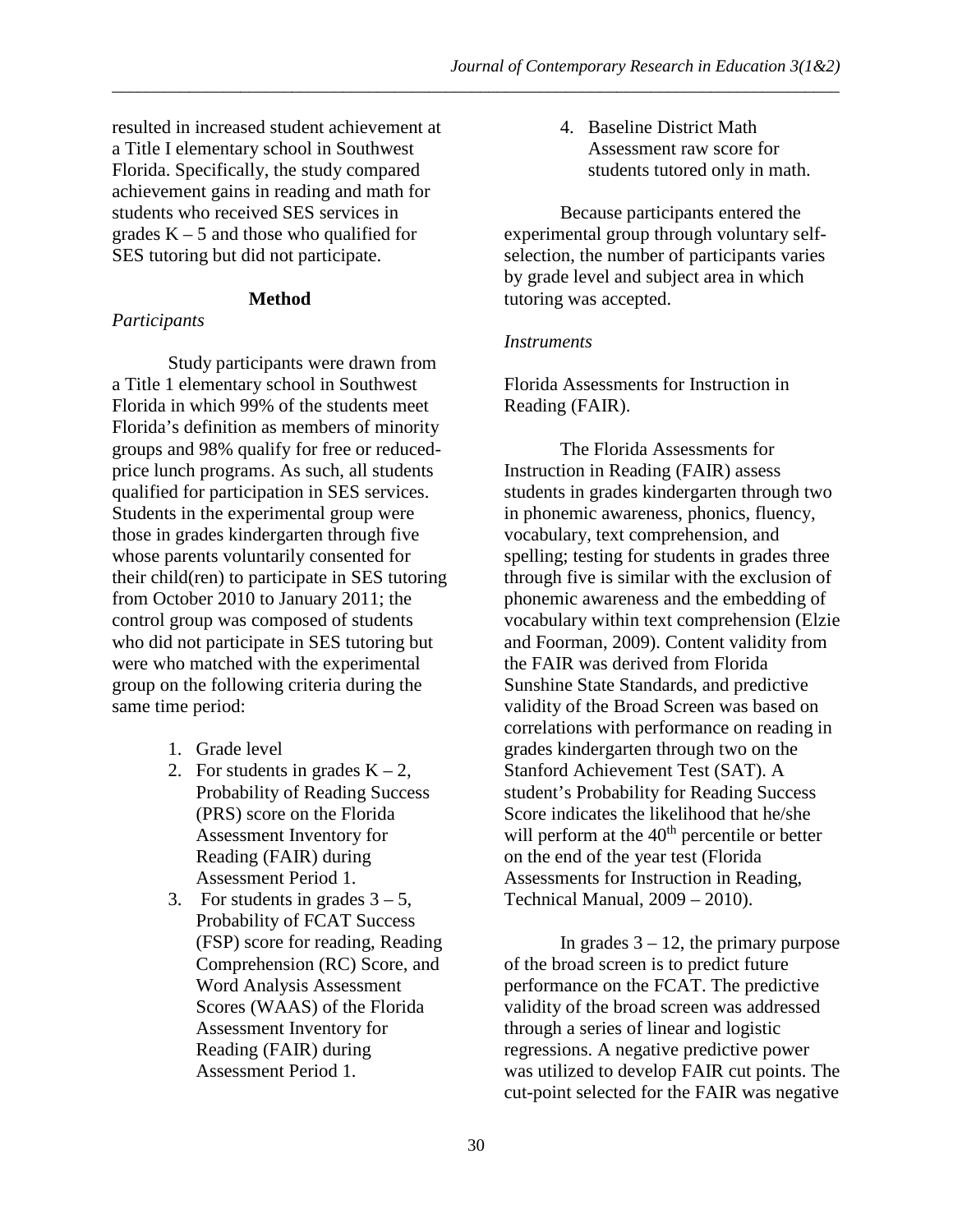predictive power of 85%. Those students identified as not at risk by achieving an FSP on the FAIR of 85% would achieve at least a Level 3 on the end of year FCAT reading test (Florida Assessments for Instruction in Reading, Technical Manual, 2009 – 2010). The Probability of Reading Success (PRS) score predicts the student's percent chance of being at or above grade level by the end of the year based on the performance for that assessment period and time of year. A student reading at the 40<sup>th</sup> percentile or better on the Stanford Achievement Test is meeting standards in reading (Florida Assessments for Instruction in Reading Technical Manual, 2009-2010). Grade 1 and Grade 2 PRS scores are derived from performance on the FAIR Test.

For this study the PRS was used to measure reading achievement in grades K-2 and the FCAT Success Probability (FSP) score plus Reading Comprehension and Word Analysis Scores were used to measure reading achievement in grades 3-5. The FCAT Success Probability (FSP) score is used to gauge the probability of passing the FCAT at each assessment period. However, because the FSP score includes prior FCAT as well as current FAIR reading comprehension ability, the FSP score is not a true measure of students' reading abilities.

Baseline District Math Assessment.

The District Baseline Math assessment was used to measure math achievement for students receiving supplemental educational services in math. The baseline and mid-year tests measure math achievement by grade level based on the Next Generation Sunshine State Standards for Math. The Math Baseline and Mid-Year Assessment were be used because the school district has decided this test is a valid indicator of student math achievement. The test is administered in a paper and pencil format in 1st grade, and students in grades  $2 - 5$  are tested on a computer. Test scores are based on percentage of items correct. The Math District Assessment Test has been correlated to achievement on the FCAT for grades 3-5 by the school district but attempts to obtain the district's validity and reliability statistics have been unsuccessful.

#### **Procedure**

Student achievement data in reading from the FAIR Assessment Period 1(AP1) and FAIR Assessment Period 2 (AP2) were collected using the Florida Progress Monitoring Network (PMRN). Math District Assessment Baseline and Mid-year data were obtained using Pinnacle Analytics, a data storage base for student achievement in the school district. ANOVAs were used to compare the reading and math scores of students who received SES services to those of students that did not receive SES services.

#### **Results**

The purpose of this research was to study the effect of Supplemental Educational Services (SES) on student achievement in reading and math at a Title 1 elementary school in Southwest Florida. To determine these effects, three hypotheses were tested.

First, student assessment results were analyzed to determine if participation in SES tutoring resulted in statistically significant gains in reading achievement for students in kindergarten through grade two. Thirty-three students in these grades participated in tutoring, and were matched with 33 students who had achieved similar PRS scores during AP1. Prior to SES tutoring, the FAIR AP1 mean scores were 56.09 (SD 20.55) for the SES group and 56.24 (SD 20.05) for the non-SES group. After tutoring, the FAIR

\_\_\_\_\_\_\_\_\_\_\_\_\_\_\_\_\_\_\_\_\_\_\_\_\_\_\_\_\_\_\_\_\_\_\_\_\_\_\_\_\_\_\_\_\_\_\_\_\_\_\_\_\_\_\_\_\_\_\_\_\_\_\_\_\_\_\_\_\_\_\_\_\_\_\_\_\_\_\_\_\_\_\_\_\_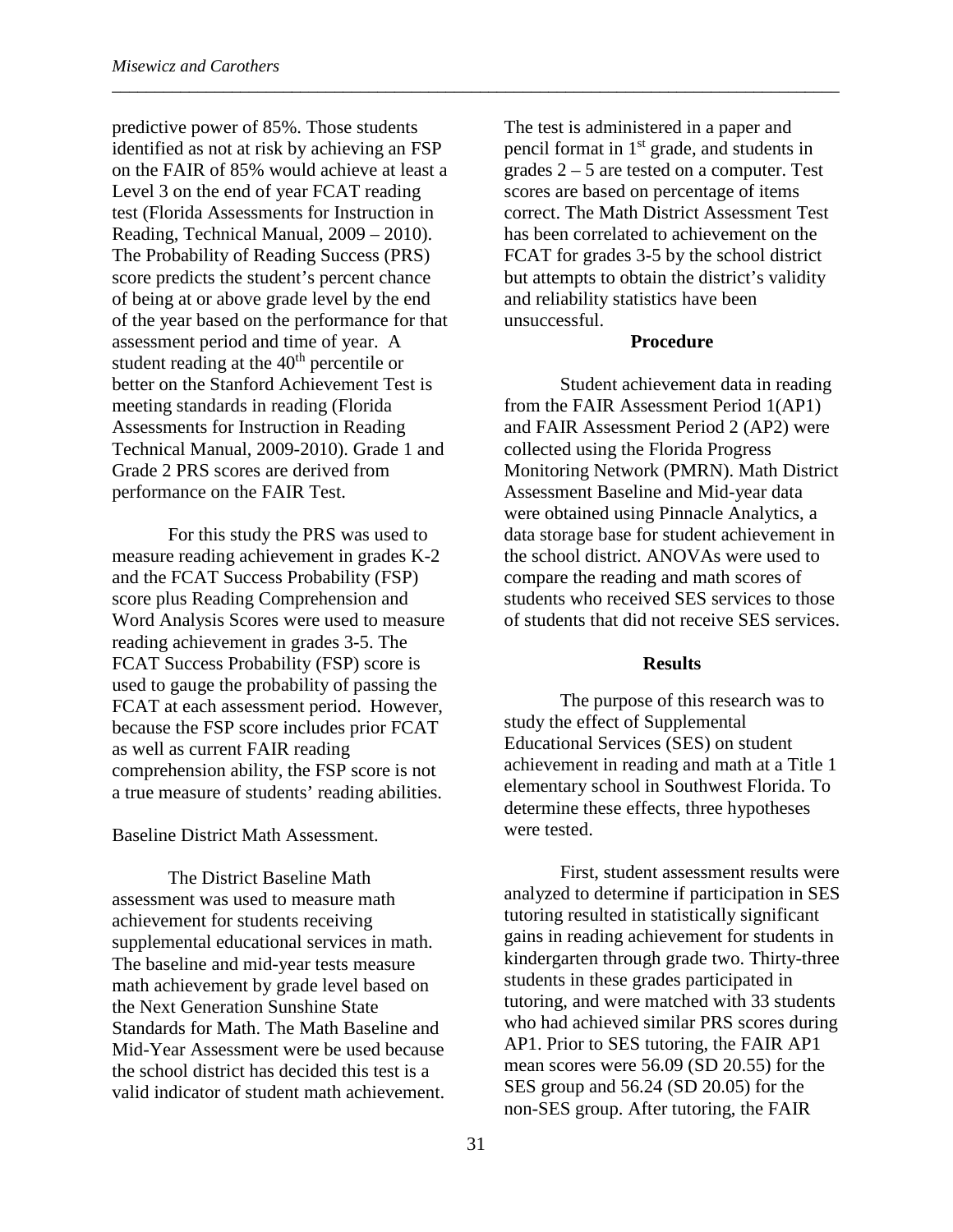AP2 means scores were 69.96 (SD 20.39) for the SES group and 62.96 (SD 21.93) for the non-SES group. Because these results indicated a gain in reading scores for participants in SES tutoring, an ANOVA was run to determine if the difference in reading performance after SES tutoring was significant. This ANOVA revealed that the difference between group means was not statistically significant at the .05 level (F (1,  $64$ ) = 1.601, p = .210).

### Table 1

FAIR Mean Reading Achievement Scores Between

| <b>Measures</b>  | <b>SES</b>    | <b>Non-SES</b> |
|------------------|---------------|----------------|
|                  | M(SD)         | M(SD)          |
|                  |               | AP1            |
|                  | AP1           |                |
| FSP1             | 30.84 (23.58) | 30.89 (22.82)  |
| RC1              | 13.53 (12.70) | 14.63 (16.25)  |
| WAAS1            | 40.37 (20.85) | 33.97 (25.60)  |
|                  |               | AP2            |
|                  | AP2           |                |
| FSP <sub>2</sub> | 32.92 (22.69) | 34.50 (21.89)  |
| RC2              | 16.39 (15.45) | 15.21 (10.56)  |
| WAAS2            | 31.87 (22.83) | 35.29 (24.29)  |

FSP1= FCAT Success Probability Assessment Period 1 RC1= Reading Comprehension Assessment Period 1 WAAS1=Word Analysis Assessment Score Assessment Period 1

FSP2= FCAT Success Probability Assessment Period 2 RC2=Reading Comprehension Assessment Period 2 WAAS2= Reading Comprehension Assessment Period2

The second hypothesis to be tested was to determine if SES tutoring resulted in statistically significant reading achievement gains for students in grades three to five. To determine this, 76 students were matched on FCAT Success Probability (FSP) Scores achieved during testing in Assessment Period 1 (AP1). The mean AP1 score for the 38 SES participants was 30.84 (SD 23.58) and was 30.89 (SD 22.82) for the 38 non-SES students. After matching, student

performance both prior to and after tutoring was compared on the FSP scores, Reading Comprehension (RC) scores, and Word Analysis Assessment Scores (WAAS). Table 1 shows mean performance by group on these measures both prior to and after tutoring.

Table 2 shows the changes in performance of each group on each of the subtests. Examination of this table reveals that while the SES group made larger gains on the Reading Comprehension subtest than the group that did not participate in tutoring, the opposite occurred for each the FSP subtest and the WAAS subtest. The mean gain by the non-tutored group on the FSP subtest was 1.76 points larger than the gain of the SES group, and the mean score of the SES group on the WAAS declined by 8.53 points after tutoring, compared to a gain of 1.37 points by the non-tutored group.

Table 2

\_\_\_\_\_\_\_\_\_\_\_\_\_\_\_\_\_\_\_\_\_\_\_\_\_\_\_\_\_\_\_\_\_\_\_\_\_\_\_\_\_\_\_\_\_\_\_\_\_\_\_\_\_\_\_\_\_\_\_\_\_\_\_\_\_\_\_\_\_\_\_\_\_\_\_\_\_\_\_\_\_\_\_\_\_

|        | Reading Gains Between SES and Non-SES |  |  |
|--------|---------------------------------------|--|--|
| Groups |                                       |  |  |

| o <i>roups</i>  |            |             |
|-----------------|------------|-------------|
| <b>Measures</b> | <b>SES</b> | Non-SES     |
|                 | M(SD)      | M(SD)       |
| Gains           | 2.13       | 3.89(10.7)  |
| <b>FSP</b>      | (8.37)     |             |
| Gains RC        | 3.29       | .58(15.1)   |
|                 | (11.0)     |             |
| Gains           | $-8.53$    | 1.37(17.64) |
| WAAS            | (18.5)     |             |

An ANOVA was run to test for statistical significance of the between-group differences at the .05 level. Gains between groups for the FSP scores were not statistically significant  $(F(1,74) = .640,$ *p=.*426)*,* nor were gains between groups for the RC scores (*F*(1,74)=.754, *p=.388.*) Gains between groups for the WAAS score were statistically significant at the 0.5 level,  $F(1,73)=5.643$ ,  $p=.020$ . However, the gains made were significantly higher for the Non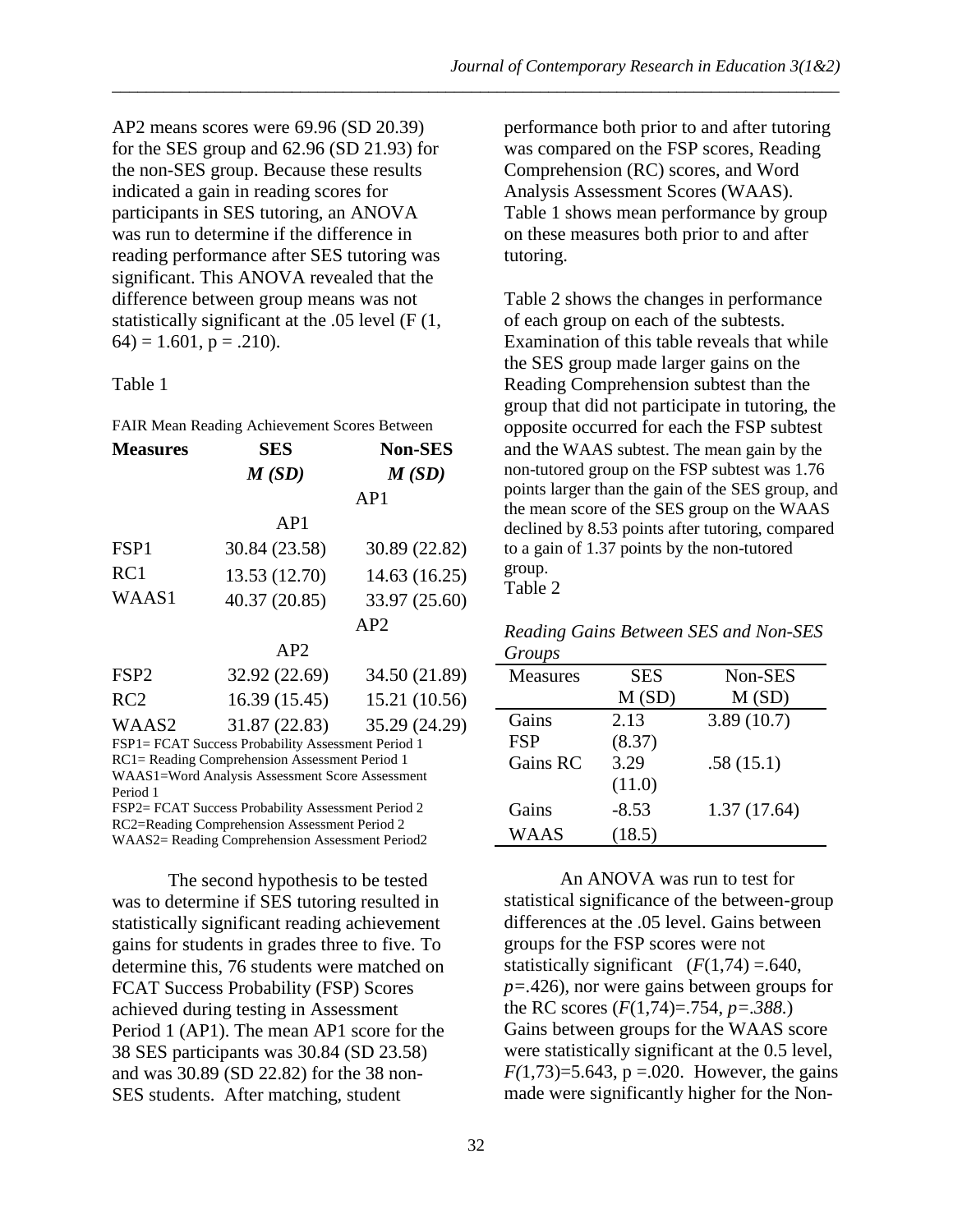SES group, and the SES group had a decline in test performance after tutoring.

The third analysis looked for differences in mean mathematics achievement in grades  $1 - 5$  for students who participated in SES tutoring compared to students who did not participate in SES tutoring. Table 3 displays the mean results for beginning of the year baseline test and the mid-year math assessment along with the gains made between each assessment for each group.

#### Table 3

*District Mean Math Baseline and Mid-Year Scores by Group Grades 1-5*

| Measure         | SES <sup>a</sup> | Variance   | $Non-$  | Varianc    |
|-----------------|------------------|------------|---------|------------|
| S               | M(SD)            | <b>SES</b> | $SES^b$ | e          |
|                 |                  |            | M       | Non        |
|                 |                  |            | (SD)    | <b>SES</b> |
| Mid-            | 55.86            | 240.361    | 55.11   | 191.810    |
| Year            | 15.04)           |            | (13.8)  |            |
|                 |                  |            | 5)      |            |
| <b>Baseline</b> | 42.49            | 100.904    | 42.09   | 101.787    |
|                 | (10.04)          |            | (10.0)  |            |
|                 |                  |            | 8)      |            |
| Total           | 13.37            |            | 13.02   |            |
| Gains           |                  |            |         |            |
| $a_n=35$        |                  |            |         |            |

 $^{\rm b}$ n=35

Results of an ANOVA indicate that the mean math gains between the SES group and the Non-SES group was not statistically significant at the .05 level  $(F(1,68)=0.55,$ *p=.815*); participating in SES tutoring in math did not result in increased student math achievement when compared to students who did not participate in tutoring.

#### **Discussion**

#### *Implications*

\_\_\_\_\_\_\_\_\_\_\_\_\_\_\_\_\_\_\_\_\_\_\_\_\_\_\_\_\_\_\_\_\_\_\_\_\_\_\_\_\_\_\_\_\_\_\_\_\_\_\_\_\_\_\_\_\_\_\_\_\_\_\_\_\_\_\_\_\_\_\_\_\_\_\_\_\_\_\_\_\_\_\_\_\_

Though relatively little research has been conducted on the efficacy of SES, both the studies reported earlier and the study described in this paper come to the same conclusion: there is no evidence that SES increases student achievement. Further, successive studies of SES implementation in a variety of locations each confirm this finding. This is concerning, especially because the 20% Title 1 funding requirement means that less money is available for competing approaches to increasing student achievement such as preschool, after school, and summer programs. Based on these findings, it would seem that wise policy makers would come to one of two conclusions: either discontinue the requirement for provision of SES or find ways to improve a system that is not accomplishing its objective.

Should policy makers consider discontinuing SES, a number of options exist for reallocation of the funding. One of these would be to cede control of the newly available funds to local school districts, each of which would presumably understand its own special needs and be competent to develop solutions for underachieving Title 1 students. Local districts might choose to expand options currently available such as preschool, summer programming, or after school tutoring by currently employed and certified teaching staff. Other strategies local districts might wish to pursue include reducing class sizes for this student population, purchasing technology that will allow for more focused instruction, or providing training and incentives for parents, older siblings, or community members to provide in-home homework assistance. It should be expected that school districts will come up with other novel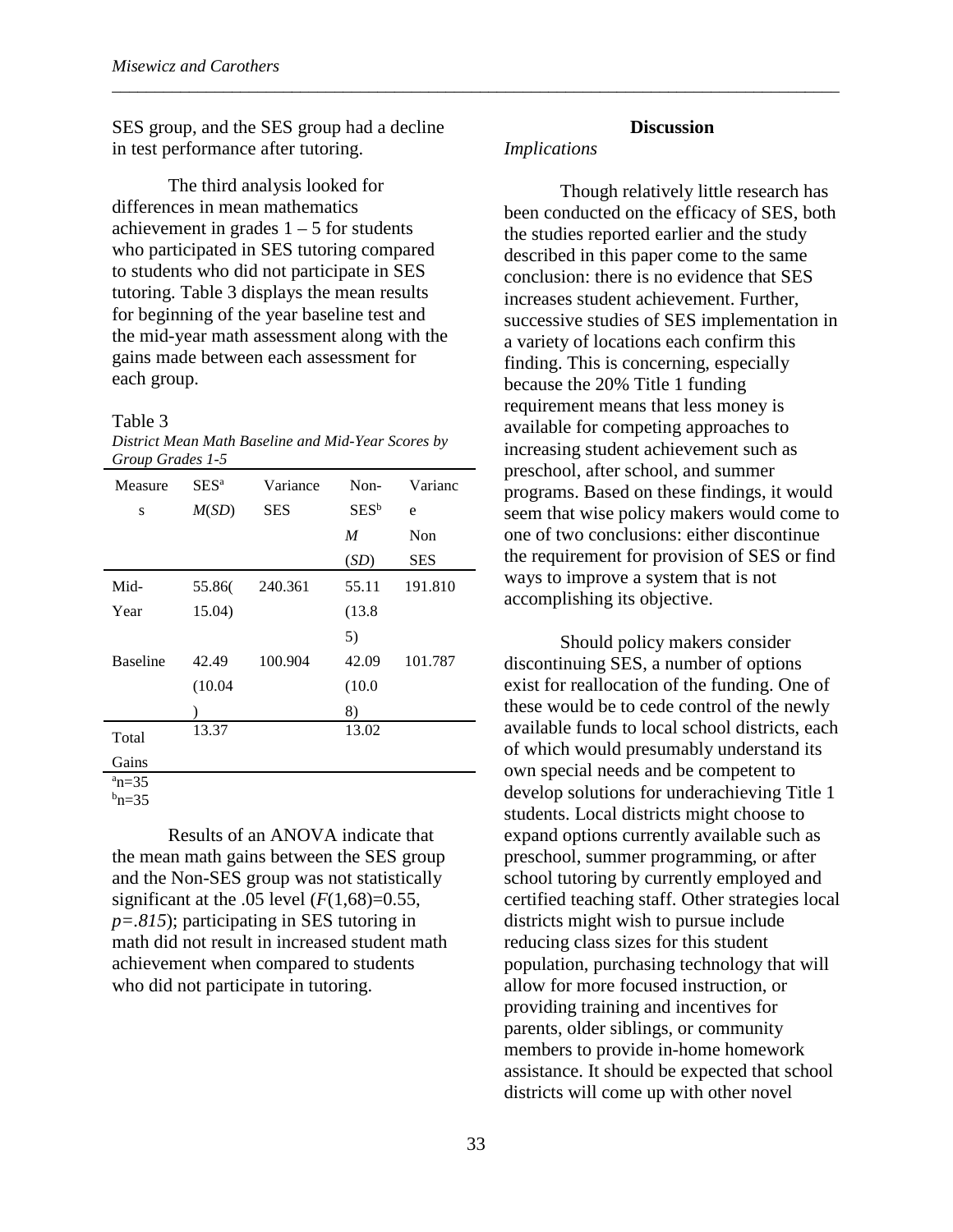approaches based on their knowledge of local cultures and the types of educational problems they are facing. It is reasonable to expect policy makers, when giving control of funding to the districts, to also require accountability measures to document the effectiveness of any approaches tried.

It is probably more likely that policy makers will want to maintain control of funding, however. If so, another solution to the problem is to fix the system that is currently in place, making SES more effective. The place to start on this is by looking at the current system to find its weaknesses.

One current weakness of SES is that no qualifications for service providers are stipulated. If it is logical to assume that our current system of certification is necessary to insure that teachers are qualified to teach, it seems illogical to assume that SES providers with no minimum qualifications are likely to improve instruction and gain better results for students. Rather, in exchange for receiving government funding to increase student achievement, SES providers should be required to insure that their employees have the skills and training necessary to work effectively with children. As such, requirements for degrees in the subject area tutored, teaching certification, or some other measure of qualification must be established.

Second, payment for independent providers must be dependent on the achievement of results. Under current systems, schools receive financial rewards when their students do well on standardized tests and are punished financially when their students fail to make expected progress in learning. Providing financial incentives to private companies with no requirement for quality performance seems counterintuitive.

In general, for-profit companies seek to maximize earnings by selling their product (in this case, student tutoring) for as much money as possible while paying as little as possible for the material of production. IF they follow this model, SES providers currently have incentives to hire the least expensive tutors that they can, regardless of qualifications, and employ them for a minimum period of time (currently 20 hours), thereby maximizing their profits. It would seem more likely that good results will be achieved for students if individual target achievement goals are set and providers receive payment only after these goals have been hit. For example, students could receive independent pretesting, an appropriate achievement goal could be set, and tutoring could be conducted. When formative assessments convince the provider that the targeted goals have been achieved, an independent summative assessment could be performed to determine compensation.

Use of this strategy might allow several other possibilities. First, a series of achievement goals could be set for each student, allowing the provider to receive incrementally higher payments for different amounts of student achievement. Another possibility would be that the gain scores of individual students are combined, and service providers are rated and paid based on their overall level of success. Use of this approach would also allow disqualification of service providers whose results do not meet minimum standards. The critical factor is that there must be independent evaluation of results to determine the efficacy of services before payment is made, similar to the treatment of public schools under current school rating systems that reward or punish schools based on student achievement. Finally, it is recommended that student progress continue to be monitored after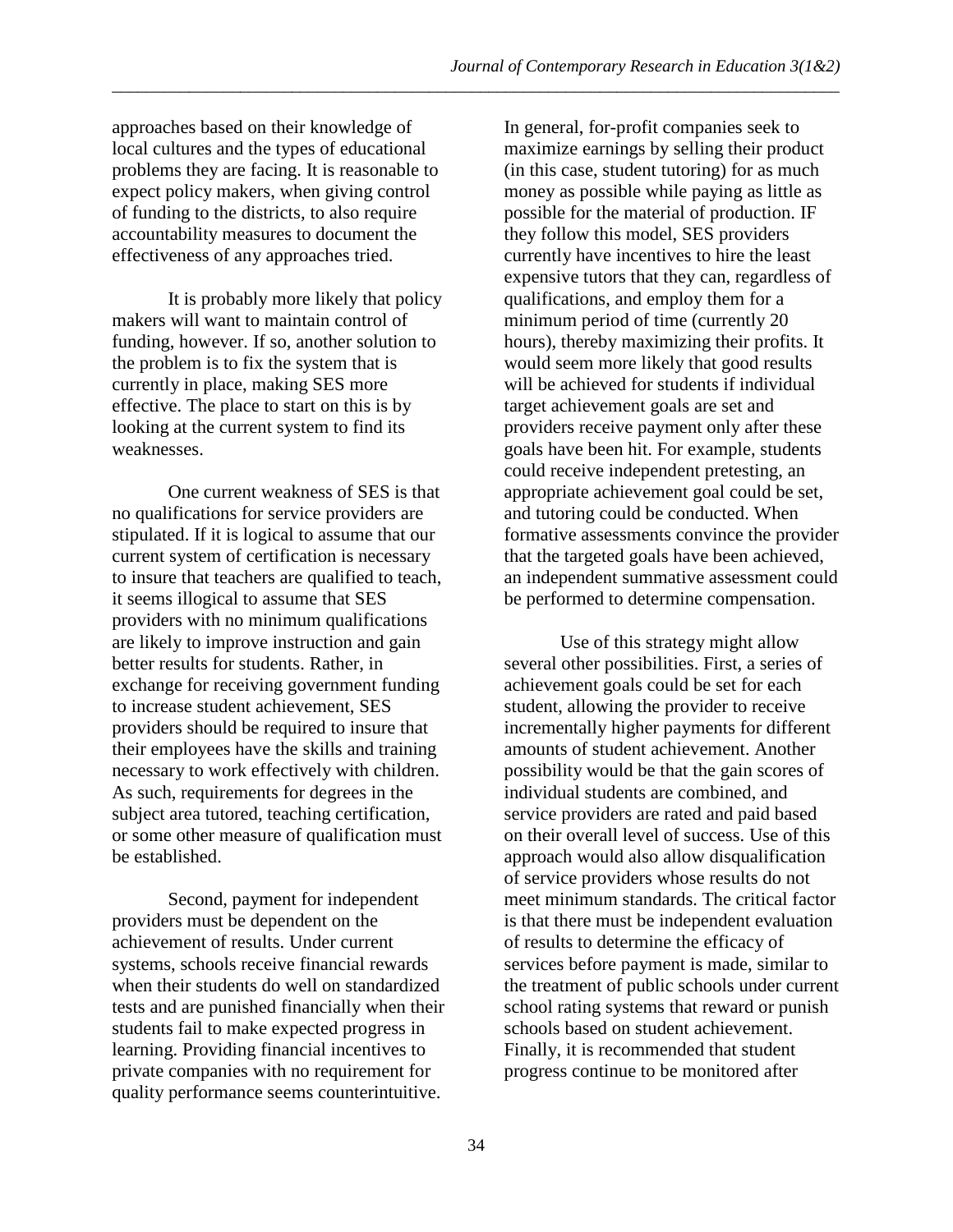cessation of tutoring to make sure that learning gains are sustained.

#### *Limitations*

Though the authors believe that the findings of this study are valid, there are a number of limitations to the study that were beyond their control. First, no information was available from providers regarding the length of tutoring that was provided to each student. Analysis of these data may have revealed that there is a threshold level of service above which tutoring is successful, thus guiding future practice. Related to this, there was also no information regarding the qualifications of individual service providers, the curriculum used by providers, or the setting in which services were provided. Again, analysis of these variables may have allowed for identification of more versus less effective practices. Finally, no information was available regarding the size of the groups of students undergoing tutoring. Better control of this variable may have resulted in findings that would have guided future attempts to group students to achieve maximum success.

### *Conclusion*

Accountability has been at the fore of educational reform efforts, as evidenced by legislation such as the No Child Left Behind Act. As part of this accountability, the progress of individual students, subgroups of students, schools has been measured, with financial rewards and punishments for schools dependent on the results. The same level of accountability has been lacking, however, for the private providers that tutor failing students at great expense to the American taxpayer. This study and others like it demonstrate that the payment of 20% of Title 1 funding to private SES providers has not resulted in

achievement gains for failing students. As such, oversight similar to that imposed on public schools should be imposed on the private SES providers, or other means must be found to increase the achievement of students whose performance continues to lag more than a decade after the passage of No Child Left Behind.

### **References**

- Bracey, G. (2005). No child left behind: Where does the money go? Educational Policies Studies Laboratory. Retrieved from: [http://www.asu.edu/educ/epsl/EPRU/](http://www.asu.edu/educ/epsl/EPRU/documents/EPSL-0506-114-EPRU.pdf) [documents/EPSL-0506-114-](http://www.asu.edu/educ/epsl/EPRU/documents/EPSL-0506-114-EPRU.pdf) [EPRU.pdf](http://www.asu.edu/educ/epsl/EPRU/documents/EPSL-0506-114-EPRU.pdf)
- Burch, P., Steinberg, M., & Donovan, J. (2007). Supplemental education services and NCLB: Policy assumptions, market practices, emerging issues. *Educational Evaluation and Policy Analysis*, *29*(2), 115-133.
- Choi, K., Seltzer, M., Herman, J., & Yamashiro, K. (2007). Children left behind in AYP and non-AYP schools: Using student progress and the distribution of student gains to validate AYP. *Educational Measurement: Issues and Practice, 26*(3), 21-32. doi:http://dx.doi.org/10.1111/j.1745- 3992.2007.00098.x
- Eckes, S. E., & Swando, J. (2009). Special education subgroups under NCLB: Issues to consider. *Teachers College Record, 111*(11), 2479-2504. Retrieved from: [http://ezproxy.fgcu.edu/login?url=http:/](http://ezproxy.fgcu.edu/login?url=http://search.proquest.com/docview/852908031?accountid=10919) [/search.proquest.com/docview/8529080](http://ezproxy.fgcu.edu/login?url=http://search.proquest.com/docview/852908031?accountid=10919) [31?accountid=10919](http://ezproxy.fgcu.edu/login?url=http://search.proquest.com/docview/852908031?accountid=10919)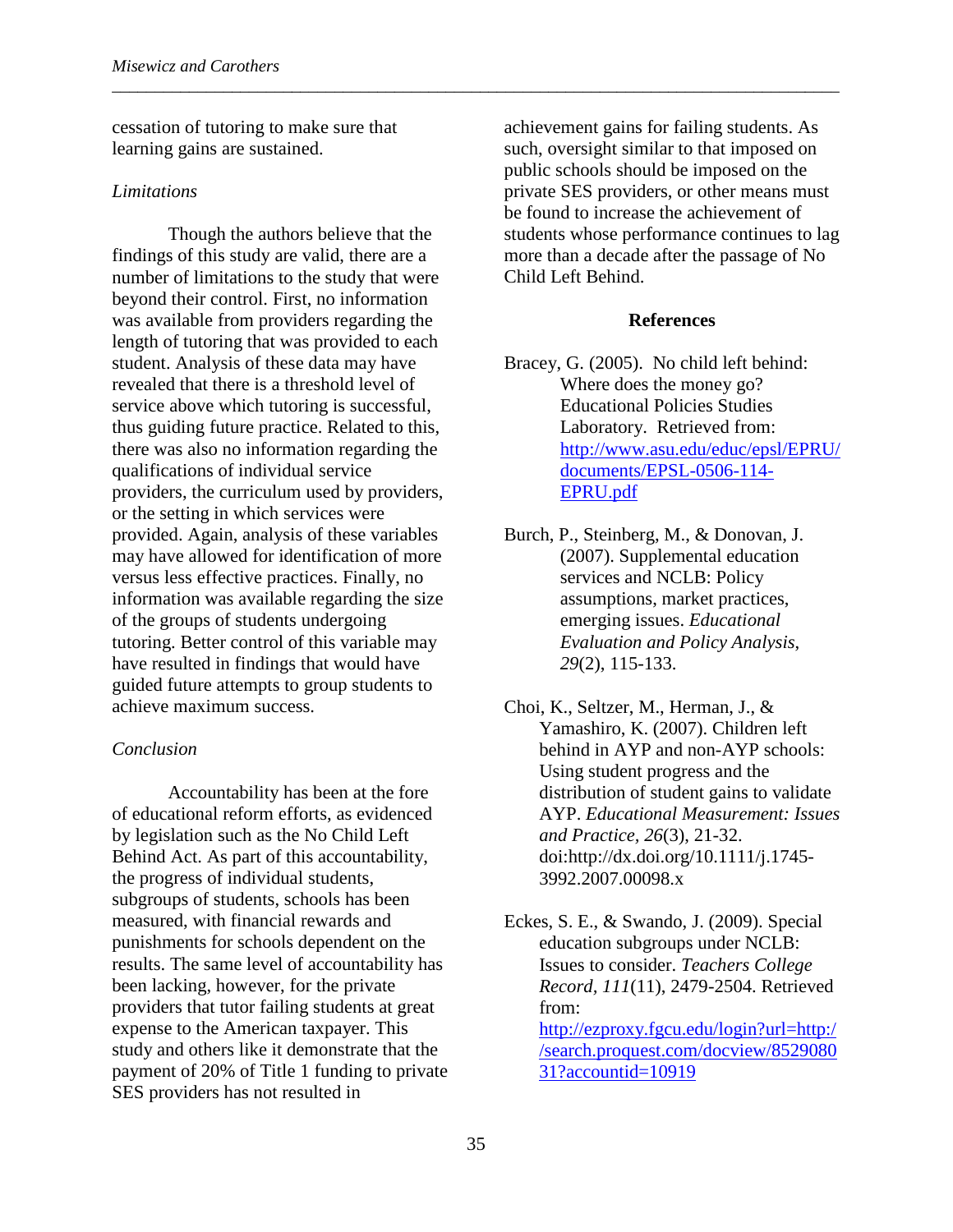Elzie, B. & Foorman, B. (2009). Florida Assessments for Instruction in Reading. Retrieved from: [http://www.fldoe.org/schools/foil/FAIR](http://www.fldoe.org/schools/foil/FAIR.pdf) [.pdf](http://www.fldoe.org/schools/foil/FAIR.pdf)

- Fusarelli, L. (2007). Restricted choices, limited options: Implementing choice and supplemental education services in no child left behind. *Educational Policy*, *21*(1), 132-154. doi: 10.1177/0895904806297579.
- Heinrich, C., Meyer, R., & Whitten, G. (2010) Supplemental education services under no child left behind: Who signs up and what do they gain? *Education Evaluation and Policy Analysis*, *32*(2), 273-298. doi: 10.3102/0162373710361640
- Munoz, M., Potter, A., & Ross, S. (2008). Supplemental Educational Services as a consequence of the NCLB legislation: Evaluating its impact on student achievement in a large urban district. *Journal of Education for Students Placed at Risk, (13) 1-25.*  doi: 10.1080/10824660701860342
- Ross, S., Neergaard, L., Harrison, L., Ford, J. & Paek, J. (2009). Implementation and outcomes of supplemental educational services: The 2007-2008 tennessee-state wide evaluation study. *Center for Research and Education Policy*, The University of Memphis.
- Sunderman, G. (2010). Evidence of the impact of school reform on systems governance and educational bureaucracies in the united states. *Review of Research in Education*, 34, 226-253.
- United States Department of Education. (2001). *High Standards for All Students: A Report from the National Assessment of Title I on Progress and Challenges since the 1994 Reauthorization.* Washington, D.C.: Author.
- United States Department of Education, (2010) Fiscal Year 2010 Title I Grants to Local Education Agencies –Florida. Retrieved from: [http://www2.ed.gov/about/overview/](http://www2.ed.gov/about/overview/budget/titlei/fy10/florida.pdf) [budget/titlei/fy10/florida.pdf](http://www2.ed.gov/about/overview/budget/titlei/fy10/florida.pdf)

**Jennifer Misewicz** is an Assistant Principal at Orange River Elementary School in Lee County, Florida. Her current research interests focus on the effects of Title 1 funding on schools and students where it is received. The current manuscript is a result of a study done in partial completion of the requirements for her Ed.S. in Educational Leadership. **Dr. Misewicz** can be contacted at JenniferJM@LeeSchools.net.

**Douglas E. Carothers** is an Associate Professor of Special Education at Florida Gulf Coast University. His current research interests involve assessment and students with autism spectrum disorders and other disabilities. Correspondence concerning this article should be addressed to: Douglas Carothers, Florida Gulf Coast University, Fort Myers, FL 33965. **Dr. Carothers** can be contacted at dcarothe@fgcu.edu.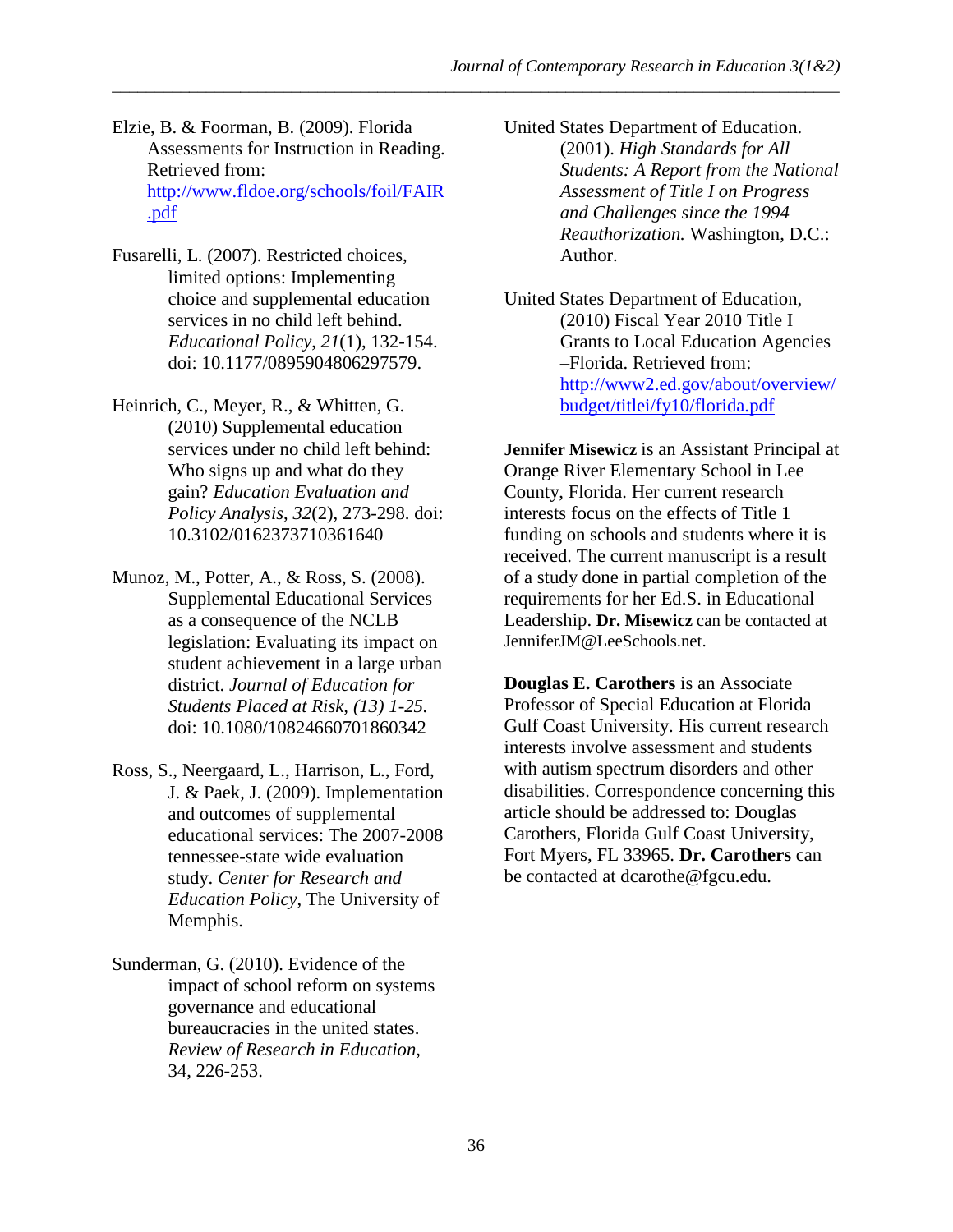*Preservice Teachers' "Revelations and Connections":* Journal of Contemporary Research in Education *Fostering Deep Conversations While Reading* **3(1&2)** 37-52 *Multicultural Literature*

**AnnMarie Alberton Gunn** *University of South Florida St. Petersburg*

**Susan V. Bennett** *University of South Florida St. Petersburg*

**Cynthia B. Leung** *University of South Florida St. Petersburg*

#### **Abstract**

We investigated strategies that a literacy teacher educator used to develop preservice teachers' culturally responsive pedagogy. This study focused on (a) implementation of literature circles, (b) preservice teachers' (n= 29) reading and analysis of multicultural children's literature, (c) preservice teachers' reader response reflective journals (RRRJ), and (d) reading comprehension strategies. We analyzed interviews with the professor and RRRJ (87 responses) as well as the course syllabus, reader response guidelines, and course evaluations to understand the lived experiences of the participants. We found preservice teachers recognize the benefits of literature circles and the utilization of RRRJ to develop an understanding of reading comprehension strategies and ways to talk about culture.

\_\_\_\_\_\_\_\_\_\_\_\_\_\_\_\_\_\_\_\_\_\_\_\_\_\_\_\_\_\_\_\_\_\_\_\_\_\_\_\_\_\_\_\_\_\_\_\_\_\_\_\_\_\_\_\_\_\_\_\_\_\_\_\_\_\_\_\_\_\_\_\_\_\_\_\_\_\_\_\_\_\_\_\_\_

Culturally responsive pedagogy requires teachers to explore their beliefs and assumptions about their own culture, learn about cultures other than their own, and develop strategies for promoting equity within classrooms and schools (Banks, 2006; Gay & Kirkland, 2003; Villegas & Lucas, 2002). The true focus of a multicultural curriculum is for teachers and students to develop cross-cultural competencies and envision themselves as citizens of a global society where their fates are linked to the fates of all people (Banks, 2006). Within teacher preparation programs, multicultural education is a vehicle through which preservice teachers may come to value culturally responsive literacy pedagogy and develop teaching practices that address social justice issues in the classroom.

Teacher educators have many tools for teaching literacy methods and developing culturally responsive teaching (CRT) with their preservice students. In the present study, we investigated the use of literature circles and reader response reflective journals (RRRJ) as culturally responsive literacy tools for deep engagement with a piece of multicultural literature. The purpose of this study was to investigate the teaching strategies used by an experienced literacy teacher educator whose goal was to foster preservice teachers' development of culturally responsive pedagogy within the context of a face-toface university course in literacy methods. This study focused specifically on (a) the professors' implementation of literature circles, (b) preservice teachers' reading and analysis of a multicultural children's novel (*Maniac Magee*) as participants in literature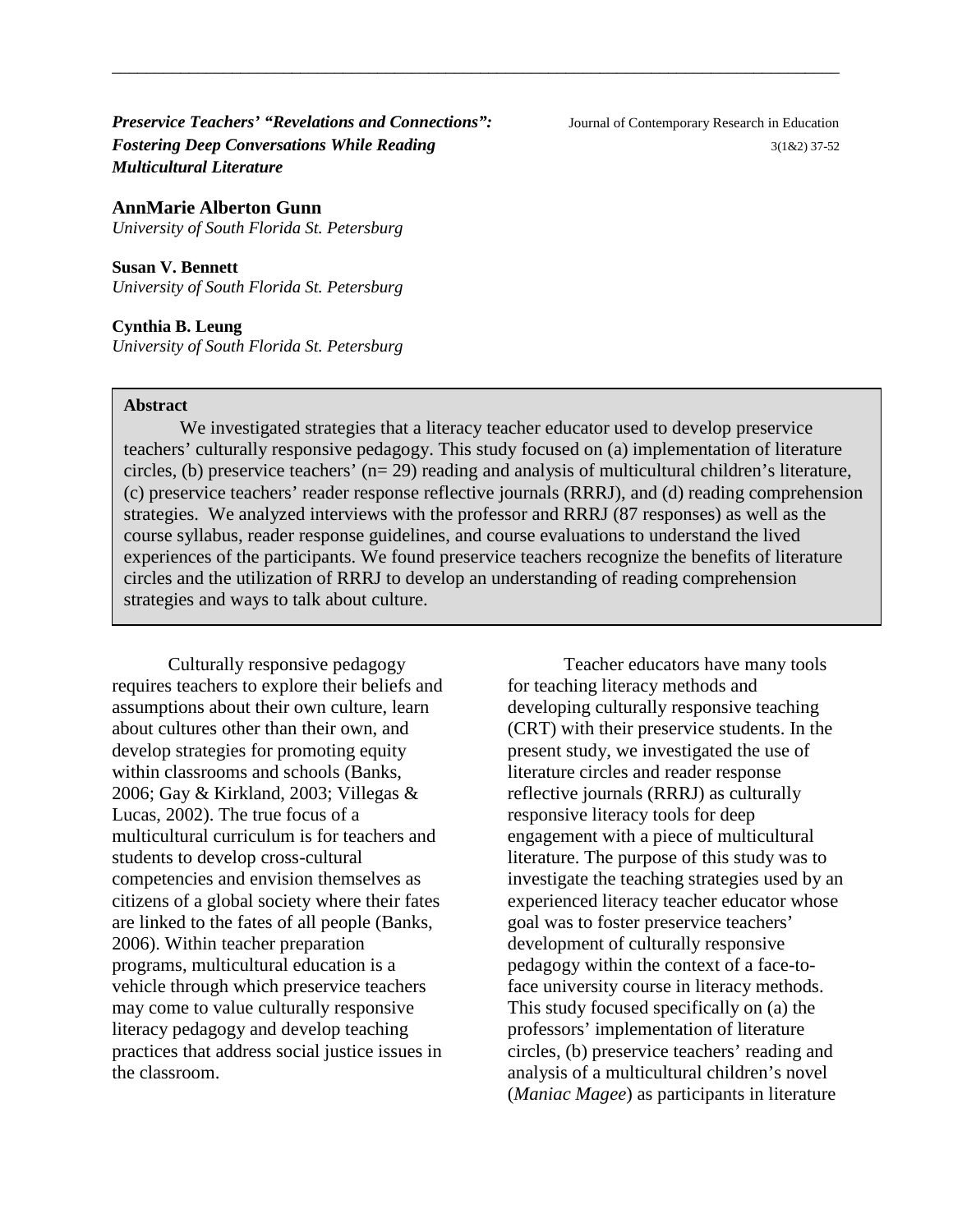circles, (c) preservice teachers' reader response reflective journals, and (d) reading comprehension strategies taught in the course. We specifically addressed this research question:

• How can literature circles focused on multicultural literature along with reader response reflective journal (RRRJ) writing foster Culturally Responsive Literacy Pedagogy with preservice teachers?

# **Multicultural Literature and Deep Engagement**

Understanding and constructing meaning from text is at the heart of comprehension instruction and is a strong predictor of academic achievement for all ages (Allington, 1983; Alvermann, 2002; McIntyre, Hulan, & Layne, 2011). Luke, Dooley, and Woods (2011) observed in classrooms where literacy instruction focused on the teaching of explicit comprehension strategies, such as inferring, main idea, fact finding, and making connections. They found this type of skill instruction left students without substantive engagement, deep content knowledge, or connection to their lives. An approach to teaching comprehension that offers students the intellectual and cultural content for engagement and critical thinking about diversity and social issues is literature circles using multicultural literature. This shift in comprehension instruction can move students from "doing comprehension," a basic skills approach that focuses on literacy instruction for high stakes testing, to a "cognitive and social and intellectual phenomenon" (p. 150).

Gunn, Bennett, & Morton (2013) assert teachers should choose multicultural literature that offers students opportunities

to learn about themselves and others. Multicultural children's literature that addresses social issues can bridge school and home cultures, challenge stereotypes, as well as foster students' appreciation of diversity and interrogation of societal inequities (Au, 2011; Gay, 2010; Madhuri, Han, & Laughter, 2013). Research suggests that the literature and pedagogical strategies teachers use in their classroom shape how children see themselves, the past, and the world (Apol, Sakuma, Reynolds & Rop, 2003).

# **Literature Circles**

In literature circles, small groups of students discuss various types of text in depth. Literature circles, which are often used in kindergarten through high school classrooms and in adult book clubs (Daniels, 2002; Mills & Jennings, 2011), provide opportunities for students to engage in critical thinking and reflection and to accept ownership of their reading processes as they share conversations about a book in a community setting. Literature circles support students in formulating and developing their thoughts about a text and repositioning their thinking based on the ideas and interpretations of others (Blum, Lipsett & Yocom, 2014; Schlick Noe & Johnson, 1999). Long and Gove (2003/2004) maintain that discussion of well-chosen literature should include reflexive thinking and should "create an environment that promotes curiosity and questions, and pushes reading, writing, thinking, feeling, talking, and taking action beyond the obvious" (p. 350). Literature circles offer an excellent forum for students to retell for clarification, discuss motivations of characters, create connections to their own lives and other literature, critique social worlds, and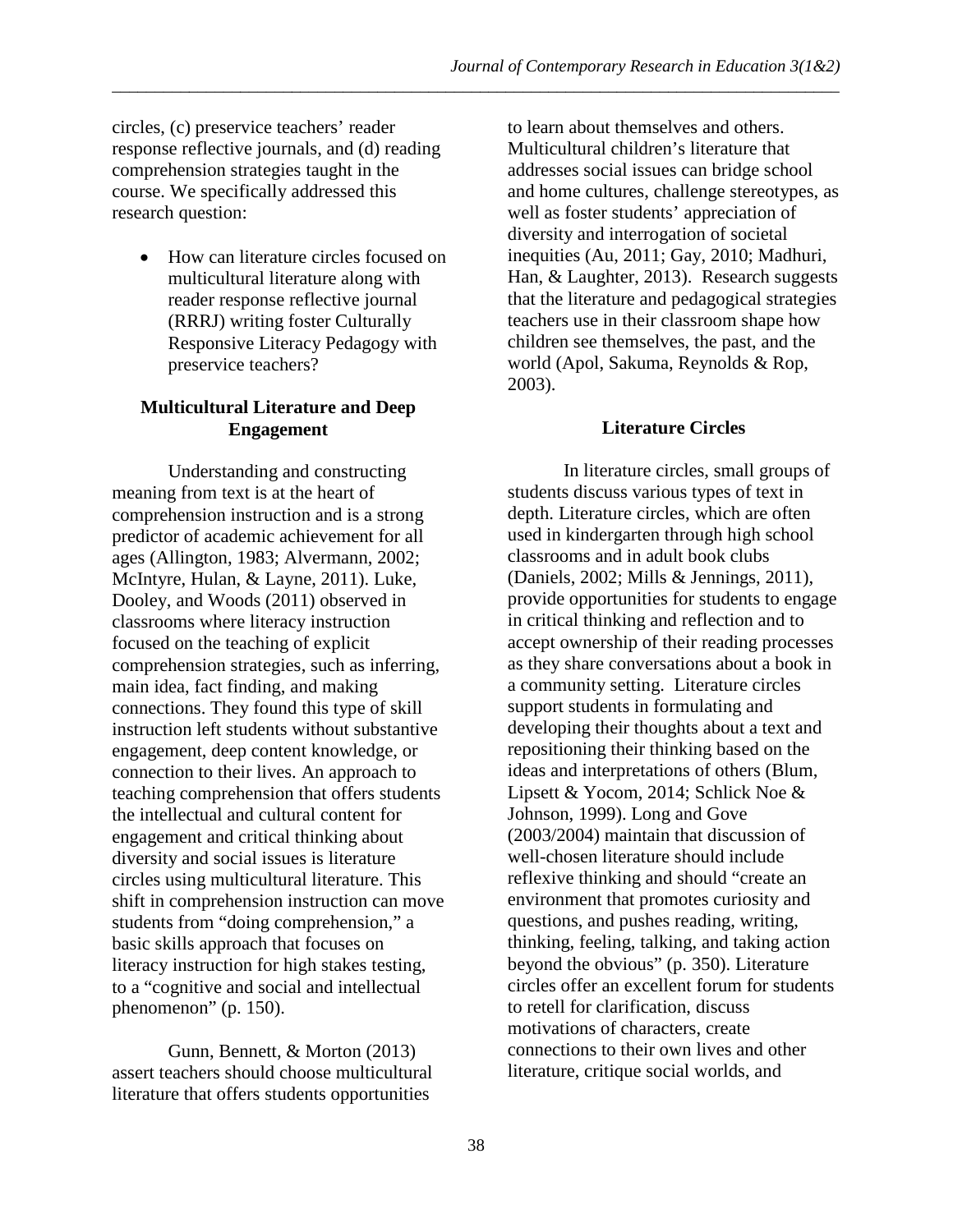construct meaning in a collaborative manner.

Reviewing eight years of research on the teaching of literature conducted by the National Research Center on Literature Teaching and Learning, Langer (1998) concluded that literature is best taught in a "thought provoking, envisionment-building classroom as a social community composed of individuals with multiple social identities as well as personal interests and concerns that necessarily affect individual understandings" (p. 22). In these types of classrooms, students as a class or in small groups can express their differences, hear what others have to offer that may be different from their own ways of thinking, and "move their own thinking toward more individually rich, but never singular, interpretations" (p. 22). Literature circles in teacher education courses provide a setting for preservice teachers to develop their thinking and reasoning skills, to understand differing positions and perspectives, and to feel empathy for the beliefs and experiences of others.

### **Self-Reflection**

Self-reflection deepens and broadens an individual's perspectives on multicultural issues. Both teachers and students bring their cultural influences and assumptions to school (Zeichner & Liston 1996). Teachers' beliefs and values develop from their experiences, and teachers identify how their own biases affect others in the classroom as they acquire self-knowledge (Gunn, Bennett, & Morton, 2013; Hale, Snow-Gerono, & Morales, 2008). Research indicates to achieve this self-knowledge, it is essential for preservice teachers to critically reflect about experiences with students from diverse ethnic, linguistic, and cultural

backgrounds (Adams, Bondy, & Kuhel, 2005; Sleeter, 2001). Culturally responsive teachers demonstrate awareness of differentness of self and others, as well as relatedness to other people and cultures (Howard, 2006).

Reflection offers an avenue for preservice teachers to experience cognitive dissonance, a mental discomfort that may occur as they recognize their prior assumptions and expectations conflict with new information. Cognitive dissonance is necessary for change. With change, preservice teachers develop a conscious self-awareness including an awareness of their own biases and prejudices (Bennett, 2010). Therefore, reflection allows preservice teachers to achieve better understanding of their students' cultures and to realize the importance of linking family, home, culture, and learning (Gunn, Bennett, & Morton, 2013; Vogt & Au, 1994). It is the role of the teacher educator to engage preservice teachers in experiences and authentic materials for the facilitation of meaningful reflection. Allen and Hermann-Wilmarth (2004) realized teachers had no reference point to analyze reflections as they pertain to oppression, race, or stereotypes and to understand how their self-awareness affects interpretations of students. One way to afford preservice teacherss the opportunity to encounter a range of perspectives can be through the use of literature circles and multicultural literature.

# **Theoretical Frame**

Designing and fostering a classroom community that promotes cross-cultural understandings is the foundation of a culturally responsive literacy educator. Teachers and students promote respect, selfreflection, and empathy as goals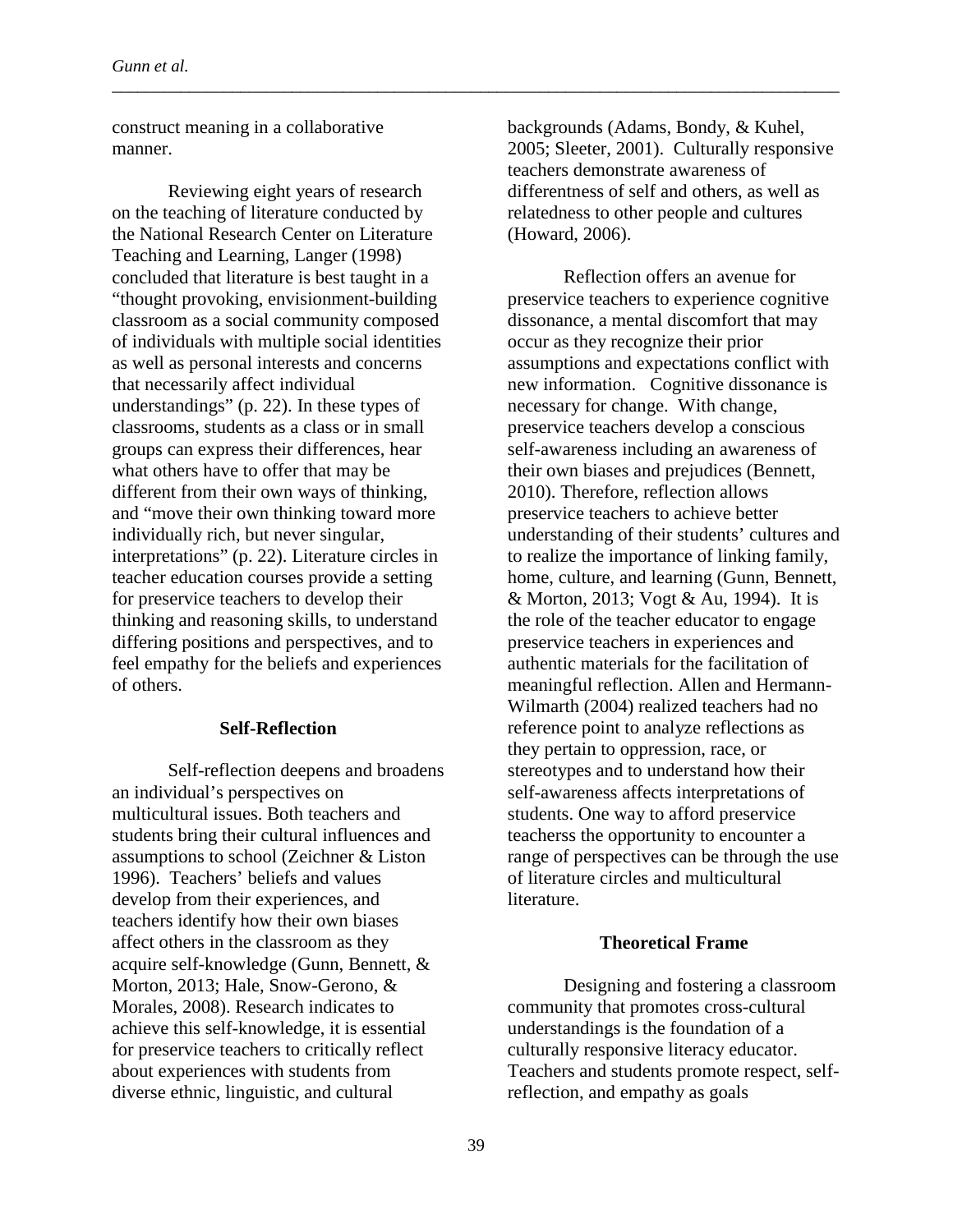(Stallworth, Gibbons, Fauber, 2006). In our analysis of the teaching of this literacy course, we utilized Empathic Identity and Sociocultural theories to understand the meaning making process throughout this course (Rogoff, 1995; Wiseman, 1978). Rychly and Graves (2012) describe four teaching characteristics and dispositions essential for teachers if they are going to develop a culturally responsive teaching pedagogy. Preservice teachers and teachers are (a) empathic and caring, (b) selfreflective about their own beliefs, (c) selfreflective of their own culture, and (d) knowledgeable about other cultures. Teacher educators can foster opportunities for preservice teachers to understand others by engaging them in literature circles followed by self-reflection, McAllister and Irvine (2002) suggest empathy has a vital role in teaching students from diverse backgrounds. While engaged in collaboration, social interaction, and problem-solving opportunities and experience, teachers acquire beneficial understanding of effective teaching (Richards, 2006). Some theorists believe social interactions are essential to learning (Lave & Wenger, 1991). Novices learn from experts through participation, and beginners move from the periphery to the center of a community as they increase their knowledge, skills, and understandings through immersion in sociocultural situations (Lave & Wenger, 1991; Nasir & Hand, 2006). In addition, these experiences facilitate preservice teachers' development of empathetic identity for the other and the ability to imagine another person's experiences (Wiseman, 1978). Therefore, through social interactions preservice teachers learn to position themselves in the lives of students from different cultural backgrounds.

### **Methods**

This study employed a case study design because we chose to explore the perceptions of preservice teachers within one teacher education literacy course (Yin, 2003). We wanted to better understand the participants, preservice teachers, within a particular setting bounded by time and place with detailed data collection through multiple sources (Creswell, 2007; Yin, 2003). Case studies focus on information gained through experience in a context, such as a social or cultural setting (Stake, 2005). We wanted to contribute to the knowledge of preservice teachers' understandings about culturally responsive pedagogy and literacy instruction embedded within a specific context.

### **Context and participants**

We conducted this study at a university in an urban setting in the Southeastern United States and focused on the study of one intermediate literacy classroom where the professor identified her teaching approach as Culturally Responsive Pedagogy. We utilized convenience sampling because the participants were accessible and willing to participate (Onwuegbuzie & Leech, 2007). All 29 preservice teachers enrolled in this teacher preparation course agreed to participate in the study after IRB approval. The preservice teachers mirrored the current teaching population with the majority being white females: twenty-six females and three males. One participant identified as African American and two identified as Latinas as noted by the course professor.

The course professor required two books for the part of the course related to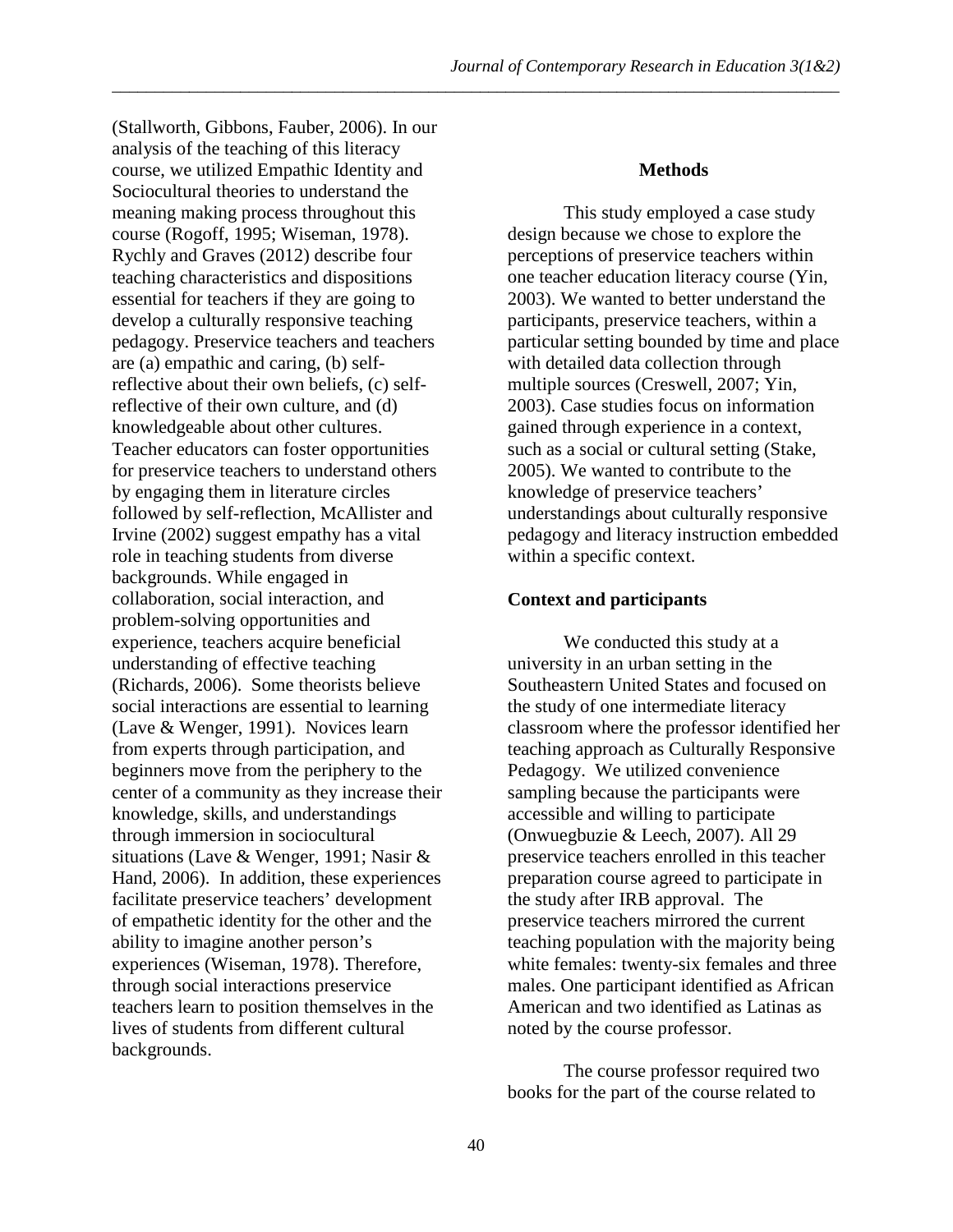the teaching of reading comprehension strategies: *Mosaic of Thought: Teaching Comprehension in a Reader's Workshop*  (Keene, Zimmermann, & Graves, 1997) and *Maniac Magee* (Spinelli, 1990). The professor utilized *Mosaic of Thought* to teach reading comprehension skills and strategies, as well as to provide a theoretical foundation. *Maniac Magee* served as a multicultural children's novel to apply the comprehensions strategies learned from *Mosaic of Thought*.

*Maniac Magee* is a novel written at the intermediate elementary reading level and focuses on issues of race, homelessness, equity, and social justice. Maniac is an orphaned boy who runs away from his aunt and uncle to find himself in a fictional town in Pennsylvania. The town is divided into two sides: the East and West; the Blacks live in the East and the Whites in the West. Maniac never appears to recognize the racial differences or tensions that exist and befriends people on both sides.

Preservice teachers kept journals related to their reading of both books. They first read assigned chapters in *Mosaic of Thought* and recorded their responses. Then they applied the comprehension strategies discussed in those chapters to their reading of particular chapters in *Maniac Magee* and recorded their responses. In class the course professor discussed the chapters in *Mosaic of Thought*, followed by preservice teachers participating in literature circles centered on the chapters of *Maniac Magee* read for that class. Whole class discussion followed. After literature circles, the preservice teachers reflected on how their ideas changed, developed, or were expanded on during the literature circles and whole class discussions. Further details of the assignment can be seen in the reading response assignment sheet in the Appendix.

# **Data**

\_\_\_\_\_\_\_\_\_\_\_\_\_\_\_\_\_\_\_\_\_\_\_\_\_\_\_\_\_\_\_\_\_\_\_\_\_\_\_\_\_\_\_\_\_\_\_\_\_\_\_\_\_\_\_\_\_\_\_\_\_\_\_\_\_\_\_\_\_\_\_\_\_\_\_\_\_\_\_\_\_\_\_\_\_

**Interviews.** The first and second authors of this paper conducted two informal interviews with the professor of this course, who is the third author on this paper, after completion of the course but before data analysis. We interviewed her a second time for clarification and to dig deeper into understanding her perceptions of the course.

**Reading Response Journals.** The reader response journals provided a space for the preservice teachers to self-reflect as they applied reading strategies to the course text and *Maniac Magee*, as well as to reflect on their experiences participating in literature circles. We analyzed a total of 87 reflections for this study.

We utilized other course documents, such as the course syllabus, reader response guidelines, and course evaluations to understand the lived experiences of the participants of this course.

### **Data Analysis**

We increased the rigor and trustworthiness of our discoveries through triangulation of data collection including interviews of the classroom teacher, preservice teacher reflections through journal writing, and other course documents (Leech & Onwuegbuzie, 2007). After data collection, we conducted thematic analysis with the data. For this type of analysis, the researcher codes, categorizes, and finds patterns that represent the implicit and explicit themes in the data. The researcher then interprets and suggests meaning from those themes (Guest, MacQueen, & Namey, 2012).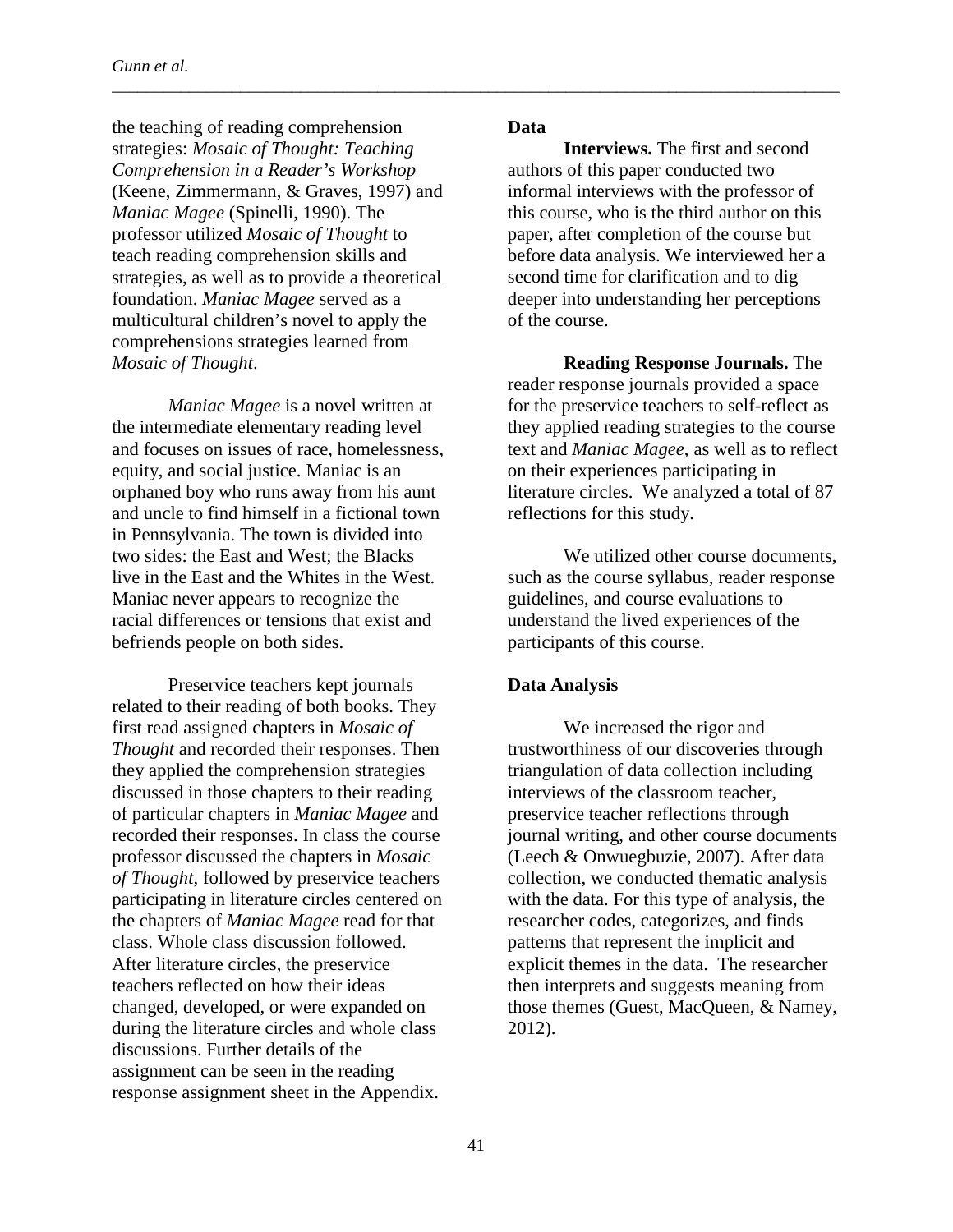## **Findings**

We found preservice teachers in this classroom recognize the benefits of participation in literature circles and the utilization of reader response journals to develop an understanding of reading comprehension strategies and ways to talk about culture in classroom settings. The literature circles and reader response journals enhanced their understandings while providing a channel for deeper introspection. We identified four overarching themes from the data: revelations and connections; coming untangled: cultural divide; teachers as change agents; and beneficial, positive experiences.

## **Revelations and Connections**

Preservice teachers made note of revelations throughout their experience with literature circles and journaling: "So many times I read a book & have such revelations & connections but I don't write them down." Two subthemes of revelations and connections appeared consistently in the data: personal to deeper and social engagement and prior experiences.

**Personal to deeper.** Preservice teachers suggested their personal connections helped them to make deeper connections to the multicultural text (Kern, 2008), which they enjoyed; **"**I kind of like making (and taking note of) personal connections." During the semester, they enhanced their personal discoveries of reading to a deeper level. One revelation focused on preservice teachers' realization that they were thinking and using reading comprehension strategies. Many of the preservice teachers learned "that I actually am thinking when I read," and "I didn't

even realize some of the strategies I was using."

Preservice teachers realized literacy does not just include reading, but they demonstrated a new understanding of the significant role writing and speaking plays in literacy: "I learned that I am able to comprehend the information better when I was writing my journal and then discussing it in class." In addition, preservice teachers recognized the journals and literature circles provided opportunities to develop more profound thoughts: "I think I thought about the book deeper doing the journal," and "…I had a deeper understanding of *Maniac Magee* because of the journal I kept." They also gained knowledge and understanding on a deeper level; **"**With keeping a journal, I had to think about what I read as I went along. By doing this, and re-reading, I was able to get so much more out of both books." Another preservice teacher expressed:

> I really thought about my own thinking and reading more than I ever had. I became very aware of what and how I was thinking. I really enjoyed the experience of being able to practice the strategies presented in MOT [Mosaic of Thought, textbook] and Maniac Magee.

The reading response journals and literature circles expanded preservice teachers' understandings of literacy as they made personal connections and experienced revelations.

**Social engagement and prior experiences.** Preservice teachers shared valuable knowledge and understandings they acquired because of their engagement in this social interaction in authentic social contexts (Richards, Bennett, & Shea, 2007;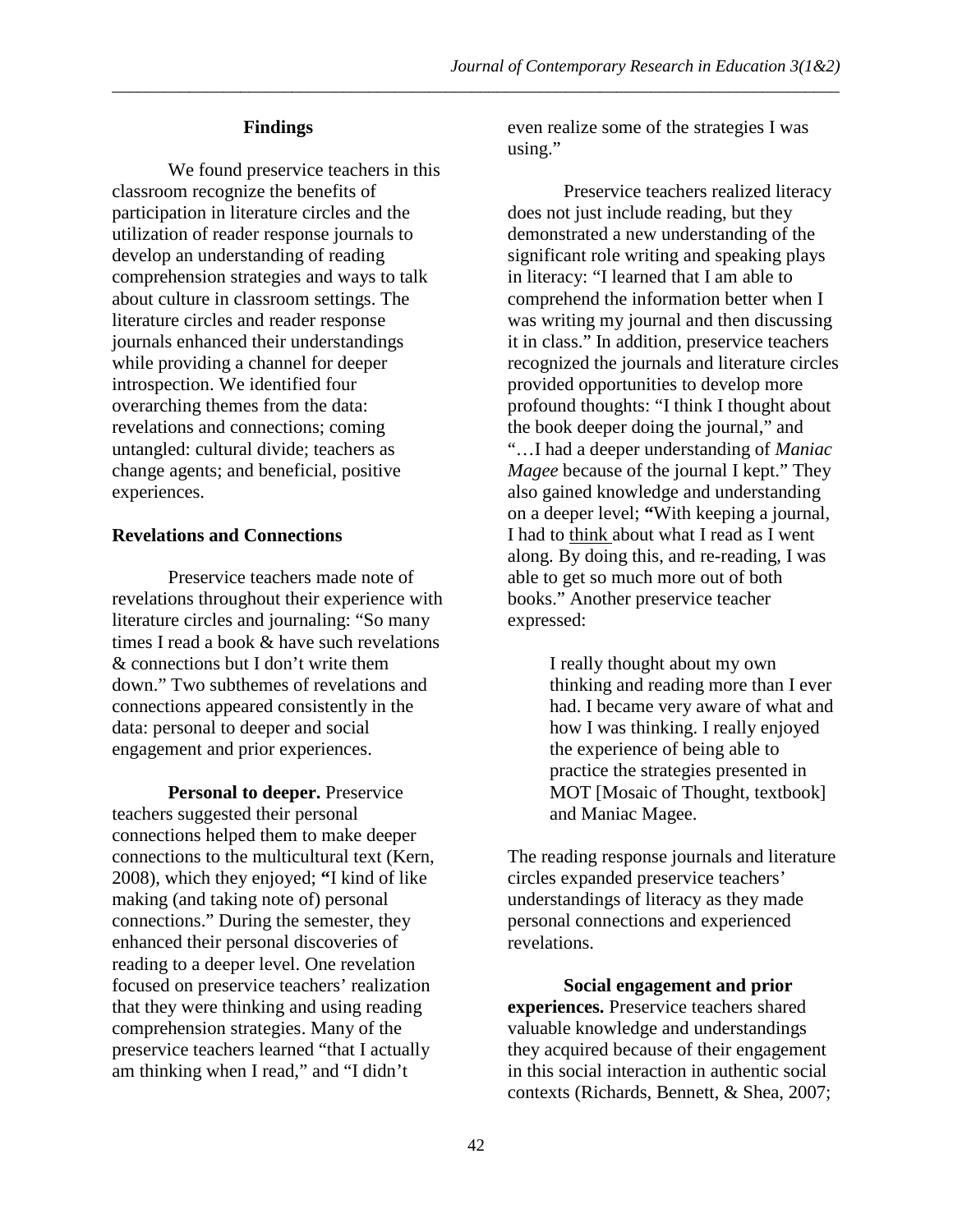Rogoff, 1995). Revelations centered on learning about different perspectives and learning from other individuals. For example, one preservice teacher stated, "I learned that I gain so much more from working with other people than I would get out of a book myself," and another one said, "Sometimes I gained new ideas, sometimes I disregarded old ones, and sometimes I even expanded on predetermined ideas." Preservice teachers thought "talking in a circle made things clearer" and their "interpretations changed after" meeting in groups.

Preservice teachers gained some valuable information about literacy processes but also about how prior knowledge and background experiences impact learning, in particular with students from diverse backgrounds. For example, this preservice teacher wrote, "Someone with the lack of prior knowledge may have difficulty comprehending readings if they can't connect it with some kind of prior knowledge." From their experiences, the preservice teachers noticed the importance of valuing the opinions of their peers. One preservice teacher illustrated this point:

> Everyone's input for this literature circle seemed to spark varied comments from every person in the room. I think we all went home with few information and new things to think ab out. Sometimes people agreed on the answer to a question that was posed and sometimes people disagreed, but no one devalued anyone else's opinion, and I think that is one of the greatest lesson[s] that I learned from doing this activity.

Through the conversations in the literature circles, preservice teachers

expanded their abilities to listen to different perspectives, and one preservice teacher believed the experiences "opened my eyes to many possibilities; definitely more than I would have been exposed to without the discussions." A preservice teacher suggested, "These times of peer discussion were very helpful in opening up my views to other people's perspectives. I was able to think about things I would not have on my own."

Preservice teachers became cognizant and aware of new understandings from interaction with their peers. They now recognized how the different perspectives and prior knowledge might be like "reading a different book" and their peers might experience the book while "thinking of different things and having different emotions."

# **Coming Untangled: Cultural Divide**

Many of the preservice teachers' journal responses illustrated an understanding of the "intercultural dilemma" (Stiegelbauer, 1986) that took place in the multicultural novel. Their responses identified that the characters and town were divided by race. Furthermore, many of the preservice teachers' responses revealed their understanding of the cultural divide in *Maniac Magee*.

Preservice teachers believed "…he [Maniac] doesn't understand why everyone is so against people of their different color," and "Maniac was sent to teach others about racism" and "take some hand in bridging the racism gap." They thought a significant image of this cultural divide was a giant knot that only Maniac could untangle: "We think the knot may be like the white and blacks are all tangled up and Maniac who is comfortable with both races is able to undo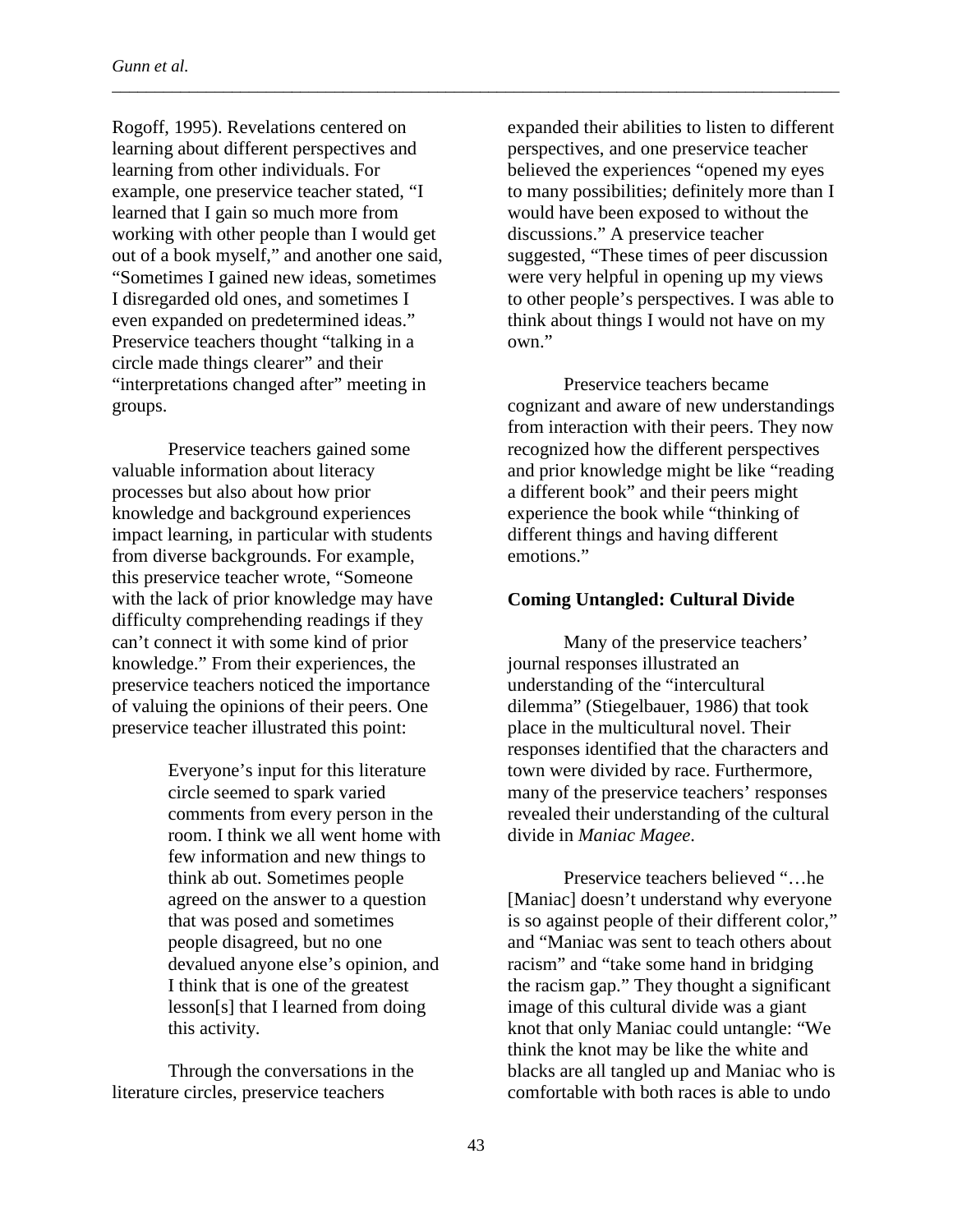the knot." Through their reflections and literature circles, the preservice teacher developed deeper understandings of the cultural divide within *Maniac Magee.*

> …overall message…you can't judge people that you don't know because what you might think about them could be a falsehood. Also, you shouldn't listen solely to other people's opinions, it is important to form your own so that you stay in control of your life and not have to live in fear of people who are different from you.

Preservice teachers discussed the cultural divide in the book, but they also began to reflect on how it related to their life. Two preservice teacher shared childhood memories: "When Maniac took a bite of Mars Bars candy bar, I remember when I was little and a little black boy and I shared an ice cream cone and everybody stared at us and made strange comments." The other preservice teacher wrote,

In the book when it said, 'What was he doing in the east end where almost all the kids were black?' made me think when I was younger and I was in a singing group and we went to a church where there were all black people. I kept visualizing all the black people in the church and the singing troupe being all white.

Some preservice teachers broadened their perspectives; "I feel that the point of the book was to look beyond the west or east end; to branch out and not be so afraid of people just because they are different than you are." In addition, another preservice teacher commented, "I'm enjoying looking at the world through Maniac's eyes. It's honest, genuine, and sincere way to view other people."

Preservice teachers initially discussed the cultural divide within the text but later connected the cultural divide to their lives.

# **Teachers as Change Agents**

\_\_\_\_\_\_\_\_\_\_\_\_\_\_\_\_\_\_\_\_\_\_\_\_\_\_\_\_\_\_\_\_\_\_\_\_\_\_\_\_\_\_\_\_\_\_\_\_\_\_\_\_\_\_\_\_\_\_\_\_\_\_\_\_\_\_\_\_\_\_\_\_\_\_\_\_\_\_\_\_\_\_\_\_\_

Immediately following the literature circles, the preservice teachers had the opportunity to reflect on the discourse that focused on the multicultural children's book. Written reflections revealed preservice teachers' developing traits of a culturally responsive pedagogy by demanding an affirming attitude for students of diverse backgrounds and becoming an agent of change for all students. For example, one preservice teacher shared a connection between *Maniac Magee* and teaching, "It brings up issues such as racism, finding a place to fit in, and I think there was an underlying message that to make a change we should start with children." One preservice teacher thought community building, such as with literature circles, is "particularly important to realize as teachers, especially when we need to consider our students' life experiences, culture, and prior knowledge. What they as reader's come away with, may be something quite different than what was expected."

Preservice teachers understood the significance of reciprocal learning and building communities, an important aspect of culturally responsive pedagogy (Ladson-Billings, 2009). One preservice teacher commented, "These circles give the classroom a sense of community where everyone can learn from each other," and another one said literature circles could "boost the student's sense of self-esteem and feeling of classroom community." Preservice teachers also recognized literature circles created a space for students to develop empathy: "they can put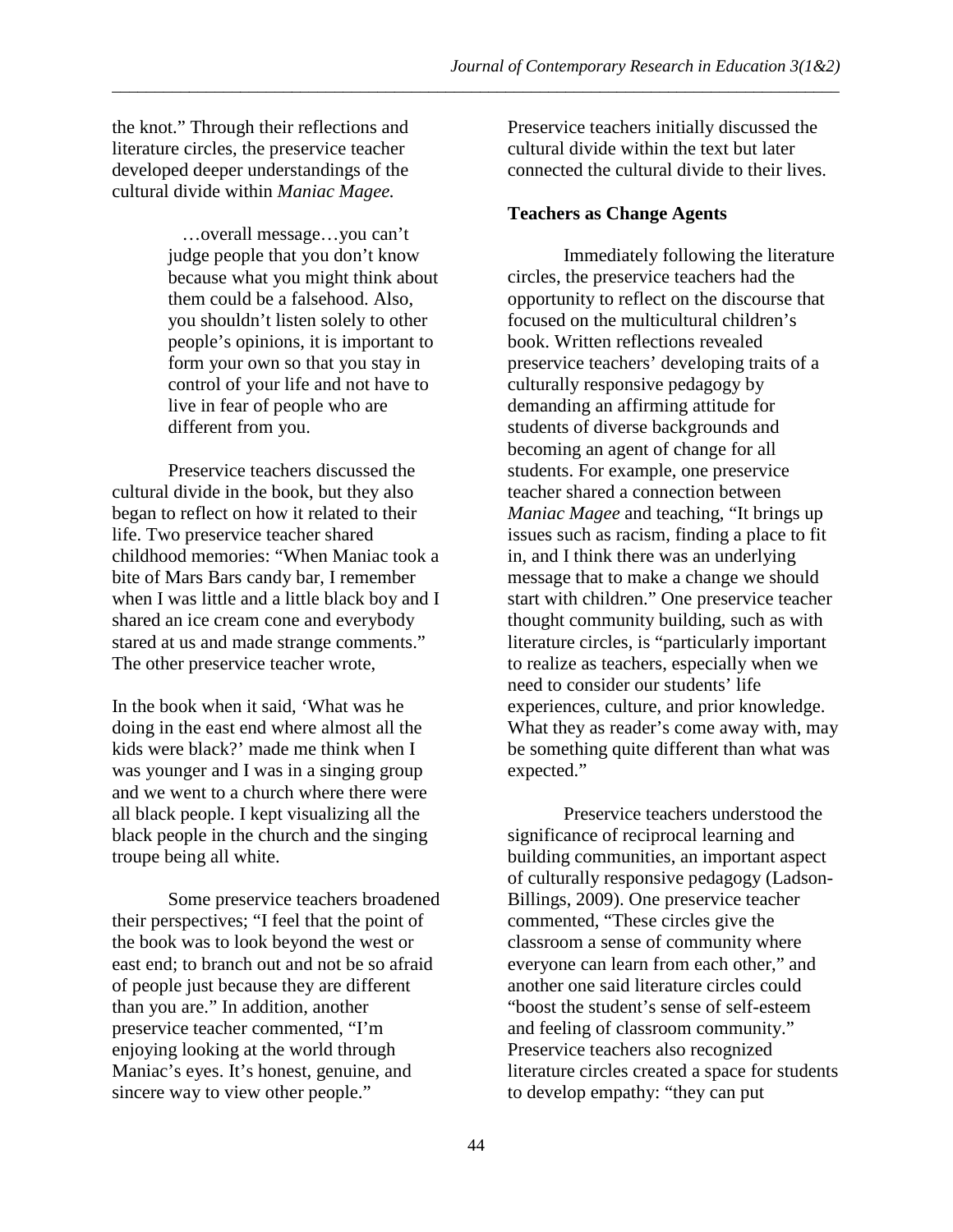themselves in the place of others and be able to give sympathy or joy or some kind of emotion."

Another preservice teacher extended this thought and recognized how important her background was to teaching: "I think that this is important to understand as a teacher because your students will probably come from a different background than you and they may connect to some things and not to others and they may find that importance lies in something you did not think of." Preservice teachers illustrated how literature circles will help as an agent of change: "Students also have the chance to look at social and cultural issues going on in the world around them through the diverse backgrounds of their classmates." Preservice teachers' reflections revealed new understandings of diversity and how backgrounds impact learning communities. They began to develop culturally responsive pedagogy and see themselves as change agents.

### **Beneficial, Positive Experiences**

Preservice teachers provided reflections that expressed benefits of literature circles for students of various levels of education. One preservice teacher shared, "I think it is more than a benefit for students to discuss what they read; I think it is essential," and another said, "I think that students would greatly benefit from literature circles…" Additionally, one preservice teacher communicated, "…students of all ages would benefit greatly from Literature Circles. Peers are an excellent source of teaching and learning." Preservice teachers identified literature circles as a way to reach students on an emotional level and create a community: "This would help boost the student's sense

of self-esteem and feeling of classroom community."

\_\_\_\_\_\_\_\_\_\_\_\_\_\_\_\_\_\_\_\_\_\_\_\_\_\_\_\_\_\_\_\_\_\_\_\_\_\_\_\_\_\_\_\_\_\_\_\_\_\_\_\_\_\_\_\_\_\_\_\_\_\_\_\_\_\_\_\_\_\_\_\_\_\_\_\_\_\_\_\_\_\_\_\_\_

Preservice teachers not only shared the benefits of literature circles for their students but also the positive, "excellent experience" they had with literature circles during their university coursework. A preservice teacher wrote, "I found the literature circles to be helpful in having me look at things differently." This idea of helpfulness resonated in their written reflections and connected to their future classroom instruction: "I have found the experience very helpful and can understand completely why teachers would want to have literature groups in their classrooms."

#### **Discussion and Implications**

Our research demonstrates teacher educators might use instructional techniques such as literature circles and reader response journals as one way to better prepare teachers to teach literacy with a social justice orientation. From their discussions, reader response journals, and literature circles, preservice teachers discovered these approaches to literacy offer positive and beneficial experiences for all students. Preservice teachers recognized how significant aspects of sociocultural and situated learning theories apply to their development and growth, such as through participation and collaboration (Lave & Wenger, 1991; Rogoff, 1995).

As supported by research, literature circles facilitate emotional and deep engagement while students read and share their thoughts (Long & Grove, 2003/2004). Through literature circles, students demonstrate improved social behavior and build self-esteem (Blum, Lipsett, & Yocom, 2014). Preservice teachers recognized the value of social interaction, dialogue, and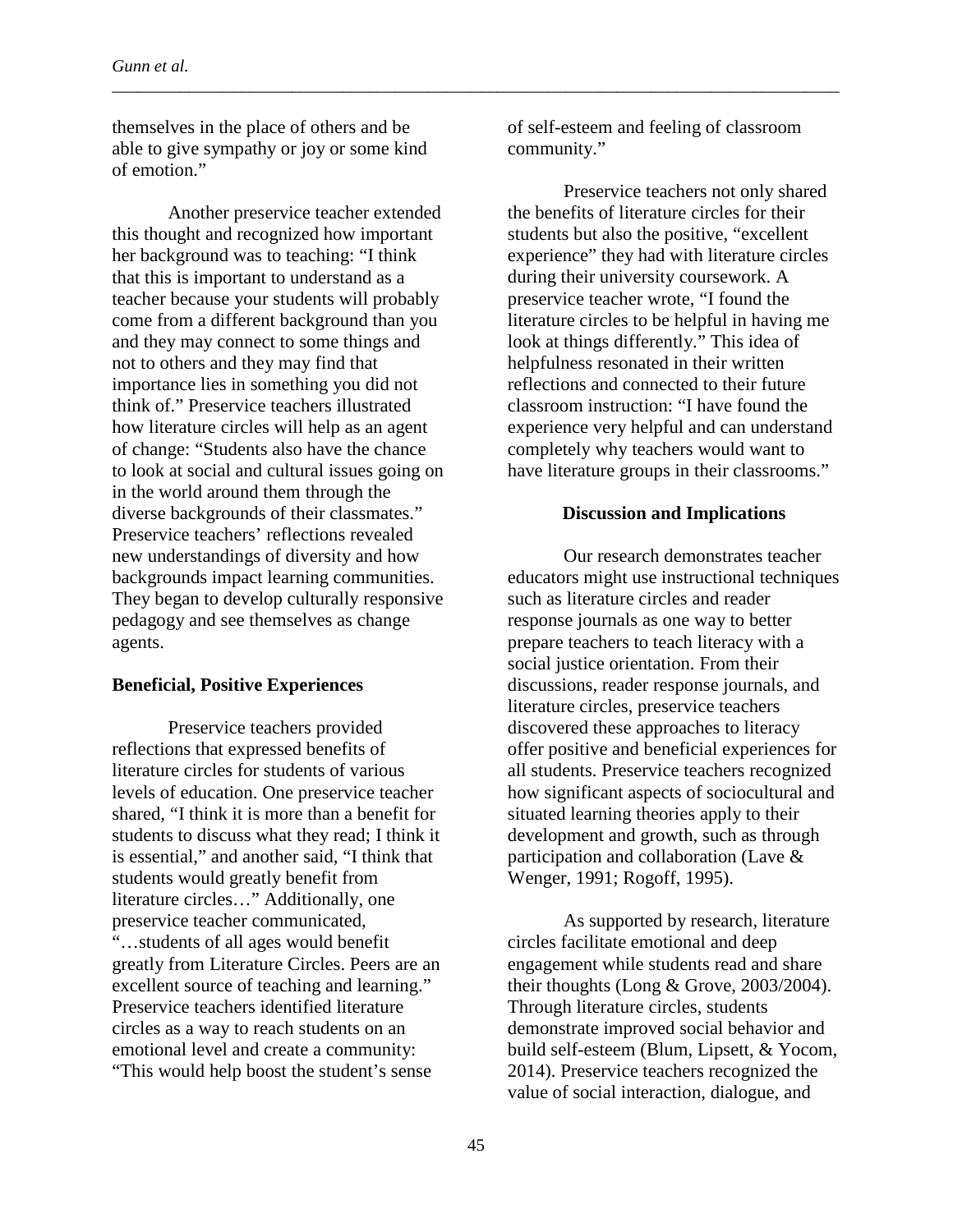conversation with their peers as a way to learn (Lave & Wenger, 1991; Nasir & Hand, 2006; Rogoff, 1995). Literature circles offer opportunities for students to listen to each other and develop an understanding to value other individuals' opinions (Blum, Lipsett, & Yocom, 2014). In addition, preservice teachers understood how connections between reading, critical thinking and reflection, discussion, and writing facilitate learning within the classroom and how to move beyond traditional methods of teaching.

Preservice teachers from these experiences in this course had revelations about their perspectives while utilizing comprehension strategies. The preservice teachers shared revelations that they used comprehension strategies and actually were thinking while reading and suggested literature circles provided a better way to comprehend the multicultural text (Blum, Lipsett, & Yocom, 2014). During discussions, they continued these revelations with critical reflection about their discussions. As one preservice teacher stated, "Sometimes I gained new ideas, sometimes I disregarded old ones, and sometimes I even expanded on predetermined ideas." Preservice teachers developed critical literacy strategies through literature circles. They began to raise questions, move beyond traditional beliefs about reading, and listen to multiple perspectives (Lewison, Flint, & Sluys, 2002; McLaughlin & DeVoogd, 2004). It is this type of rich intellectually challenging curriculum, in lieu of direct instruction of comprehension skills McKeown et al. (2009) reported, that improved test scores, lowered incidence of classroom behavior problems, increased attendance rate, and facilitated more time being engaged on tasks.

The impetus to read a multicultural text, *Maniac Magee*, stemmed from our goal as teacher educators to develop culturally responsive, empathetic teachers, who could effectively teach literacy. As teacher educators, we recommend utilizing various instructional approaches, such as literature circles and reader response journals or other forms of self-reflection, to better prepare preservice teachers to integrate multicultural texts and develop culturally responsive pedagogy (Bergeron, 2008). The preservice teachers in this study illustrated some important characteristics of a culturally responsive teacher. They noticed from their experiences how different individuals interpret and perceive a text and then recognized how important background and prior knowledge impacts students learning (Gay, 2010; Ladson-Billings, 2009). The preservice teachers proposed that building communities are essential in a classroom. In addition, they suggested English Language learners would benefit from literature circles for various reasons: fluency, self-esteem, and learning English. Literature circles facilitate fluency in engaged readers and writers (Long & Grove, 2003/2004).

Preservice teachers made deep, personal connections to the literacy aspect of the literature circles and developed some characteristics of culturally responsive pedagogy. As the preservice teachers discussed the multicultural text *Maniac Magee,* they revealed understanding of the cultural divide. They suggested the town was divided because of race and began conversations to identify with the characters. The preservice teachers shared reflections of childhood where they saw segregation between the races. As teacher educators, we must foster opportunities for preservice teachers to develop as empathic teachers and not reinforce stereotypes. We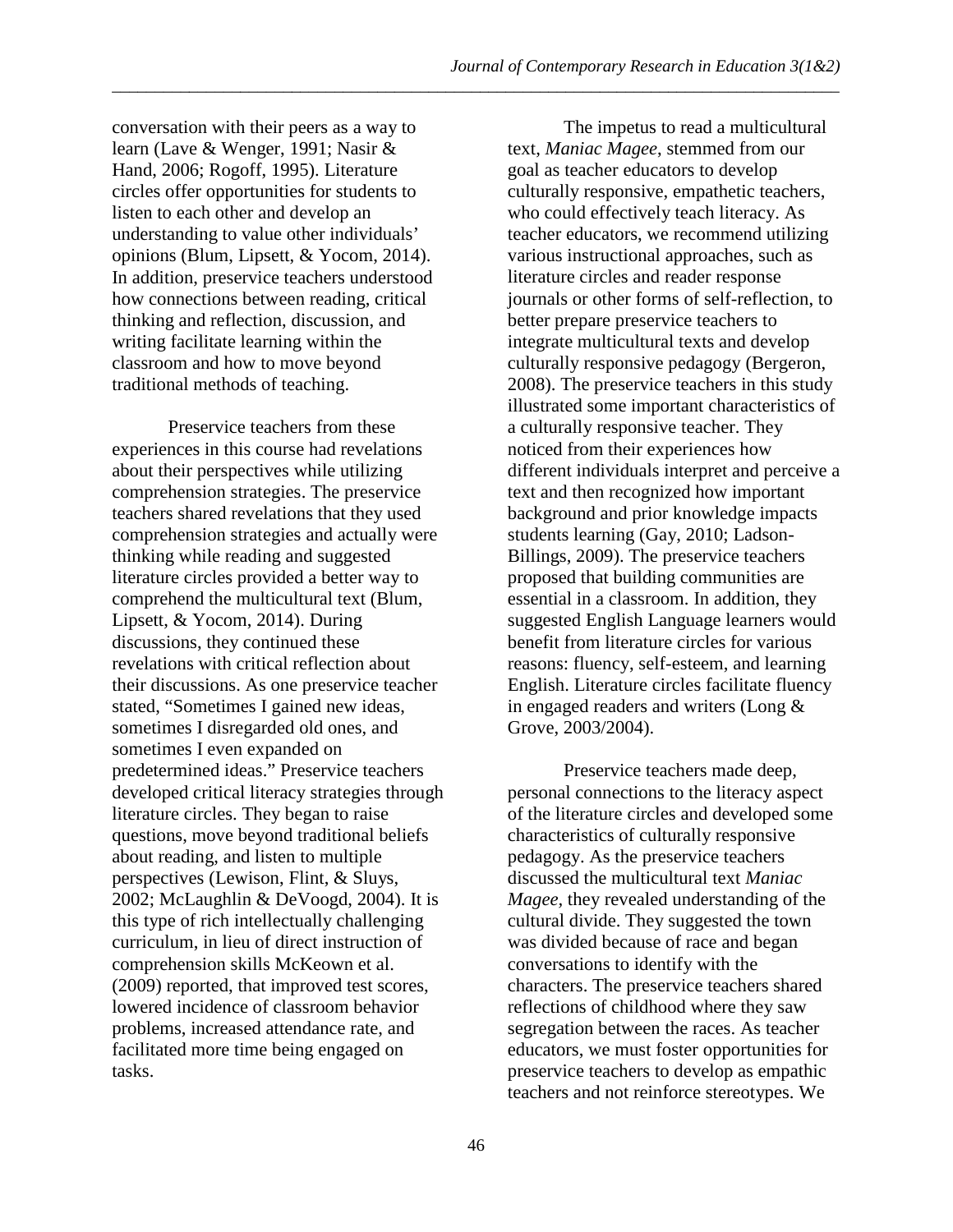recommend that during literature circles, teacher educators guide conversations with preservice teachers to challenge assumptions, beliefs, biases, or prejudices within the text or with themselves.

As teacher educators, we need to explicitly provide preservice teachers with more ways to question the unequal power in relationships from a critical literacy and culturally responsive perspective (McLaughlin & DeVoogd, 2004). Multicultural literature is a springboard for critical thinking, and preservice teachers sometimes require questions framed around social justice, multiculturalism, or diversity in order to develop greater understandings (Long & Grove, 2003/2004). Critical literacy through literature circles makes text meaningful and relevant to students while developing empowerment and community, which is essential to culturally responsive pedagogy (Gay, 2010; Ladson-Billings, 2009; Morrell, 2002).

The preservice teachers suggested they heard different perspectives; "I found the literature circles to be helpful in having me look at things differently." However, the majority of the participants were White women, representative of the teaching population, which may have limited diverse perspectives within discussion groups. In order to develop deeper understandings of diversity, multiculturalism, culturally responsive pedagogy, and social justice issues, teacher educators can scaffold approaches to critical reflection with conversations and reflections throughout all coursework and with community involvement projects. We recommend that multicultural education, culturally responsive pedagogy, and social justice issues be intertwined in all aspects of teacher education programs, including internships (Hill, 2009; Villegas & Lucas, 2002).

We wish to end with a quote for pondering and reflection:

\_\_\_\_\_\_\_\_\_\_\_\_\_\_\_\_\_\_\_\_\_\_\_\_\_\_\_\_\_\_\_\_\_\_\_\_\_\_\_\_\_\_\_\_\_\_\_\_\_\_\_\_\_\_\_\_\_\_\_\_\_\_\_\_\_\_\_\_\_\_\_\_\_\_\_\_\_\_\_\_\_\_\_\_\_

If readers review principles of school reform for equity and social justice and then turn to describe successful local schools that generate not only test score gains, but also lower incidence of behavioral problems, and higher levels of attendance, student engagement and time-on-task, and improved secondary retention and pathway articulation—they will likely encounter rich and intellectual challenging curriculum (Luke, Dooley, & Woods, 2010, p.23)

### **References**

- Apol, L., Sakuma, A., Reynolds, T.M, Rop, S.K. (2003). "When can we make paper cranes?": Examining preservice teachers' resistance to critical readings of historical fiction. *Journal of Literacy Research, 43*(4), 429-464.
- Adams, A., Bondy, E., & Kuhel, K. (2005). Preservice teacher learning in an unfamiliar setting. *Teacher Education Quarterly*, *32*(2), 41-64. Retrieved from http://www.teqjournal.org/
- Allen, J., & Hermann-Wilmarth, J. (2004). Cultural construction zones. *Journal of Teacher Education*, 55, 214-226. doi:10.1177/0022487104263540

Allington, R. L. (1983). The reading instruction provided readers of differing reading abilities. *The Elementary School Journal, 83*, 548- 559.

Alvermann, D. E. (2002). Reading in discipline/content materials. In M. Kamil, J. Manning, & H. Walberg (Eds.). *Successful reading*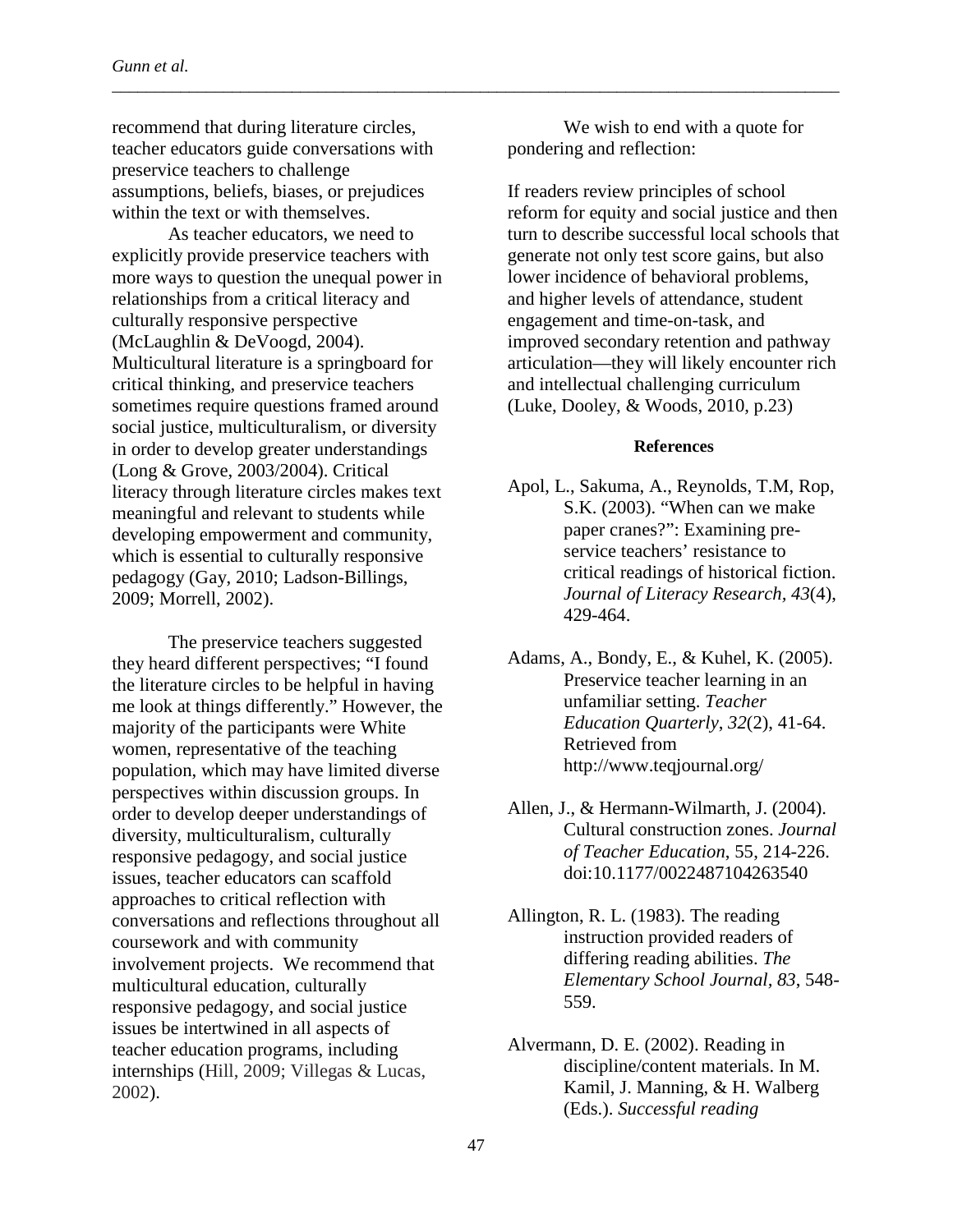*instruction* (pp. 119-135). Greenwich, CT: Information Age Publishing.

- Au, K. H. (2011). *Literacy achievement and diversity: Keys to success for students, teachers, and schools.* New York: Teachers College Press.
- Banks, J.A. (2006). *Race, culture, and education: The selected works of James A. Banks.* London: Routledge.
- Bennett, S.V. (2010). *Become part of the story: Preservice teachers' journey into developing understanding about culturally responsive teaching.* Paper presented at National Association of Multicultural Education, Las Vegas, Nevada.
- Bennett, S.V. (In Press, summer, 2016). *Hozho:* "I like the way your dance with the children." In K. Staikidis & C.E. Ballengee-Morris (Eds.). *Transforming Our Practices: Indigenous Art, Pedagogies, and Philosophies!* National Art Education Association Press.
- Bergeron, B.S. (2008). Enacting a culturally responsive curriculum in a novice teacher's classroom: Encountering disequilibrium. *Urban Education, 43*(1), 4-28. doi:10.1177/0042085907309208
- Blum, T. H., Lipsett, L. R., & Yocom, D. J. (2014). Literature circles: A tool for self-determination in one middle school inclusive classroom. *Remedial and Special Education*, *23*(2), 99-108. doi:10.1177/074193250202300206

Creswell, J. W. (2007). *Qualitative inquiry and research design: Choosing among five traditions.* Thousand Oaks, CA: Sage.

- Daniels, H. (2002). *Literature circles: Voice and choice in book clubs and reading groups*. Portland, ME: Stenhouse.
- Gay, G., & Kirkland, K. (2003). Developing cultural critical consciousness and self-reflection in preservice teacher education. *Theory Into Practice*, *42*, 181-187.
- Gay, G. (2010). *Culturally responsive teaching: Theory, research, and practice*. New York: Teachers College Press.
- Guest, G., MacQueen, K. M., & Namey, E. E. (2012). *Applied thematic analysis.* Thousand Oaks, CA: Sage.
- Gunn, A., Bennett, S.V., & Morton, M.L. (Winter, 2013). Culturally responsive literacy pedagogy: Using children's literature to discuss topics of religious diversity. *Florida Reading Journal. 49*(1).
- Gunn, A., Bennett, S.V., Evans, L., Peterson, B., & Welsh, J. (March, 2013). Autobiographies in preservice teacher education: A snapshot tool for building culturally responsive pedagogy. *International Journal of Multicultural Education, 15*(1), 1-20.
- Hale, A., Snow-Gerono, J., & Morales, F. (2008). Transformative education for culturally diverse learners through narrative and ethnography. *Teaching and Teacher Education*,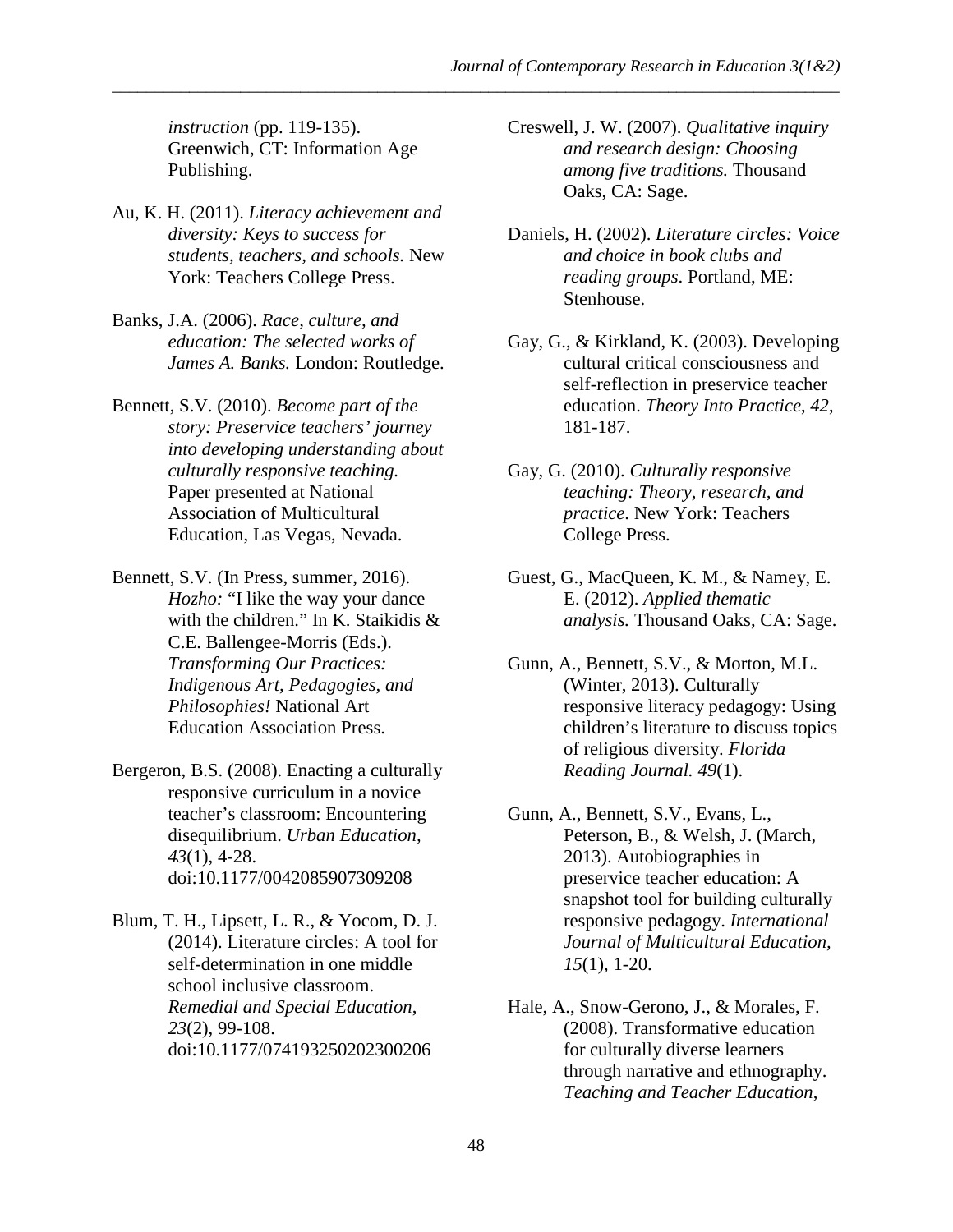*24*, 1413-1425. doi:10.1016/j.tate.2007.11.013

- Hill, K. D. (2009). A historical analysis of desegregation and racism in a racially polarized region: Implications for the historical construct, a diversity problem, and transforming education toward culturally relevant pedagogy. *Urban Education*, *44*(1), 106-139.
- Howard, G. R. (2006). *We can't teach what we don't know: White teachers, multiracial schools* (2nd ed.). New York: Teachers College Press.
- Keene, E. O., Zimmermann, S., & Graves, D. H. (1997). *Mosaic of thought: Teaching comprehension in a reader's workshop* (1st ed.) Portsmouth, NH: Heinemann.
- Kern, R. (2008). Making connections through texts in language teaching. *Language Teaching*, *41*(3), 367-387. doi:10.1017/S0261444808005053
- Ladson-Billings, G. (2009). *The dreamkeepers: Successful teachers for African-American children*. San Francisco: Jossey-Bass.
- Langer, J. A. (1998). Thinking and doing literature: An eight-year study. *English Journal*, *87*(2), 16-23.
- Lave, J., & Wenger, E. (1991). *Situated learning: Legitimate peripheral participation*. New York: Cambridge University Press.
- Lewison, M., Flint, A. S., & Sluys, K. V. (2002). Taking on critical literacy: The journey of newcomers and novices. *Language Arts*, *79*, 382-392.
- Long, T. W., & Grove, M. K. (2003/2004). How engagement strategies and literature circles promote critical response in a fourth grade, urban classroom. *The Reading Teacher*, *57*(4), 350-351.
- Luke, A, Dooley, K. T., & Woods A. F. (2011). Comprehension and content: Planning literacy curriculum in low socioeconomic and culturally diverse schools. *Australian Educational Researcher*, *38*, 149-166. doi:10.1007/s13384-011-0021-0
- Madhuri, M., Han, K. T., & Laughter, J. (2013). Addressing social justice in teacher education through children's literature. *Colorado Reading Journal*, *24*, 38-45.
- McAllister, G. & Irvine, J. J. (2002).The role of empathy in teaching culturally diverse students: A qualitative study of teacher's beliefs. *Journal of Teacher Education*, *53*, 433-443.
- McKeown, M. G., Beck, I. L., & Blake, R. G. K. (2009). Rethinking comprehension instruction: Comparing strategies and content instructional approaches. *Reading Research Quarterly*, *44*, 218-253.
- McIntyre, E., Hulan, N, & Layne, V. (2011). *Reading Instruction for Diverse Classrooms: Researched based, Culturally Responsive Practice.* New York, New York: Gilford Press.
- McLaughlin, M., & DeVoogd, G. (2004). Critical literacy as comprehension: Expanding reading response. *Journal of Adolescent & Adult Literacy*, *48*, 52-62.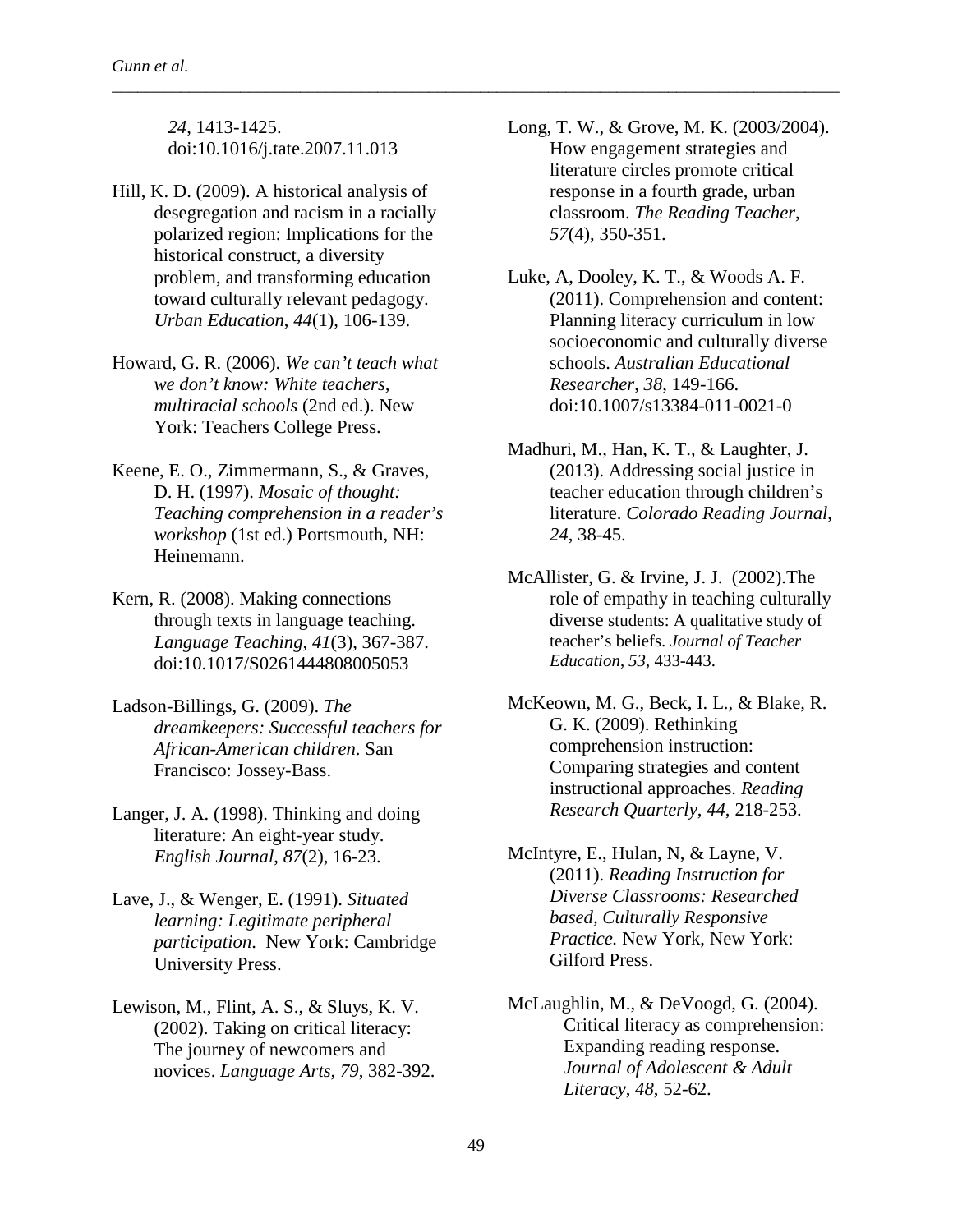- Mills, H. & Jennings, L. (2011). Talking the talk: Reclaiming the value and power of literature circles. *The Reading Teacher*, *64*, 590-598. doi:10.1598/RT.64.8.4
- Morrell, E. (2002). Toward a critical pedagogy of popular culture: Literacy development among urban youth. *Journal of Adolescent & Adult Literacy*, *46*, 72-77.
- Nasir, N. S., & Hand, V. M. (2007). Exploring sociocultural perspectives on race, culture, and learning. *Review of Educational Research*, *76*, 449-475.
- Onwuegbuzie, A. J., & Leech, N. L. (2007). Validity and qualitative research: An oxymoron? *Quality and Quantity: International Journal of Methodology*, *41*, 233-249.
- Richards, J. C. (2006). Question, connect, transform (QCT): A strategy to help middle school students engage critically with historical fiction. *Reading and Writing Quarterly*, *22*, 193-198.
- Richards, J.C., Bennett, S.V., & Shea, K.T. (2007). Making meaning of graduate students' and preservice teachers email communication in a community of practice. *The Qualitative Report, 12,* 639-657.
- Rogoff, B. (1995). Observing sociocultural activity on three planes: participatory appropriation, guided participation, and apprenticeship. In J. V. Wertsch, P. del Rio, & A. Alvarez (Eds.), *Sociocultural Studies of the Mind* (pp. 139-164). New York: Cambridge University Press.
- Rychly, L., & Graves, E. (2012). Teacher characteristics for culturally responsive pedagogy. *Multicultural Perspectives*, *14*(1), 44-49.
- Schlick Noe, K. L., & Johnson, N. J. (1999). *Getting started with literature circles*. Norwood, MA: Christopher-Gordon.
- Stiegelbauer, S. M. (1986, April). Intercultural Dilemmas: New teachers in cross cultural settings. Paper presented at the 35th Annual Meeting of the American Educational Research Association, San Francisco, CA.
- Sleeter, C. E. (2001). Preparing teachers for culturally diverse schools: Research and the overwhelming presence of whiteness. *Journal of Teacher Education*, *52*, 94-106. doi:10.1177/0022487101052002002
- Spinelli, J. (1990). *Maniac Magee.* Boston: Little Brown.
- Stake R. E. (1995). *The art of case study research.* Thousand Oaks, CA: Sage.
- Stallworth, B. J., Gibbons, L., & Fauber, L. (2006). It's not on the list: An exploration of teachers' perspectives on using multicultural literature. *Journal of Adolescent & Adult Literacy*, *49*, 478-492.
- Villegas, A. M., & Lucas, T. (2002). Preparing culturally responsive teachers: Rethinking the curriculum. *Journal of Teacher Education*, *53*(1), 20-32.
- Vogt, L. A., & Au, K. H. P. (1994)*. The role of teachers' guided reflection in*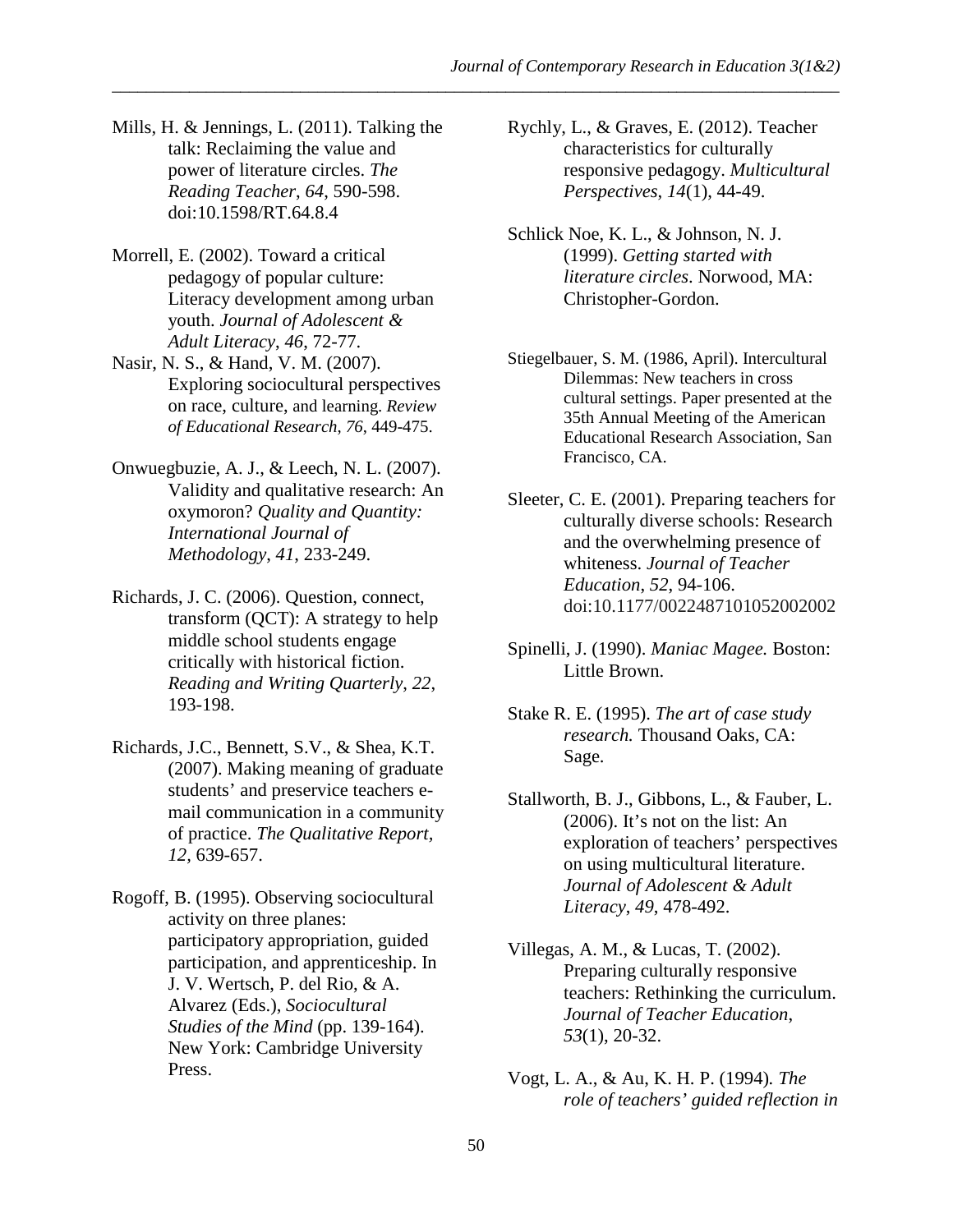*Gunn et al.*

*effective positive program change.* Paper presented at the 43rd Annual Meeting of the American Educational Research Association, New Orleans, LA.

- Wiseman, M. B. (1978). Empathetic identification. *American Philosophical Quarterly*, *15*(2), 107- 113.
- Yin, (2003). *Case study research: Design and methods* (3rd ed.). Thousand Oaks, CA: Sage Publications.
- Zeichner, K. M., & Liston, D. P. (1996). *Reflective thinking: An introduction*. Mahwah, NJ: Erlbaum.

**AnnMarie Alberton Gunn** is an Assistant Professor at the University of South Florida St Petersburg. Her areas of interest are multicultural literature, critical literacies and teacher education. **Dr. Gunn** can be contacted at gunn@usfsp.edu.

**Susan V. Bennett** is currently an assistant professor the University of South Florida St. Petersburg and received her Ph.D. in Literacy Education from the University of South Florida. Her research interests include culturally responsive pedagogy, creative arts, teacher education, and literacy with a focus on comprehension and writing. **Dr. Bennett** can be contacted at sbennet3@usfsp.edu.

**Cynthia B. Leung** is a Professor of Literacy Education at the University of South Florida St. Petersburg where she is program coordinator for the Reading Education and English Education Master's programs. Her research interests include vocabulary acquisition, multicultural

education, early literacy, and literacy in China. **Dr. Leung** can be contacted at cleung@mail.usf.edu.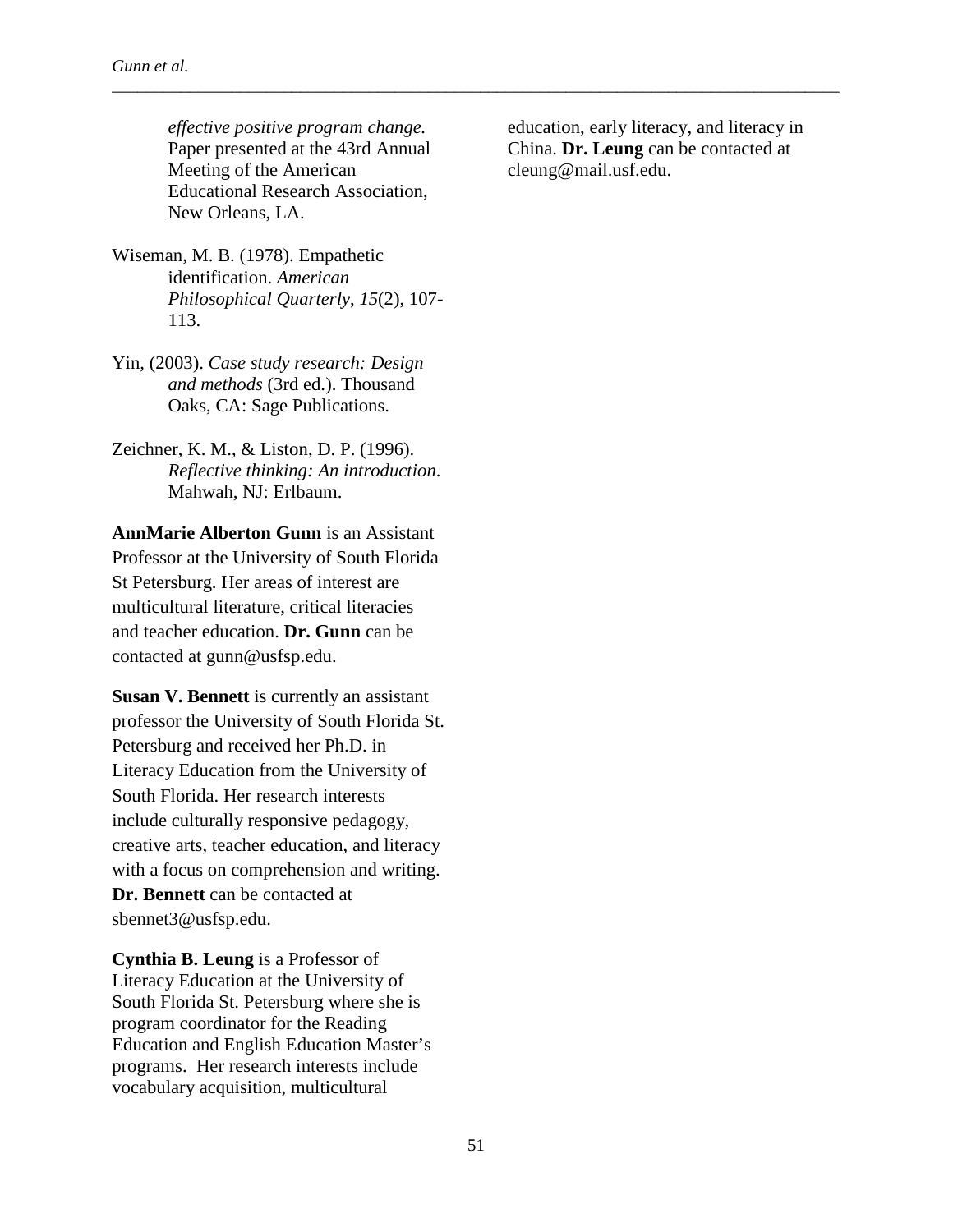# Appendix

# Reading Response Journal Assignment

Keep a journal related to your readings of *Mosaic of Thought: Teaching Comprehension in a Reader's Workshop* by Keene & Zimmermann and *Maniac Magee* by Spinelli. Your journal entries should be on separate sheets of paper, not a spiral notebook, so you can add pages if you wish. When you are finished with the journal, assemble all the pages in some type of folder or notebook. The final pages should be typed unless otherwise indicated by the instructor for particular entries. You should include the following in your journal, in the order indicated below.

1. Think-Aloud Record your thoughts as you read aloud a short passage of at least a page or two from any text. Write a paragraph about the experience of doing a think-aloud.

2. Reflections on chapters in *Mosaic of Thought* Beginning with Chapter 3, write a one-page reflection for each chapter. First summarize the key points from the chapter, and then add your personal reflections.

3. Reflections on *Maniac Magee* Beginning with Chapter 4 of *Mosaic of Thought*, write your reflections about *Maniac Magee* according to the following format. For the particular pages listed below in *Maniac Magee*, apply the comprehension strategy discussed in the corresponding chapter of *Mosaic of Thought*.

| Maniac Magee | <b>Mosaic of Thought</b>       |
|--------------|--------------------------------|
| pp. 1-29     | Ch. 4 - Prior Knowledge        |
| pp. 30-63    | Ch. 5 - Determining Importance |
| pp. 64-99    | Ch. 6 - Questioning            |
| pp. 100-123  | Ch. 7 - Sensory Images         |
| pp. 124-152  | Ch. 8 - Inferring              |
| pp. 153-184  | Ch. 9 - Synthesis              |
| entire book  | Ch. 10 - Tying it all together |

Write your reflections before class and the literature circles. For example, when reading pages 1-29 of *Maniac Magee*, think about how your prior knowledge and experiences relate to those pages of the book.

4. Reflections after literature circles After participating in literature circles and class discussion, add another page to our reflections about how your ideas were expended on in class or how they changed or developed because of sharing with class members.

5. Reflect on how you might use literature circles in your own classes.

6. Discuss how you would use literature circles in ESOL infused classes. How would the strategy work with ESOL students at each of the four levels of fluency? Discuss any modifications you might make for ESOL students.

| October 19 | Mosaic of Thought, Ch. 1-3<br>Write reflections on Ch. 3 |
|------------|----------------------------------------------------------|
| October 26 | Mosaic, Ch. 4-5<br>Maniac, pp. 1-63                      |
| November 2 | Mosaic, Ch. 6-7<br>Maniac, pp. 64-123                    |
| November 9 | Mosaic, Ch. 8-10<br>Maniac, pp. 124-end                  |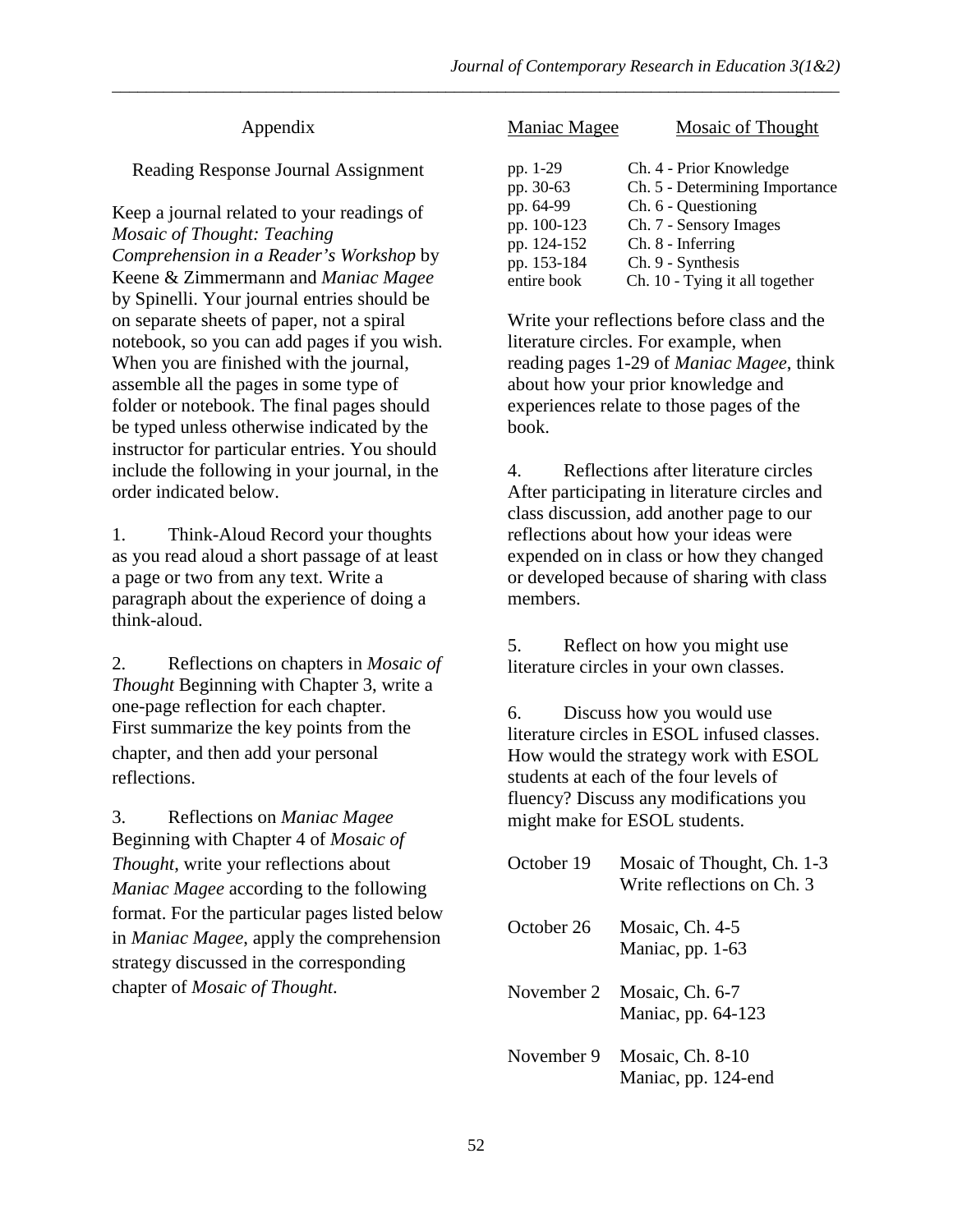*Partnering for Best Practice: Grade 2-4* Journal of Contemporary Research in Education *Teachers and a University Professor*3(1&2) 53-58 *Collaborate for Success*

#### **Shawn Watkins**

*East Stroudsburg University*

### **Abstract**

This article describes a partnership between a university literacy consultant and elementary educators in grades 2-4 to implement small group reading instruction during teachers' literacy block. Further, I discuss the process and outcomes of our efforts: research based instructional approaches, the importance of collaboration between K-12 schools and higher education, data and findings, and the future paths of our partnership.

\_\_\_\_\_\_\_\_\_\_\_\_\_\_\_\_\_\_\_\_\_\_\_\_\_\_\_\_\_\_\_\_\_\_\_\_\_\_\_\_\_\_\_\_\_\_\_\_\_\_\_\_\_\_\_\_\_\_\_\_\_\_\_\_\_\_\_\_\_\_\_\_\_\_\_\_\_\_\_\_\_\_\_\_\_

As reading teachers, our enduring goal is best practice: knowing how to teach, understanding students' needs, and using the latest in research-based instructional techniques. As a literacy consultant, best practice was the foundation of my experience while working with elementary teachers. Specifically, the best practice implemented in this professional development was the integration of small group reading instruction. Research shows that students benefit from small group instruction. The small-group, differentiated reading model considers research-based strategies and enables teachers to focus on specific skills needed by varied groups of children (Tyner, 2009). Believing that learning takes place on two levels: the "actual developmental level" and the "potential developmental level," Vygotsky (1978) presented the zone of proximal development (ZPD).

### **Meet the Partners**

My partnership with this rural school district began in August 2012 with an invitation to collaborate with teachers of literacy. Located in northeastern Pennsylvania, the district accommodates nearly 900 students across four buildings.

Together, we decided the goal to improve literacy would be best met by further developing the teachers' knowledge of best practices in literacy. Additionally, the teachers would need the support as they try new techniques in a variety of instructional settings.

#### **Beginning the Journey: Pre-Assessment**

In order to gain an understanding about teachers' current literacy needs and target possible instructional gaps, I met with the teachers in a staff development meeting before the start of the school year. The professional development meeting totaled 150 participants, including the district's K-4 teachers, instructional specialists, and administrators. Following a brief introduction, we organized the teachers by school and grade level. It was our goal to determine the strengths and needs of the teachers' literacy instruction. They were asked to display the elements of their literacy block on a large poster for presentation. They used two guiding questions to accomplish this:

• What does literacy instruction look like in your classroom?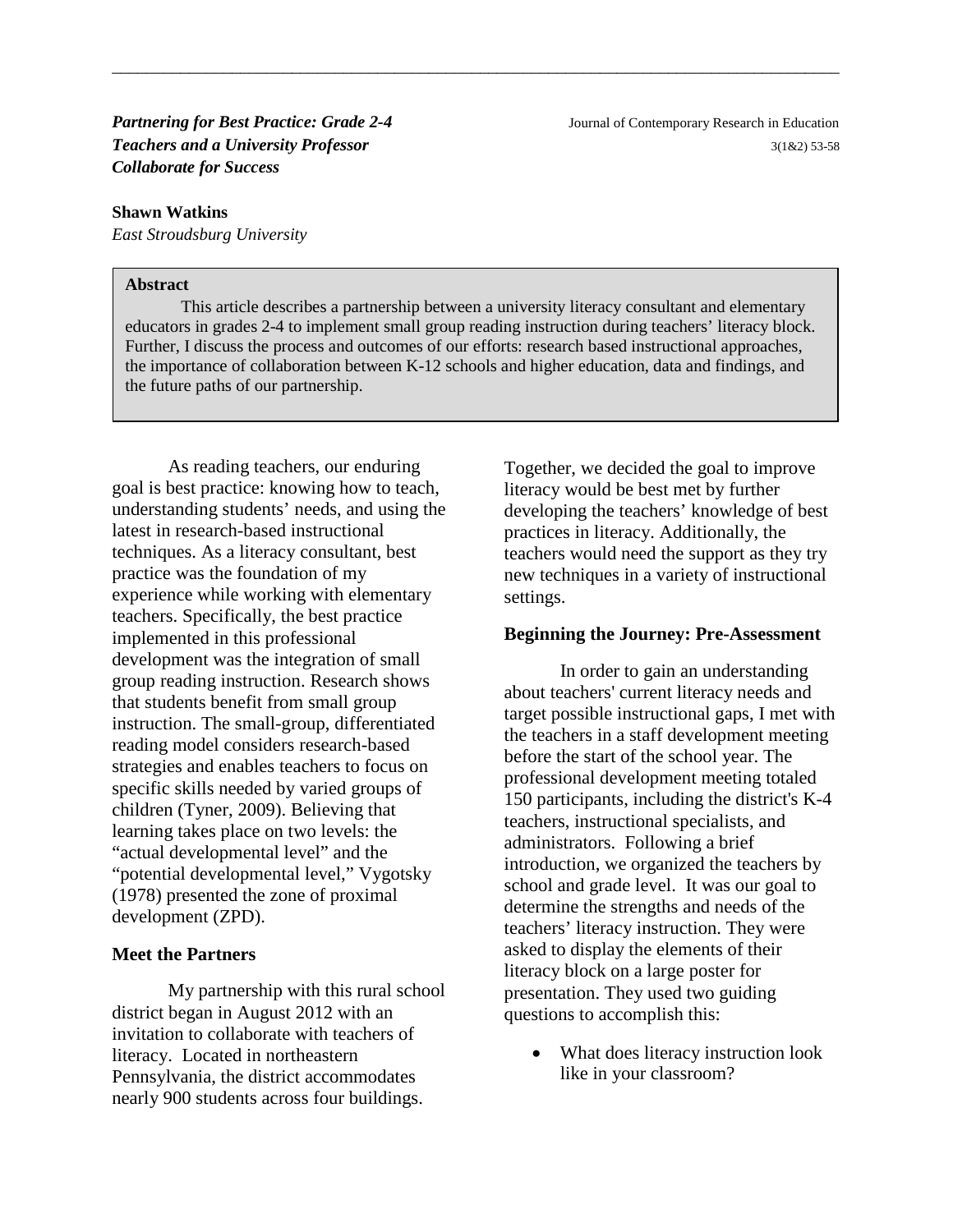What are the students and the teacher doing during the 90-minute literacy block? After displaying their posters on the wall, teachers engaged in a gallery walk to compare their literacy block to other classes and grade levels. Conversations started as they compared their instructional techniques to those in other classes.

Next, teachers were asked to respond in writing to two questions:

- What works well during your literacy block?
- What would you like to improve during your literacy block?

The teachers appeared to put some thought into their written responses, and most were eager to share their ideas. See pie charts A and B for the breakdown in responses. Our third form of pre-assessment was conducted through classroom visits in grades 2-4. During our visits, teachers were not given anything specific to demonstrate but instead, asked to teach their literacy lessons as scheduled.

These three forms of pre-assessment were helpful in giving us insight into the needs of teachers and students. Additionally, sharing across grade levels and schools unified the teachers as learners in the endeavor to try new instructional routines. After reflecting on this day of professional development and debriefing with the principals, I decided to work with the teachers in grades 2-4 for one year. This would give us a more manageable learning community consisting of 24 teachers, 4 reading specialists, and 2 principals.

# **The Baseline Data**

The posters that portrayed the teachers' literacy blocks and their written responses suggested an imbalance in the teaching and learning of literacy. It was evident that small group reading instruction was missing from

most of the teachers' daily literacy instruction. The posters also presented a clear absence of instructional routines and grouping methods that typically serve as the foundation for differentiating literacy instruction. Information obtained from the K-1 written responses indicated that improvement was needed with *literacy centers, guided reading, differentiating instruction, and writers' workshop*. Areas that needed improvement in grades 2-4 reflected *differentiating instruction, centers, writing, using leveled readers, partner reading, and readers' workshop.* Charts A and B indicate the areas of needed improvement and the percentages based on teachers' responses. The most common responses included centers, guided reading, and differentiating instruction. The "other" category indicated on the pie charts included various individual responses that did not necessarily pertain to literacy such as behavior management, more parental support, and more time for literacy block.



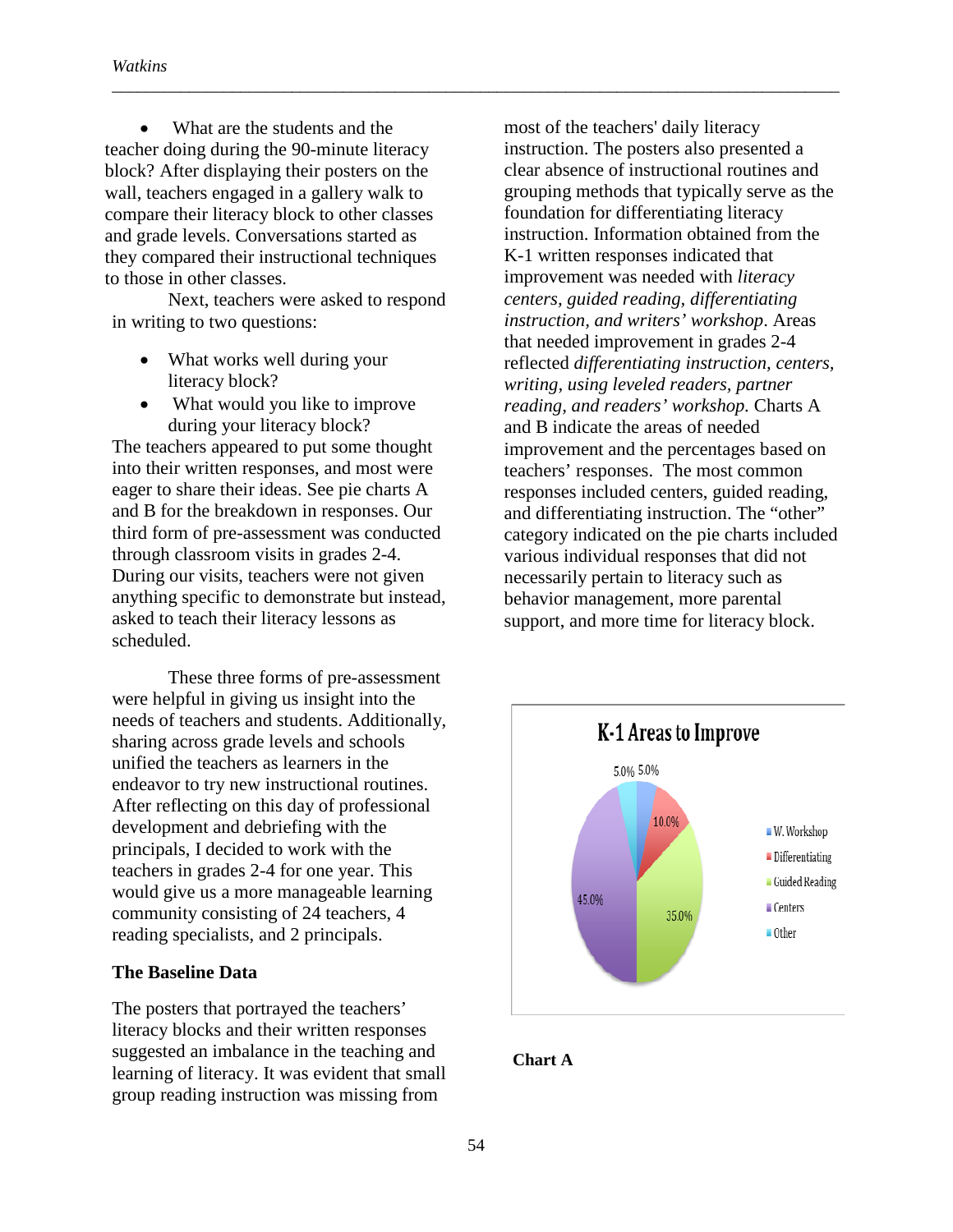

### **Chart B**

The observations made during the classroom visits revealed whole group instruction – Round Robin Reading being the most common approach as the main, if not the only, form of literacy instruction.

### **But, Whole Group Instruction is So Much Easier!**

Whether relying on whole-group instruction is due to time constraints, classroom management, familiarity, or a quieter classroom, it is not the best format for meeting students' individual needs during the "heart" of reading instruction. Whole-group lessons are often too challenging for struggling learners and too easy for proficient literacy learners (Williams, Phillips-Birdsong, Hufnagel, Hungler, & Lundstrom, 2009). Students who represent these types of learners often fail to pay attention to the task at hand because they are frustrated, bored, or even distracted (Ash, Kuhn, & Walpole, 2009). Without a doubt, whole group reading instruction can be beneficial when engaging in read-alouds, introductions and skill review; however, small groups are essential in scaffolding individual students' understanding.

In *Good-bye Round Robin,* Opitz and Rasinksi (2008) clearly outline the problems

with this specific form of whole group oral reading instruction. When students are called upon to read one after the other, reading comprehension is hindered. Often students fail to pause and think about what they are reading, if they can even read the text! Instead, they are reading ahead, lagging behind, or poking fun of the student who is struggling. For these reasons, the implementation of guided reading and learning centers were suggested to our elementary teachers. It is critical that we match instruction to students' literacy needs.

The guided reading instruction that teachers implement in their classrooms aligns with what we know: children learn best when they are guided by a more knowledgeable person or can collaborate with others. While teachers work with their small groups, the other students are actively engaged in literacy activities, rotating through centers. Learning centers provide students with the opportunities to work independently, with partners, and small groups as they practice different literacy skills. Additionally, the centers encourage students to make choices and take responsibility of their own learning. Jensen (2005) explains that students are more motivated when they are given choices and engaged in relevant, meaningful learning.

### **The Process Begins**

To begin the implementation of small group literacy instruction in grades 2-4, I met with the principals to discuss our plan. Additionally, I met with reading specialists, and one *model* teacher from each grade level.

We shared salient findings in the data collection, and aligned them with the principals' goals to increase student achievement in literacy. As we discussed the importance of small group reading instruction, we considered its implementation during reading/language arts in addition to the teachers' 30-minute intervention block that is set-aside for Response to Intervention & Instruction (RTII). Together, we decided that small group literacy instruction would be implemented as guided reading and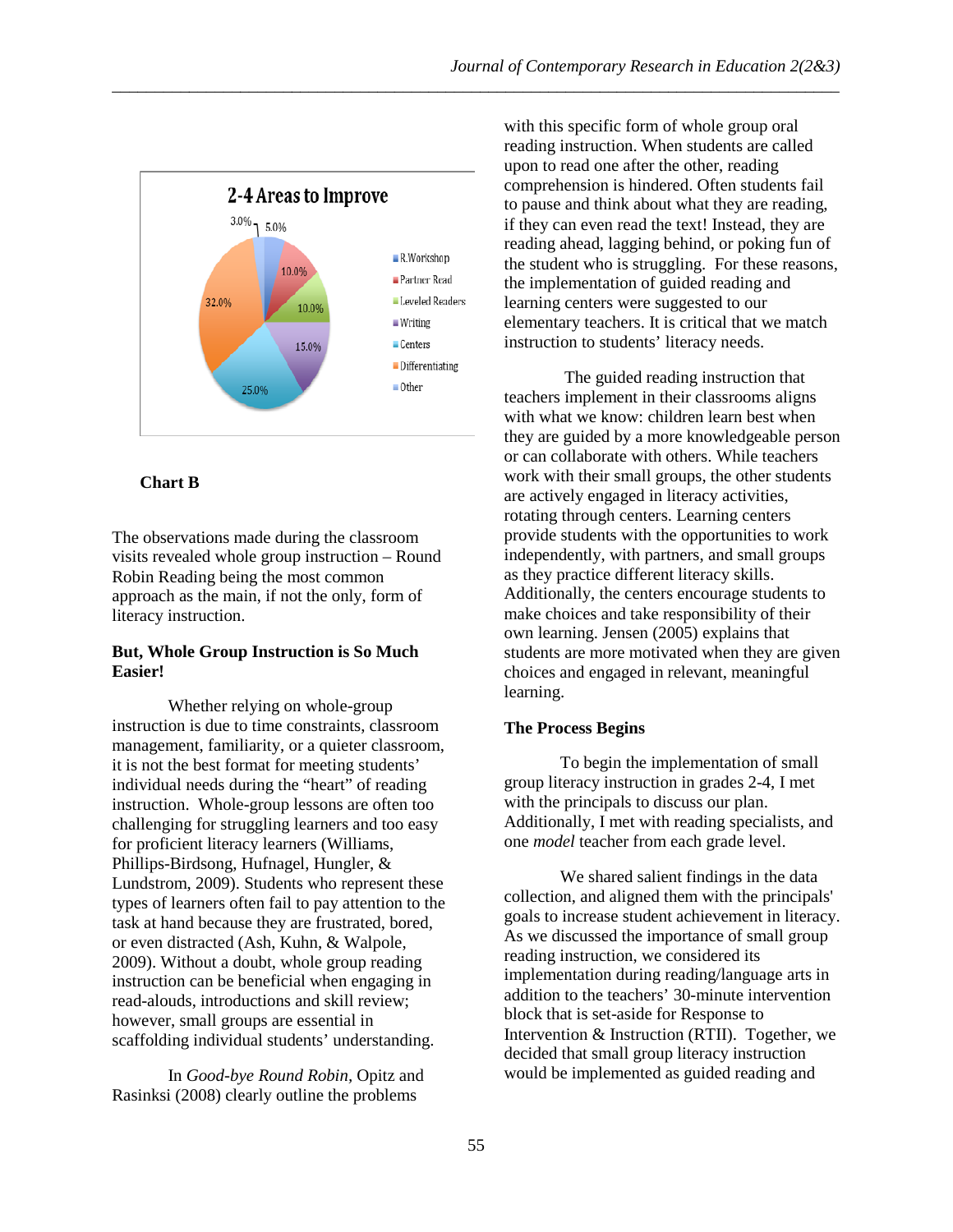literacy centers would be implemented in model classrooms first.

\_\_\_\_\_\_\_\_\_\_\_\_\_\_\_\_\_\_\_\_\_\_\_\_\_\_\_\_\_\_\_\_\_\_\_\_\_\_\_\_\_\_\_\_\_\_\_\_\_\_\_\_\_\_\_\_\_\_\_\_\_\_\_\_\_\_\_\_\_\_\_\_\_\_\_\_\_\_\_\_\_\_\_\_\_

In choosing a model teacher, we considered teachers who were positive, flexible, and open to trying new techniques. Model teachers took the initiative in "rolling out" our instructional plan. First, they were given 10 school days to look through the resources, collaborate online with us to address questions or concerns, and make the necessary instructional adjustments in their classrooms for guided reading and literacy centers. Once they were comfortable enough with guiding a small reading group, we invited other teachers to watch their instruction.

While some teachers were familiar with guided reading, the majority of them were not comfortable with the technique. In order to scaffold their understanding, we talked about using instructional texts on students' levels, available materials, parts of a guided reading lesson, and management. As we discussed managing the classroom during guided reading, we explained the practice of literacy centers. We shared handouts, books, and videos on guided reading and also provided guided reading demonstrations for them. Even though we worked directly with model teachers in the beginning, all teachers had access to the resources and were encouraged to engage their students in guided reading and literacy centers. When discussing materials for reading instruction, teachers decided to use books from their adopted Houghton Mifflin Reading Series and leveled readers from Reading A-Z.

In the ensuing weeks, teachers progressed toward organizing their classrooms for the "new" instruction. Moreover, the instructional inquiry continued through two forms of communication: Email discussions, which the teachers would often initiate about such topics as managing centers, grouping, and promoting independent learners, and padlet.com, a website that provides users with a wall in which one posts thoughts and ideas related to any topic. The collaborative website allows members to read each other's posts and comment instantaneously. About once a week, I

would post open-ended questions asking teachers to reflect on videos or shared readings. For example, I posted two videos on guided reading workstations to the wall on padlet.com. Additionally, I posed the following questions on the wall:

- What do you notice about the process for rolling out a new workstation?
- What really catches your attention in the videos? What do you want to remember?
- Have you tried something similar? If so, what worked, and what did not work?

I would frequently check the wall and encourage responders to think deeper about their ideas, or offer suggestions to their peers if they had a question. These digital sources gave us the opportunity to extend our conversations outside of school hours, and continue to learn from each other at the teachers' convenience.

Two weeks later, we visited the model teachers during their guided reading/center time to see their progress. In order to discuss and reflect on the experience, we met before class started, during their preparation or lunch times. During the summer of 2013, it was reported that a particular class of third graders (taught by a model teacher) increased their reading comprehension scores in the annual statewide assessment. This model teacher had initiated small group reading instruction early in the school year and used it regularly – meeting with the lowest readers daily.

#### **Partnerships Promote Powerful Learning**

The benefits of partnerships between K-12 schools and higher education are well established (Goodlad, 1987). Some of the key factors that assist in driving a successful partnership include understanding the school's context, recognizing the benefits of the partnership, establishing trust, and designating program champions (Bosma, Sieving, Ericson, Russ, Cavender, & Bonine, 2010).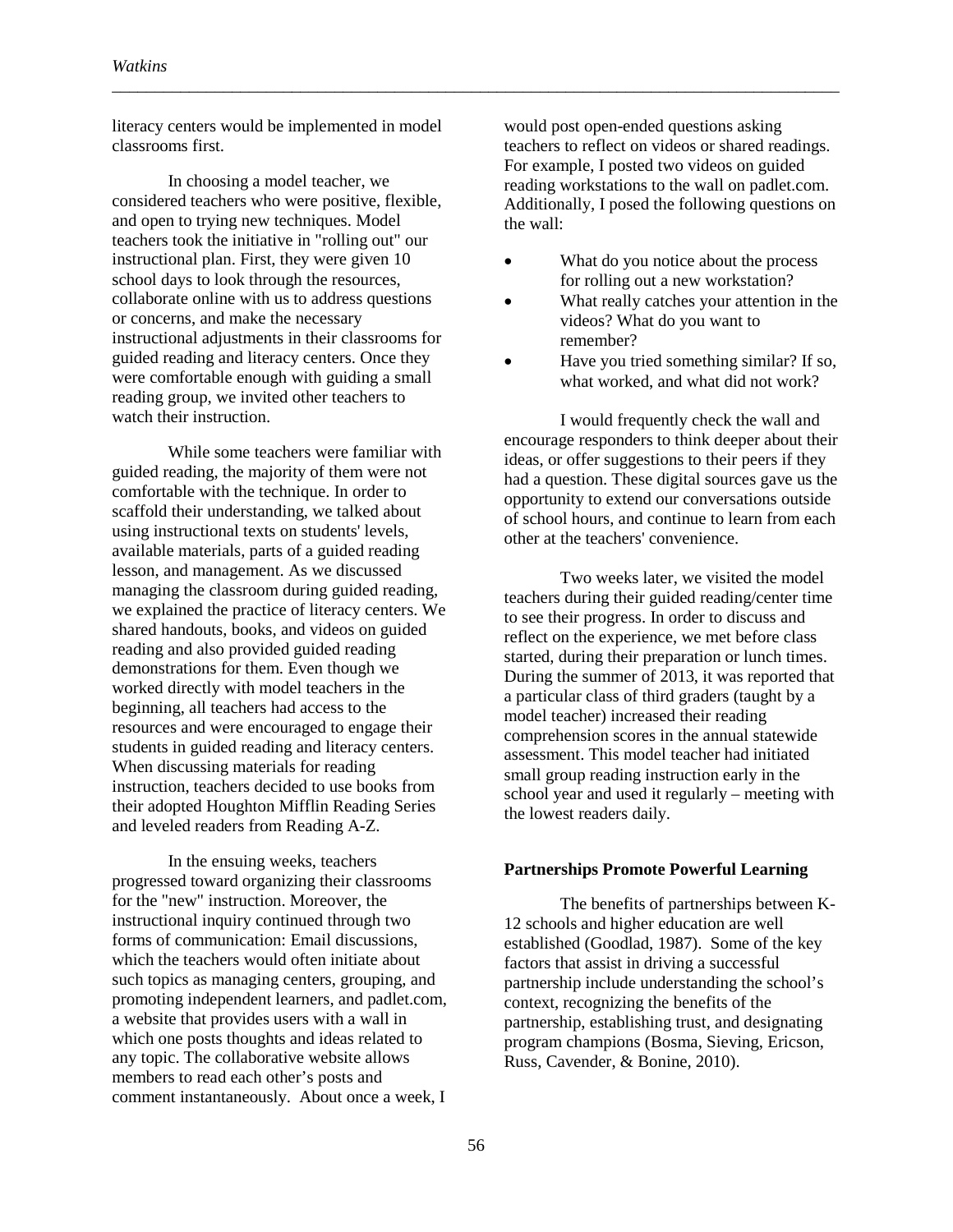When reflecting on these experiences, I considered each of these elements and how it influenced our partnership with the elementary schools:

*Understanding the School's Context –* The principals were instrumental in sharing information about the organization and dynamics among classes, grade levels, and schools. Time spent in the schools led to an increased awareness of the school's culture, policies, resources, and conditions. This knowledge was helpful in understanding the interrelatedness and interdependence of how different facets may affect each other. For instance, knowing *how* and *when* grade levels met for instructional planning helped guide my involvement in the partnership.

*Recognizing the benefits of the partnership* - Working together with a shared goal gives us opportunities to learn from each other throughout this journey – all to better our community of learners. Each of us brings our own expertise and credibility to the partnership. The teachers specialize in knowing their students and curriculum and are ultimately the conduit for change, the reading specialists assist in best practices and literacy demonstrations, the principals make the expectations and academics clear, and the professors align research with teaching and learning. When we collaborate, we support, motivate and learn from each other in order to provide the best outcomes for our students.

*Establishing Trust* – When I was invited to discuss this literacy initiative, I visited (and still do) as an inquirer rather than an expert in leading our partnership. It was important that we work together with the shared goal of directly improving literacy teaching and learning in the elementary grades. After listening to the K-4 teachers' concerns, I provided the teachers with professional development in myriad ways. Additionally, I chose the term "visiting" throughout the experience instead of "observing." To me, observations immediately bring "intimidation" or "a more knowledgeable person watching me teach" to mind. It was never my intention to make teachers feel

uncomfortable during my visits. We learned from each other and shared a vested interest in meeting the needs of all learners. Communication also contributed to establishing trust. I made ongoing efforts to follow up with all partners through visits, email, online message board, or phone calls.

*Designating Program Champions* – Throughout our journey, I considered everyone involved in student learning a *champion*. Principals advocated stronger literacy instruction, supported the teachers, and participated in change. In addition to working with students, reading specialists provided essential resources, strategies, and ideas for classroom teachers that supported our literacy initiative. Designated model teachers were risk-takers and leaders as they met with us to begin rolling out new ideas. Classroom teachers, although some were reluctant to change, visited the model classrooms to watch demonstrations and lessons before implementation in their own classrooms began. In order to move our literacy initiative forward, everyone is responsible for ensuring that sound, research supported instruction is taking place.

## **The Journey Continues – Paving Future Paths**

As the 24 teachers continue to use guided reading and literacy stations as the heart of instruction, it is important that they allow more than the book levels to guide the planning of instruction. Glasswell and Ford (2010) explain that we can be more flexible with text levels than we might have previously thought. In fact, instruction should be organized around areas of need. Fountas and Pinnell (1996) even suggested that students be *similar* in their development and read *about* the same level. Instead of avoiding challenging text, teachers may use this time to scaffold their understanding. Shanahan (2012) noted that while "it is great to not frustrate kids, learning comes from a certain amount of frustration" (Shanahan, 2012, Comments, para. 5). He continues to explain that teachers' role in reading groups should be more than simply observing reading behaviors. By placing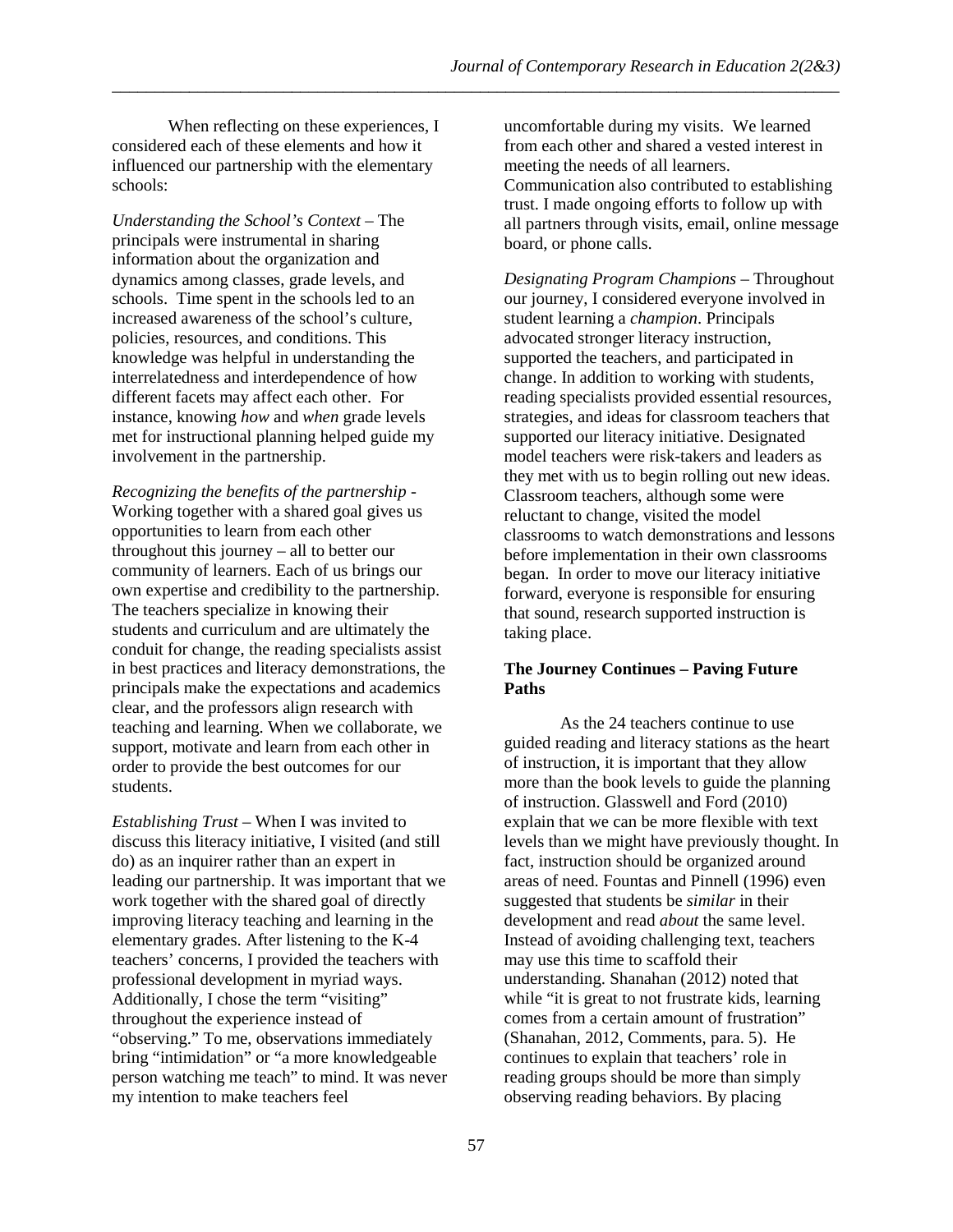students in more difficult texts, teachers might "model, explain, encourage repetition, or isolate parts of the performance for special practice" (Shanahan, 2012, Comments, para. 5).

I will encourage teachers in third and fourth grade to facilitate students' interactions as they group according to needs even if that means the text is slightly more challenging. I agree with Glasswell and Ford (2010) when they express the necessity of this to accelerate reading growth and promote confidence in our below-level readers.

Throughout our partnership, our aspiration has been collaboration and best practice. Now that the teachers are using multiple grouping patterns, small group reading approaches, and literacy centers, we think we are well on our way to realizing our goal.

#### **References**

- Ash, G.E., Kuhn, M.R., & Walpole, S. (2009). Analyzing "inconsistencies" in practice: Teachers continued use of round robin reading. *Reading & Writing Quarterly 25*, 87-103.
- Fountas, I.C. & Pinnell, G.S. (1996). *Guided reading: Good first teaching for all children.* Portsmouth, NH: Heinemann.
- Glasswell, K., & Ford, M. P. (2010). Teaching flexibly with leveled texts: More power for your reading block. *The Reading Teacher 64*(1), 57-60.
- Goodlad, J. I. (1987). Schools and universities can-and must-work together. *Principal 67*(1), 9-15.
- Jensen, E. (2005). *Teaching with the brain in mind.* Alexandria, VA: Association for Supervision and Curriculum Development.

Opitz, M.F., & Rasinski, T. (2008). *Goodbye round robin.* Portsmouth, NH: Heinemann.

\_\_\_\_\_\_\_\_\_\_\_\_\_\_\_\_\_\_\_\_\_\_\_\_\_\_\_\_\_\_\_\_\_\_\_\_\_\_\_\_\_\_\_\_\_\_\_\_\_\_\_\_\_\_\_\_\_\_\_\_\_\_\_\_\_\_\_\_\_\_\_\_\_\_\_\_\_\_\_\_\_\_\_\_\_

- Shanahan, T. (2012, July 14). Common core or guided reading. Message posted to http://www.shanahanonliteracy.com/201 2/07/common-core-or-guidedreading.html
- Tyner, B. (2009). *Small-group reading instruction: A differentiated teaching model for beginning and struggling readers.* Newark, DE: The International Reading Association.
- Vygotsky, L.S. (1978). *Mind in society*: *The development of higher psychological processes* (M. Cole, V. John-Steiner, S. Scribner, & E. Souberman, Eds. & Trans.). Cambridge, MA: Harvard University Press.
- Williams, C., Phillips-Birdsong, C., Hufnagel, K., Hungler, D., & Lundstrom, R.P. (2009). Word study instruction in the K-2 classroom. *The Reading Teacher, 62*(7), 570-578.

**Shawn Watkins** is an Associate Professor in the Reading Department at East Stroudsburg University. She works as a literacy consultant in a Northeastern Pennsylvania school district and can be reached at [swatkins1@esu.edu.](mailto:swatkins1@esu.edu)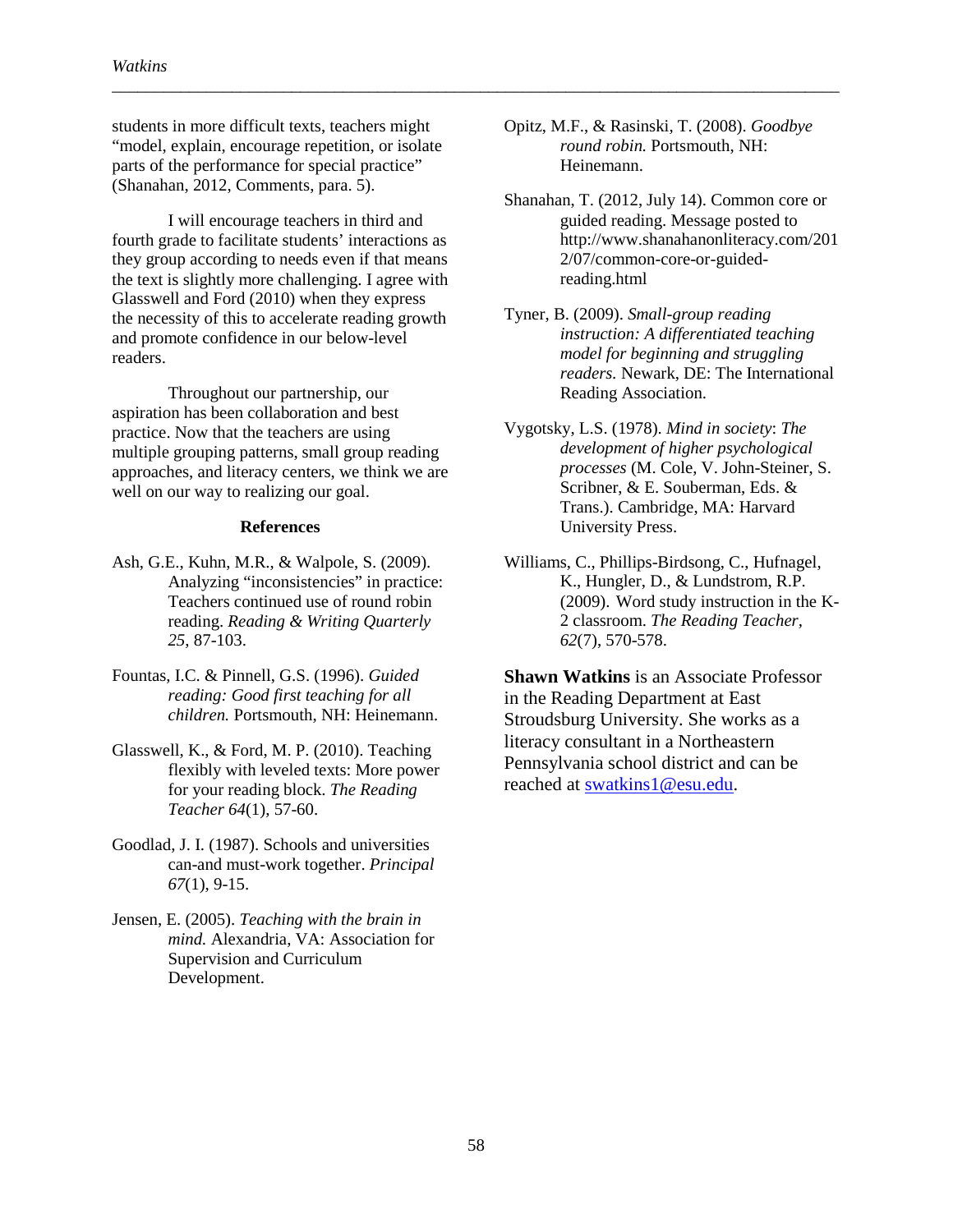*A Comparison of ELL and Non-ELL*Journal of Contemporary Research in Education *of Student Led Conferences*

#### **Charlotte Orso**

**Bryan Morgan** *University of Houston Clear Lake*

#### **Abstract**

**Students' and Guardians' Perceptions 3(1&2) 59-74 3(1&2) 59-74** 

The purpose of the study was to determine if the ELL and non-ELL students' and guardians' perceptions of student-led conferences were similar. The sample included 97 consenting guardians and 90 students from five fifth grade classrooms. The student and guardian participants were given parallel surveys to ascertain their perceptions of student-led conferences. The survey data were analyzed with the two one-sided significance test (TOST) technique to determine statistical significance. Additionally, 90% confidence intervals were constructed and analyzed to verify the results. Six of the nine student survey questions resulted in statistically equivalent perceptions between the ELL and non-ELL participants. Four of the ten guardian survey questions resulted in statistical equivalent average responses. In both cases, however, ELL students and parents had better perceptions than non-ELL students and guardians for those items that were not statistically significant.

\_\_\_\_\_\_\_\_\_\_\_\_\_\_\_\_\_\_\_\_\_\_\_\_\_\_\_\_\_\_\_\_\_\_\_\_\_\_\_\_\_\_\_\_\_\_\_\_\_\_\_\_\_\_\_\_\_\_\_\_\_\_\_\_\_\_\_\_\_\_\_\_\_\_\_\_\_\_\_\_\_\_\_\_\_

#### **Introduction**

Student-led conferences (SLCs) require students to self-assess their learning and share their progress with their guardians. These pre-planned conferences allow students to demonstrate responsibility for their academic performance by showing their guardians self-selected pieces of work gathered in portfolios (Syverson, 2005). During the SLC process, students reflect on their strengths and their weaknesses as they contribute to the development of their personal academic goals. During these conferences, guardians and students have meaningful discussions about academic objectives that the students plan to achieve and their academic strengths and weaknesses (Kruse, 1999; Syverson, 2005; Tuinstra & Hiatt-Michael, 2004).

#### **Benefits of SLC**

SLCs have been tied to higher student educational achievement in mathematics and reading and a decrease in disciplinary problems in schools where SLCs have been implemented (Tuinstra & Hiatt-Michael, 2004). Communication is also enhanced with SLCs. For example, guardians benefited from the translation capabilities their children exhibited during the SLCs (Smith, Stern, & Shatrova, 2008). When guardians can communicate in their home language, they are better able to understand their children's progress in school (Bang, 2009; Smith, Stern, & Shatrova, 2008). Tuinstra and Hiatt-Michael (2004) indicated that students believed they produced higher quality work and were therefore better students because of the SLC process. SLCs also encourage students to be active participants in their learning by requiring them to set goals, attain goals, and selfassess their learning throughout the entire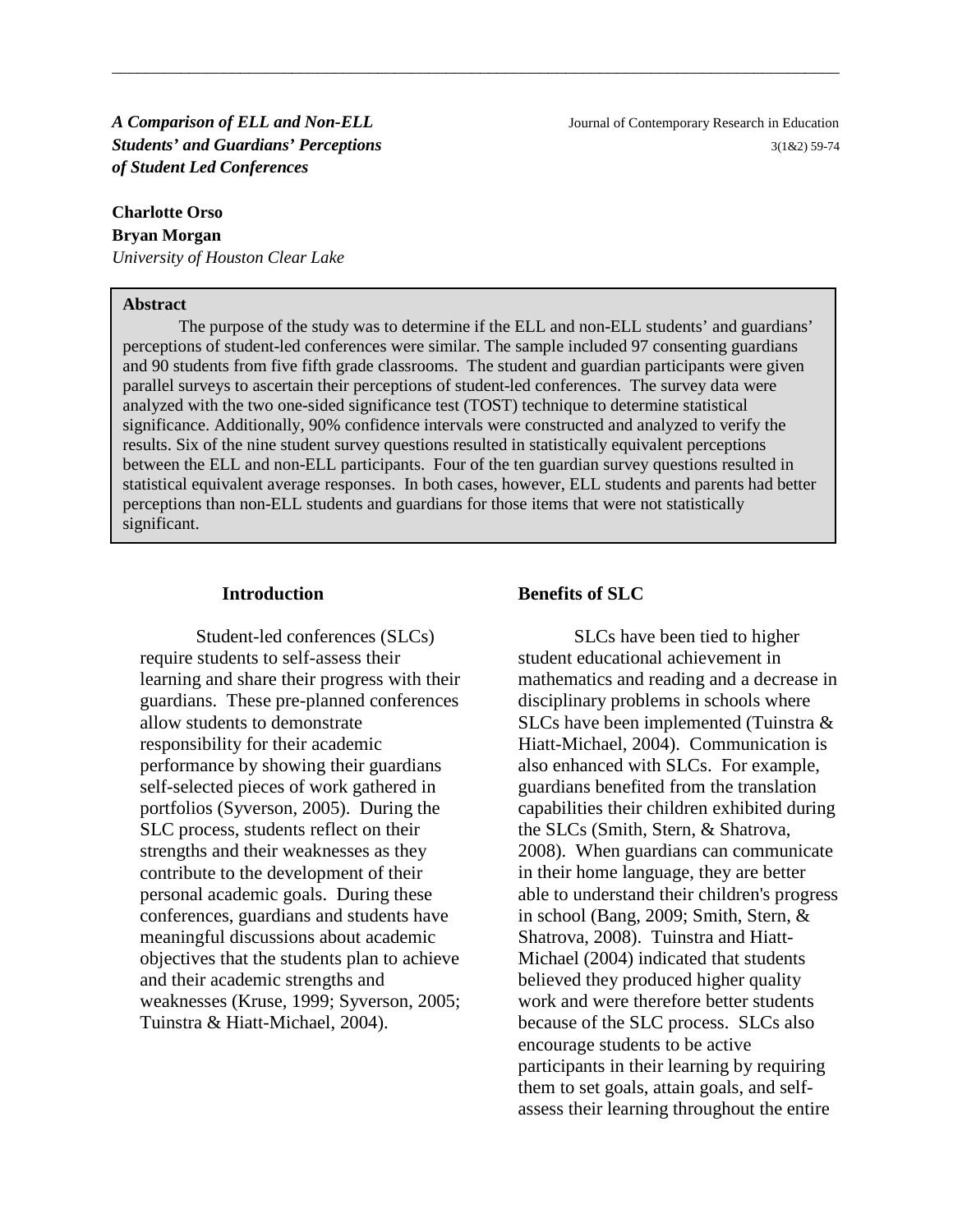process (Hackmann, Kensworthy, & Nibbelink 1995).

\_\_\_\_\_\_\_\_\_\_\_\_\_\_\_\_\_\_\_\_\_\_\_\_\_\_\_\_\_\_\_\_\_\_\_\_\_\_\_\_\_\_\_\_\_\_\_\_\_\_\_\_\_\_\_\_\_\_\_\_\_\_\_\_\_\_\_\_\_\_\_\_\_\_\_\_\_\_\_

### **Perceptions of SLCs**

Seagraves (2009) reported that guardians both preferred the traditional guardian-teacher conferences to SLCs. Guardians did not completely favor SLCs because they felt their children would report only growth and leave out important details about problems that might exist. The guardians were receptive to having a second conference with the SLC format because they felt it did hold students accountable for their progress, but still expected a traditional conference as well. Tuinstra and Hiatt-Michael (2004) found that guardians overwhelmingly believed their children were more successful after participating in SLCs and therefore desired to continue their use as a communication tool about academic growth.

### **SLCs and ELLs**

For many years schools have seen an increase in students whose primary language at home is not English. Bang (2009) stressed the importance of helping all families participate in school life regardless of their cultural or linguistic differences. He also stated that educators should not assume immigrant families are familiar with the U.S. school system; furthermore, translators are often needed to facilitate successful communication between guardians and the school (Bang, 2009). Villanueva and Buriel (2010) stated that the children of immigrant families are often expected to act as translators between teachers and guardians. Additionally, Bang (2009) stated that providing regular, systematic communication tools is imperative for successful teacher-guardian

communication. She found that having orientations in families' home languages to explain school procedures and activities greatly benefit minority families having just relocated to the United States. Therefore, it may be true that guardian orientations about SLCs in the students' home languages and regularly scheduled SLCs could benefit culturally and linguistically diverse families with systematic use.

Student-led conferences allow the students to explain their academic progress to their guardians in their home languages. The guardians will see their children taking a primary role in self-assessing their academic strengths and weaknesses and in reporting their progress to their guardians. Guardians will have the familiarity of communicating directly with their own children in their home language. This experience is beneficial to the guardians as well as to the students because it clarifies the learning objectives and includes the family in the education process (Bang, 2009). According to Villanueva and Buriel (2010), ELL students are already acting as language brokers, or mediators, between teachers and guardians, so the SLC process will provide a systematic format for communication.

#### **Problem**

A communication gap between school and home exists and is widening on predominantly English Language Learner (ELL) and low Socio-Economic Status (SES) campuses (Ladky & Peterson, 2008). Increasing the communication between school and home ultimately benefits the students who act as a bridge for that communication. The student demographics and needs are changing, but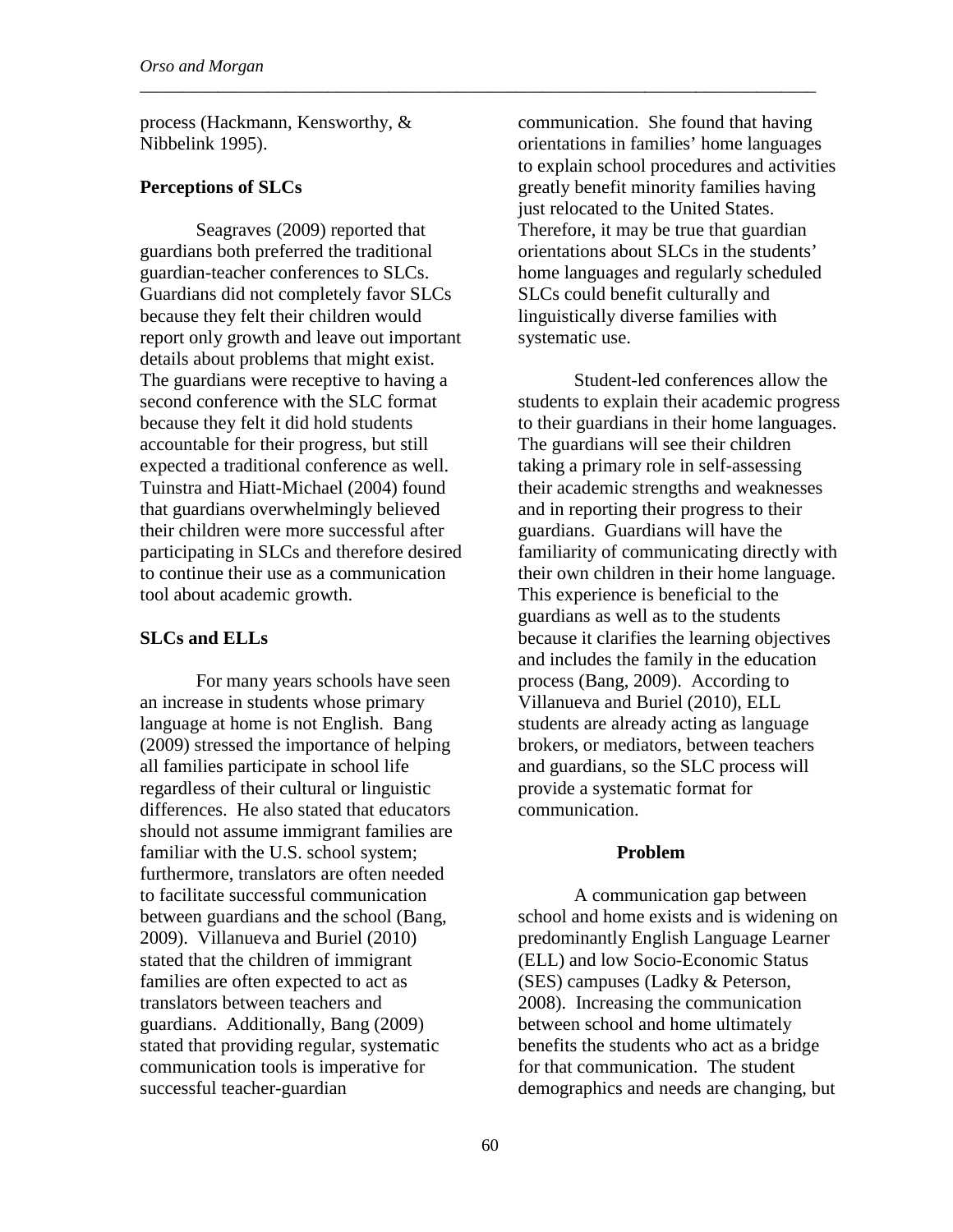\_\_\_\_\_\_\_\_\_\_\_\_\_\_\_\_\_\_\_\_\_\_\_\_\_\_\_\_\_\_\_\_\_\_\_\_\_\_\_\_\_\_\_\_\_\_\_\_\_\_\_\_\_\_\_\_\_\_\_\_\_\_\_\_\_ \_\_\_

educational practices such as guardianteacher conferences remain the predominant practice in the education repertoire of school-home communication (Onchwari, Onchwari, & Keengwe, 2008). Improving school-home communication is also important for student achievement (Bang, 2009). SLCs are one tool educators can use to increase the quality of school- home communication as well as increase the students' participation in the assessment process (Bailey & Guskey, 2001). Because SLC's are being implemented in schools with large ELL populations, do the guardians and students of ELL families and those of non-ELL families view these SLCs as being effective? The purpose of this study was to determine if the perceptions of studentled conferences were similar for ELL and non-ELL students and guardians.

# **Method**

The participants were the consenting guardians and students from five of the six fifth grade classrooms in a Title I elementary school in a suburban school district near a large city in the Southwest. This school was designated as a Professional Development Laboratory School (PDLS) due to an agreement with a school of education and a nearby university.

We obtained permission from the district and the school to conduct studentled conferences with the entire fifth grade population at the PDLS campus. The resulting sample therefore consisted of 90 fifth grade students, and 97 non-ELL and ELL guardians. Once permission letters were signed and returned, the students began preparing to conduct their own student-led conferences. We facilitated this process by sharing information about

student-led conferences with the students and teachers planning to participate in the study. We also helped the teachers and students to gather pertinent work samples to review during the SLC. These portfolios were not part of the evaluation, but were used by the students to discuss academic strengths and weaknesses with their guardians. We taught students how to display their work and discuss their abilities by having them role play in mock conferences, following the procedures for conducting conferences outlined by Bailey and Guskey (2001).

# **Data Collection.**

To measure student and guardian perceptions, we developed a survey based on selected questions from two instruments which measured perceptions about SLCs (Tuinstra & Hiatt-Michael, 2004; Baily & Guskey, 2001). The student and guardian surveys were also modified until a fourth grade reading level was obtained based on Fletcher-Kincaid in Microsoft Word. To ensure survey validity, the questions on the surveys were reviewed by a professor of reading and language arts, a professor of bilingual and multicultural education, and a Nationally Board Certified teacher in elementary education. This panel offered suggestions for rewording some of the questions and also suggested that some of the questions be removed. The survey responses were placed on a scale from one to five, with 1=strongly disagree, 2=disagree, 3=not sure, 4=agree, and 5=strongly agree. To ensure that surveys were available in Spanish and English a bilingual, certified ESL teacher translated the surveys, and a university professor fluent in English and Spanish reviewed the translated questions to ensure that the surveys were parallel.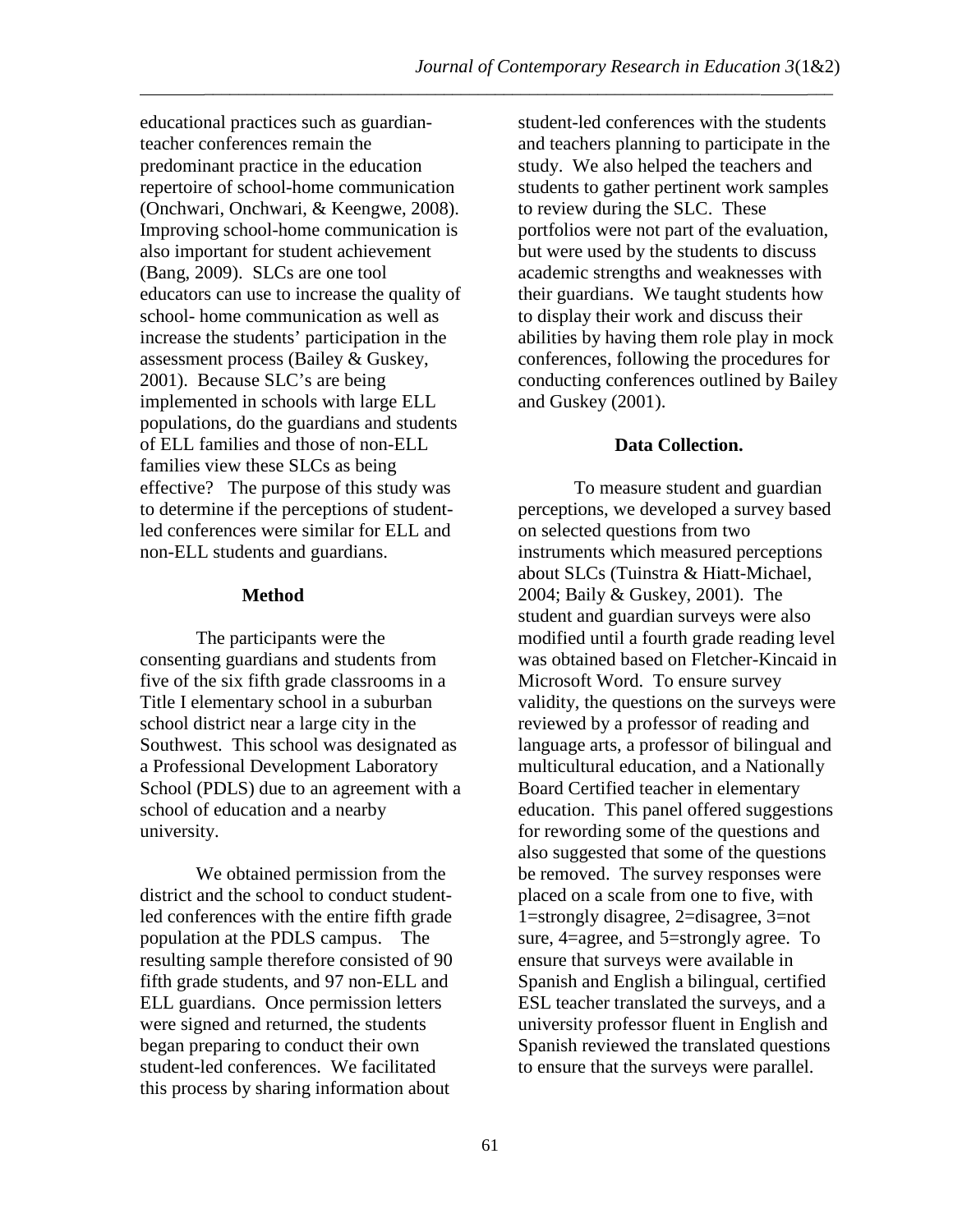We then conducted a pilot study with one of the six fifth grade classes at the professional development laboratory school to estimate instrument reliability. We calculated Cronbach's Alpha on the responses and further modified the survey by removing two questions from the students' survey and one question from the guardians' survey to ensure an alpha level of .70 or higher as suggested by Huck (2008). The combined ELL and non-ELL final student survey Cronbach's alpha score was .915, and the guardians' combined ELL and non-ELL final survey had a Cronbach's alpha score of .815.

Conferences were held for the five classrooms not involved in the pilot study near the end of the term. We administered the surveys to the students and guardians immediately following these conferences. In order to maintain confidentiality, each participant put the survey in a secure box. Completed surveys were removed after all conferences were complete.

#### **Data Analysis.**

Because this study sought to determine if the means of two groups (non-ELL and ELL) were the same concerning the students' and the guardians' perceptions of SLCs, traditional null hypotheses significance testing techniques, which seek to determine if two or more samples are different, were not appropriate. Therefore, we used the two one-sided significance test (TOST) technique described by Rogers, Howard, & Vessey (1993) to conduct the analysis, which uses a pair of *z* tests to determine equivalency. The first step was to determine a zone of equivalence (equivalence interval) by establishing an upper and lower boundary around a theoretical difference of 0 between the two means. The actual, observed difference in the means between the two groups were tested against these bounds according to the procedure described by Rogers, Howard, and Vessey (1993). Specifically, one *z* test was used to test the null hypothesis that the difference in the mean is not more than the lower bound, and the second was used to test the null hypothesis that the difference in the mean is not less than the upper bound. For this study, we used a significance level of .05 to test these null hypotheses and the zone of equivalence was established to be  $\pm .5$ from the hypothesized difference of 0. According to Rogers, et al (1993) if both null hypotheses are rejected there is evidence that the mean difference lies between the two bounds. In other words, they are in the zone of equivalence and it can be concluded that they are the same. See Figure 1 for a graphical portrayal of the TOST technique.

Figure 1. The Two One-sided Significance

Test

\_\_\_\_\_\_\_\_\_\_\_\_\_\_\_\_\_\_\_\_\_\_\_\_\_\_\_\_\_\_\_\_\_\_\_\_\_\_\_\_\_\_\_\_\_\_\_\_\_\_\_\_\_\_\_\_\_\_\_\_\_\_\_\_\_\_\_\_\_\_\_\_\_\_\_\_\_\_\_



Each survey question on the student and guardian surveys was tested independently to determine if the means of each of the survey responses for ELL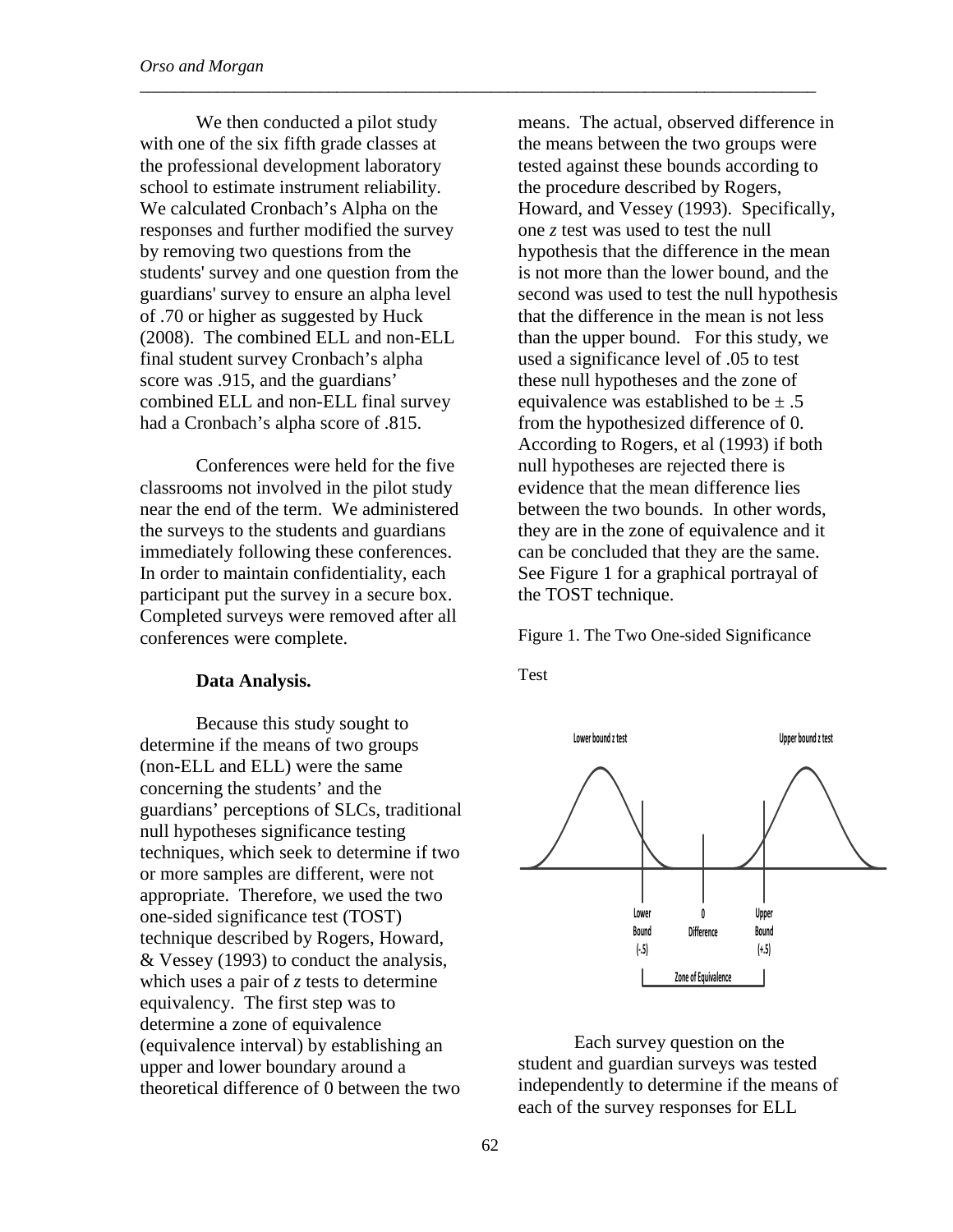\_\_\_\_\_\_\_\_\_\_\_\_\_\_\_\_\_\_\_\_\_\_\_\_\_\_\_\_\_\_\_\_\_\_\_\_\_\_\_\_\_\_\_\_\_\_\_\_\_\_\_\_\_\_\_\_\_\_\_\_\_\_\_\_\_ \_\_\_

(Spanish version) and non-ELL (English version) was statistically equivalent.

# **Results**

Tables 1 and 2 (See Appendix) contain summary data of the results of the students' and guardians' surveys. These data tables include the number of participant responses (*n*), the mean Likert scale score for the survey responses (M), and the standard deviation for the responses (s). Separate results are presented for ELL and non-ELL students and guardians on each of these two tables. The data for the responses to the student survey are presented in Table 1. Because some students and guardians did not answer one or more questions, the n for the questions was different. Participants' survey responses for ELL mean responses for all of the questions ranged from 4.34 to 4.69 (*range* =.35), and the non-ELL mean responses ranged from 4.08 to 4.54 (*range*  =.46) for all of the questions.

The means and standard deviations for the responses to the guardian survey are presented in Table 2. Participants' survey responses for ELL ranged from 4.64 to 4.85 (*range* =.21). Non-ELL participants had survey responses with means ranging from 3.79 to 4.69 (*range* =.90).

Table 3 and Table 4 (See Appendix) present the results of the TOST for each survey question. The first column lists the survey question number. The second column identifies whether the test is for the upper limit or the lower limit of the equivalency bound. The next column is the difference (*d*) between the means of the ELL and non-ELL participants. (The non-ELL mean was subtracted from the ELL mean found on Table 1 to obtain the difference in the means or  $d$ , i.e.,  $M_1$  –  $M<sub>2</sub>$ .) The next column is the test value

used in the significance tests. These numbers are  $d \pm 5$ . The next column lists the two *z* scores for each question's upper and lower bound significance test. Finally, the *p* values associated with those *z* scores are presented. According to Rogers et al. (1993), the larger *p* value of the two tests for each question should be used when determining equivalency because the larger *p* value is less likely to show equivalence. Therefore, the last column displays the significance level of the larger of the two *z* tests for each question.

As can be seen in Table 3, non-ELL and ELL participants expressed statistically equivalent perceptions in their responses to questions two, three, five, six, eight, and nine. Questions one, four, and seven did not fall within the  $\pm$ .5 range, so they do not result in statistical equivalency. We did not test to see if the perceptions for these non-equivalent questions were different.

These results for the guardian surveys in Table 4 were calculated in a fashion similar to that for the student survey scores. As can be seen, questions one, two, three, and four report similar perceptions about the questions for ELL and non-ELL participants. Questions five through ten did not fall within the zone of equivalence, so they do not result in statistical equivalency. Again, we did not test to see if the perceptions for these nonequivalent questions were different.

Rogers et al. (1993), suggest that it is appropriate to confirm the results of the TOST by constructing confidence intervals and comparing them with the *z* test results. We therefore constructed figures displaying confidence intervals for the students' and guardians' survey question responses. Barker et al. (2002)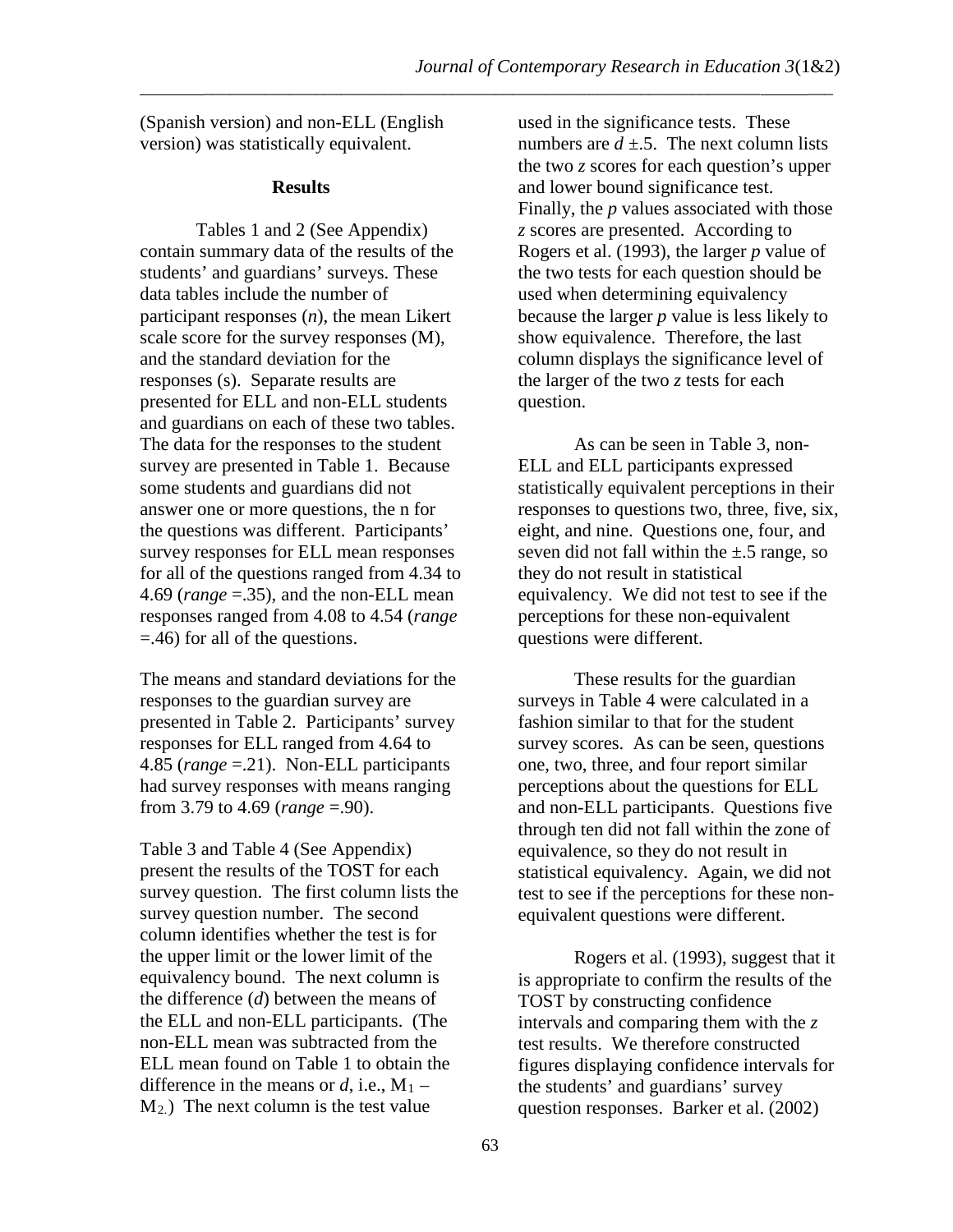indicate that unlike traditional confidence intervals, two times the alpha should be used for the calculations for the confidence interval for equivalence tests. Therefore, 90% confidence intervals were constructed for this study.

Figure 2 and Figure 3 display the confidence intervals for each question on the student and guardian survey, respectively. In order for the confidence intervals to be equivalent, the upper and lower bounds of the confidence interval must fall within  $\pm$  5 from the difference (*d*). Each question has its unique 90% confidence interval displayed calculated from the statistics related to the differences in the means between the two groups. The figure also indicates the  $+.5$ and -.5 zone of equivalence with thick dotted lines. To be statistically equivalent, the entire confidence interval must lie between these limits (Rogers, et al, 1993).

Figure 2 Confidence Interval Results by Question for Student Survey







Analysis of the confidence intervals in Figure 2 support the results generated by the TOST tests. According to the confidence interval results on Figure 2, questions two, three, five, six, eight, and nine clearly lie with the defined confidence interval bounds of  $\pm$ .5. Furthermore, questions one, four, and seven clearly fall outside  $\pm$ .5 indicating nonequivalence. This verifies the TOST results from table three.

Confidence intervals in Figure 3 support the TOST findings for the guardian survey. The confidence intervals show that questions one, two, three, and four result in statistical equivalency. Questions six, seven, nine, and ten have at least one confidence interval bound outside the upper or lower limit, so these questions were confirmed as not equivalent.

### **Discussion**

Are the perceptions of SLCs similar for ELL and non-ELL students? Are the perceptions of SLCs similar for ELL and non-ELL parents and guardians? As can be seen in Table 5 (See Appendix), the responses for ELL students and non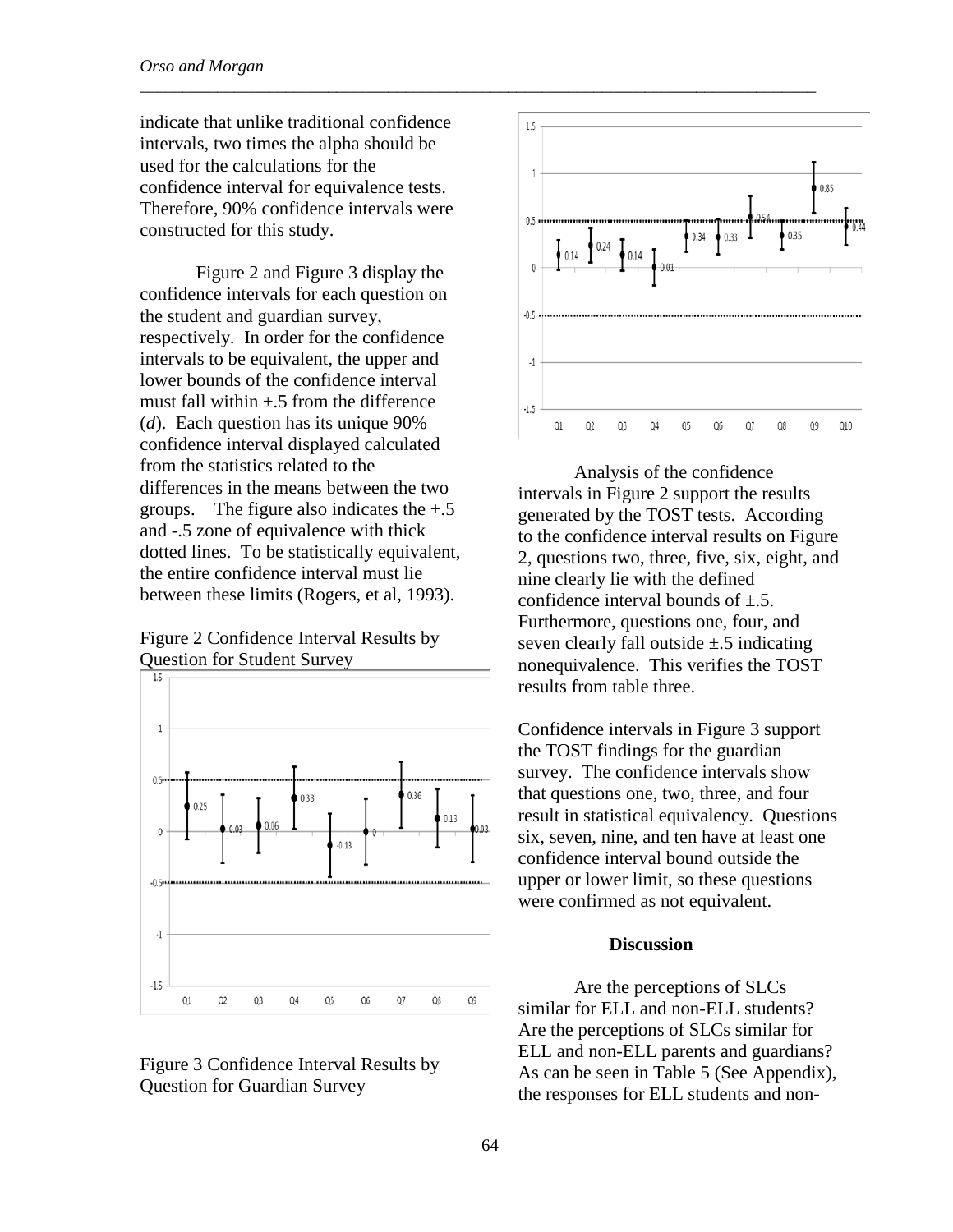\_\_\_\_\_\_\_\_\_\_\_\_\_\_\_\_\_\_\_\_\_\_\_\_\_\_\_\_\_\_\_\_\_\_\_\_\_\_\_\_\_\_\_\_\_\_\_\_\_\_\_\_\_\_\_\_\_\_\_\_\_\_\_\_\_ \_\_\_

ELL students were determined to be statistically equivalent for six of the 9 questions on the survey. It is very important to point out, however, that the mean responses for ELL students for each of the three questions not determined to be statistically equivalent are actually higher than the non-ELL student responses. This is very clear evidence that the ELL students' perceptions of the SLC process was *at least* as good as the non-ELL students. In only one case was the mean response of the non-ELL students found to be higher (Question 6). However, the difference in the mean responses for this question was found to be in the zone of equivalence, i.e., statistically.

As indicated in Table 6 (See Appendix), the analysis of the parent/guardian responses is equally revealing. See Table 6. Four questions were found to have statistically equivalent response means even though the ELL means were actually a little higher in the absolute. However, for the six questions not found to be statistically equivalent, the ELL parent/guardian means were actually higher than the non-ELL parent/guardian means.

# **Implications for Practice**

All groups found it beneficial to participate in the conferences for reasons that include increased student responsibility for work, improved guardian-teacher communication, increased student-guardian communication, and reduced workloads for teachers.

Students realized they were responsible for their learning as a result of participating in the SLC process. They set goals, reflected on their learning, and regularly communicated their progress

with teachers and guardians. The students wrote comments in their portfolios and kept track of their behaviors. Hence, they contemplated obstacles and solutions for improving weaknesses, as well as continuously improved self-identified strengths. The students were responsible for relaying their progress to the teachers and guardians with appropriate verbiage that indicated a true understanding of their academic and social progress. This made the students, guardians, and teachers proud and promoted more student responsibility for learning. The students were able to become more responsible because of the daily SLC guidance facilitated by the teachers. The students participated in their self-assessments; thus, their ability to be responsible for their own learning increased. Therefore, the teachers' staff development sessions and the students' orientations were key components to insuring meaningful SLCs for the students.

# **Conclusion**

Analysis of the data indicates that the participants, students and their guardians, agree that there are benefits to SLCs. In that regard, this study corroborates the findings of Bailey and Guskey, 2001; Darling-Hammond, 1997; and Little, 1989.

The SLC process encourages students to be engaged and actively involved in the educational process and promotes goal setting as well as goal attainment. This was suggested by Benson and Barnett (2005) and Seitz and Bartholomew (2008). The participants in this study were provided with an opportunity to develop self-directed behaviors that can help them with their goal attainment throughout life. The general education programs in some cities are already reaping the benefits from having SLCs on their campuses (Kruse,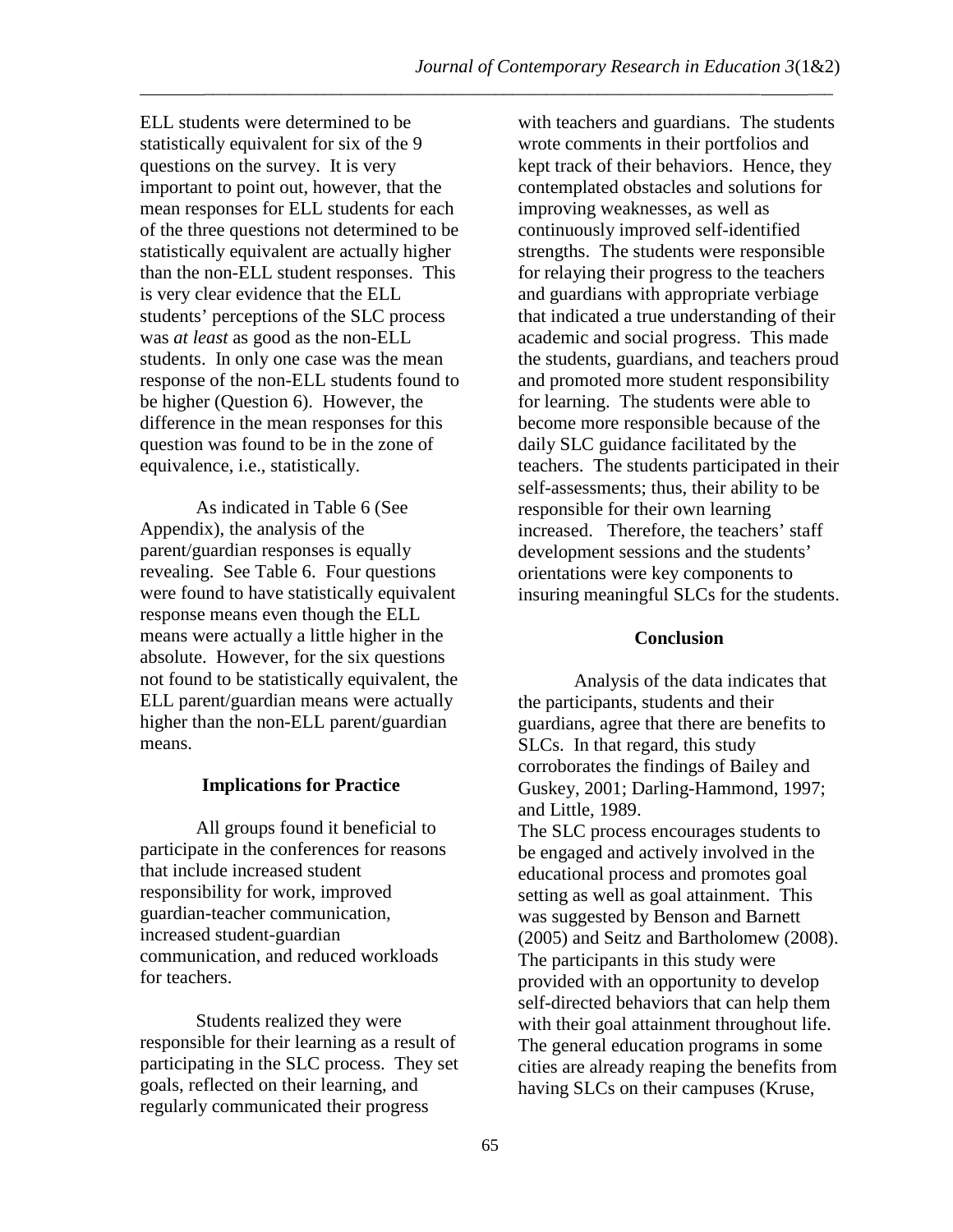1999; Syverson, 2005; Tuinstra & Hiatt-Michael, 2004). This study demonstrates that implementing SLCs on ELL and non-ELL campuses could benefit the students and guardians by increasing student responsibility and helping to improve communication.

\_\_\_\_\_\_\_\_\_\_\_\_\_\_\_\_\_\_\_\_\_\_\_\_\_\_\_\_\_\_\_\_\_\_\_\_\_\_\_\_\_\_\_\_\_\_\_\_\_\_\_\_\_\_\_\_\_\_\_\_\_\_\_\_\_\_\_\_\_\_\_\_\_\_\_\_\_\_\_

Public schools are finding ways to include SLCs into their curriculum; as the literature regarding SLCs increases, perhaps more schools will use them to improve increase student responsibility, improve guardian-school communication, student-guardian communication, and to reduce teacher workload.

### **References**

- Bailey, J. M., & Guskey, T. R. (2001). Implementing student-led conferences. Thousand Oaks, CA: Corwin Press.
- Bang, Y. (2009). Helping all families participate in school life. *Young Children*, *64*(6), 97–99. Retrieved from http://journal.naeyc.org
- Barker, L.E., Luman, E.T., McCauley, M.M., & Chu, S.Y. (2002). Assessing equivalence: an alternative to the use of difference tests for measuring disparities in vaccination coverage. *American Journal of Epidemiology, 156*(11), 1056-1061. doi:10.1093/aje/kwf149
- Benson, B., & Barnett, S. (2005). *Studentled conferencing using showcase portfolios*. Thousand Oaks, CA: Corwin Press.
- Darling-Hammond, L. (1997). The right to learn: A blueprint for creating

schools that work. San Francisco, CA: Jossey-Bass.

- Hackmann, D. G. Kensworthy, J., Nibbelink, S. (1995, November). *Student-led conferences: Encouraging student-parent academic discussions*. Paper or poster session presented at the Annual Conference of the National Middle School Association, New Orleans, LA.
- Harris, M. (2009). Implementing portfolio assessment. *Young Children*, *64*(3), 82–85.
- Huck, S. W. (2008). *Reading statistics and research* (5th ed.). New York, NY: Pearson Education, Inc.
- Kruse, B. R. (1999). *Student-led conferences and traditional parentteacher conferences.* (Doctoral dissertation). Retrieved from Dissertations & Theses: A&I. (Publication No. AAT 9937384)
- Ladky, M., & Peterson, S. (2008). Successful practices for immigrant parent involvement: An Ontario perspective. *Multicultural Perspectives*, *10*(2), 82–89. doi:10.1080/152109608019 97932
- Little, A., & Allan, J. (1989). Student-led parent-teacher conferences. *Elementary School Guidance & Counseling, 23*(3), 210–218.
- Onchwari, G., Onchwari, J., & Keengwe, J. (2008). Teaching the immigrant child: Application of child development theories. *Early Childhood Education Journal*, *36*(3), 267–273.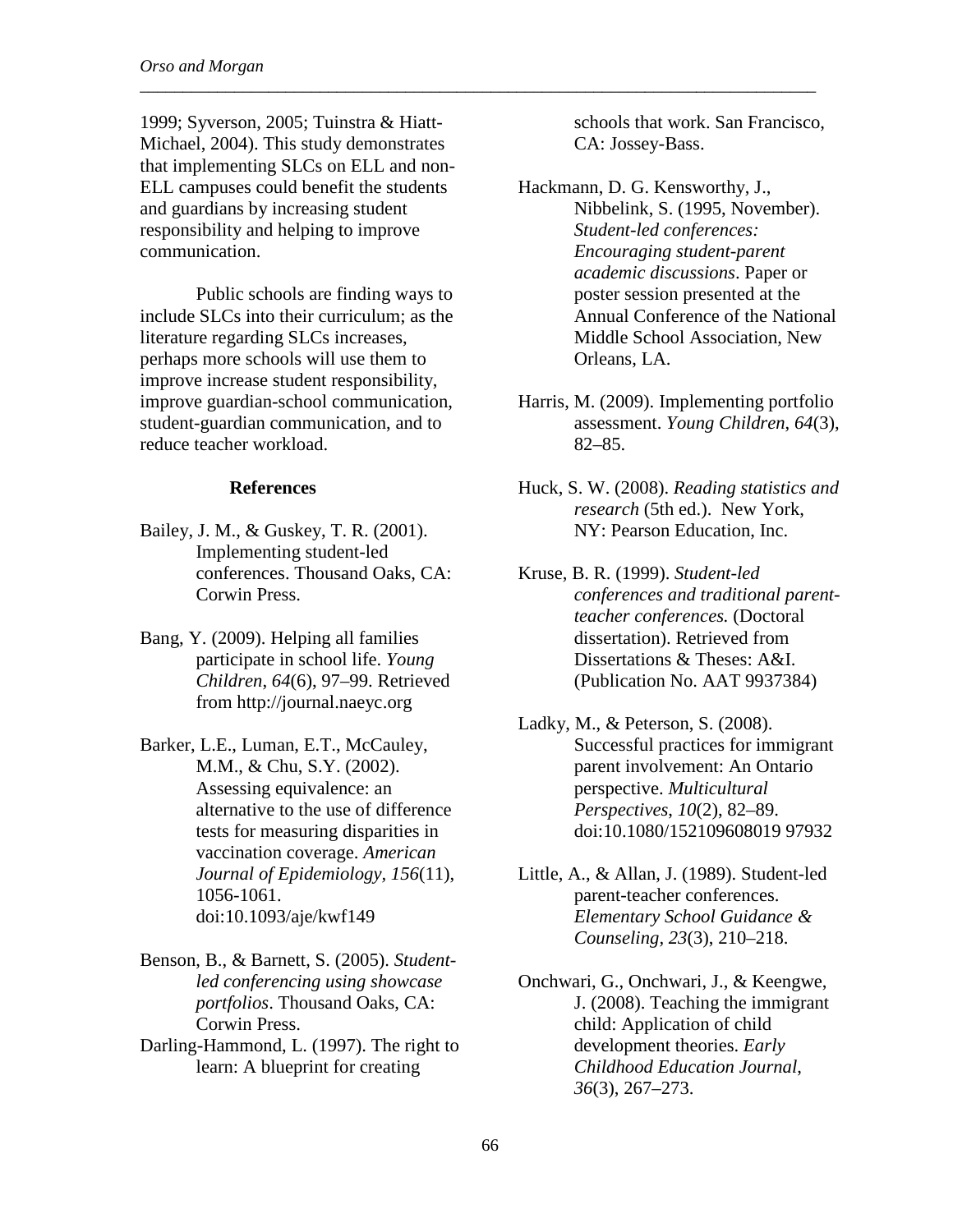\_\_\_\_\_\_\_\_\_\_\_\_\_\_\_\_\_\_\_\_\_\_\_\_\_\_\_\_\_\_\_\_\_\_\_\_\_\_\_\_\_\_\_\_\_\_\_\_\_\_\_\_\_\_\_\_\_\_\_\_\_\_\_\_\_ \_\_\_

- Rogers, J., Howard, K., & Vessy, T. J. (1993). Using significance tests to evaluate equivalence between two experimental groups. *Psychological Bulletin*, *113*(3), 553. Retrieved from http://www.apa.org/pubs/journals/i ndex.aspx
- Seagreaves, P. (2009). *The effectiveness of parent-teacher conferences for reporting student progress in a suburban Pennsylvania school district.* (Doctoral dissertation). Retrieved from Dissertations & Theses: A&I. (Publication No. 3383836).
- Seitz, H., & Bartholomew, C. (2008). Powerful portfolios for young children. *Early Childhood Education Journal*, *36*(1), 63–68.
- Smith, J., Stern, K., & Shatrova, Z. (2008). Factors inhibiting Hispanic parents' school Involvement. *Rural Educator*, *29*(2), 8–13.
- Syverson, M. (2005). *Student-led conferences: Fourth grade students and their parents' perceptions.*  (Doctoral dissertation). Retrieved from Dissertations & Theses: A&I. (Publication No. AAT 1425211).
- Tuinstra, C., & Hiatt-Michael, D. (2004). Student-led parent conferences in middle schools. *School Community Journal, 14*(1), 59–80.

Villanueva, C. M., & Buriel, R. (2010). Speaking on behalf of others: A qualitative study of the perceptions and feelings of adolescent Latina language brokers. *Journal of Social Issues*, *66*(1), 197–210. doi:10.1111/j.1540- 4560.2009.01640.x

**Charlotte Orso** is an adjunct instructor at the University of Houston Clear Lake. She has over 20 years of k-12 teaching experience in five different states. Her experience is predominately with English Language Learners, prompting her to obtain her ESL certification and conduct research into the effects of institutional strategies on ELL students and guardians. She has an Ed.D. in Educational Leadership from the University of Houston Clear Lake. **Dr. Orso** can be contacted at charlotteorso@yahoo.com.

**Bryan Morgan** is a Clinical Professor at the University of Houston Clear Lake. He has 30 years experience as a faculty member, associate dean, dean, and vice president at several colleges and universities in Texas and Washington. He has an Ed.D. in Educational Technology from Texas A&M University. **Dr. Morgan** can be contacted at morganb@uhcl.edu.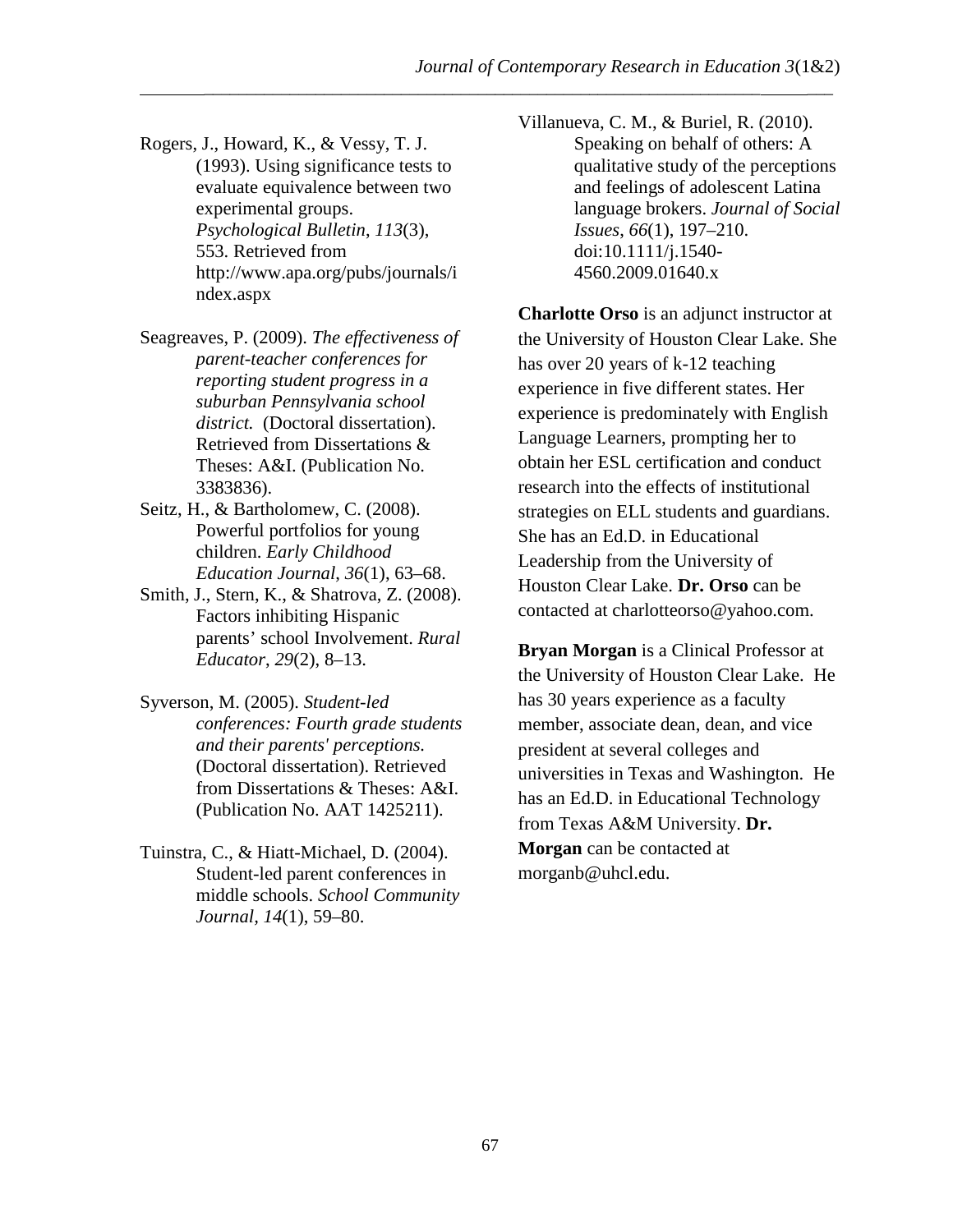|                  |             | $\operatorname{ELL}$ |           |             | Non-ELL |      |
|------------------|-------------|----------------------|-----------|-------------|---------|------|
| Question         | $\mathbf n$ | $\mathbf{M}_1$       | ${\bf S}$ | $\mathbf n$ | $M_2$   | S    |
| $\mathbf{1}$     | 30          | 4.50                 | .682      | 52          | 4.25    | .947 |
| $\overline{2}$   | 32          | 4.34                 | .787      | 52          | 4.31    | .961 |
| 3                | 32          | 4.44                 | .716      | 52          | 4.38    | .718 |
| $\overline{4}$   | 32          | 4.69                 | .535      | 50          | 4.36    | .942 |
| 5                | 32          | 4.41                 | .875      | 52          | 4.54    | .803 |
| $\sqrt{6}$       | 31          | 4.45                 | .888      | 51          | 4.45    | .832 |
| $\boldsymbol{7}$ | 32          | 4.44                 | .716      | 51          | 4.08    | .935 |
| 8                | 32          | 4.56                 | .669      | 51          | 4.43    | .831 |
| 9                | 32          | 4.50                 | .718      | 51          | 4.47    | .958 |
|                  |             |                      |           |             |         |      |

\_\_\_\_\_\_\_\_\_\_\_\_\_\_\_\_\_\_\_\_\_\_\_\_\_\_\_\_\_\_\_\_\_\_\_\_\_\_\_\_\_\_\_\_\_\_\_\_\_\_\_\_\_\_\_\_\_\_\_\_\_\_\_\_\_\_\_\_\_\_\_\_\_\_\_\_\_\_\_

Table 1 *Summary Data by Question for Student Survey*

Table 2 *Summary Data by Question for Guardian Survey*

|                  |             | <b>ELL</b>                |      |             | $\mbox{Non-ELL}$ |           |
|------------------|-------------|---------------------------|------|-------------|------------------|-----------|
| Question         | $\mathbf n$ | $\overline{\mathbf{M}_1}$ | S    | $\mathbf n$ | $M_2$            | ${\bf S}$ |
| $\mathbf{1}$     | 54          | 4.83                      | .376 | 42          | 4.69             | .563      |
| $\sqrt{2}$       | 55          | 4.73                      | .449 | 41          | 4.49             | .637      |
| $\mathfrak{Z}$   | 55          | 4.78                      | .459 | 42          | 4.64             | .533      |
| $\overline{4}$   | 55          | 4.65                      | .480 | 42          | 4.64             | .665      |
| $\sqrt{5}$       | 55          | 4.82                      | .389 | 42          | 4.48             | .594      |
| 6                | 54          | 4.78                      | .420 | 42          | 4.45             | .705      |
| $\boldsymbol{7}$ | 55          | 4.73                      | .449 | 42          | 4.19             | .682      |
| $\,8\,$          | 55          | 4.85                      | .356 | 42          | 4.50             | .552      |
| $\overline{9}$   | 55          | 4.64                      | .589 | 42          | 3.79             | 1.025     |
| $10\,$           | 55          | 4.84                      | .373 | 42          | 4.40             | .767      |
|                  |             |                           |      |             |                  |           |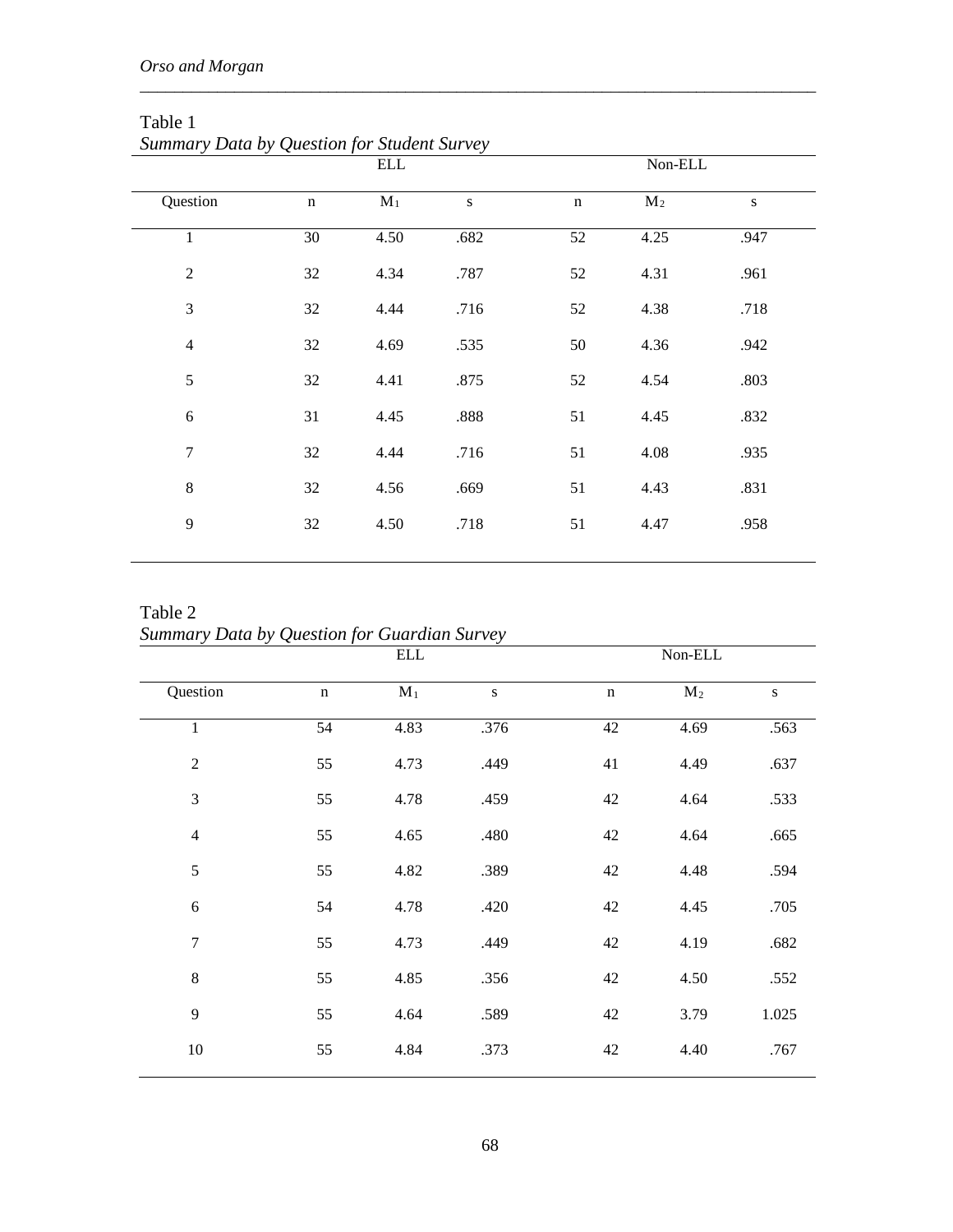| Question         | Test  | $\overline{d}$   | Tesis Resulis by Question for Student Survey<br><b>Test Value</b> | $\ensuremath{\mathnormal{Z}}$ | $\boldsymbol{p}$ | Larger           |
|------------------|-------|------------------|-------------------------------------------------------------------|-------------------------------|------------------|------------------|
|                  |       |                  | $(d\pm .5)$                                                       |                               |                  | $\boldsymbol{p}$ |
| $\,1$            | Upper |                  | $-0.25$                                                           | $-1.27$                       | 0.103            | 0.103            |
|                  | Lower | 0.25             | 0.75                                                              | 3.80                          | < 0.001          |                  |
|                  | Upper | 0.03             | $-0.47$                                                           | $-2.33$                       | 0.010            | $***$<br>0.010   |
| $\overline{c}$   | Lower |                  | 0.53                                                              | 2.62                          | 0.000            |                  |
| $\overline{3}$   | Upper | 0.06             | $-0.44$                                                           | $-2.73$                       | 0.003            | $***$<br>0.003   |
|                  | Lower |                  | 0.56                                                              | 3.48                          | < 0.001          |                  |
| $\overline{4}$   | Upper | 0.33             | $-0.17$                                                           | $-0.91$                       | 0.177            | 0.177            |
|                  | Lower |                  | 0.83                                                              | 4.53                          | 0.000            |                  |
| 5                | Upper | $-0.13$          | $-0.63$                                                           | $-3.37$                       | < 0.001          | *<br>0.024       |
|                  | Lower |                  | 0.37                                                              | 1.98                          | 0.024            |                  |
|                  | Upper | $\boldsymbol{0}$ | $-0.50$                                                           | $-2.57$                       | 0.005            | $***$<br>0.005   |
| $\sqrt{6}$       | Lower |                  | 0.50                                                              | 2.57                          | 0.005            |                  |
| $\boldsymbol{7}$ | Upper | 0.36             | $-0.14$                                                           | $-0.72$                       | 0.235            | 0.235            |
|                  | Lower |                  | 0.86                                                              | 4.45                          | 0.000            |                  |
| $\,8\,$          | Upper | 0.13             | $-0.37$                                                           | $-2.12$                       | 0.017            | 0.017<br>$\ast$  |
|                  | Lower |                  | 0.63                                                              | 3.61                          | < 0.001          |                  |
|                  | Upper | 0.03             | $-0.47$                                                           | $-2.38$                       | 0.009            | 0.009<br>$***$   |
| 9                | Lower |                  | 0.53                                                              | 2.69                          | 0.007            |                  |

\_\_\_\_\_\_\_\_\_\_\_\_\_\_\_\_\_\_\_\_\_\_\_\_\_\_\_\_\_\_\_\_\_\_\_\_\_\_\_\_\_\_\_\_\_\_\_\_\_\_\_\_\_\_\_\_\_\_\_\_\_\_\_\_\_ \_\_\_

| Table 3                                             |  |
|-----------------------------------------------------|--|
| <b>Tests Results by Question for Student Survey</b> |  |

.05 level is indicated with a \*, and \*\* indicates significance at the .01 level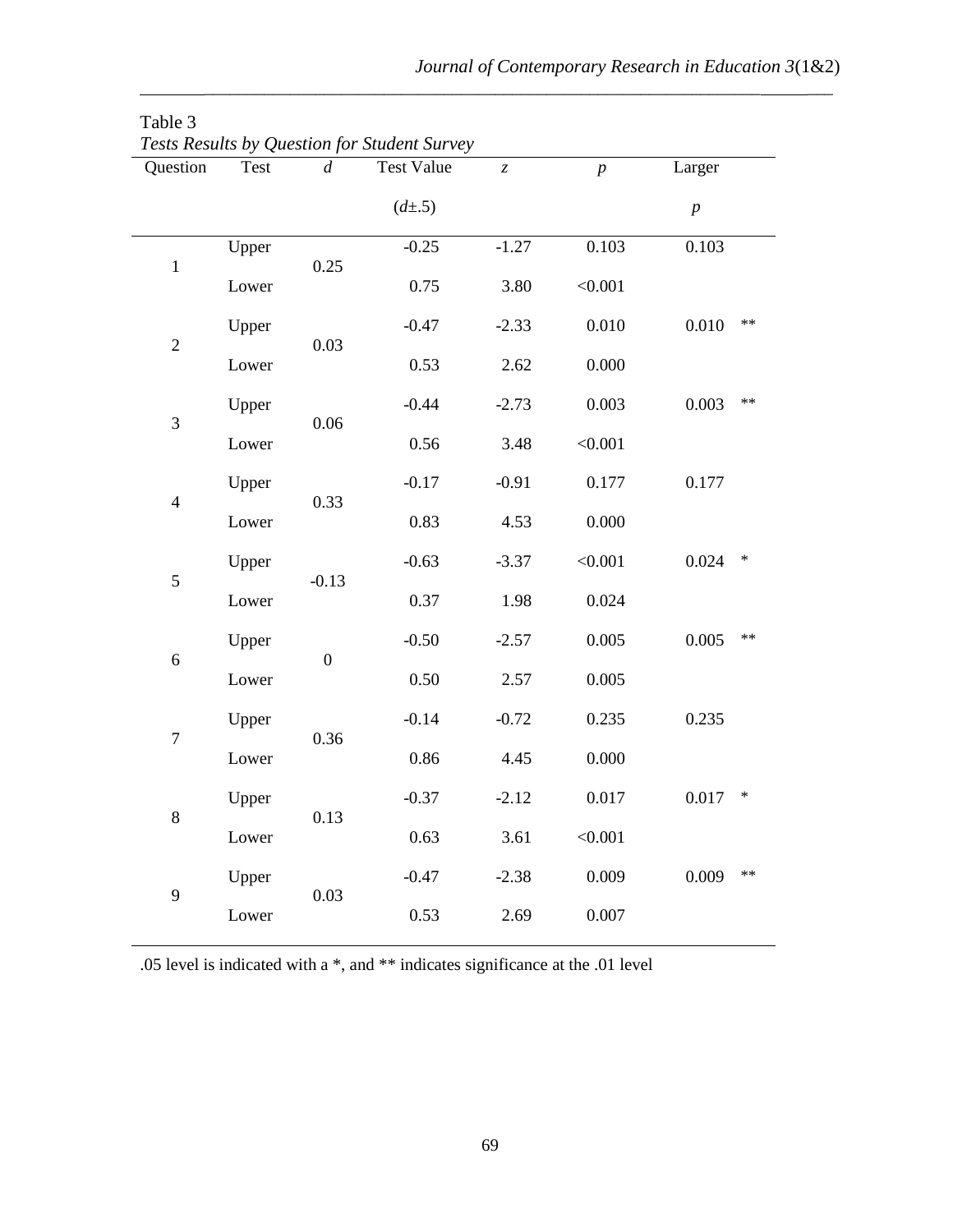| Question       | <b>Test</b> | d    | Tests Results by Question for Guardian Survey<br><b>Test Value</b> | $\overline{z}$ | $\boldsymbol{p}$ | Larger $p$ |            |
|----------------|-------------|------|--------------------------------------------------------------------|----------------|------------------|------------|------------|
|                |             |      | $(\pm .5)$                                                         |                |                  |            |            |
|                | Upper       |      | $-0.36$                                                            | $-3.75$        | < 0.001          | < 0.001    | $**$       |
| $\mathbf 1$    | Lower       | 0.14 | 0.64                                                               | 6.66           | 0.000            |            |            |
|                | Upper       |      | $-0.26$                                                            | $-2.35$        | < 0.001          | < 0.001    | $**$       |
| $\overline{2}$ | Lower       | 0.24 | 0.74                                                               | 6.78           | 0.000            |            |            |
|                | Upper       |      | $-0.36$                                                            | $-3.57$        | < 0.001          | < 0.001    | $\ast\ast$ |
| 3              | Lower       | 0.14 | 0.64                                                               | 6.34           | 0.000            |            |            |
|                | Upper       |      | $-0.49$                                                            | $-4.22$        | 0.000            | 0.000      | $\ast\ast$ |
| $\overline{4}$ | Lower       | 0.01 | 0.51                                                               | 4.39           | 0.000            |            |            |
|                | Upper       |      | $-0.16$                                                            | $-1.60$        | 0.055            | 0.055      |            |
| 5              | Lower       | 0.34 | 0.84                                                               | 8.40           | 0.000            |            |            |
|                | Upper       |      | $-0.17$                                                            | $-1.47$        | 0.071            | 0.071      |            |
| $\sqrt{6}$     | Lower       | 0.33 | 0.83                                                               | 7.17           | 0.000            |            |            |
|                | Upper       |      | 0.04                                                               | 0.30           | 0.616            | 0.616      |            |
| $\overline{7}$ | Lower       | 0.54 | 1.04                                                               | 7.69           | 0.000            |            |            |
|                | Upper       |      | $-0.15$                                                            | $-1.62$        | 0.052            | 0.052      |            |
| $8\,$          | Lower       | 0.35 | 0.85                                                               | 9.19           | 0.000            |            |            |
| 9              | Upper       |      | 0.35                                                               | 2.12           | 0.983            | 0.983      |            |
|                | Lower       | 0.85 | 1.35                                                               | 8.17           | 0.000            |            |            |
|                | Upper       |      | $-0.06$                                                            | $-0.51$        | 0.306            | 0.306      |            |
| $10\,$         | Lower       | 0.44 | 0.94                                                               | 7.95           | 0.000            |            |            |
|                |             |      |                                                                    |                |                  |            |            |

\_\_\_\_\_\_\_\_\_\_\_\_\_\_\_\_\_\_\_\_\_\_\_\_\_\_\_\_\_\_\_\_\_\_\_\_\_\_\_\_\_\_\_\_\_\_\_\_\_\_\_\_\_\_\_\_\_\_\_\_\_\_\_\_\_\_\_\_\_\_\_\_\_\_\_\_\_\_\_

## Table 4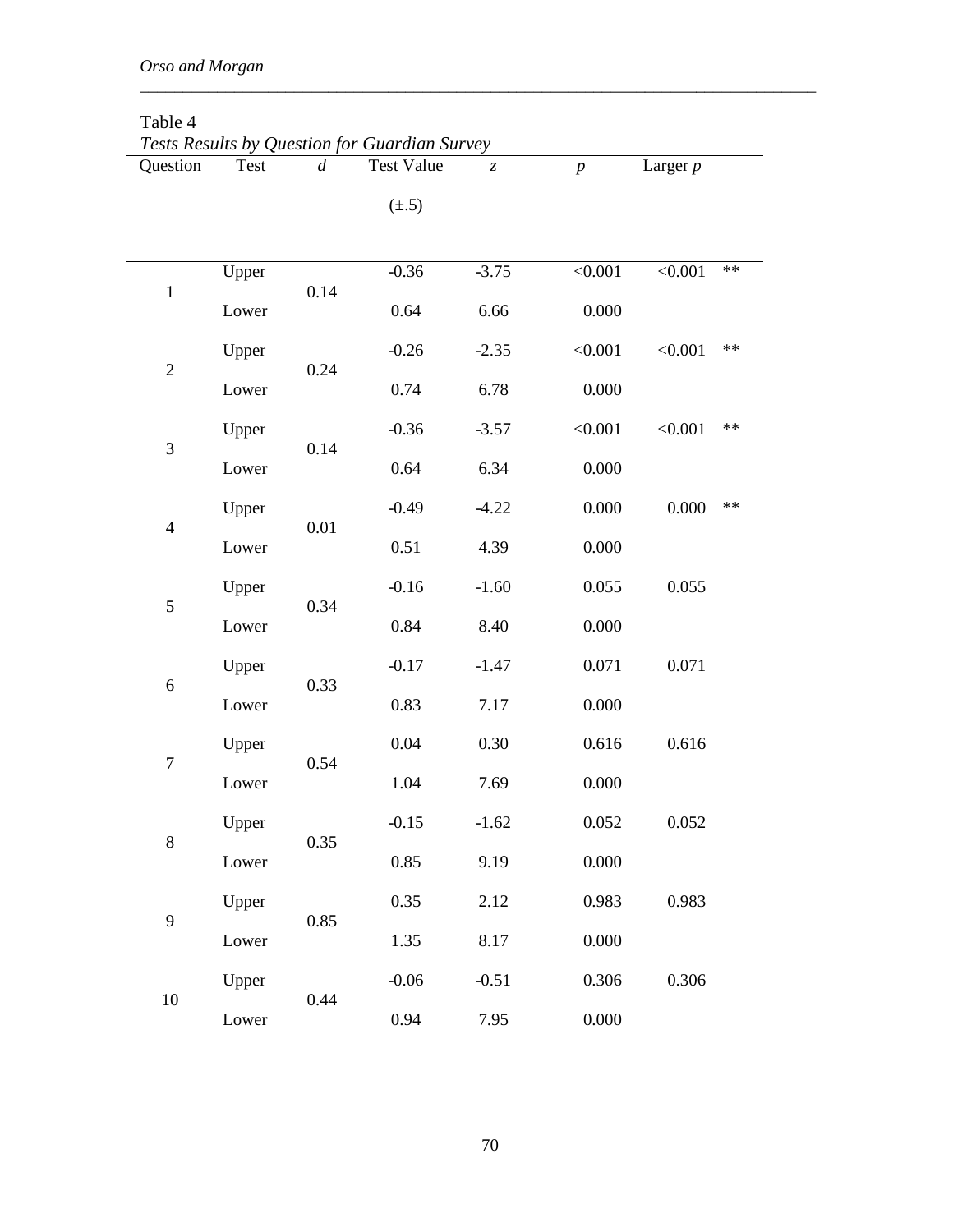| Table 5. |                                      |
|----------|--------------------------------------|
|          | <b>Analysis of Student Responses</b> |

| Question | Prompt                                                                                      | Stat.<br>Equiv. | Higher<br>Mean<br>Score  |
|----------|---------------------------------------------------------------------------------------------|-----------------|--------------------------|
| 1.       | Setting goals helped me do better in school.                                                |                 | <b>ELL</b>               |
| 2.       | I feel that the conference helped me to correct my own work.                                | <b>YES</b>      | <b>ELL</b>               |
| 3.       | The conference helped me know what I do well.                                               | <b>YES</b>      | <b>ELL</b>               |
| 4.       | The conference helped me know what I need to work on in school.                             |                 | <b>ELL</b>               |
| 5.       | The conference helped me see how much I have learned.                                       | <b>YES</b>      | Non-<br><b>ELL</b>       |
| 6.       | I feel good when I talk about my schoolwork with my guardian.                               | <b>YES</b>      | $\overline{\phantom{a}}$ |
| 7.       | Putting my work in a portfolio helped me do better in my class work.                        |                 | <b>ELL</b>               |
| 8.       | Talking with my parent/guardian help me tell them what I learned.                           | <b>YES</b>      | <b>ELL</b>               |
| 9.       | Knowing that I had to talk to my parent about the way I act in class made<br>me act better. | <b>YES</b>      | <b>ELL</b>               |

\_\_\_\_\_\_\_\_\_\_\_\_\_\_\_\_\_\_\_\_\_\_\_\_\_\_\_\_\_\_\_\_\_\_\_\_\_\_\_\_\_\_\_\_\_\_\_\_\_\_\_\_\_\_\_\_\_\_\_\_\_\_\_\_\_ \_\_\_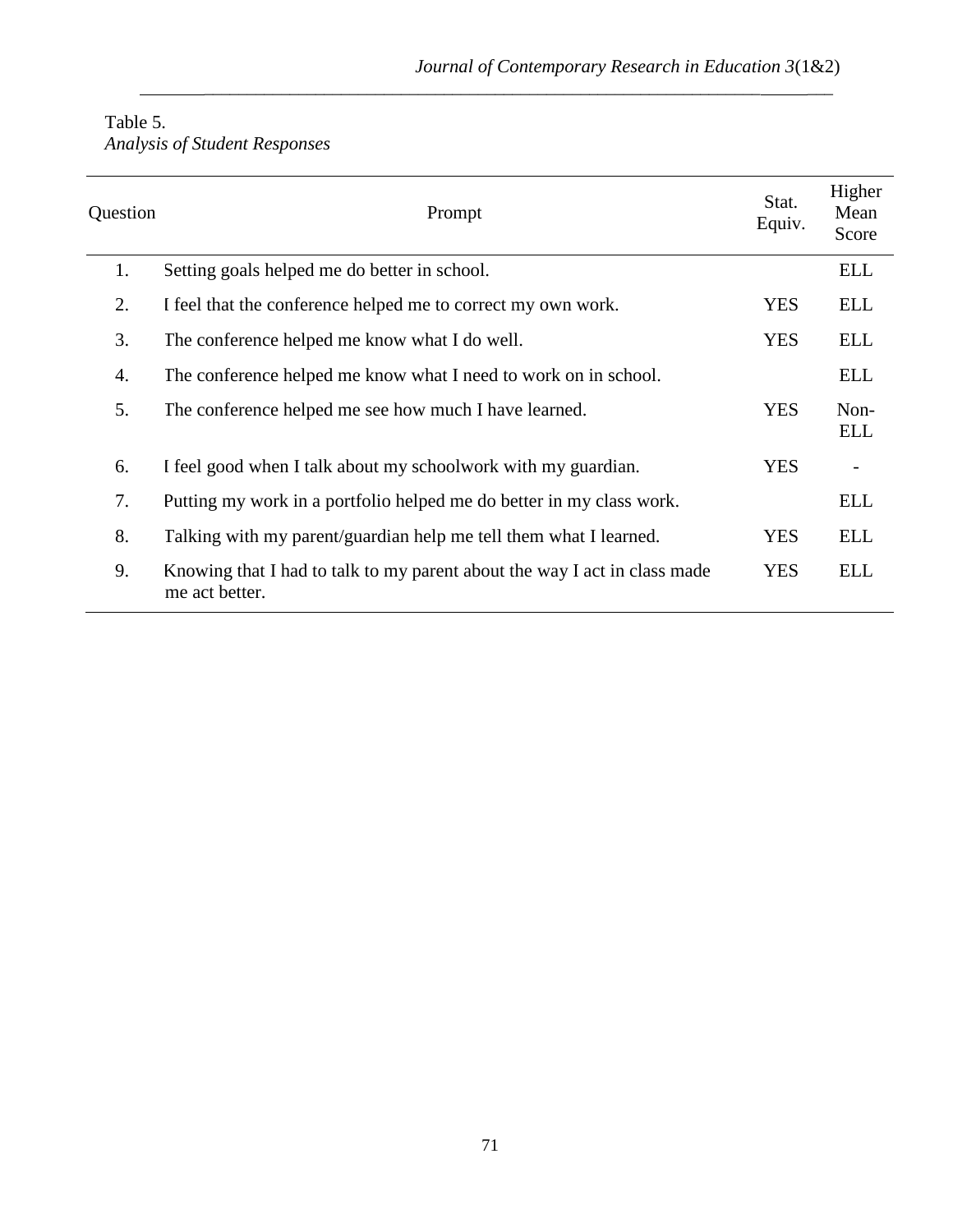## Table 6. *Analysis of Parent/Guardian Responses*

| Question | Prompt                                                                                                   |            | <b>Higher Mean</b><br>Score |
|----------|----------------------------------------------------------------------------------------------------------|------------|-----------------------------|
| 1.       | I liked my child leading the discussion about his or her work<br>in our home language.                   | <b>YES</b> | <b>ELL</b>                  |
| 2.       | I learned about how well my child gets along with others.                                                | <b>YES</b> | <b>ELL</b>                  |
| 3.       | My child knows that his/her efforts are related to grades.                                               | <b>YES</b> | <b>ELL</b>                  |
| 4.       | My child will use the skills developed in student-led<br>conferences.                                    | <b>YES</b> | <b>ELL</b>                  |
| 5.       | I liked the student-led conference.                                                                      |            | <b>ELL</b>                  |
| 6.       | I think that children who participate in student-led<br>conferences will listen better in class.         |            | <b>ELL</b>                  |
| 7.       | The conference helped me communicate better with the<br>school.                                          |            | <b>ELL</b>                  |
| 8.       | I learned more about my child's academic progress because<br>of this conference.                         |            | <b>ELL</b>                  |
| 9.       | I feel that my child did their homework more often because<br>of student-led conferences.                |            | <b>ELL</b>                  |
| 10.      | I feel that my child took responsibility for his or her work<br>more because of student-led conferences. |            | <b>ELL</b>                  |

\_\_\_\_\_\_\_\_\_\_\_\_\_\_\_\_\_\_\_\_\_\_\_\_\_\_\_\_\_\_\_\_\_\_\_\_\_\_\_\_\_\_\_\_\_\_\_\_\_\_\_\_\_\_\_\_\_\_\_\_\_\_\_\_\_\_\_\_\_\_\_\_\_\_\_\_\_\_\_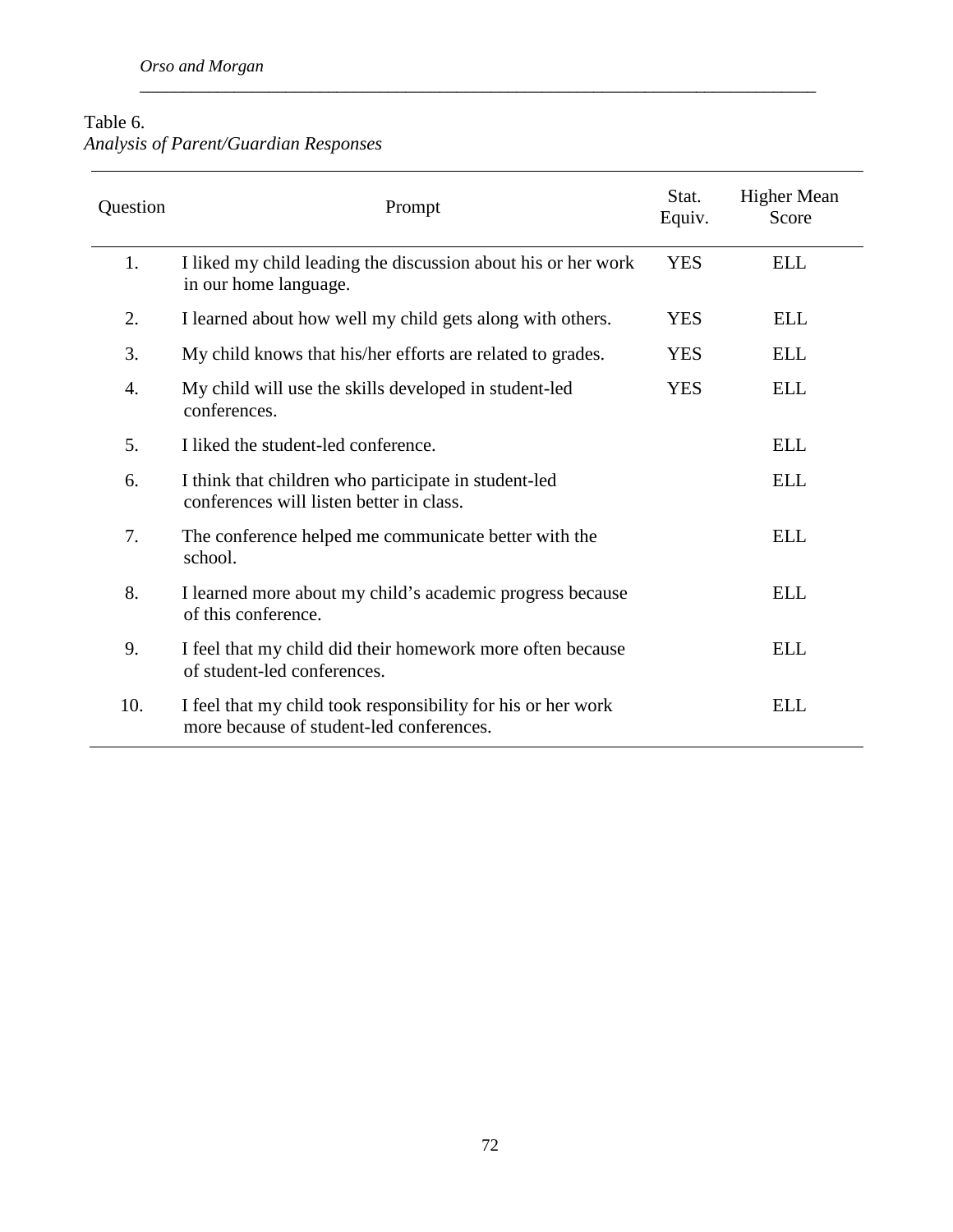Appendix A. The English Student Survey Instructions and Questions

Students were asked to respond to the statements in Table 5 using a Likert-type scale. This scale used Strongly disagree (1), Disagree (2), Not sure (3), Agree (4), Strongly Agree (5) as the markers.

\_\_\_\_\_\_\_\_\_\_\_\_\_\_\_\_\_\_\_\_\_\_\_\_\_\_\_\_\_\_\_\_\_\_\_\_\_\_\_\_\_\_\_\_\_\_\_\_\_\_\_\_\_\_\_\_\_\_\_\_\_\_\_\_\_ \_\_\_

- 1. Setting goals helped me do better in school.
- 2. I feel that the conference helped me to correct my own work.
- 3. The conference helped me know what I do well.
- 4. The conference helped me know what I need to work on in school.
- 5. The conference helped me see how much I have learned.
- 6. I feel good when I talk about my schoolwork with my guardian.
- 7. Putting my work in a portfolio helped me do better in my class work.
- 8. Talking with my parent/guardian help me tell them what I learned.
- 9. Knowing that I had to talk to my parent about the way I act in class made me act better.

Appendix B. The Spanish Survey (Encuesta del Estudiante) Instructions and Questions

The instructions for the Spanish survey were "Ahora que ha concluido la conferencia con tus padres/tutores por favor lee lo siguiente y marca una respuesta." The rating scale was Muy desacuerdo (1), Desacuerdo (2), No estoy seguro (3), De acuerdo (4), Muy de acuerdo (5).

- 1. Ponerme metas me ayudó a hacer mejor en la escuela.
- 2. Siento que la conferencia me ayudó a corregir mi propio trabajo.
- 3. La conferencia me ayudó a saber que hago bien.
- 4. La conferencia me ayudó a saber en que tengo que mejorar en la escuela.
- 5. La conferencia me ayudó a ver cuánto he aprendido.
- 6. Me sentí bien cuando compartí mi trabajo con mis padres o tutores.
- 7. Mantener mi trabajo en un portafolio me ayudó a hacer mejor mi trabajo escolar.
- 8. Hablar con mis padres en nuestro idioma natal me ayudó a explicarles lo que he aprendido.
- 9. Saber que tenía que hablar con mis padres de mi comportamiento en clase me hizo comportarme mejor.

Appendix C. The English Guardian Survey Instructions and Questions

- Guardians were given the instruction "Now that you have completed your parent/guardian conference, please read and select answer" to the statements in Table 7 using a Likert-type scale. This scale used Strongly disagree (1), Disagree (2), Not sure (3), Agree (4), Strongly Agree(5) as the markers.
	- 1. I liked my child leading the discussion about his or her work in our home language.
	- 2. I learned about how well my child gets along with others.
	- 3. My child knows that his/her efforts are related to grades.